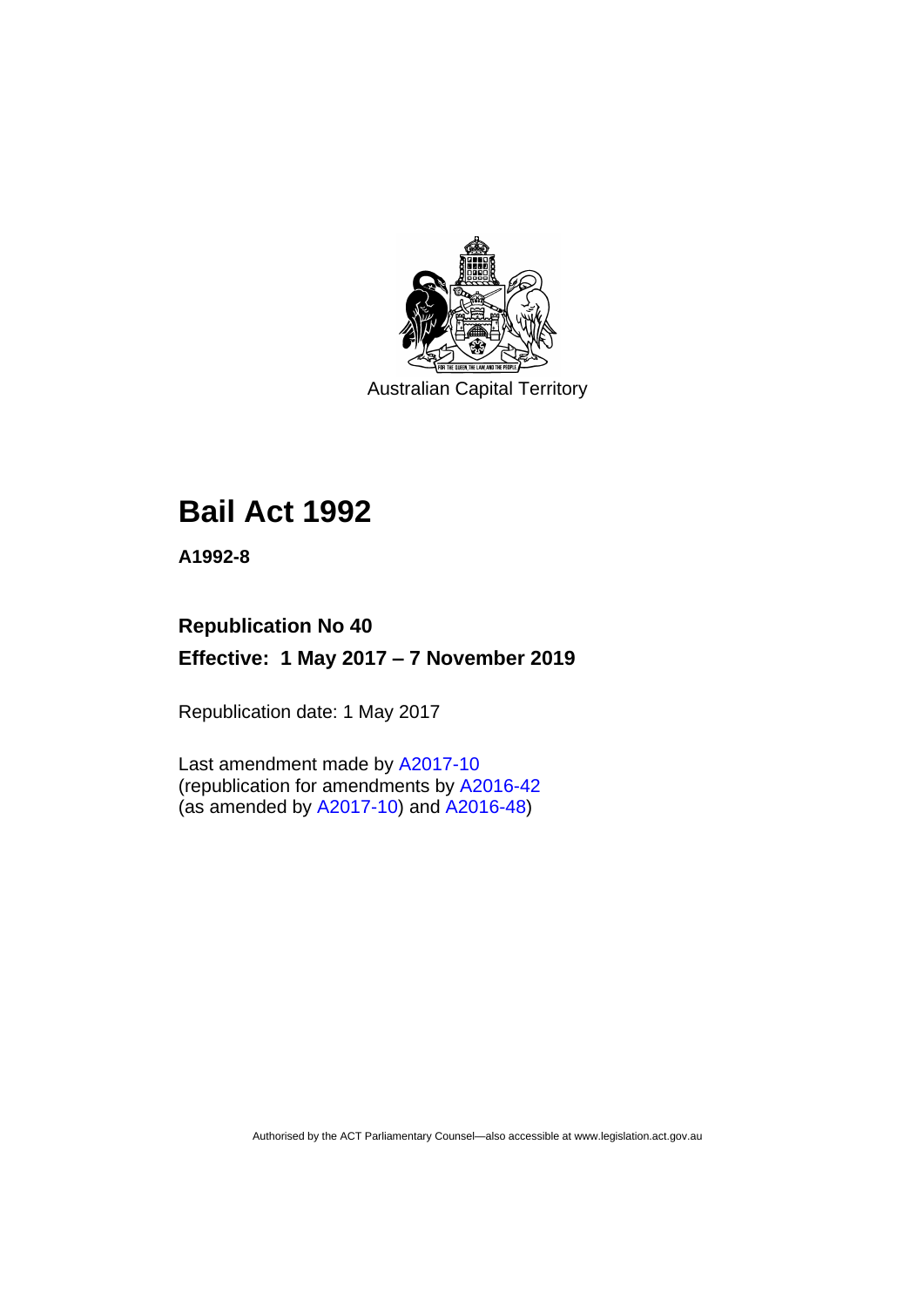### **About this republication**

#### **The republished law**

This is a republication of the *Bail Act 1992* (including any amendment made under the *[Legislation](http://www.legislation.act.gov.au/a/2001-14)  [Act 2001](http://www.legislation.act.gov.au/a/2001-14)*, part 11.3 (Editorial changes)) as in force on 1 May 2017*.* It also includes any commencement, amendment, repeal or expiry affecting this republished law to 1 May 2017.

The legislation history and amendment history of the republished law are set out in endnotes 3 and 4.

#### **Kinds of republications**

The Parliamentary Counsel's Office prepares 2 kinds of republications of ACT laws (see the ACT legislation register at [www.legislation.act.gov.au\)](http://www.legislation.act.gov.au/):

- authorised republications to which the *[Legislation Act 2001](http://www.legislation.act.gov.au/a/2001-14)* applies
- unauthorised republications.

The status of this republication appears on the bottom of each page.

#### **Editorial changes**

The *[Legislation Act 2001](http://www.legislation.act.gov.au/a/2001-14)*, part 11.3 authorises the Parliamentary Counsel to make editorial amendments and other changes of a formal nature when preparing a law for republication. Editorial changes do not change the effect of the law, but have effect as if they had been made by an Act commencing on the republication date (see *[Legislation Act 2001](http://www.legislation.act.gov.au/a/2001-14)*, s 115 and s 117). The changes are made if the Parliamentary Counsel considers they are desirable to bring the law into line, or more closely into line, with current legislative drafting practice.

This republication does not include amendments made under part 11.3 (see endnote 1).

### **Uncommenced provisions and amendments**

If a provision of the republished law has not commenced, the symbol  $\mathbf{U}$  appears immediately before the provision heading. Any uncommenced amendments that affect this republished law are accessible on the ACT legislation register [\(www.legislation.act.gov.au\)](http://www.legislation.act.gov.au/). For more information, see the home page for this law on the register.

#### **Modifications**

If a provision of the republished law is affected by a current modification, the symbol  $\mathbf{M}$  appears immediately before the provision heading. The text of the modifying provision appears in the endnotes. For the legal status of modifications, see the *[Legislation Act](http://www.legislation.act.gov.au/a/2001-14)  [2001](http://www.legislation.act.gov.au/a/2001-14)*, section 95.

### **Penalties**

At the republication date, the value of a penalty unit for an offence against this law is \$150 for an individual and \$750 for a corporation (see *[Legislation Act 2001](http://www.legislation.act.gov.au/a/2001-14)*, s 133).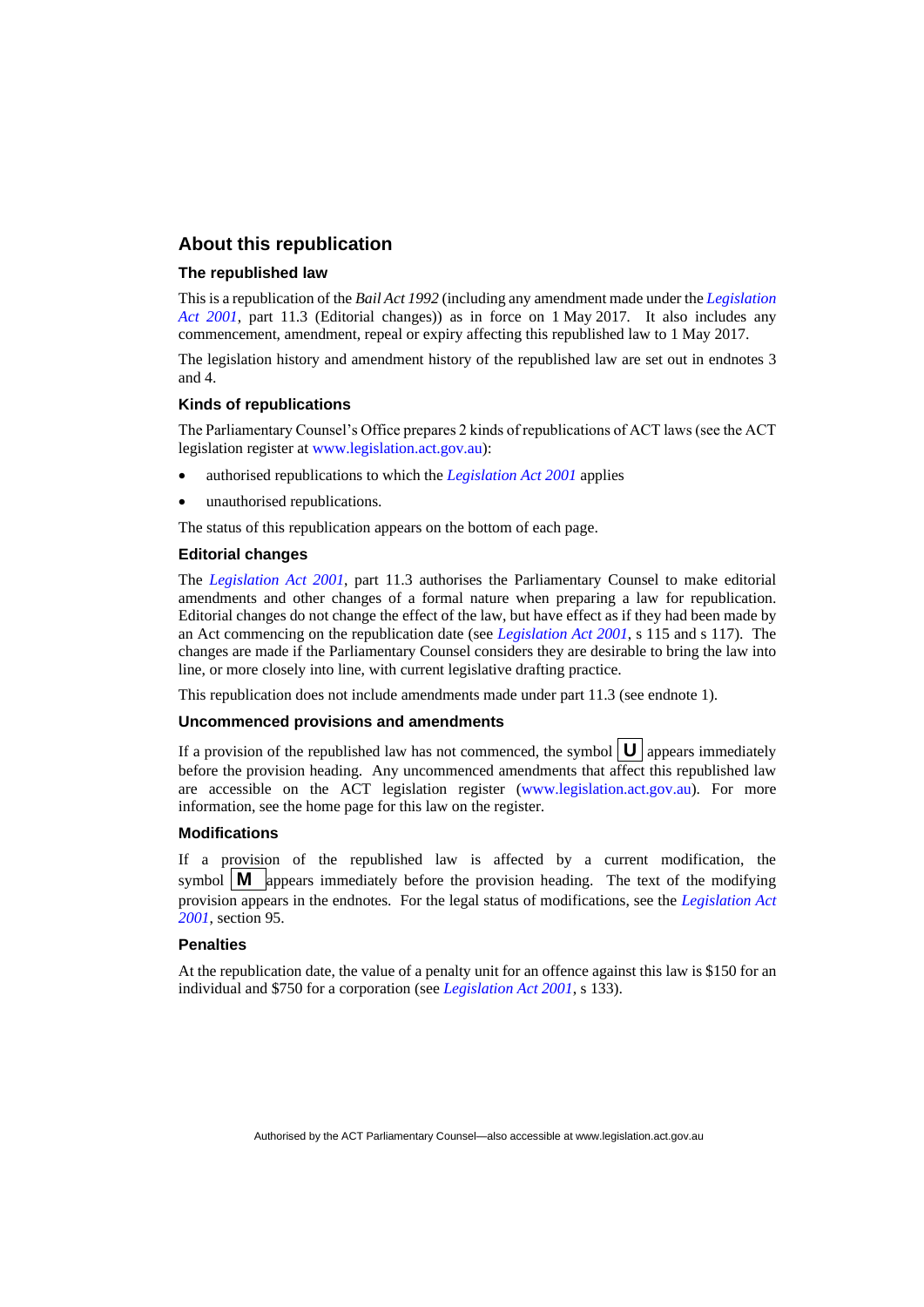

Australian Capital Territory

# **Bail Act 1992**

### **Contents**

|                     |                                                       | Page       |
|---------------------|-------------------------------------------------------|------------|
| Part 1              | <b>Preliminary</b>                                    |            |
| 1                   | Name of Act                                           | 2          |
| 2                   | Dictionary                                            | 2          |
| 3                   | <b>Notes</b>                                          | 2          |
| 3A                  | Offences against Act-application of Criminal Code etc | 3          |
| 4                   | Act applies to children                               | 3          |
| Part 2              | <b>Availability of bail</b>                           |            |
| <b>Division 2.1</b> | When bail may be granted and rights following         |            |
| 5                   | When may bail be granted?                             | 4          |
| 6                   | Rights following grant of bail                        |            |
| <b>Division 2.2</b> | <b>Presumption for bail</b>                           |            |
| 7                   | Div 2.2 subject to div 2.3 and div 2.4                | 5          |
| 8                   | Entitlement to bail—certain minor offences etc        | 5          |
| R40                 | Bail Act 1992                                         | contents 1 |
| 01/05/17            | Effective: 01/05/17-07/11/19                          |            |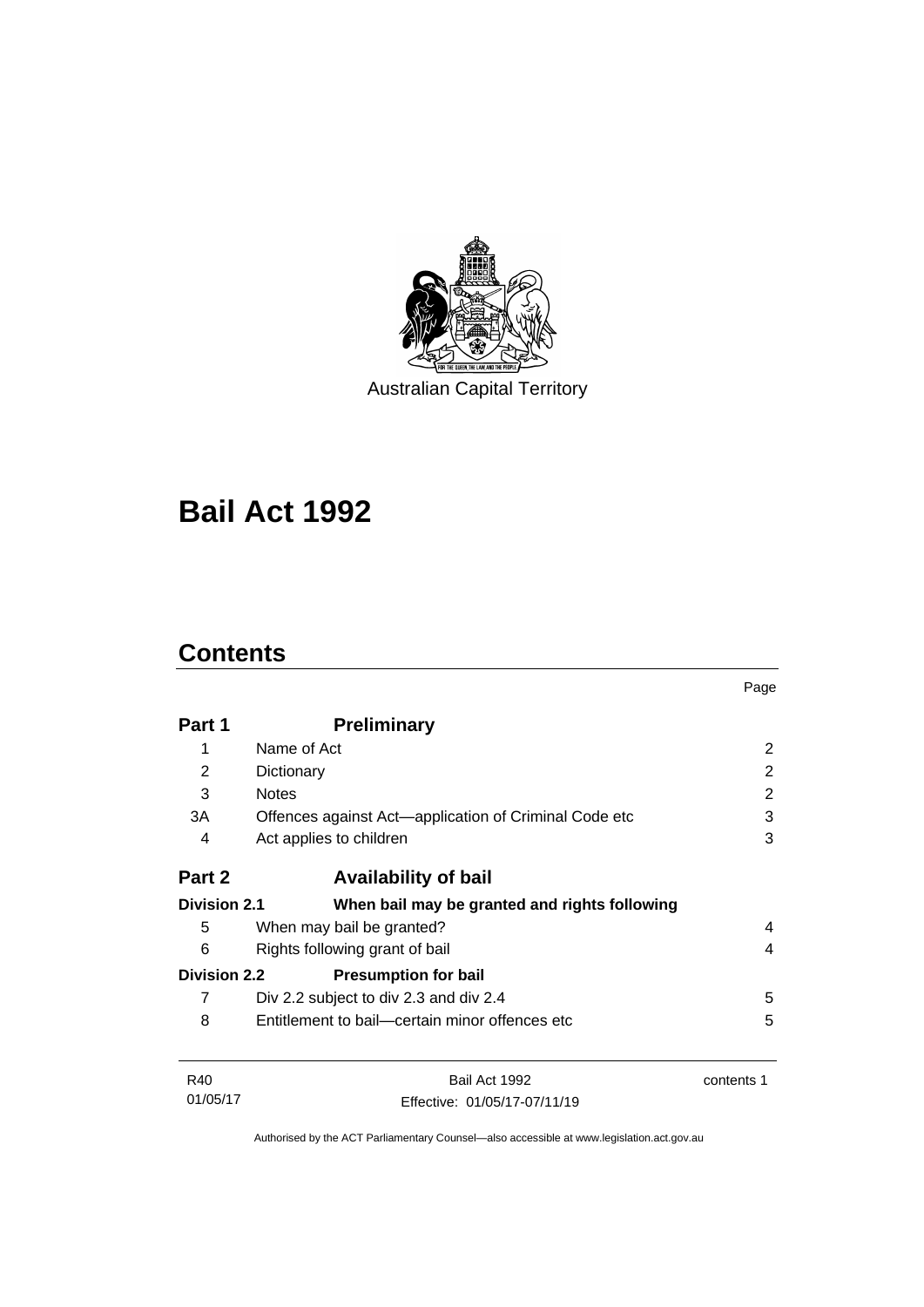| Contents |
|----------|
|----------|

| 8A                  | Entitlement to bail-breach of sentence obligations                                    | Page<br>6      |
|---------------------|---------------------------------------------------------------------------------------|----------------|
| 8B                  | Entitlement to bail-custody relating to sentence administration board                 |                |
|                     | hearings                                                                              | $\overline{7}$ |
| 9                   | Limitations on entitlement to bail                                                    | 8              |
| 9Α                  | Entitlement to bail-offences other than minor offences                                | 8              |
| <b>Division 2.3</b> | No presumption for bail                                                               |                |
| 9B                  | Div 2.2 not to apply to certain offences                                              | 9              |
| <b>Division 2.4</b> | <b>Presumption against bail</b>                                                       |                |
| 9C                  | Bail for murder and certain serious drug offences                                     | 10             |
| 9D                  | Bail for serious offence committed while charge for another pending or<br>outstanding | 11             |
| 9Ε                  | Bail for person sentenced to imprisonment                                             | 13             |
| 9F                  | Family violence offence—bail by authorised officer                                    | 14             |
| 9G                  | Special or exceptional circumstances                                                  | 15             |
| Part 3              | <b>Dispensing with bail</b>                                                           |                |
| 10                  | Dispensing with bail                                                                  | 16             |
| 11                  | Effect of dispensing with bail                                                        | 16             |
| 12                  | Decision to dispense with bail                                                        | 17             |
| Part 4              | <b>Grant of bail</b>                                                                  |                |
| 12A                 | Meaning of bail order and bail review application-pt 4                                | 18             |
| 12B                 | When is a proceeding before the Supreme Court?-pt 4                                   | 18             |
| 13                  | Deciding bail after charge laid                                                       | 18             |
| 14                  | Grant of bail by authorised officers                                                  | 21             |
| 15                  | Deciding of questions of bail by authorised officers                                  | 21             |
| 16                  | Notification of decision of authorised officer                                        | 22             |
| 17                  | Charged people in custody to be brought before court                                  | 24             |
| 18                  | Facilities to be provided to accused people                                           | 24             |
| 19                  | Court bail-general                                                                    | 25             |
| 20                  | Power in relation to bail-Magistrates Court                                           | 26             |
| 20A                 | Repeat application for bail-Magistrates Court                                         | 26             |
| 20B                 | Power in relation to bail-Supreme Court                                               | 27             |
| 20C                 | Repeat application for bail-Supreme Court                                             | 27             |
| 21                  | Bail in relation to several offences                                                  | 28             |
|                     |                                                                                       |                |

contents 2 Bail Act 1992 Effective: 01/05/17-07/11/19

R40 01/05/17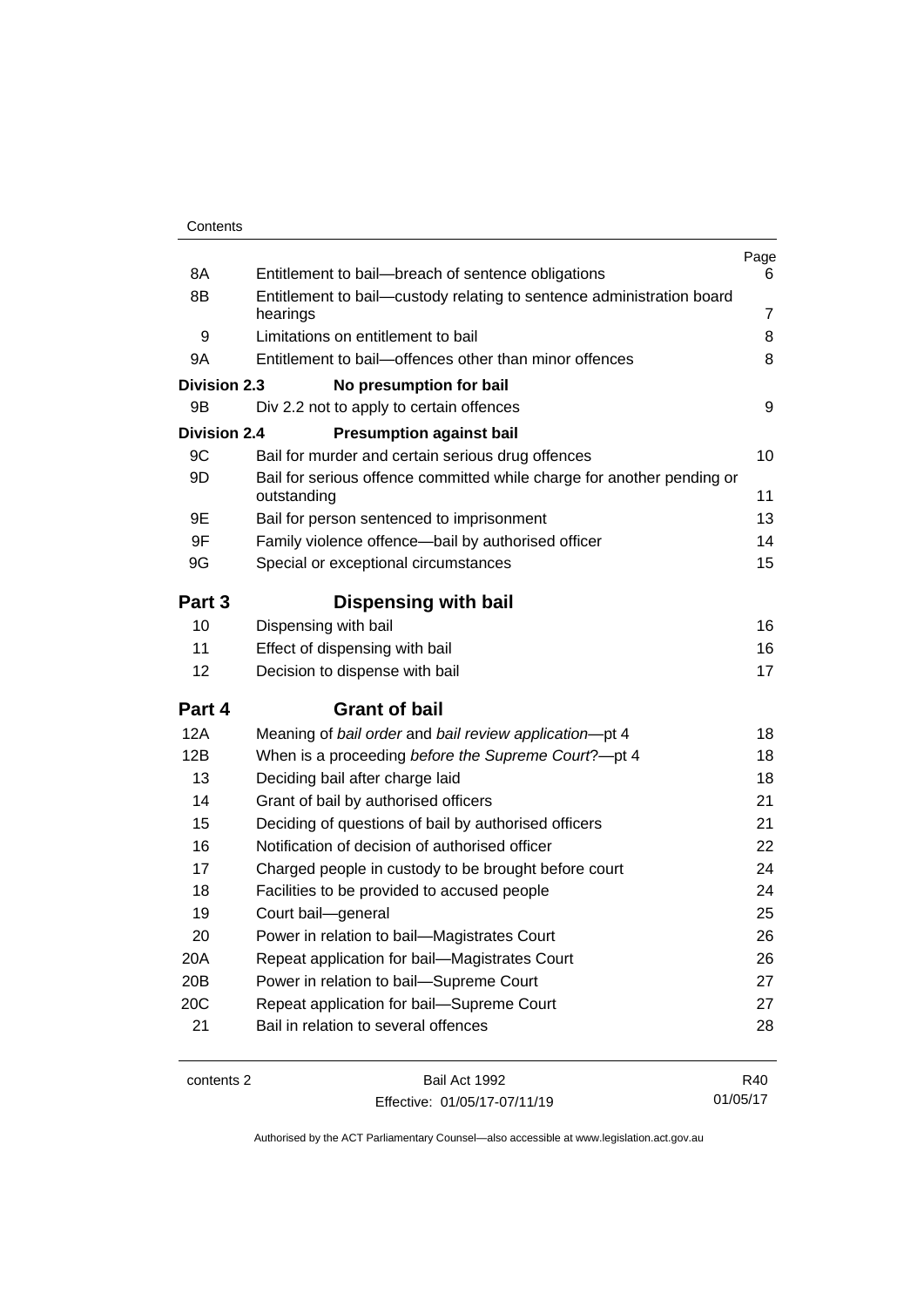| 22                  | Criteria for granting bail to adults                                               | Page<br>29 |
|---------------------|------------------------------------------------------------------------------------|------------|
| 23                  | Criteria for granting bail to children                                             | 31         |
| 23A                 | Victim's concern about need for protection                                         | 31         |
|                     |                                                                                    |            |
| Part 5              | Bail conditions and undertakings to appear                                         |            |
| 24                  | Conditions of bail                                                                 | 32         |
| 25                  | Conditions on which bail may be granted to adults                                  | 32         |
| 25A                 | Supervision condition when offence committed as young person                       | 36         |
| 26                  | Conditions on which bail may be granted to children                                | 37         |
| 27                  | Recording of certain bail decisions                                                | 39         |
| 28                  | Undertakings to appear                                                             | 40         |
| 30                  | Accused person may be excused from attendance before court                         | 41         |
| 31                  | Bail requirements                                                                  | 42         |
| 32                  | Acceptable people and security for bail                                            | 43         |
| 33                  | Continuation of bail and undertakings                                              | 43         |
| 34                  | Written notice of conditions of bail                                               | 45         |
| 36                  | Discharge of surety                                                                | 47         |
| 37                  | Payment of amounts to Territory                                                    | 48         |
| Part 6              | <b>Review of bail decisions</b>                                                    |            |
| <b>Division 6.1</b> | Review of decisions by authorised officers                                         |            |
| 38                  | Review by authorised officers                                                      | 50         |
| 39                  | Exercise of power to review                                                        | 50         |
| 40                  | Limitation on power of authorised officer to review                                | 51         |
| <b>Division 6.2</b> | <b>Review of decisions by courts</b>                                               |            |
| 41                  | Right of review of bail decisions                                                  | 51         |
| 41A                 | Court may review on its own initiative                                             | 51         |
| 42                  | Power of Magistrates Court to review-decision of authorised officer                | 52         |
| 42A                 | Power of Magistrates Court to review-decision of Magistrates Court                 | 52         |
| 43                  | Power of Supreme Court to review-decision of authorised officer                    | 53         |
| 43A                 | Power of Supreme Court to review-decision of Magistrates Court or<br>Supreme Court | 54         |
| 44                  | Right of review of bail decisions-prosecution                                      | 54         |
| 44A                 | Review of s 44                                                                     | 56         |
| 45                  | Exercise of power to review                                                        | 56         |

| R40      | Bail Act 1992                | contents 3 |
|----------|------------------------------|------------|
| 01/05/17 | Effective: 01/05/17-07/11/19 |            |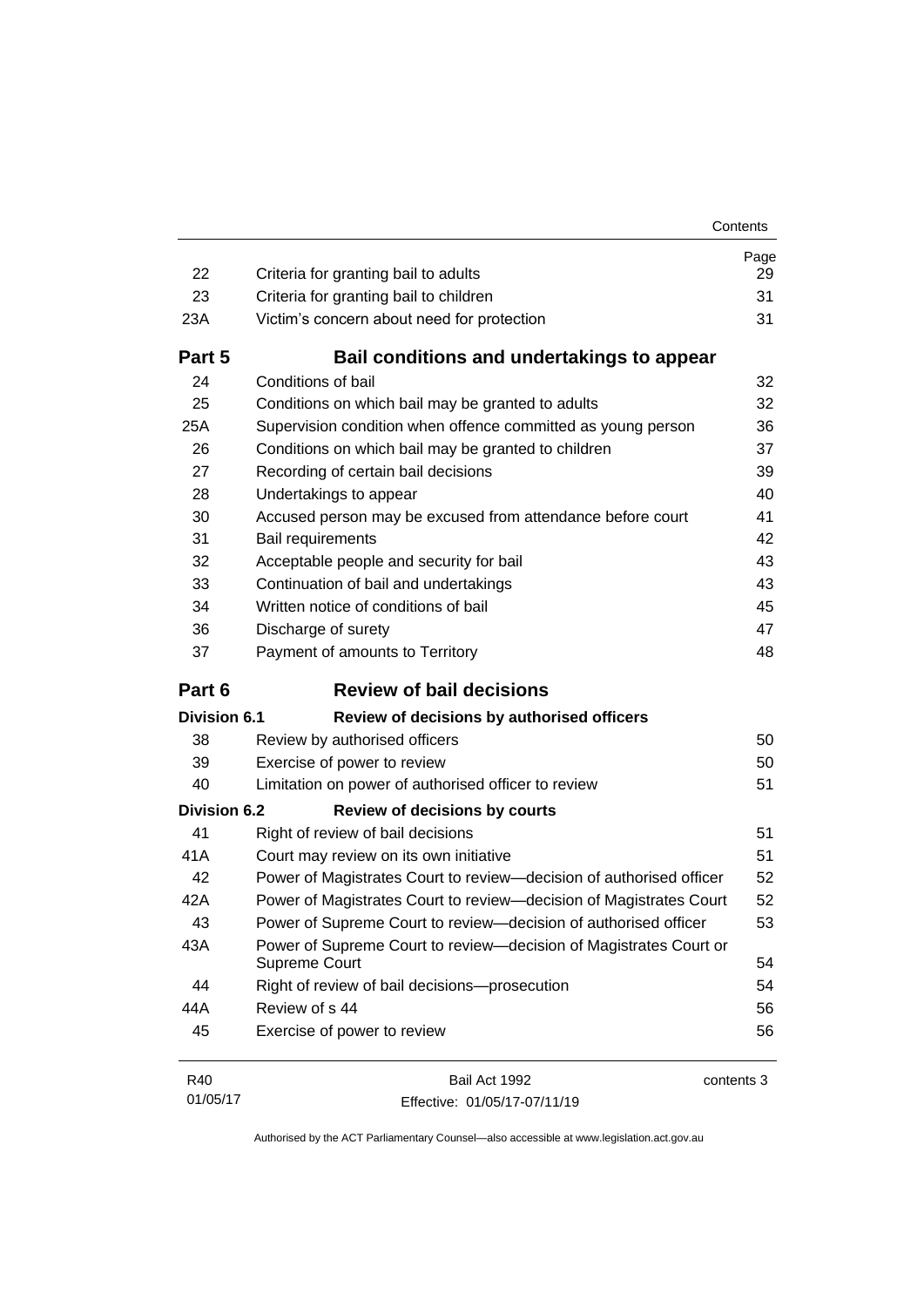#### **Contents**

| 46     | Review limited to bail conditions                       | Page<br>57 |
|--------|---------------------------------------------------------|------------|
| Part 7 | <b>Miscellaneous</b>                                    |            |
| 47     | Giving information relating to bail                     | 59         |
| 47A    | Notice to victim of bail decisions                      | 59         |
| 48     | Notification to court that bail condition not satisfied | 60         |
| 49     | Failure to answer bail                                  | 60         |
| 51     | Indemnification of sureties                             | 61         |
| 52     | Contravention of Act by police officers                 | 61         |
| 55     | Civil standard of proof to apply for certain purposes   | 62         |
| 56     | No right of surety to arrest                            | 62         |
| 56A    | Arrest without warrant of person on bail                | 62         |
| 56B    | Arrest for breach of condition by person outside ACT    | 63         |
| 57     | Act to prevail                                          | 64         |
| 57AA   | Abolition of inherent power of bail                     | 64         |
| 58     | Approved forms                                          | 64         |
| 59     | Regulation-making power                                 | 64         |

| <b>Schedule 1</b> | Offences to which presumption of bail does                 |    |  |
|-------------------|------------------------------------------------------------|----|--|
|                   | not apply                                                  | 66 |  |
| <b>Part 1.1</b>   | <b>Offences against Crimes Act 1900</b>                    | 66 |  |
| <b>Part 1.2</b>   | <b>Offences against Criminal Code</b>                      | 67 |  |
| <b>Part 1.3</b>   | Offence against Drugs of Dependence Act 1989               | 69 |  |
| <b>Part 1.4</b>   | <b>Offences against Medicines, Poisons and Therapeutic</b> |    |  |
|                   | Goods Act 2008                                             | 70 |  |
| <b>Part 1.5</b>   | <b>Offences against Customs Act 1901 (Cwlth)</b>           | 71 |  |
| <b>Part 1.6</b>   | <b>Offences against Criminal Code (Cwlth)</b>              | 72 |  |
|                   |                                                            |    |  |

### **[Dictionary](#page-80-0)** 73

### **[Endnotes](#page-84-0)**

1 [About the endnotes](#page-84-1) 277

contents 4 Bail Act 1992 Effective: 01/05/17-07/11/19

R40 01/05/17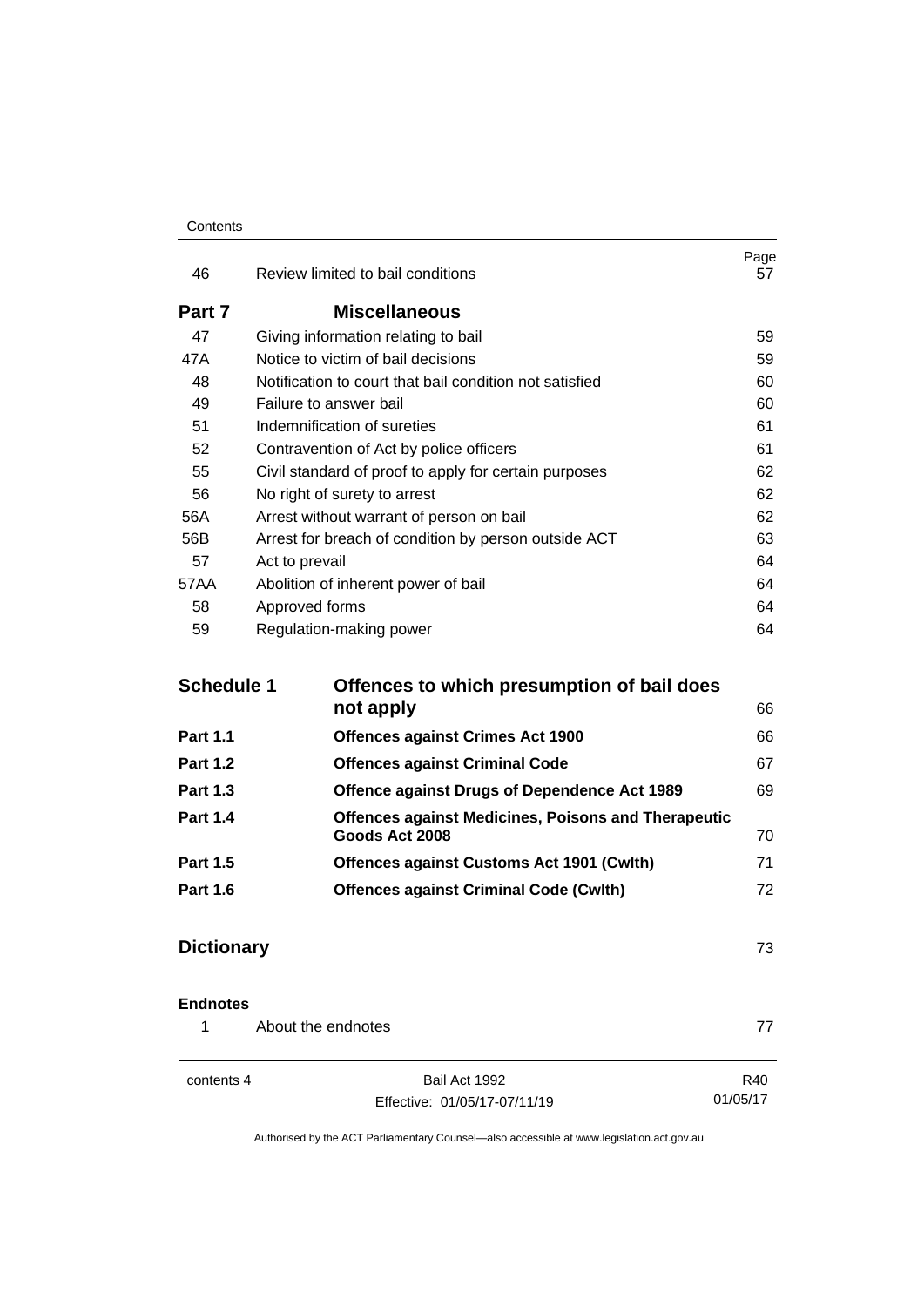|   |                        | Contents |
|---|------------------------|----------|
|   |                        | Page     |
| 2 | Abbreviation key       | 77       |
| 3 | Legislation history    | 78       |
| 4 | Amendment history      | 86       |
| 5 | Earlier republications | 96       |

Bail Act 1992 Effective: 01/05/17-07/11/19 contents 5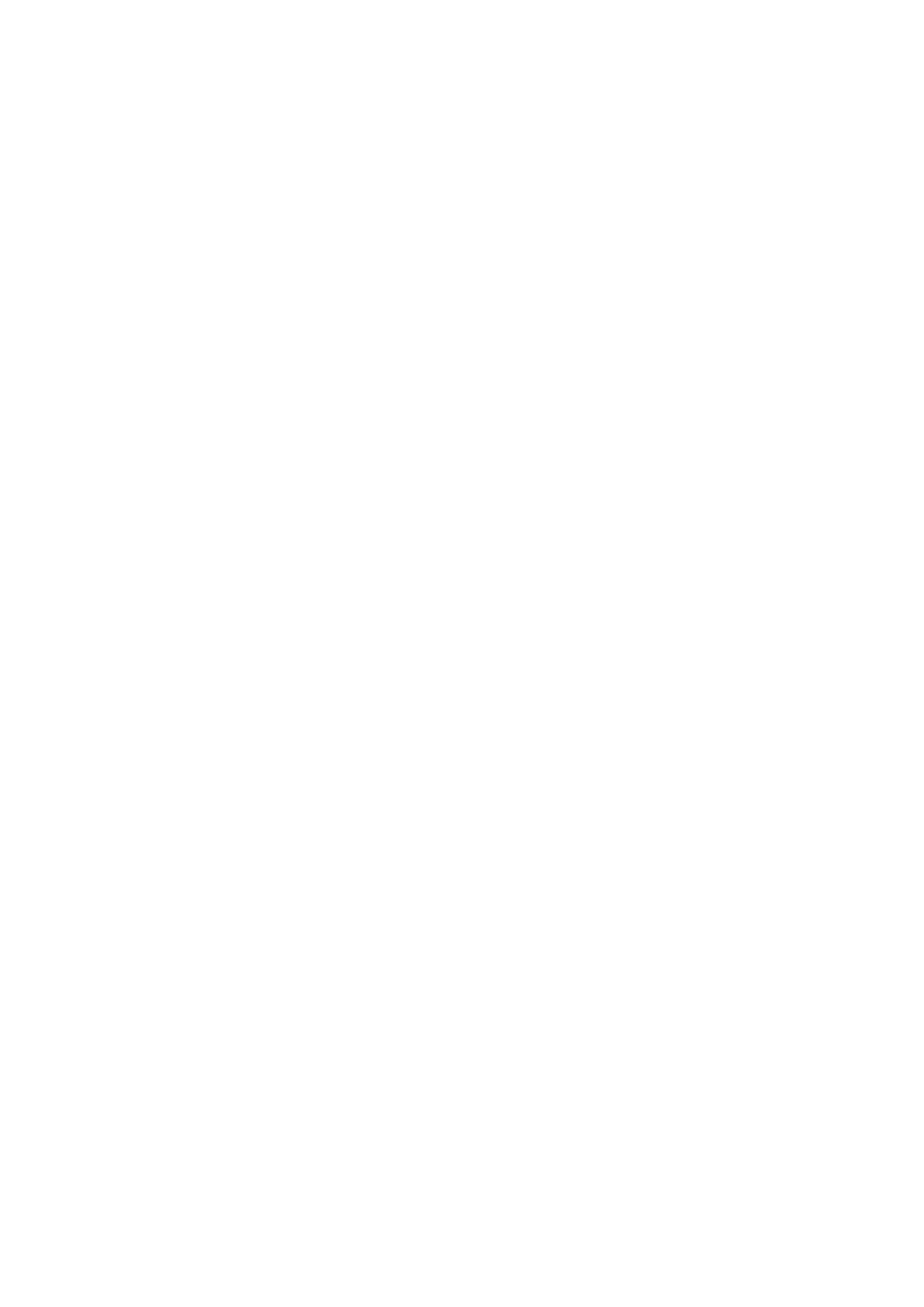

# **Bail Act 1992**

An Act relating to bail for accused people in connection with criminal proceedings

R40 01/05/17

I

page 1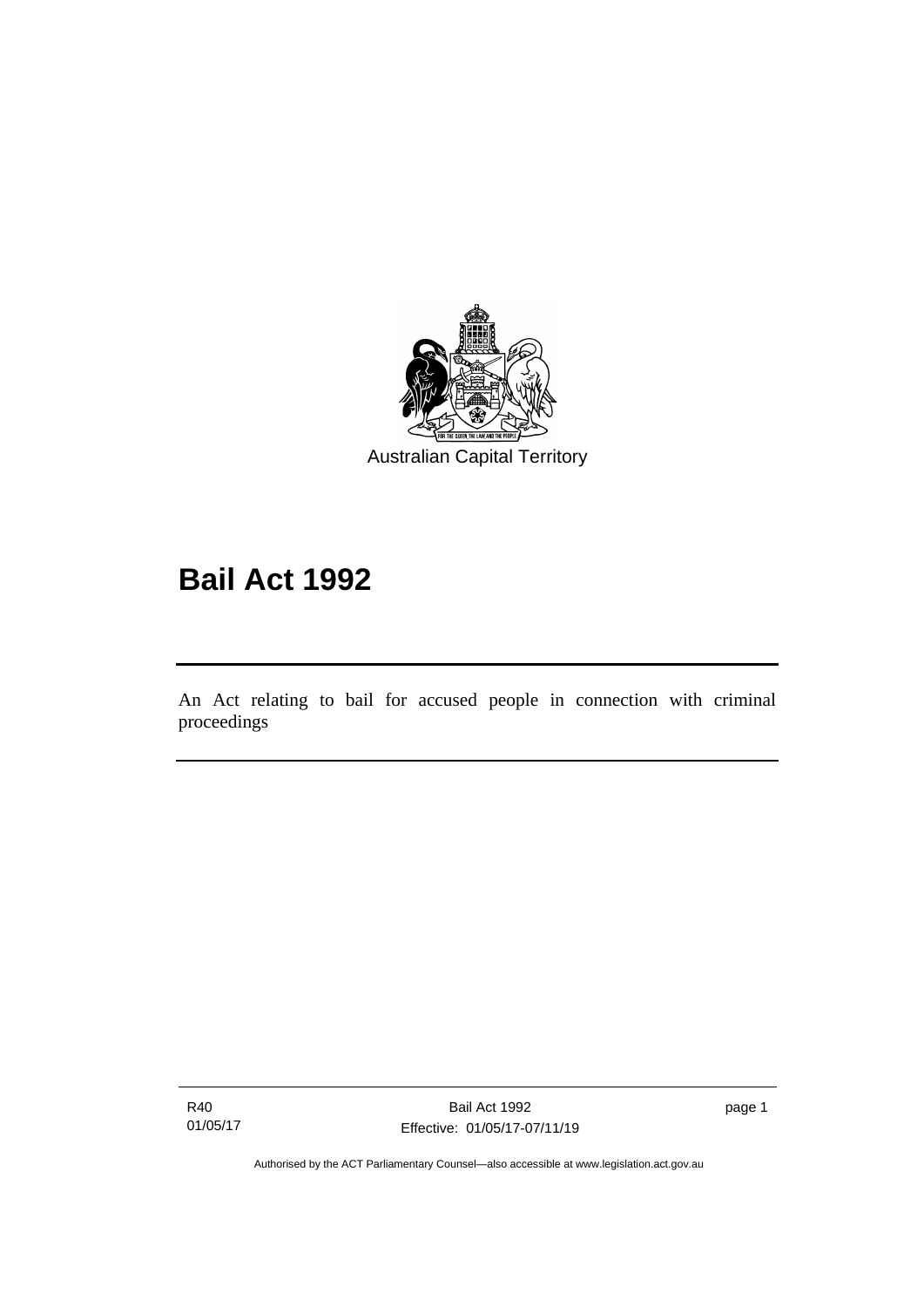### Part 1 Preliminary

Section 1

### <span id="page-9-0"></span>**Part 1 Preliminary**

### <span id="page-9-1"></span>**1 Name of Act**

This Act is the *Bail Act 1992*.

### <span id="page-9-2"></span>**2 Dictionary**

The dictionary at the end of this Act is part of this Act.

*Note 1* The dictionary at the end of this Act defines certain terms used in this Act, and includes references (*signpost definitions*) to other terms defined elsewhere in this Act.

> For example, the signpost definition '*bail order*, for part 4 (Grant of bail)—see section 19 (1).' means that the term 'bail order' is defined in that section for part 4.

*Note 2* A definition in the dictionary (including a signpost definition) applies to the entire Act unless the definition, or another provision of the Act, provides otherwise or the contrary intention otherwise appears (see [Legislation Act,](http://www.legislation.act.gov.au/a/2001-14) s  $155$  and s  $156$  (1)).

### <span id="page-9-3"></span>**3 Notes**

A note included in this Act is explanatory and is not part of this Act.

*Note* See the [Legislation Act,](http://www.legislation.act.gov.au/a/2001-14) s 127 (1), (4) and (5) for the legal status of notes.

R40 01/05/17

Authorised by the ACT Parliamentary Counsel—also accessible at www.legislation.act.gov.au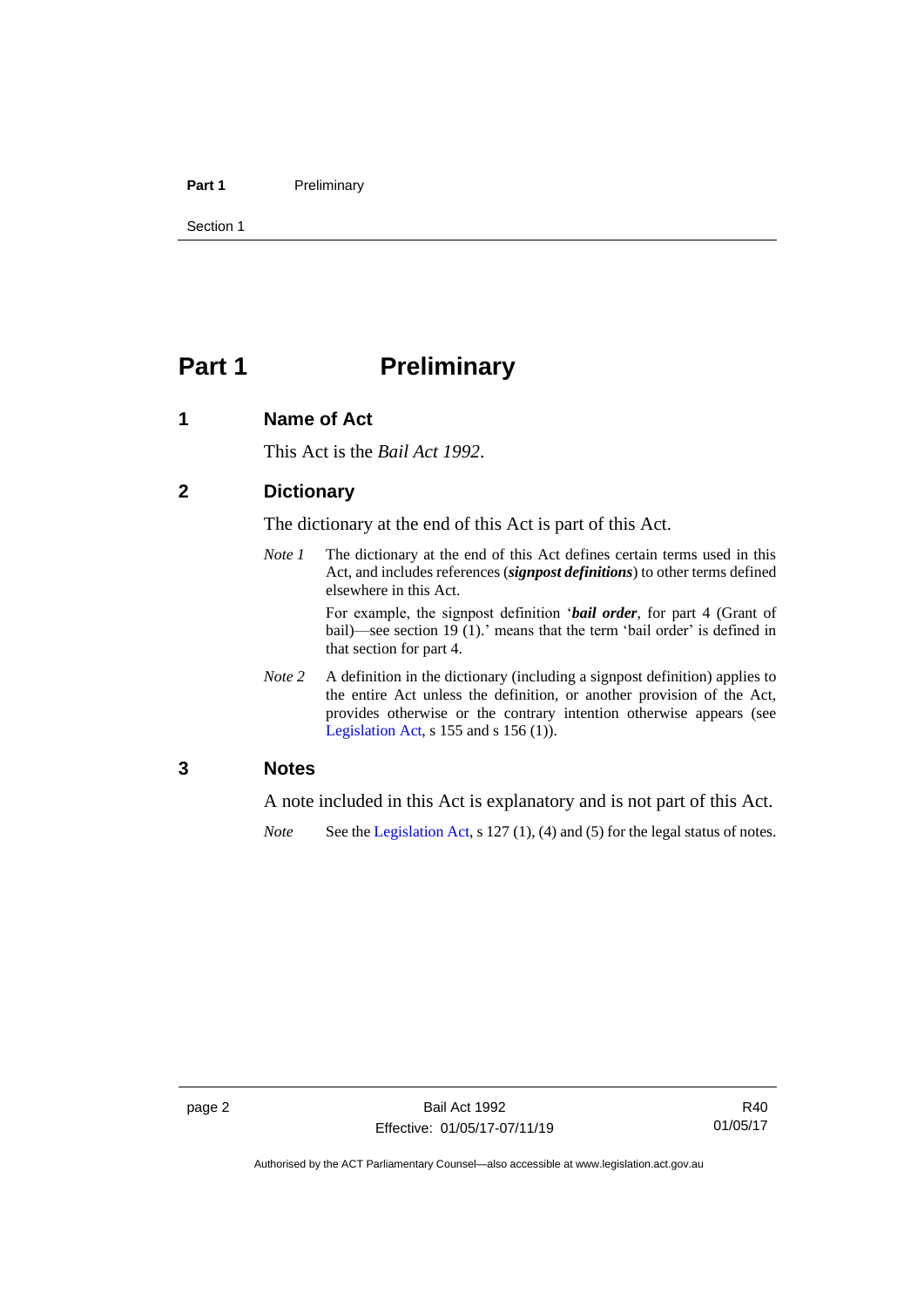### <span id="page-10-0"></span>**3A Offences against Act—application of Criminal Code etc**

*recklessness* and *strict liability*).

Other legislation applies in relation to offences against this Act.

- *Note 1 Criminal Code* The [Criminal Code,](http://www.legislation.act.gov.au/a/2002-51) ch 2 applies to all offences against this Act (see Code, pt 2.1). The chapter sets out the general principles of criminal responsibility (including burdens of proof and general defences), and defines terms used for offences to which the Code applies (eg *conduct*, *intention*,
- *Note 2 Penalty units*

The [Legislation Act,](http://www.legislation.act.gov.au/a/2001-14) s 133 deals with the meaning of offence penalties that are expressed in penalty units.

### <span id="page-10-1"></span>**4 Act applies to children**

This Act applies to a person whether or not the person is an adult.

R40 01/05/17 page 3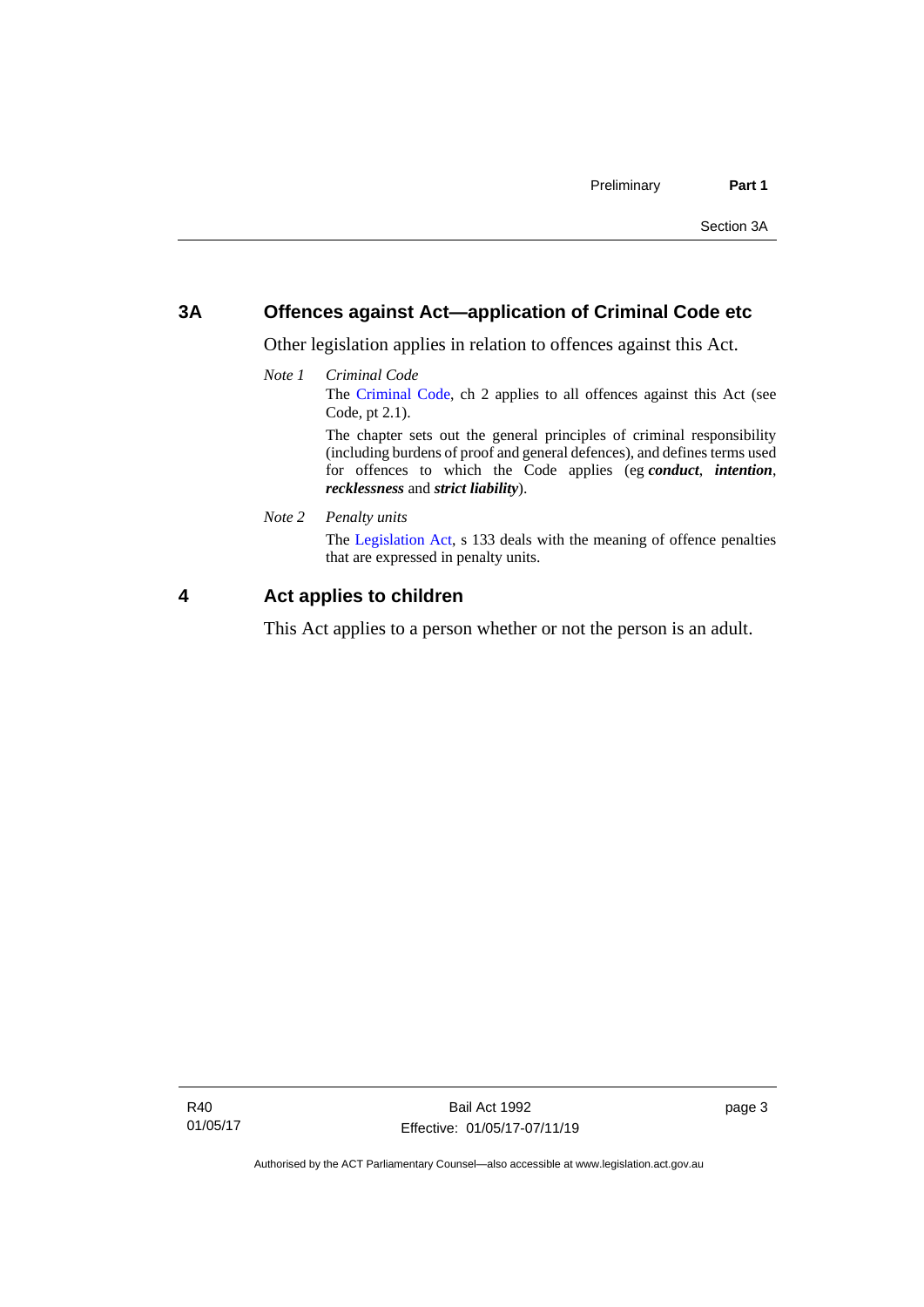## <span id="page-11-0"></span>**Part 2 Availability of bail**

### <span id="page-11-1"></span>**Division 2.1 When bail may be granted and rights following**

### <span id="page-11-2"></span>**5 When may bail be granted?**

- (1) An accused person may be granted bail in relation to any period when the person is not required to attend court in relation to the offence with which the person has been charged.
- (2) However, an accused person who is in custody in relation to an offence must not be granted bail in relation to any period when—
	- (a) the person is in custody for another offence or reason in relation to which the person is not entitled to be granted bail; or
	- (b) the person is serving a sentence of imprisonment.

### <span id="page-11-3"></span>**6 Rights following grant of bail**

- (1) This section applies if—
	- (a) bail is granted to an accused person in relation to an offence; and
	- (b) the person gives an undertaking to appear; and
	- (c) if a bail condition mentioned in section  $25(1)$  (b) (ii) or (c) is imposed—the security is given or the deposit made.
- (2) The person is entitled—
	- (a) if the person is in custody—to be released from custody; and
	- (b) to remain at liberty in relation to the offence until required to appear before a court in accordance with the undertaking.
- (3) This section is subject to section 56A (Arrest without warrant of person on bail).

Authorised by the ACT Parliamentary Counsel—also accessible at www.legislation.act.gov.au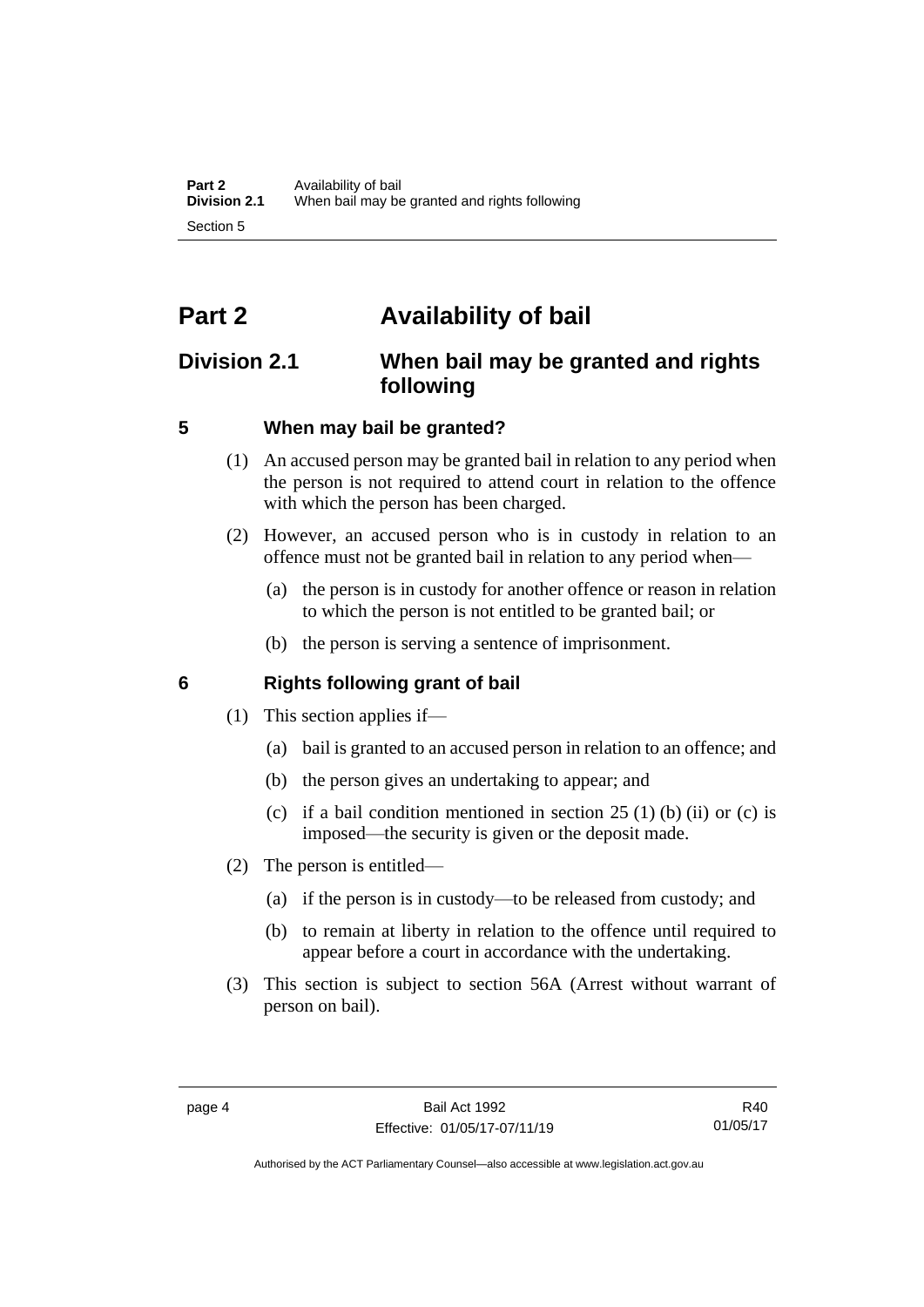### <span id="page-12-0"></span>**Division 2.2 Presumption for bail**

### <span id="page-12-1"></span>**7 Div 2.2 subject to div 2.3 and div 2.4**

This division is subject to division 2.3 (No presumption for bail) and division 2.4 (Presumption against bail).

### <span id="page-12-2"></span>**8 Entitlement to bail—certain minor offences etc**

- (1) This section applies to—
	- (a) a person charged with an offence not punishable by imprisonment (except in default of payment of a fine); and
	- (b) a person charged with an offence punishable by imprisonment for not longer than 6 months; and
	- (c) a person arrested for a breach of the peace or apprehended breach of the peace; and
	- (d) a person arrested under a warrant because of failure to comply with a summons or subpoena; and
	- (e) a person brought up to attend a trial or hearing following the issue of a habeas corpus order.
- (2) The person is entitled—
	- (a) to be granted bail; and
	- (b) if the person is in custody—to be released from custody as soon as the person gives an undertaking to appear.
- (3) However, if no further appearance is required for a person arrested for a breach of the peace or an apprehended breach of the peace, the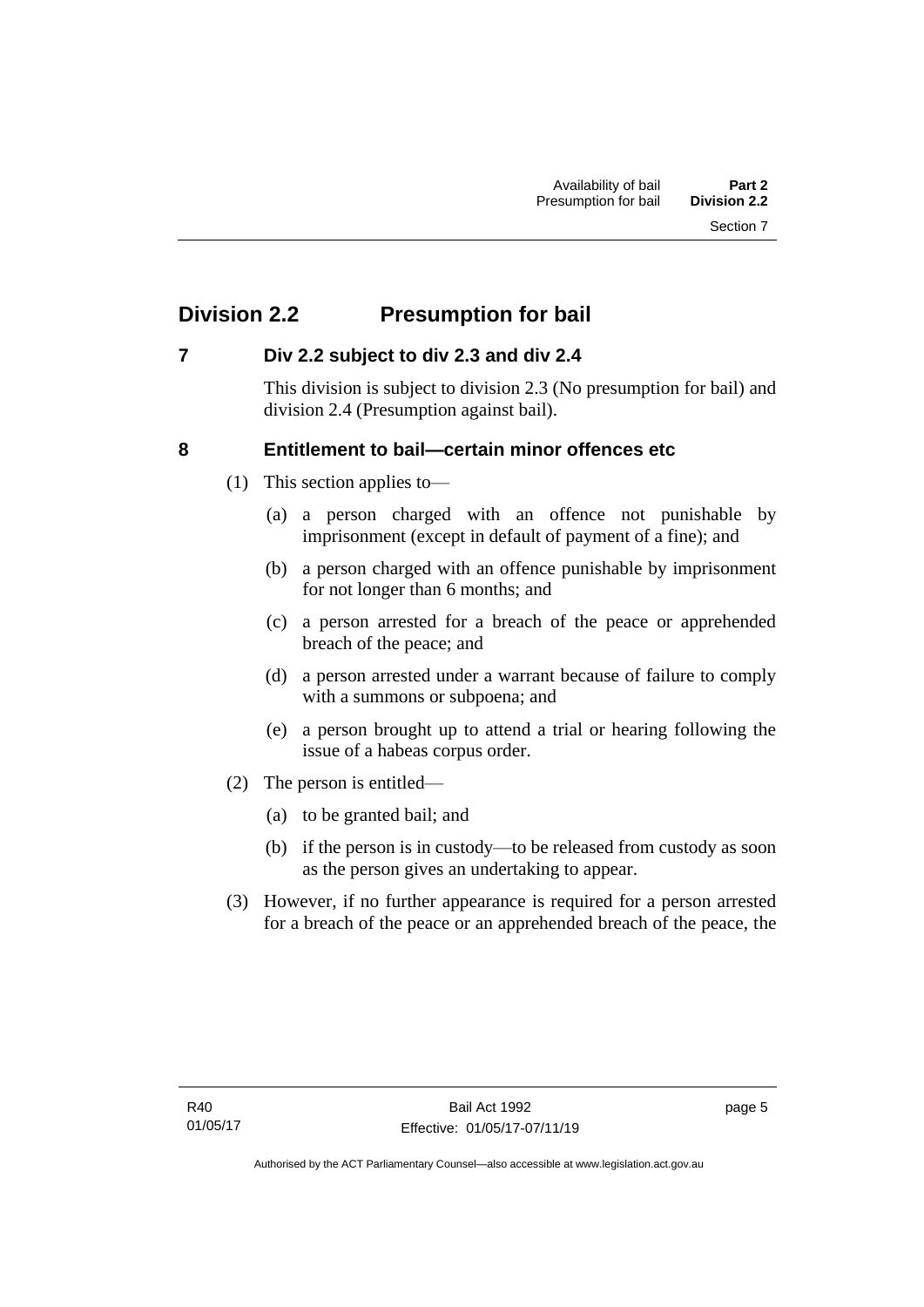person may be released from custody without giving an undertaking to appear.

(4) A condition to keep the peace may be imposed on a grant of bail to a person arrested for a breach of the peace or an apprehended breach of the peace.

### <span id="page-13-0"></span>**8A Entitlement to bail—breach of sentence obligations**

- (1) This section applies to a person arrested, or otherwise brought before the court or a magistrate, in relation to a breach, or anticipated breach, of—
	- (a) a deferred sentence obligation under the *[Crimes \(Sentencing\)](http://www.legislation.act.gov.au/a/2005-58)  [Act 2005](http://www.legislation.act.gov.au/a/2005-58)*; or
	- (b) any of the following obligations under the *[Crimes \(Sentence](http://www.legislation.act.gov.au/a/2005-59)  [Administration\) Act 2005](http://www.legislation.act.gov.au/a/2005-59)*:
		- (i) an intensive correction order obligation;
		- (ii) a good behaviour obligation;
		- (iii) a parole obligation;
		- (iv) a release on licence obligation.

*Note* For other conditions that may be imposed on a grant of bail, see s 25 and s 26.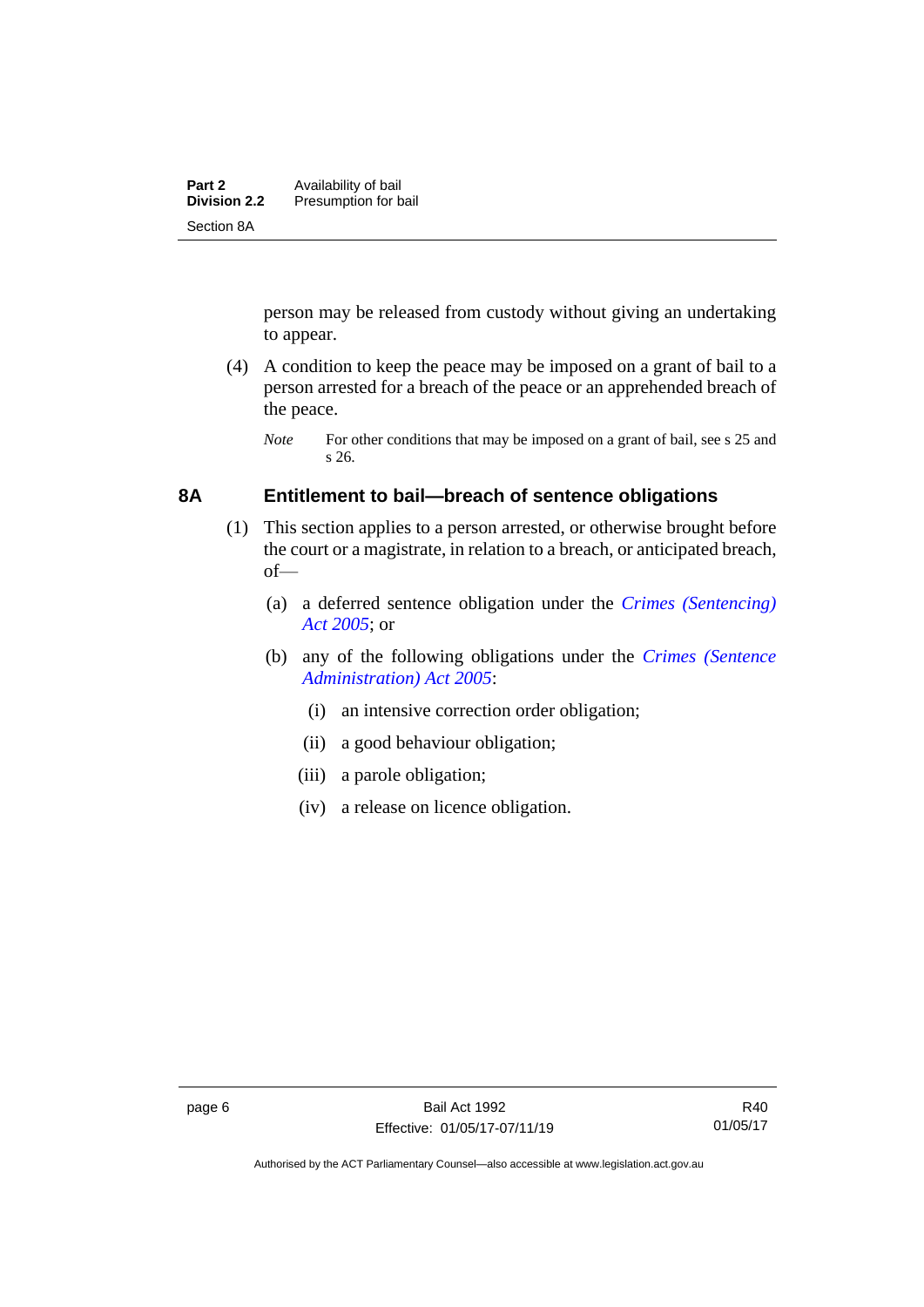(2) The person has the same entitlement to bail in relation to the breach, or anticipated breach, of the obligation as the person has under this part in relation to the offence to which the obligation relates.

### **Example—bail entitlement**

Joe has been found guilty of threatening to kill. Joe had, 3 years before, been found guilty of an offence involving violence. A suspended sentence order under the *[Crimes \(Sentencing\) Act 2005](http://www.legislation.act.gov.au/a/2005-58)* is made as part of the sentence for the offence of threatening to kill and Joe is released under the order on signing an undertaking under a good behaviour order. However, Joe breaches the good behaviour order and is before the court on an application to cancel the order. There is no presumption in relation to bail because section 9B (b) applies to make the offence of threatening to kill an offence to which division 2.2 (Presumption for bail) does not apply.

*Note* An example is part of the Act, is not exhaustive and may extend, but does not limit, the meaning of the provision in which it appears (see [Legislation Act,](http://www.legislation.act.gov.au/a/2001-14) s 126 and s 132).

### <span id="page-14-0"></span>**8B Entitlement to bail—custody relating to sentence administration board hearings**

- (1) This section applies if—
	- (a) a person is arrested under the *[Crimes \(Sentence Administration\)](http://www.legislation.act.gov.au/a/2005-59)  [Act 2005](http://www.legislation.act.gov.au/a/2005-59)*, section 206 (Arrest of offender for board hearing) and brought before a magistrate; or
	- (b) a person is remanded in custody under the *[Crimes \(Sentence](http://www.legislation.act.gov.au/a/2005-59)  [Administration\) Act 2005](http://www.legislation.act.gov.au/a/2005-59)*, section 210 (Custody of offender during board hearing adjournment) and an application for bail for the person is made to a court or magistrate.
- (2) The person has the same entitlement to bail as the person had for the offence to which the board hearing relates.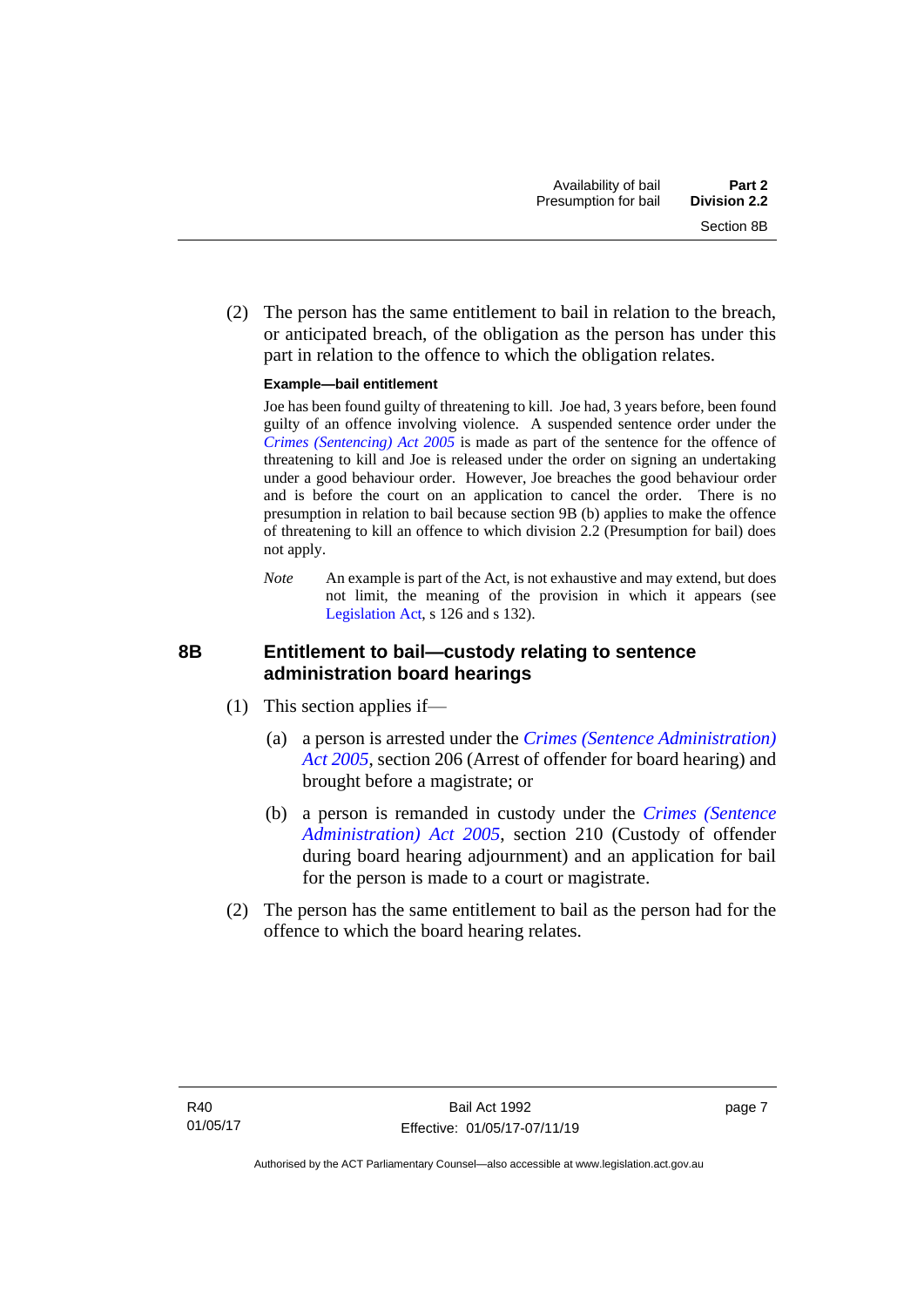### <span id="page-15-0"></span>**9 Limitations on entitlement to bail**

- (1) A person charged with an offence mentioned in section 8 (1) (a) or (b) is not entitled to be granted bail if—
	- (a) the person has previously failed to comply with an undertaking to appear, or a bail condition imposed, in relation to the same or a similar offence; or
	- (b) in the opinion of the court or authorised officer, the person is incapacitated by intoxication, injury or use of drugs or is otherwise in danger of physical injury or in need of physical protection.
- (2) A person arrested for a breach of the peace or apprehended breach of the peace is not entitled to be granted bail if the person has previously, without reasonable excuse, failed to comply with an undertaking to appear, or a bail condition imposed, in relation to a breach of the peace or apprehended breach of the peace.

### <span id="page-15-1"></span>**9A Entitlement to bail—offences other than minor offences**

- (1) This section applies to—
	- (a) a person in relation to an offence other than an offence mentioned in section 8 (1) (a) or (b) (Entitlement to bail certain minor offences etc); and
	- (b) a person who is not entitled to bail under section 8 (2) because of section 9 (1) or (2).
- (2) The person is entitled to be granted bail unless the court or authorised officer is satisfied that refusal is justified after considering—
	- (a) for an adult—the matters mentioned in section 22 (Criteria for granting bail to adults); or
	- (b) for a child—the matters mentioned in section 23 (Criteria for granting bail to children).

Authorised by the ACT Parliamentary Counsel—also accessible at www.legislation.act.gov.au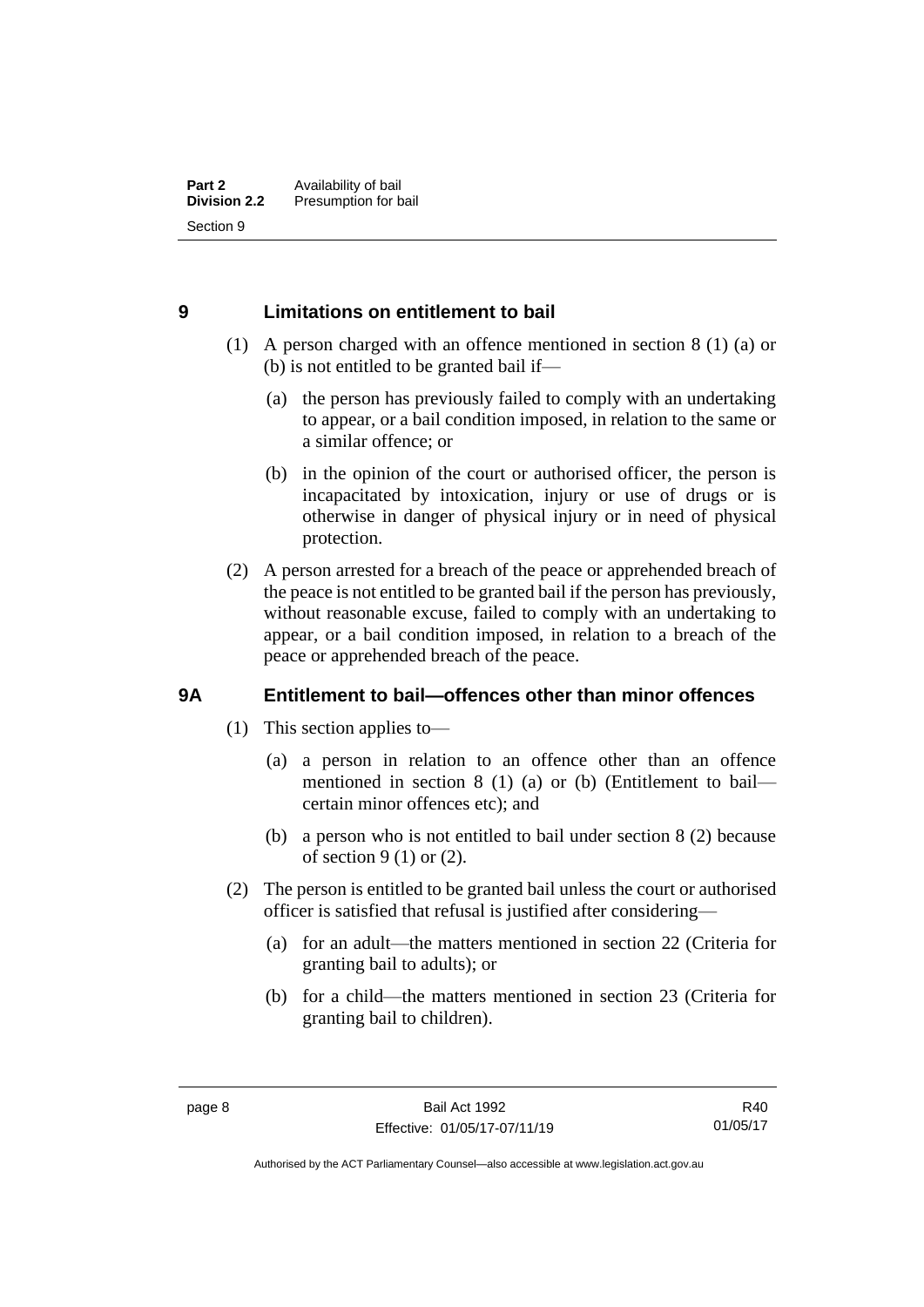### <span id="page-16-0"></span>**Division 2.3 No presumption for bail**

### <span id="page-16-1"></span>**9B Div 2.2 not to apply to certain offences**

Division 2.2 (Presumption for bail) does not apply to the grant of bail—

- (a) to a person accused of an offence mentioned in schedule 1 (Offences to which presumption for bail does not apply); or
- (b) to a person accused of any of the following offences, if the person has in the previous 10 years been found guilty of an offence involving violence or the threat of violence:
	- (i) an offence against the *[Crimes Act 1900](http://www.legislation.act.gov.au/a/1900-40)*, section 30 (Threat to kill);
	- (ii) an offence against the *[Crimes Act 1900](http://www.legislation.act.gov.au/a/1900-40)*, section 31 (Threat to inflict grievous bodily harm);
	- (iii) an offence against the *[Crimes Act 1900](http://www.legislation.act.gov.au/a/1900-40)*, section 35 (Stalking);
	- (iv) an offence against the *[Domestic Violence and Protection](http://www.legislation.act.gov.au/a/2008-46)  [Orders Act 2008](http://www.legislation.act.gov.au/a/2008-46)* (repealed), section 90 (Offence for contravention of protection order);
	- (v) an offence against the *[Family Violence Act 2016](http://www.legislation.act.gov.au/a/2016-42)*, section 43 (Offence—contravention of family violence order);
	- (vi) an offence against the *[Personal Violence Act 2016](http://www.legislation.act.gov.au/a/2016-43)*, section 35 (Offence—contravention of protection order); or
- (c) to a person accused of an offence against the *[Criminal Code Act](http://www.comlaw.gov.au/Details/C2013C00138)  [1995](http://www.comlaw.gov.au/Details/C2013C00138)* (Cwlth), section 80.1 (Treason); or
- (d) to a person convicted of an indictable offence but not sentenced.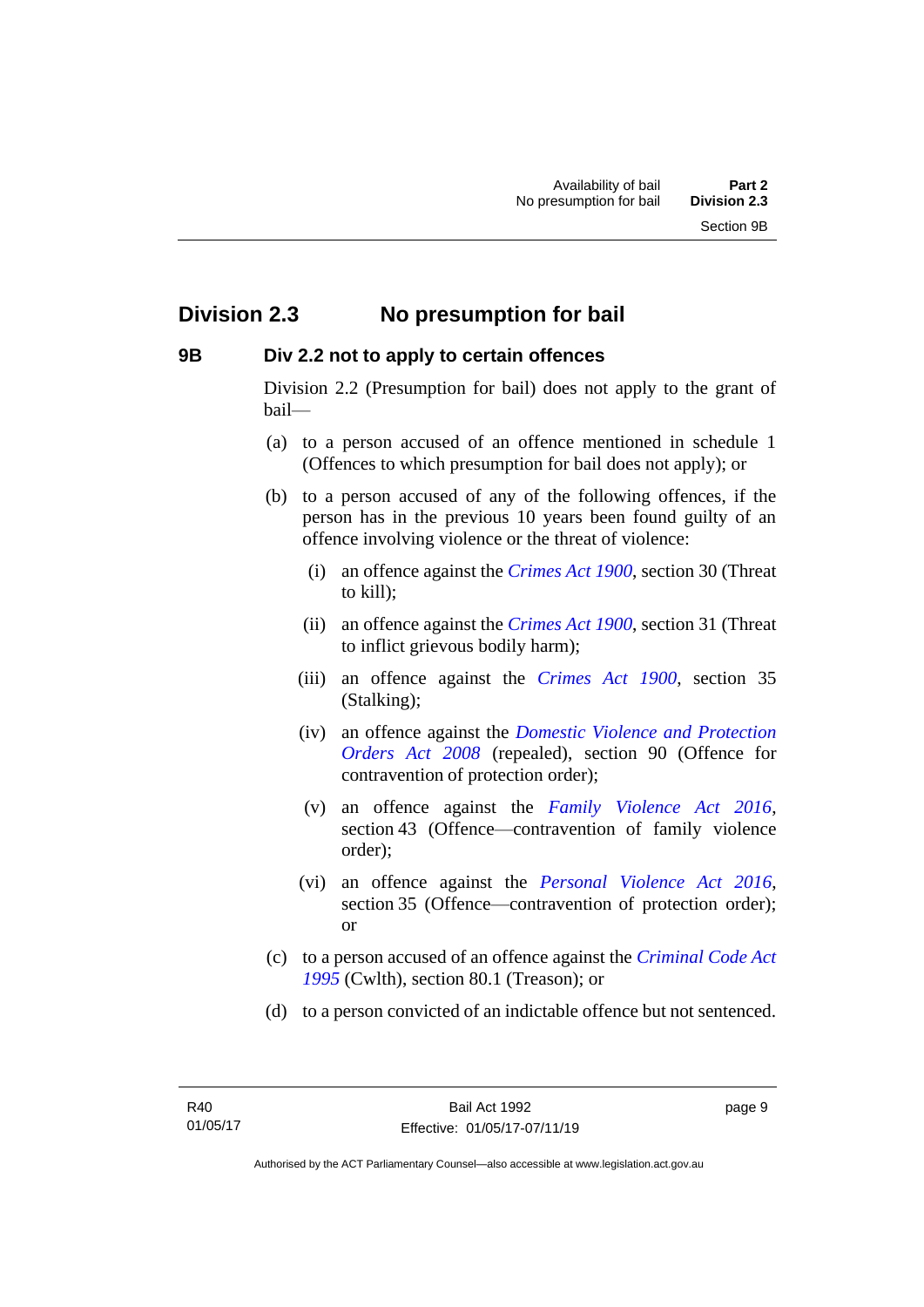### <span id="page-17-0"></span>**Division 2.4 Presumption against bail**

### <span id="page-17-1"></span>**9C Bail for murder and certain serious drug offences**

- (1) This section applies to a person accused of—
	- (a) murder; or
	- (b) an offence against any of the following provisions of the [Criminal Code,](http://www.legislation.act.gov.au/a/2002-51) chapter 6 (Serious drug offences):
		- (i) section 603 (1) (which is about trafficking in a large commercial quantity of a controlled drug);
		- (ii) section 607 (1) (which is about manufacturing a large commercial quantity of a controlled drug for selling);
		- (iii) section  $616(1)$  (which is about cultivating a large commercial quantity of a controlled plant for selling);
		- (iv) section 619 (1) (which is about selling a large commercial quantity of a controlled plant);
		- (v) section 622 (1) (which is about supplying etc a commercial quantity of a controlled drug to a child for selling);
		- (vi) section 624 (1) (which is about procuring a child to traffic in a commercial quantity of a controlled drug).
	- *Note* A reference to an offence against a territory law includes a reference to a related ancillary offence, eg attempt (see [Legislation Act,](http://www.legislation.act.gov.au/a/2001-14) s 189).
- (2) A court or authorised officer must not grant bail to the person unless satisfied that special or exceptional circumstances exist favouring the grant of bail.
- (3) However, even if special or exceptional circumstances are established, the court or officer must refuse bail if satisfied that refusal is justified after considering—
	- (a) for an adult—the matters mentioned in section 22 (Criteria for granting bail to adults); or

R40 01/05/17

Authorised by the ACT Parliamentary Counsel—also accessible at www.legislation.act.gov.au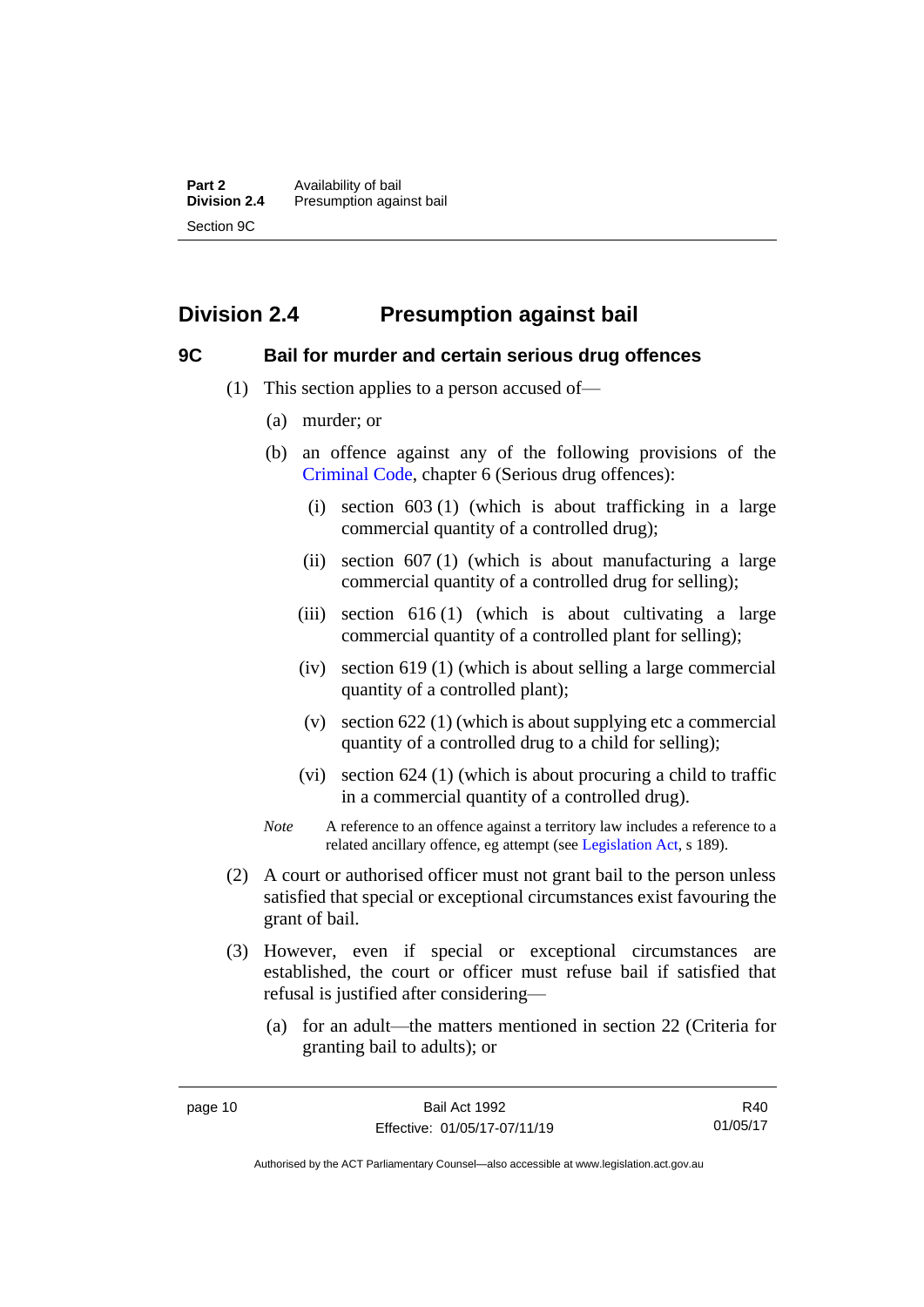(b) for a child—the matters mentioned in section 23 (Criteria for granting bail to children).

### <span id="page-18-0"></span>**9D Bail for serious offence committed while charge for another pending or outstanding**

- (1) This section applies if—
	- (a) a person is accused of a serious offence; and
	- (b) the person is alleged to have committed the offence while a charge against the person for another serious offence is pending or outstanding.

### **Example**

Claude is served with a summons to attend the Magistrates Court to answer a charge that he has committed the offence of taking a motor vehicle without consent (punishable by 5 years imprisonment under the [Criminal Code,](http://www.legislation.act.gov.au/a/2002-51) section 318 (1), and so a serious offence for this section). Before the court date, Claude is arrested and charged with having committed an aggravated robbery the day after being served with the summons (punishable by 25 years imprisonment under the [Criminal Code,](http://www.legislation.act.gov.au/a/2002-51) section 310, and so also a serious offence for this section). At the time of the alleged aggravated robbery, the charge of taking a motor vehicle without consent was still pending. This section will apply to any decision about the grant of bail to Claude in relation to the aggravated robbery charge.

- *Note* An example is part of the Act, is not exhaustive and may extend, but does not limit, the meaning of the provision in which it appears (see [Legislation Act,](http://www.legislation.act.gov.au/a/2001-14) s 126 and s 132).
- (2) A court or an authorised officer must not grant bail to the accused person unless satisfied that special or exceptional circumstances exist favouring the grant of bail.
- (3) However, even if special or exceptional circumstances are established, the court or officer must refuse bail if satisfied that refusal is justified after considering—
	- (a) for an adult—the matters mentioned in section 22 (Criteria for granting bail to adults); or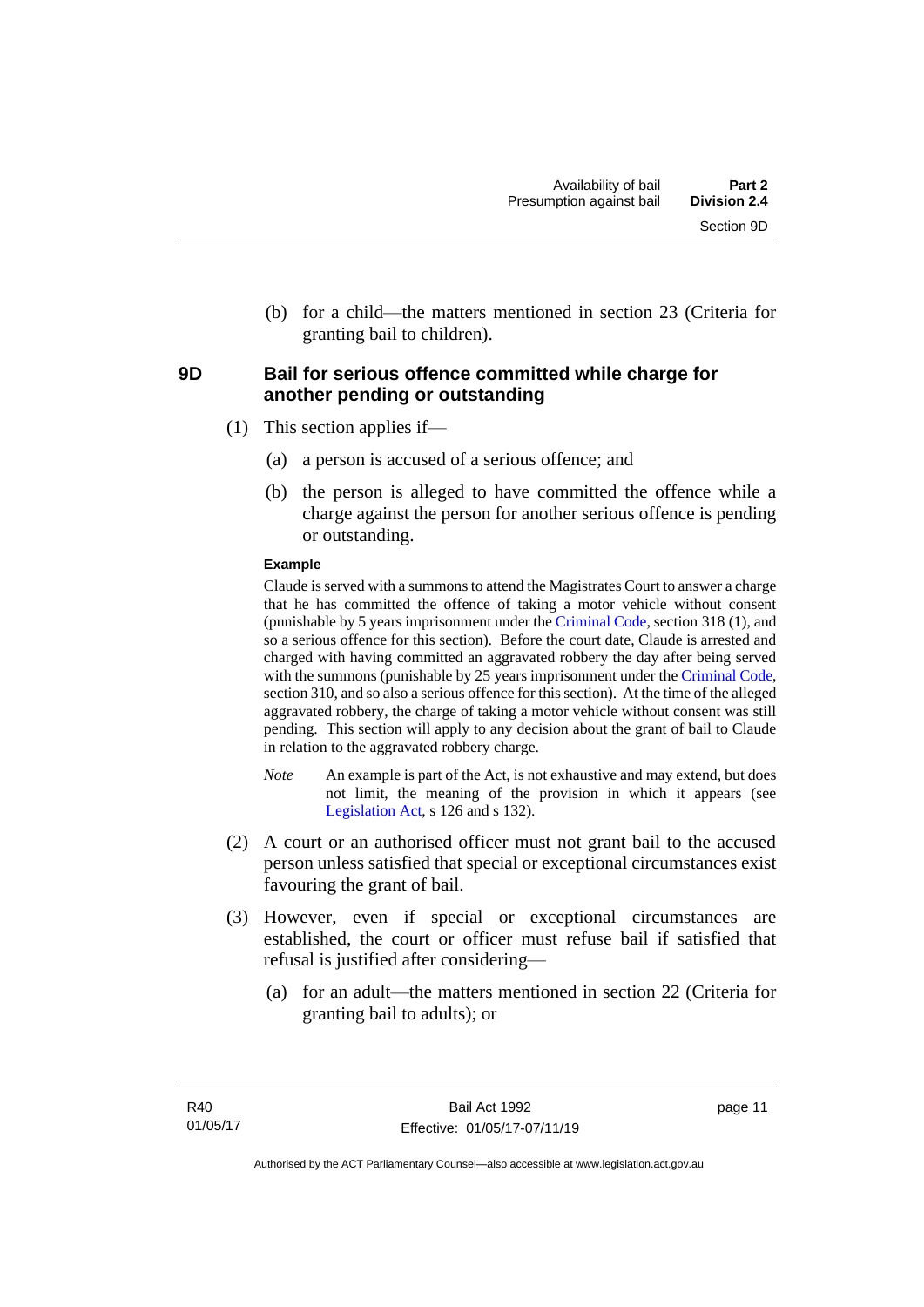- (b) for a child—the matters mentioned in section 23 (Criteria for granting bail to children).
- (4) Also, if the serious offence mentioned in subsection  $(1)$  (a) or (b) is a family violence offence, an authorised person must not grant bail to the accused person if satisfied that refusal of bail is required under section 9F (Family violence offence—bail by authorised officer).
- (5) This section does not affect the application of section 9F (4) and (5) to the accused person if—
	- (a) the serious offence mentioned in subsection (1) (a) or (b) is a family violence offence; and
	- (b) an authorised person grants bail to the accused person.
- (6) In this section:

*outstanding*—a charge against a person for an offence is *outstanding*—

- (a) until the charge is finally dealt with in any of the following ways:
	- (i) the charge is withdrawn;
	- (ii) the charge is dismissed by a court;
	- (iii) the person is discharged by the Magistrates Court following a committal hearing;
	- (iv) the person is acquitted or found guilty by a court of the offence; and
- (b) if the person is acquitted or found guilty by a court of the offence charged, but a new trial on the charge (or a charge based on the same facts) is later ordered on appeal—from the date the new trial is ordered until the earliest of the following happens—
	- (i) the charge (or a charge based on the same facts) is finally dealt with as mentioned in paragraph (a)  $(i)$ ,  $(ii)$  or  $(iv)$ ;

Authorised by the ACT Parliamentary Counsel—also accessible at www.legislation.act.gov.au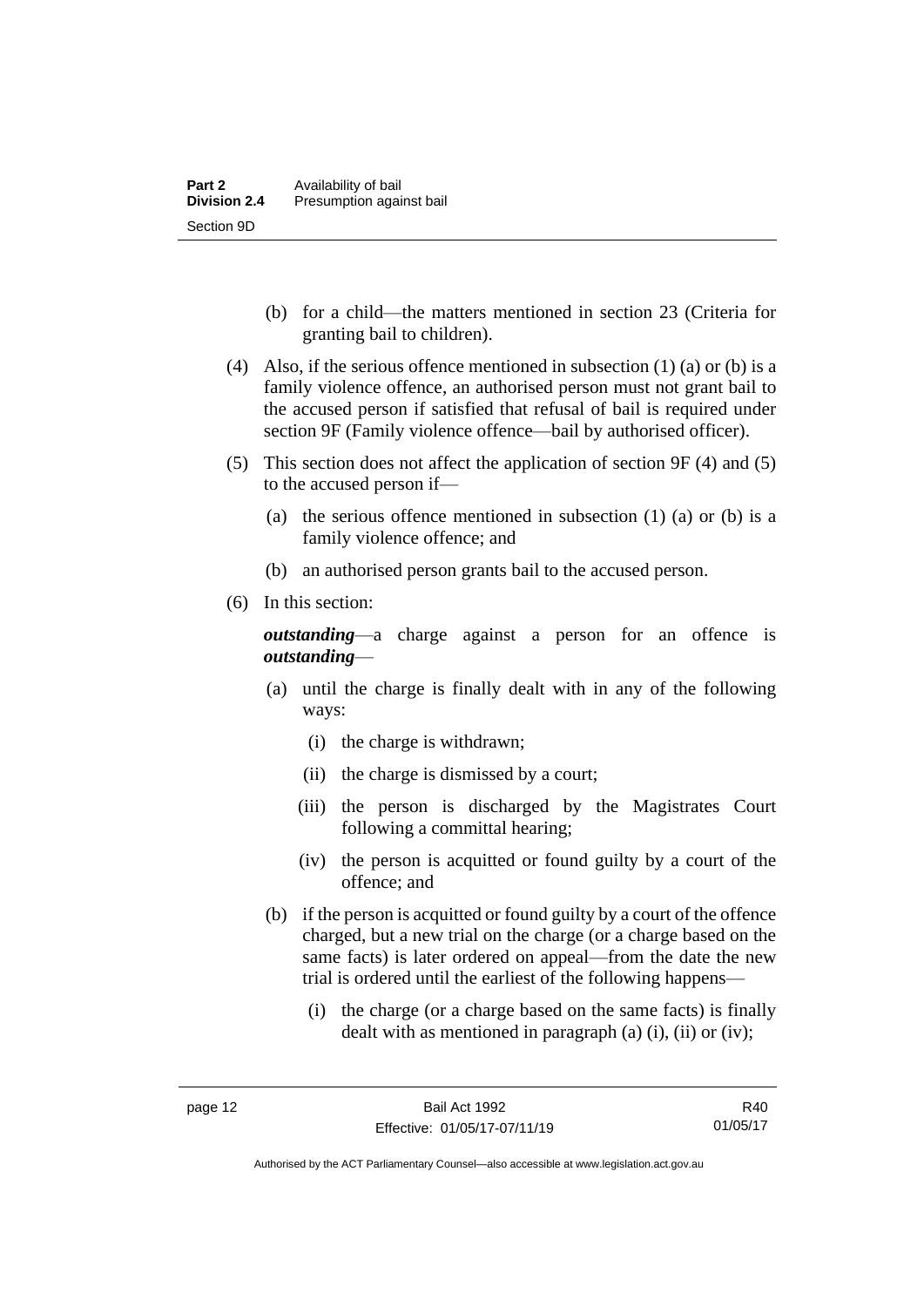- (ii) the order for the new trial is reversed on a further appeal.
- *Note Found guilty*, of an offence, includes—
	- having an order made for the offence under the *[Crimes \(Sentencing\)](http://www.legislation.act.gov.au/a/2005-58)  [Act 2005](http://www.legislation.act.gov.au/a/2005-58)*, s 17 (Non-conviction orders—general)
	- having the offence taken into account under the *[Crimes \(Sentencing\)](http://www.legislation.act.gov.au/a/2005-58)  [Act 2005](http://www.legislation.act.gov.au/a/2005-58)*, s 57 (Outstanding additional offences taken into account in sentencing)

(se[e Legislation Act,](http://www.legislation.act.gov.au/a/2001-14) dict, pt 1).

*pending*—a charge against a person for an serious offence is *pending*  if the person has not yet been charged with the offence, but the person has—

- (a) been arrested for the offence (unless the person is later released without being charged with a serious offence); or
- (b) been served with a summons to appear before a court to answer a charge for the offence; or
- (c) at the invitation of a police officer, signed an agreement to attend court to answer a charge for the offence.

*serious offence* means an offence punishable by imprisonment for 5 years or longer (other than an offence in relation to which an election for summary disposal has been made under the *[Crimes](http://www.legislation.act.gov.au/a/1900-40)  Act [1900](http://www.legislation.act.gov.au/a/1900-40)*, section 374 (Summary disposal of certain cases at prosecutor's election).

### <span id="page-20-0"></span>**9E Bail for person sentenced to imprisonment**

- (1) This section applies if—
	- (a) a person has been convicted of an offence by a court and sentenced to a period of imprisonment for the offence; and
	- (b) an appeal is pending in relation to the conviction or sentence.
- (2) A court must not grant bail to the person unless satisfied that special or exceptional circumstances exist favouring the grant of bail.

page 13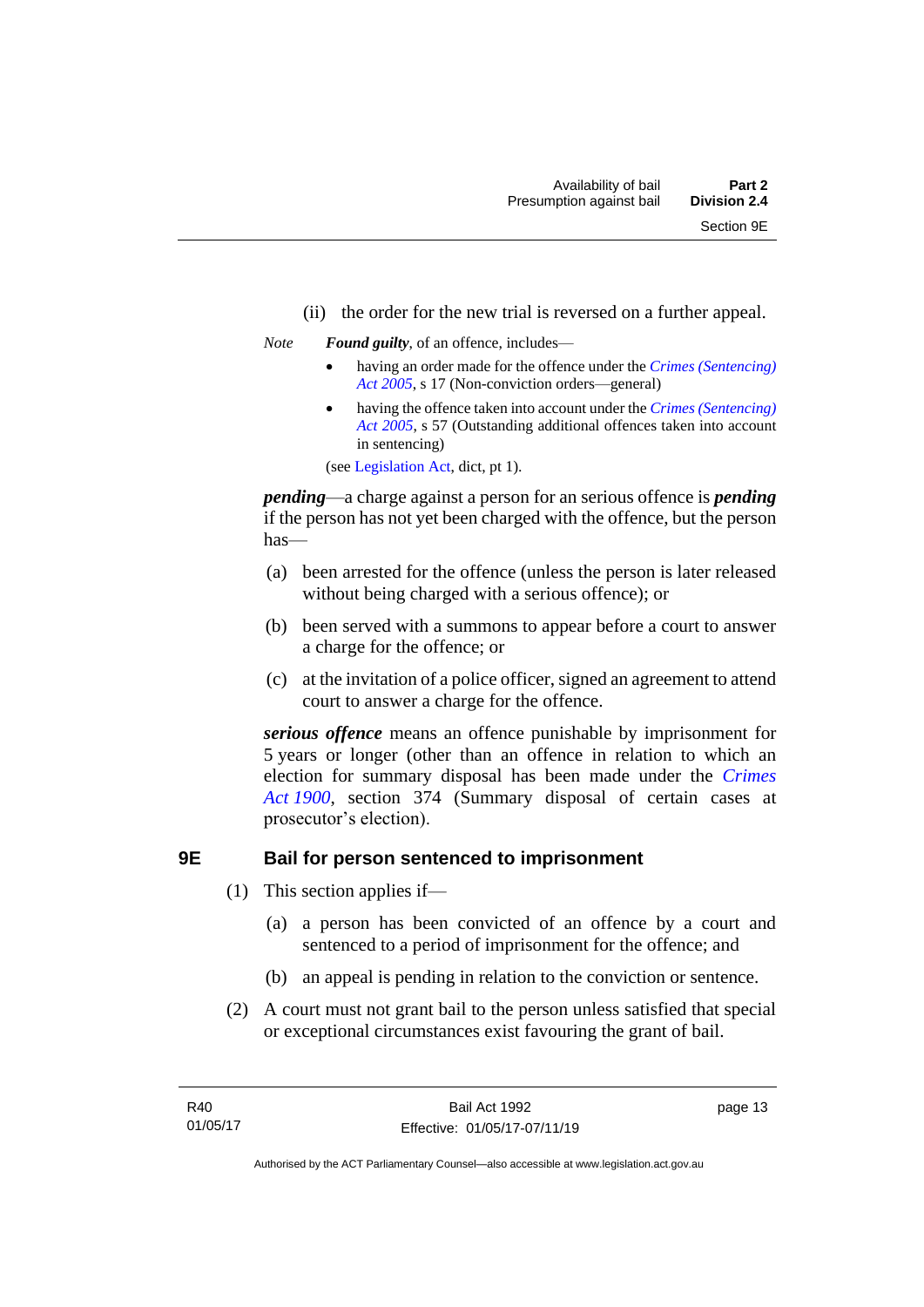(3) In this section:

*appeal* includes an appeal against a decision on appeal.

### <span id="page-21-0"></span>**9F Family violence offence—bail by authorised officer**

- (1) This section applies to a person accused of a family violence offence.
- (2) An authorised officer must not grant bail to the person unless satisfied that the person poses no danger to a protected person while released on bail.
- (3) However, even if the authorised officer is satisfied under subsection (2), the officer must refuse bail if satisfied that the refusal is justified after considering—
	- (a) for an adult—the matters mentioned in section 22 (Criteria for granting bail to adults); or
	- (b) for a child—the matters mentioned in section 23 (Criteria for granting bail to children).
- (4) Also, the person must not be released on bail under this section unless the person gives an undertaking to appear within 48 hours of being released.
- (5) If the authorised officer grants bail to the person under this section, the officer must, in the record made under section 27 (Recording of certain bail decisions), state why the officer is satisfied that the person poses no danger to any protected person.
- (6) In this section:

*family member*, in relation to a person accused of a family violence offence—see the *[Family Violence Act 2016](http://www.legislation.act.gov.au/a/2016-42)*, section 9.

*protected person*, in relation to a person accused of a family violence offence—

(a) means a person against whom the alleged conduct making up the offence was directed; and

Authorised by the ACT Parliamentary Counsel—also accessible at www.legislation.act.gov.au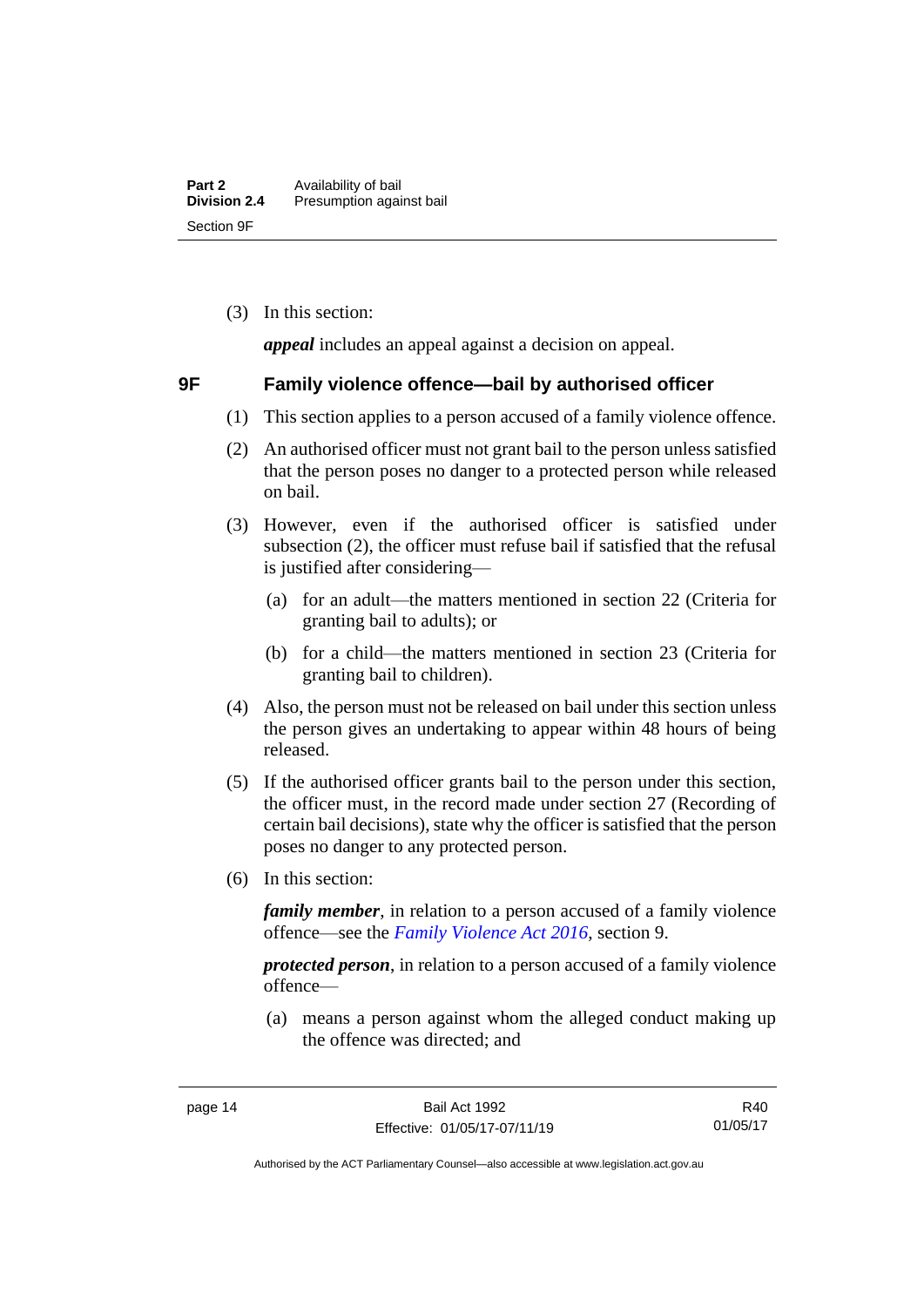(b) includes any other family member in relation to the accused person.

### <span id="page-22-0"></span>**9G Special or exceptional circumstances**

- (1) This section applies if a court or authorised officer is required under this part to be satisfied of the existence of special or exceptional circumstances favouring the grant of bail to a person.
- (2) A circumstance that would be an applicable bail criteria for the person is not a special or exceptional circumstance only because it is an applicable bail criteria.
- (3) Also, the court or authorised officer must consider the applicable bail criteria for the person only after the court or authorised officer is satisfied of the existence of the special or exceptional circumstances.

### **Examples for s (3)**

- 1 Damien is before the court charged with having committed an aggravated robbery. He has earlier been charged with having committed aggravated robbery. Section 9D applies and there is a presumption against bail unless there are special or exceptional circumstances. Damien argues that there are special circumstances as he needs to support his child, he may lose his job and he may lose an opportunity to take up public housing. The court considers that the circumstances are not special or exceptional. Bail is not granted and the criteria in section 22 are not considered.
- 2 Jason is facing similar charges. Jason has had a car accident before his arrest for the second offence. His kidneys are damaged requiring dialysis every 3 days. Jason argues that his need for regular treatment and his reduced mobility mean that he is highly unlikely to abscond. The court considers these circumstances are special or exceptional. The court then considers the criteria in section 22 in deciding whether to grant bail.
- *Note* An example is part of the Act, is not exhaustive and may extend, but does not limit, the meaning of the provision in which it appears (see [Legislation Act,](http://www.legislation.act.gov.au/a/2001-14) s 126 and s 132).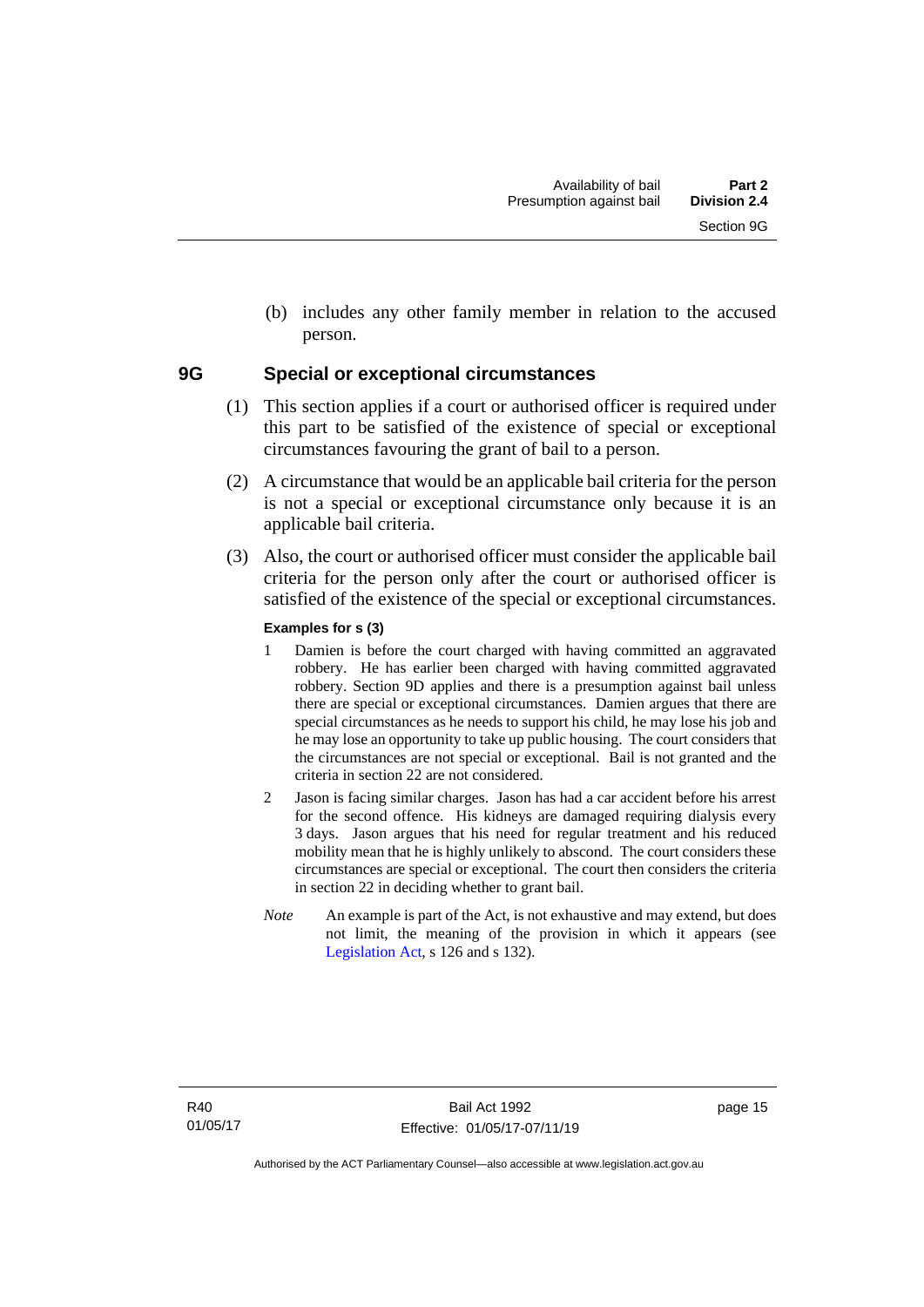#### **Part 3** Dispensing with bail

Section 10

### <span id="page-23-0"></span>**Part 3 Dispensing with bail**

### <span id="page-23-1"></span>**10 Dispensing with bail**

- (1) A court that may grant bail to an accused person may instead dispense with the requirement for bail.
- (2) In deciding whether to release an accused person from custody without requiring bail, a court may have regard to any information that appears to the court to be relevant and reliable.
- (3) If, during an appearance by an accused person before a court, no specific order or direction is made by the court in relation to bail, the court is taken to have dispensed with the requirement for bail.
- (4) Subsection (3) does not apply if, under section 33 (3), the court is taken to have continued bail.
- (5) A court must not dispense with the requirement for bail for an accused person to whom either of the following sections apply unless satisfied that special or exceptional circumstances exist justifying dispensing with the requirement:
	- (a) section 9D (Bail for serious offence committed while charge for another pending or outstanding);
	- (b) section 9E (Bail for person sentenced to imprisonment).

### <span id="page-23-2"></span>**11 Effect of dispensing with bail**

- (1) While the requirement for bail is dispensed with under this Act in relation to a person accused of an offence, the person is entitled to be and to remain at liberty in relation to the offence until the person is required to appear before a court in relation to the offence.
- (2) Subsection (1) does not apply to an accused person while the person is in custody for another offence or reason in relation to which the person is not entitled to be at liberty, whether under this Act or otherwise.

R40 01/05/17

Authorised by the ACT Parliamentary Counsel—also accessible at www.legislation.act.gov.au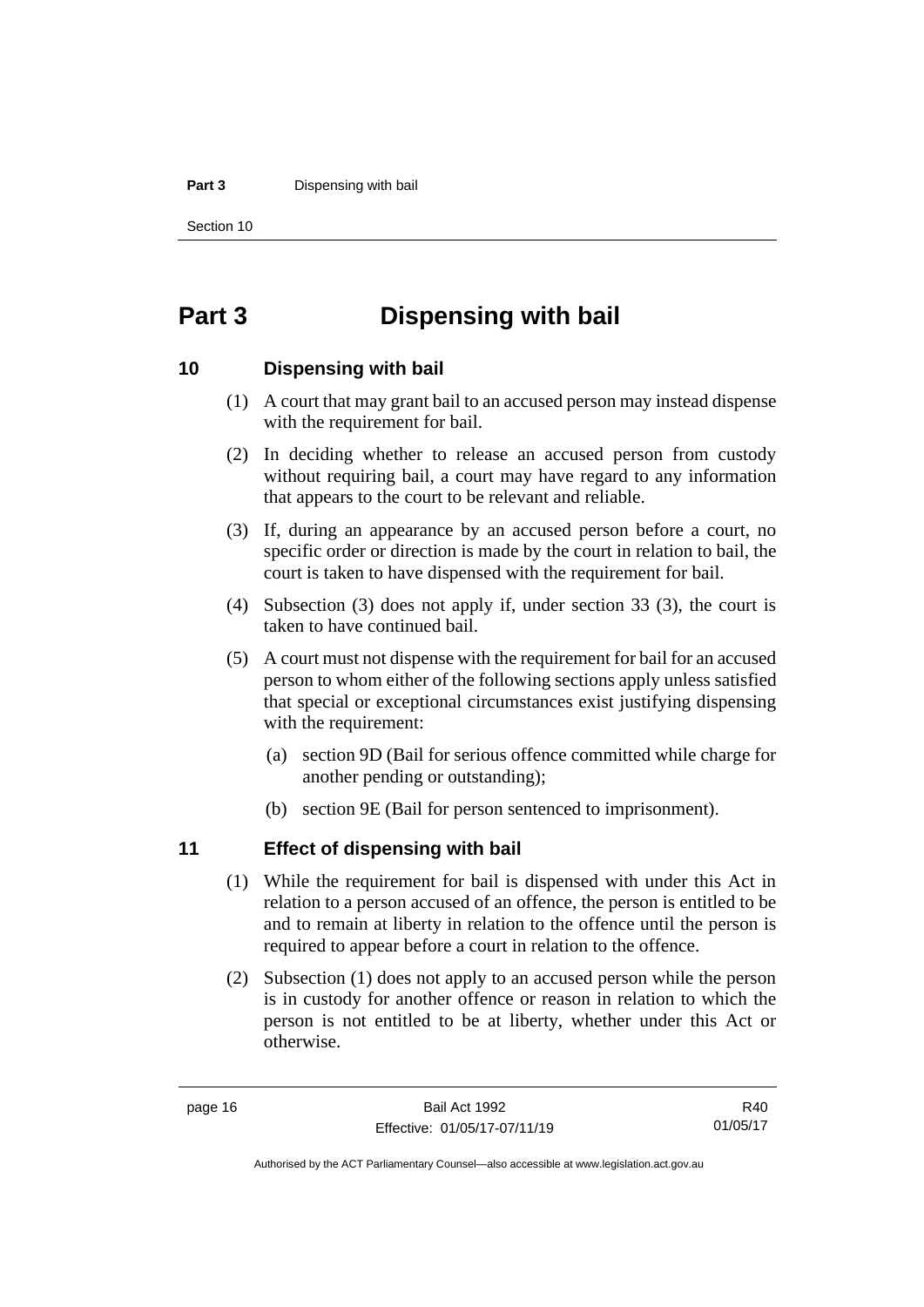### <span id="page-24-0"></span>**12 Decision to dispense with bail**

For part 6, if a court dispenses with the requirement for bail, the court is taken to have made a decision in relation to bail.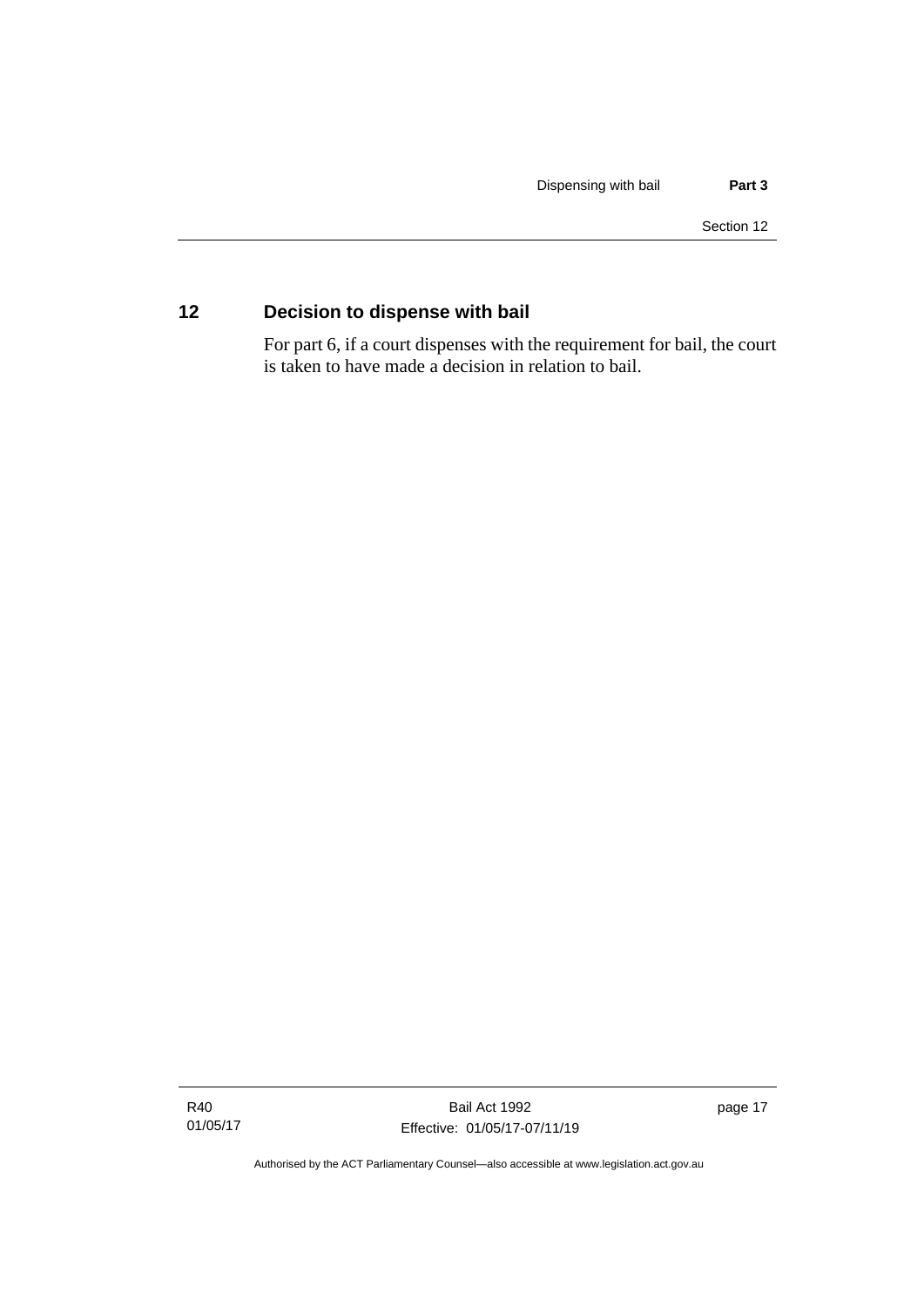### **Part 4** Grant of bail

Section 12A

### <span id="page-25-0"></span>**Part 4 Grant of bail**

### <span id="page-25-1"></span>**12A Meaning of** *bail order* **and** *bail review application***—pt 4**

In this part:

*bail order*—see section 19 (1).

*bail review application* means an application in relation to bail made under section 41 (Right of review of bail decisions).

### <span id="page-25-2"></span>**12B When is a proceeding** *before the Supreme Court***?—pt 4**

For this part, a proceeding for an offence is *before the Supreme Court* if the court has jurisdiction in the proceeding because the accused person to whom the proceeding relates—

- (a) has been committed to the court for trial or sentence; or
- (b) is an accused in a prosecution on indictment instituted by the director of public prosecutions under the *[Director of Public](http://www.legislation.act.gov.au/a/1990-22)  [Prosecutions Act 1990](http://www.legislation.act.gov.au/a/1990-22)*, section 7; or
- (c) has lodged an appeal to the court against a conviction, order or sentence imposed on the person by the Magistrates Court.

### <span id="page-25-3"></span>**13 Deciding bail after charge laid**

- $(1)$  If—
	- (a) a person who has been taken into custody by a police officer is charged with an offence but is not to be brought before a court immediately after being charged; or

Authorised by the ACT Parliamentary Counsel—also accessible at www.legislation.act.gov.au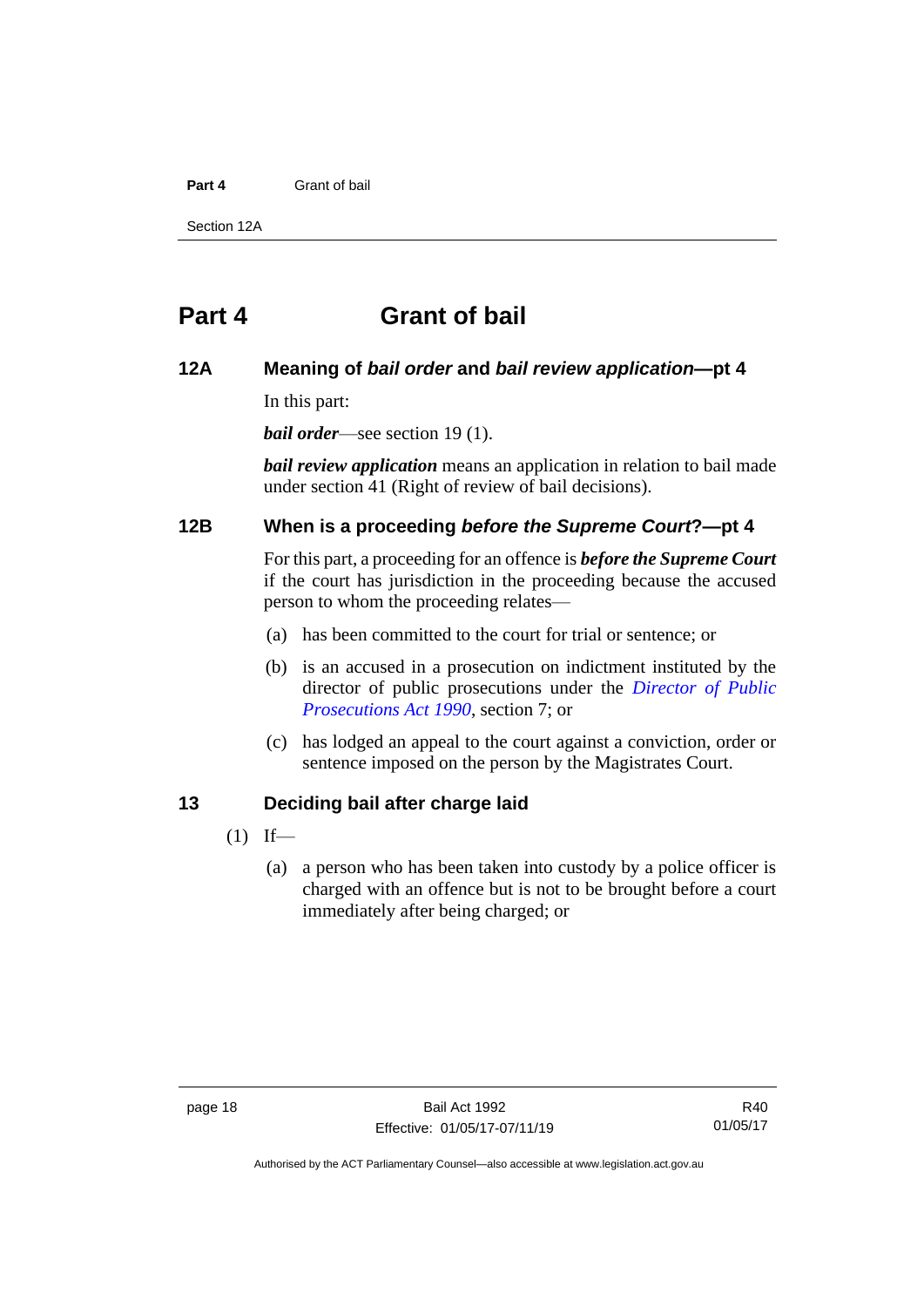(b) it is not practicable to bring immediately before a court a person arrested under a warrant (being a warrant which does not expressly preclude the granting of bail) issued under the *[Magistrates Court Act 1930](http://www.legislation.act.gov.au/a/1930-21)*, section 42 (2) (Issue of warrant and summons) in relation to an offence punishable by a fine or by imprisonment for a period not exceeding 2 years;

the police officer who charges or arrests the person—

- (c) must tell the person that the person may—
	- (i) apply for bail; and
	- (ii) communicate with a lawyer of the person's choice in relation to the making of an application for bail; and
	- (iii) if the person cannot speak or understand the English language—have recourse to the services of a competent interpreter; and
	- (iv) communicate with someone else of the person's choice who may reasonably be expected to assist the person in relation to the provision of bail; and

if the person asks for facilities to do so, must provide the person with reasonable facilities to enable the person to communicate with a lawyer, an interpreter or someone else; and

- (d) must tell the person about—
	- (i) the applicable bail criteria; and
	- (ii) the conditions subject to which the person may be released on bail; and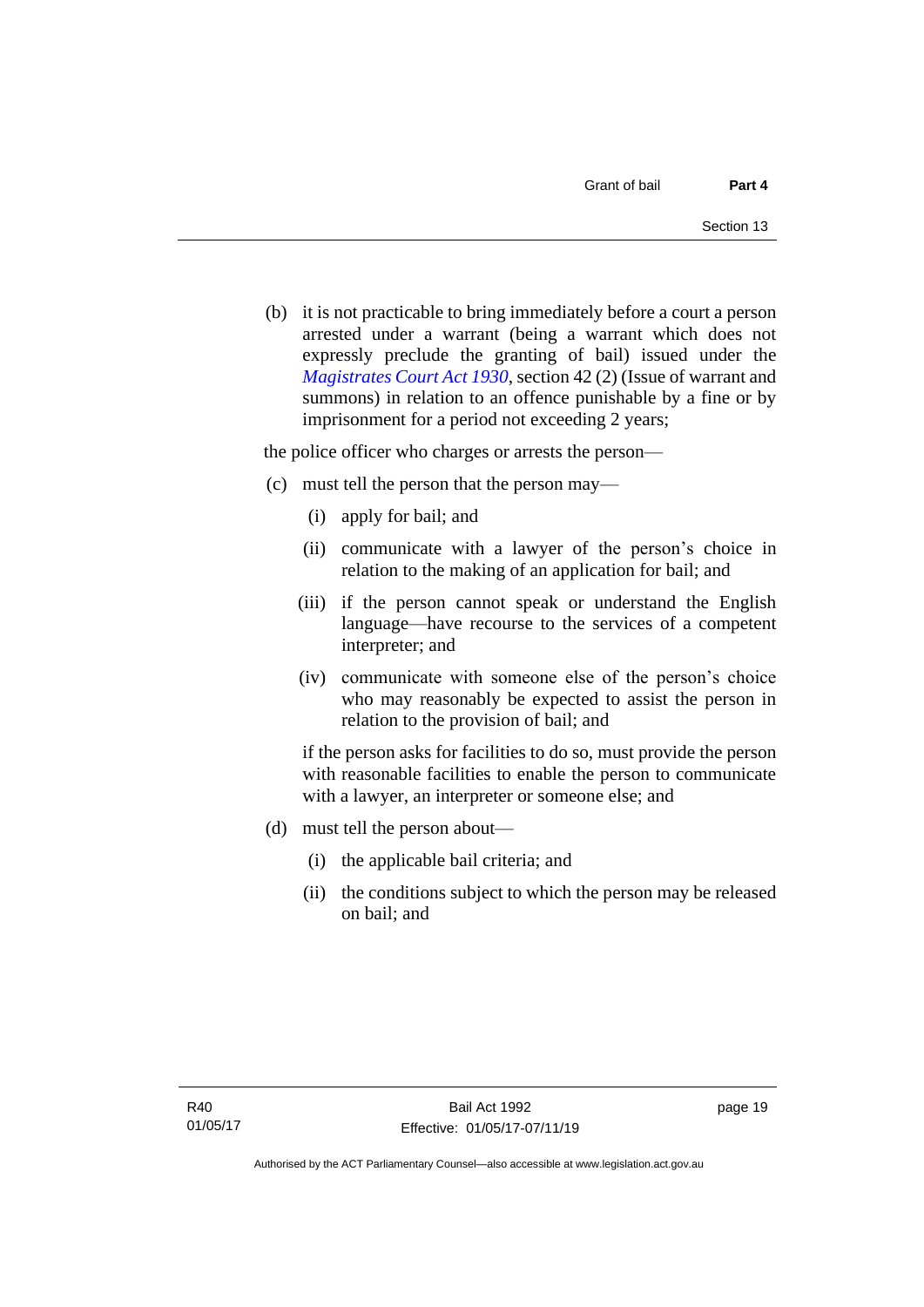- (e) if the person applies for bail—
	- (i) if the police officer is authorised to grant bail to the person—must consider whether the person should be granted bail; or
	- (ii) in any other case—must bring the person before an authorised officer.
- (2) If a person is brought before an authorised officer under subsection  $(1)$  (e)  $(ii)$ , the authorised officer must consider whether the person should be granted bail.
- (3) If, before subsection (1) has been fully complied with in relation to an accused person, an authorised officer is satisfied that it is appropriate to release the person on bail subject only to the person giving an undertaking to appear, the authorised officer may so release the person.
- (4) A police officer who charges or arrests a person need not comply with subsection  $(1)$   $(c)$   $(ii)$ ,  $(iii)$  or  $(iv)$  if the police officer believes on reasonable grounds that non-compliance is necessary to prevent—
	- (a) the escape of an accomplice of the accused person; or
	- (b) the loss, destruction or falsification of evidence relating to the offence.
- (5) If a police officer who charges or arrests a person does not comply with subsection  $(1)$   $(c)$   $(ii)$ ,  $(iii)$  or  $(iv)$  for a reason mentioned in subsection (4), the police officer must record the reason.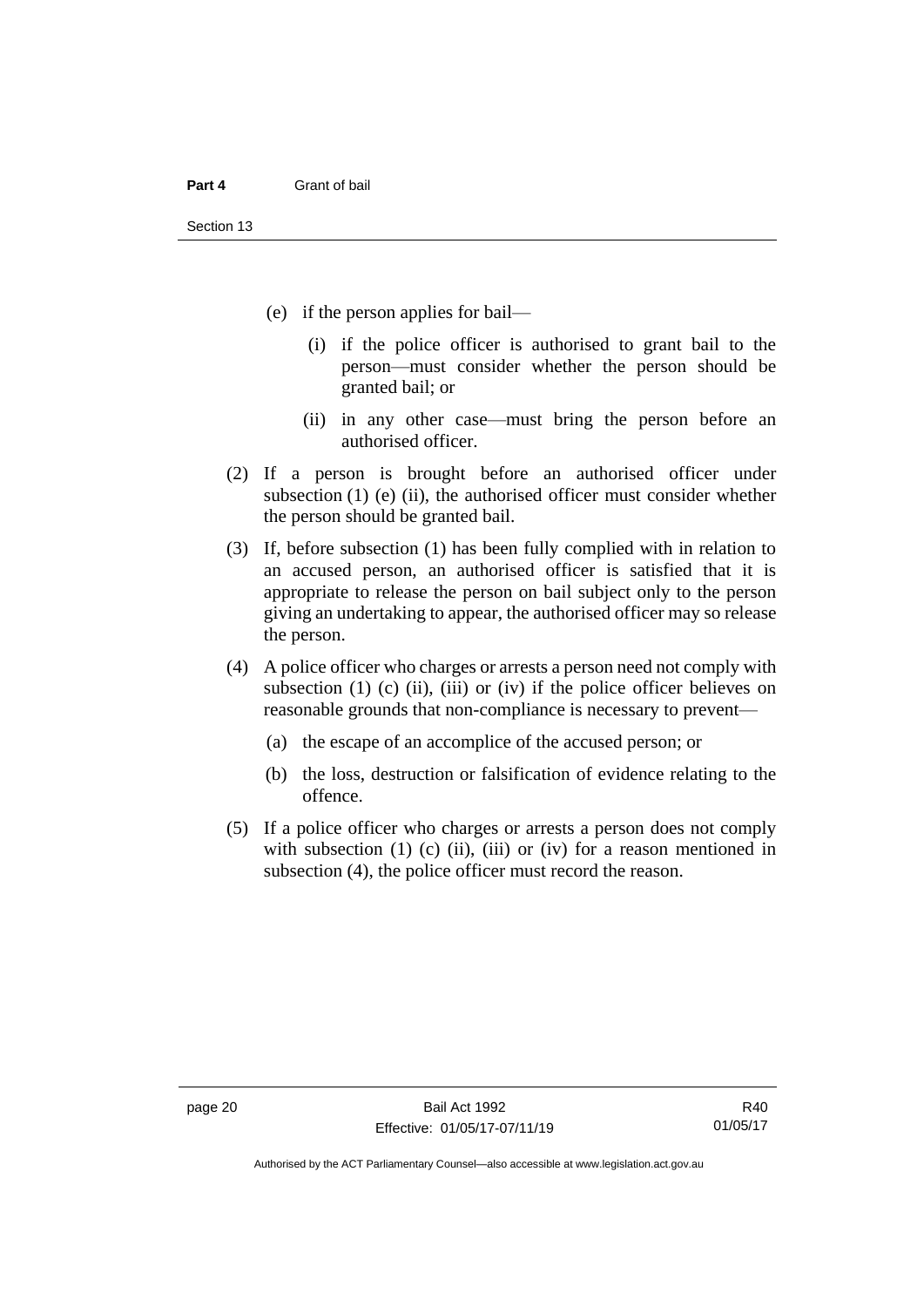### <span id="page-28-0"></span>**14 Grant of bail by authorised officers**

- (1) Subject to subsection (2), an authorised officer may grant bail in accordance with this Act to an accused person who is present at a police station.
- (2) An authorised officer must not grant bail to a person accused of an offence if—
	- (a) a decision about bail in relation to the offence has been made by a court; or
	- (b) the offence is a family violence offence of murder.
	- *Note* A reference to an offence against a territory law includes a reference to a related ancillary offence, eg attempt (see [Legislation Act,](http://www.legislation.act.gov.au/a/2001-14) s 189).

### <span id="page-28-1"></span>**15 Deciding of questions of bail by authorised officers**

- (1) An authorised officer who is required to consider whether to grant bail to an accused person must as soon as reasonably practicable—
	- (a) give—
		- (i) the accused person or a lawyer representing the accused person; and
		- (ii) any police officer involved in the investigation of the offence with which the accused person is charged;

an opportunity to make submissions to the authorised officer about the conditions to which any grant of bail to the accused person should be made subject; and

(b) having regard to those submissions, to the applicable bail criteria and to any other available information that the authorised officer considers relevant and reliable, decide whether the person should be granted bail.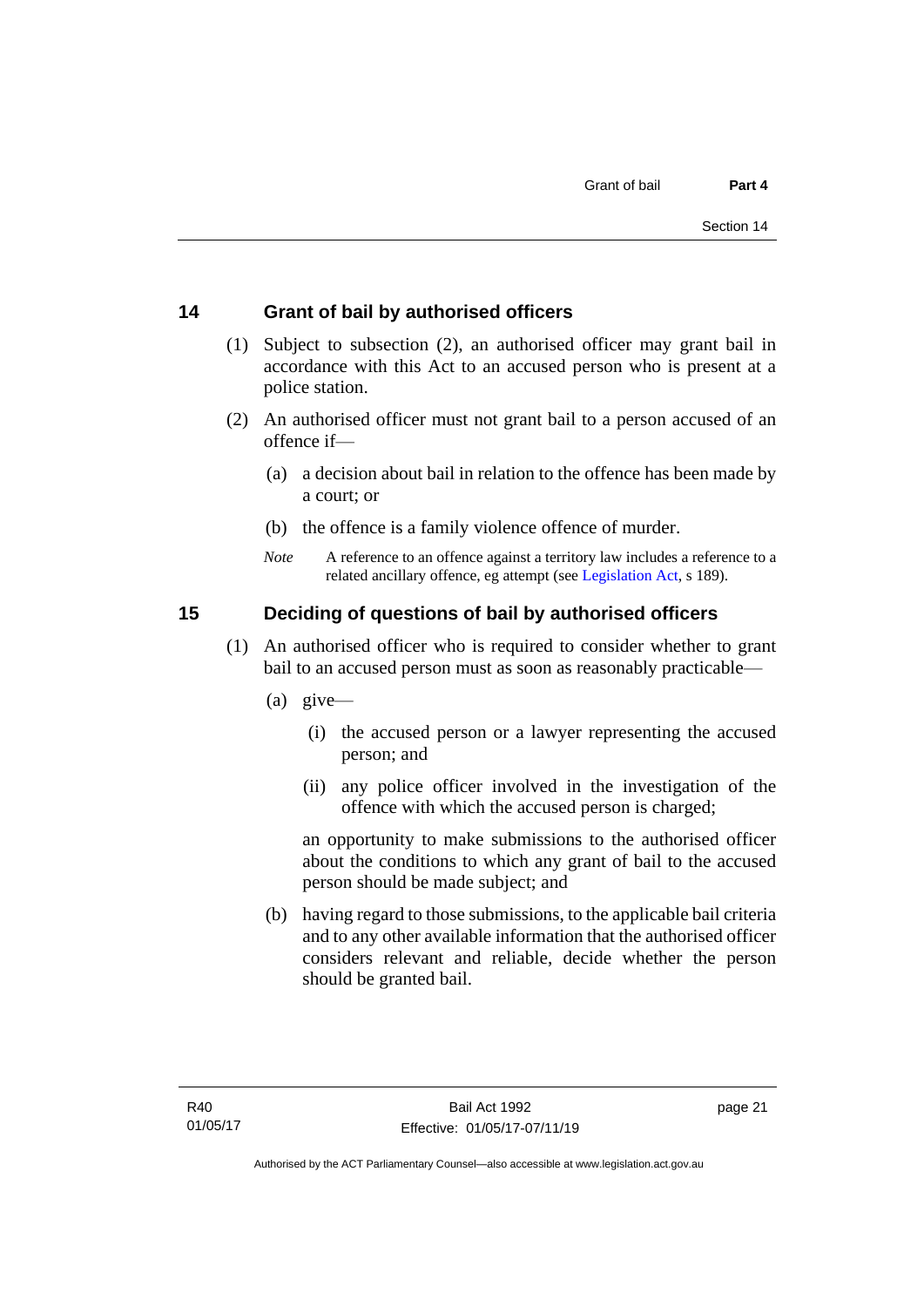- (2) If the authorised officer is satisfied, having regard to the applicable bail criteria, that—
	- (a) it is appropriate to release the person on the person giving an undertaking to appear; and
	- (b) it is not necessary to impose a bail condition;

the authorised officer must release the person on the person giving that undertaking.

- (3) If the authorised officer is satisfied, having regard to the applicable bail criteria, that it is not appropriate to grant bail to the accused person without imposing a condition, the authorised officer must, having regard to—
	- (a) the conditions that may be imposed in granting bail to a person; and
	- (b) the extent to which the imposition of 1 or more bail conditions would be appropriate having regard to the matters mentioned in whichever of section 9F (2), section 22 or section 23 applies to the making of a decision regarding the granting of bail to the accused person;

decide whether to grant bail to the accused person.

### <span id="page-29-0"></span>**16 Notification of decision of authorised officer**

- (1) If an authorised officer decides—
	- (a) to refuse to grant bail to an accused person; or
	- (b) to grant bail to an accused person subject to 1 or more bail conditions;

the authorised officer must inform the accused person—

- (c) of his or her decision; and
- (d) the right of the accused person to request a review of the decision under section 38; and

R40 01/05/17

Authorised by the ACT Parliamentary Counsel—also accessible at www.legislation.act.gov.au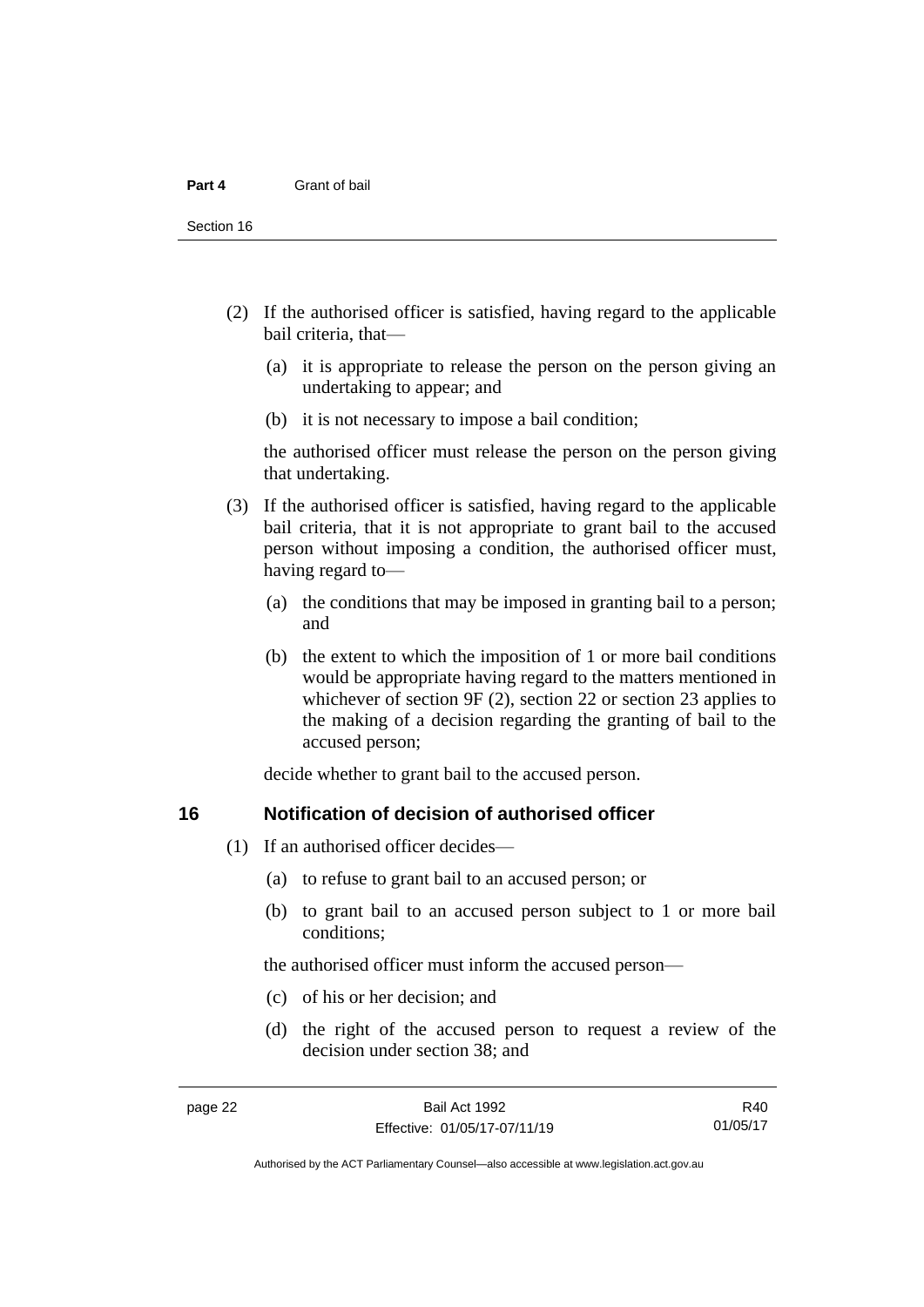- (e) if bail is refused—that the person is entitled to communicate with a lawyer; and
- (f) if the person would be granted bail subject to 1 or more bail conditions and that bail condition, or those bail conditions, are such that the person is unable or unwilling to comply, or to arrange for compliance, with them—that the person is entitled to communicate with a lawyer.
- (2) An authorised officer must, on being requested to do so by an accused person in relation to whom the authorised officer has made a decision of the kind referred to in subsection (1) (a) or (b), provide the person with reasonable facilities to communicate with a lawyer.
- (3) An authorised officer who refuses to grant bail to an accused person need not comply with subsection (1) (e) or (f) and subsection (2) if the authorised officer believes on reasonable grounds that non-compliance is necessary to prevent—
	- (a) the escape of an accomplice of the accused person; or
	- (b) the loss, destruction or falsification of evidence relating to the offence.
- (4) If an authorised officer does not comply with subsection (1) (e) or (f) and subsection (2) for a reason mentioned in subsection (3), the authorised officer must record the reason.
- (5) If an authorised officer decides to grant bail to an accused person, or is notified that bail has been granted to an accused person, in relation to a family violence offence, the officer must take reasonable steps to tell each protected person, as soon as practicable, about the decision and, if the accused person is granted bail subject to a bail condition, about the condition.
- (6) If an authorised officer decides not to grant bail to an accused person in relation to a family violence offence, the officer must tell each protected person about the decision.

page 23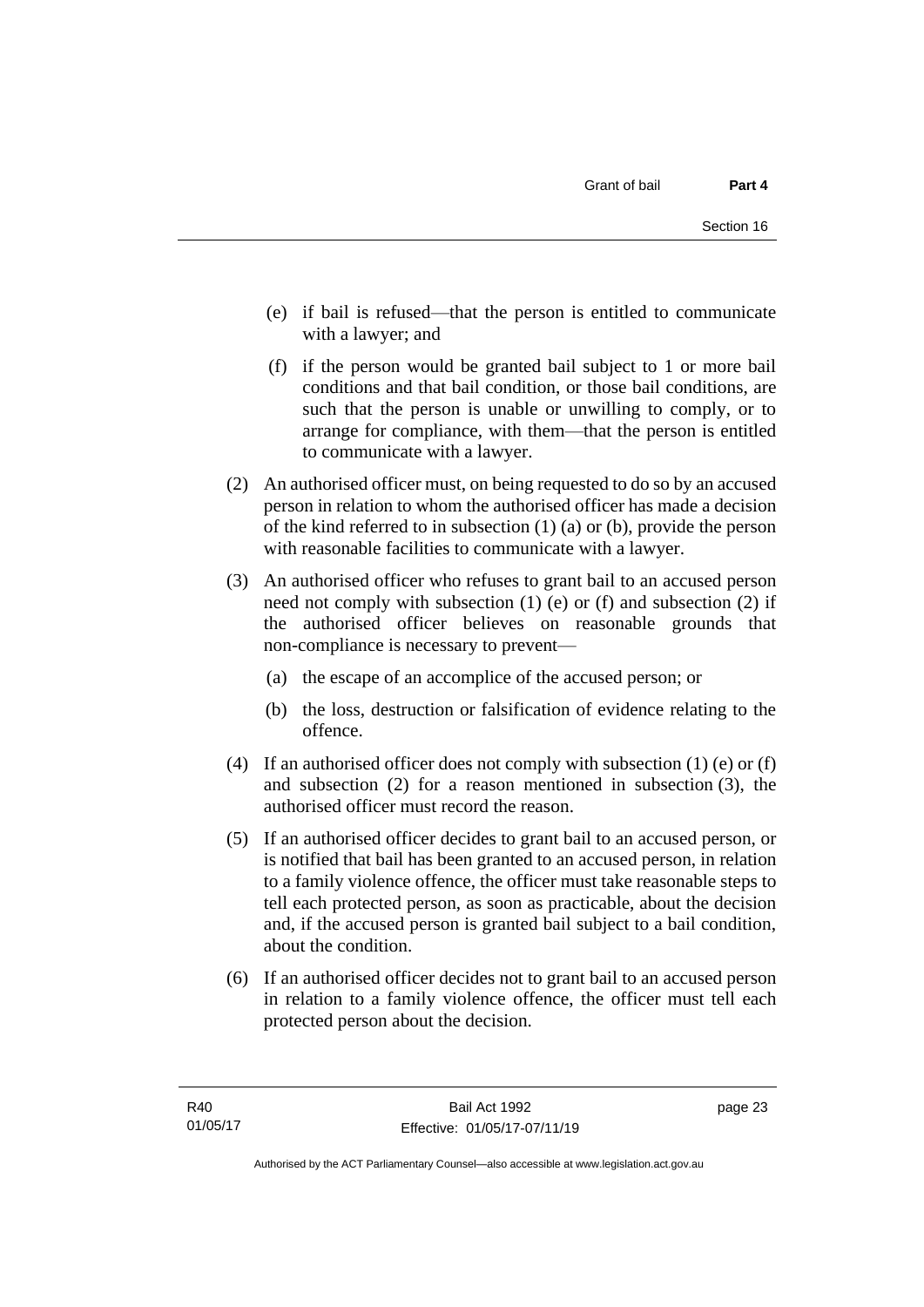(7) In this section:

*protected person*, in relation to a family violence offence, means—

- (a) if the conduct making up the offence was directed at a child—a person with parental responsibility for the child; or
- (b) if the conduct making up the offence was directed at someone else—the person at whom the conduct was directed.

### <span id="page-31-0"></span>**17 Charged people in custody to be brought before court**

An accused person who—

- (a) has been taken into custody and charged with an offence; and
- (b) is refused bail by an authorised officer or is not released on bail granted by an authorised officer;

must be brought before a court as soon as practicable after the person has been taken into custody and, in any case, within 48 hours after having been taken into custody.

### <span id="page-31-1"></span>**18 Facilities to be provided to accused people**

- (1) If an accused person in police custody is to be brought, for the first time in relation to the offence, before a court more than 4 hours after the person came into custody—
	- (a) the police officer for the time being in charge of the police station where the person is in custody; or
	- (b) if the person is not in custody at a police station—the police officer who has custody of the person;

must, if it is reasonably practicable to do so, provide the person with, and allow the person to use—

(c) facilities to enable the accused person to wash, shower or bathe and (if appropriate) to shave; and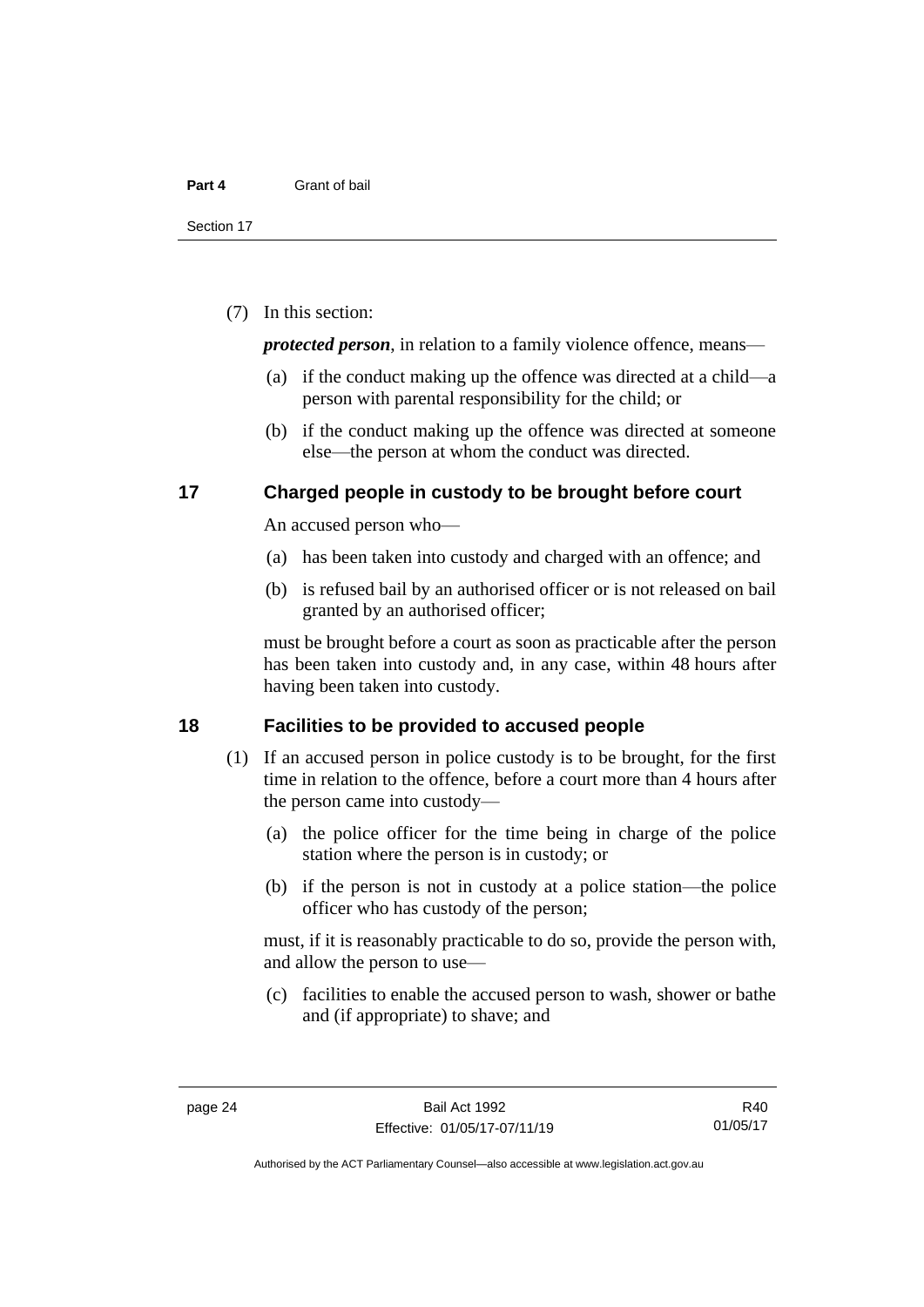- (d) facilities to enable the accused person to change his or her clothing.
- (2) Nothing in subsection (1) requires a police officer, the Territory or the Commonwealth to provide clothing for the accused person unless the clothing is brought to the police station or other place where the accused person is in custody by a member of the accused person's family or some other person.

### <span id="page-32-0"></span>**19 Court bail—general**

- (1) A court may, in accordance with this part, make any of the following orders in relation to bail (a *bail order*):
	- (a) an order granting bail to an accused person who is being held in custody in relation to an offence with which the person has been charged;
	- (b) an order enlarging, varying or revoking bail granted to the person.
- (2) In deciding whether to make a bail order in relation to an accused person, a court may have regard to any information it considers relevant and reliable.
- (3) This Act does not limit the number of applications in relation to bail that an accused person may make to a court in accordance with this Act.
- (4) A court must deal with an application in relation to bail as soon as reasonably practicable.
- (5) However, a court may decide not to hear an application in relation to bail if the application is frivolous or vexatious.

page 25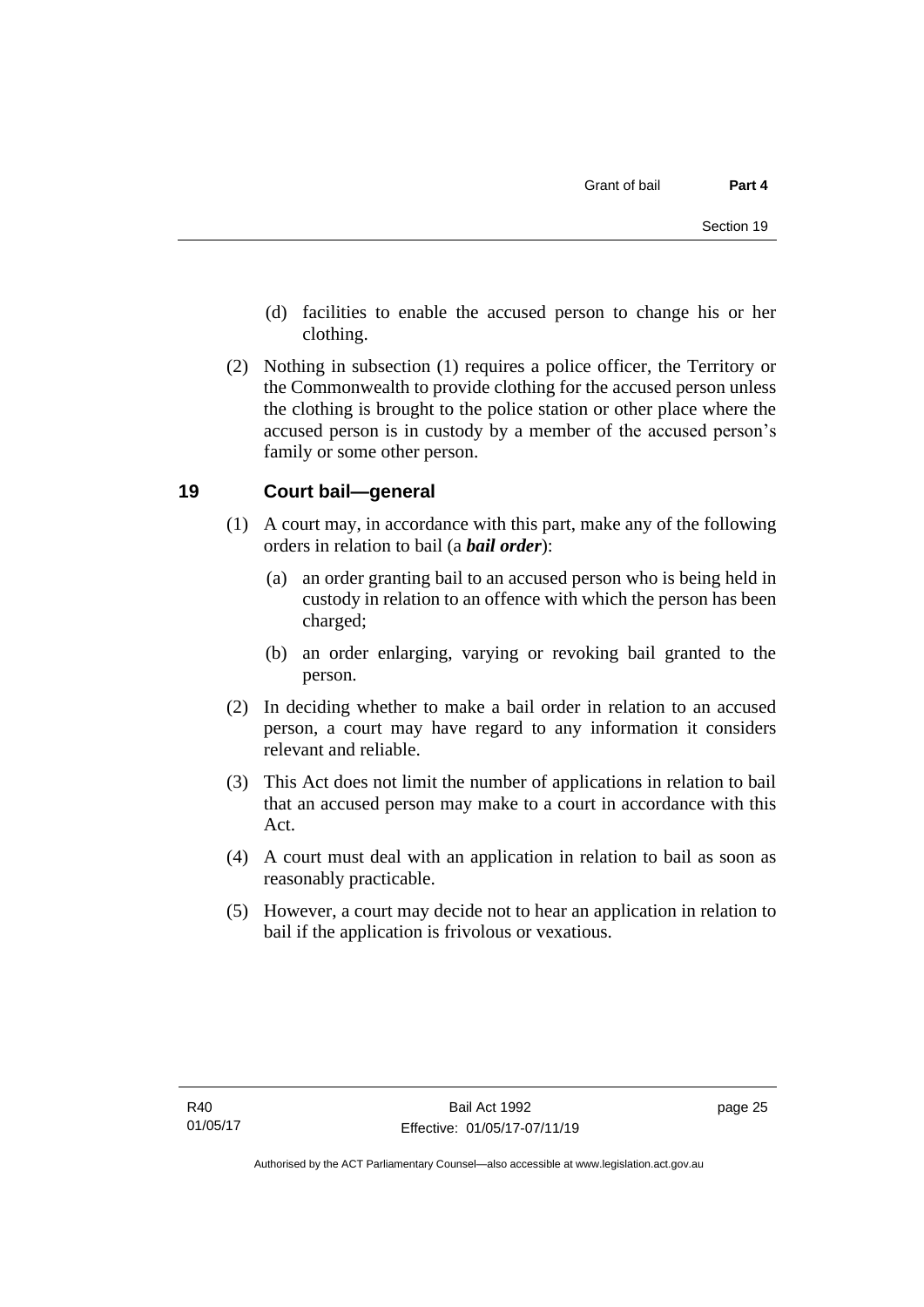Section 20

### <span id="page-33-0"></span>**20 Power in relation to bail—Magistrates Court**

- (1) The Magistrates Court has power to make a bail order in relation to an accused person only if a proceeding for an offence with which the person is charged—
	- (a) is, or is about to be brought, before the Magistrates Court; or
	- (b) is before the Supreme Court, and the following apply:
		- (i) the Magistrates Court or the Supreme Court has granted bail to the person in the proceeding;
		- (ii) the person is in custody because the person has been arrested under section 56A (Arrest without warrant of person on bail) and has not been brought before the Supreme Court in relation to the reason for the arrest;
		- (iii) the day on which the application for bail is made is not a Supreme Court sitting day, and is a day on which a magistrate is sitting in relation to another proceeding before the Magistrates Court.
- (2) In this section:

*Supreme Court sitting day* means a day other than a Saturday, a Sunday or a public holiday.

### <span id="page-33-1"></span>**20A Repeat application for bail—Magistrates Court**

- (1) This section applies to an application for bail (other than a bail review application) by an accused person in a proceeding if—
	- (a) the proceeding is one in which the Magistrates Court has power to make a bail order under section 20 (1) (a); and
	- (b) the accused person has made 2 applications in the Magistrates Court for bail in the proceeding.

R40 01/05/17

Authorised by the ACT Parliamentary Counsel—also accessible at www.legislation.act.gov.au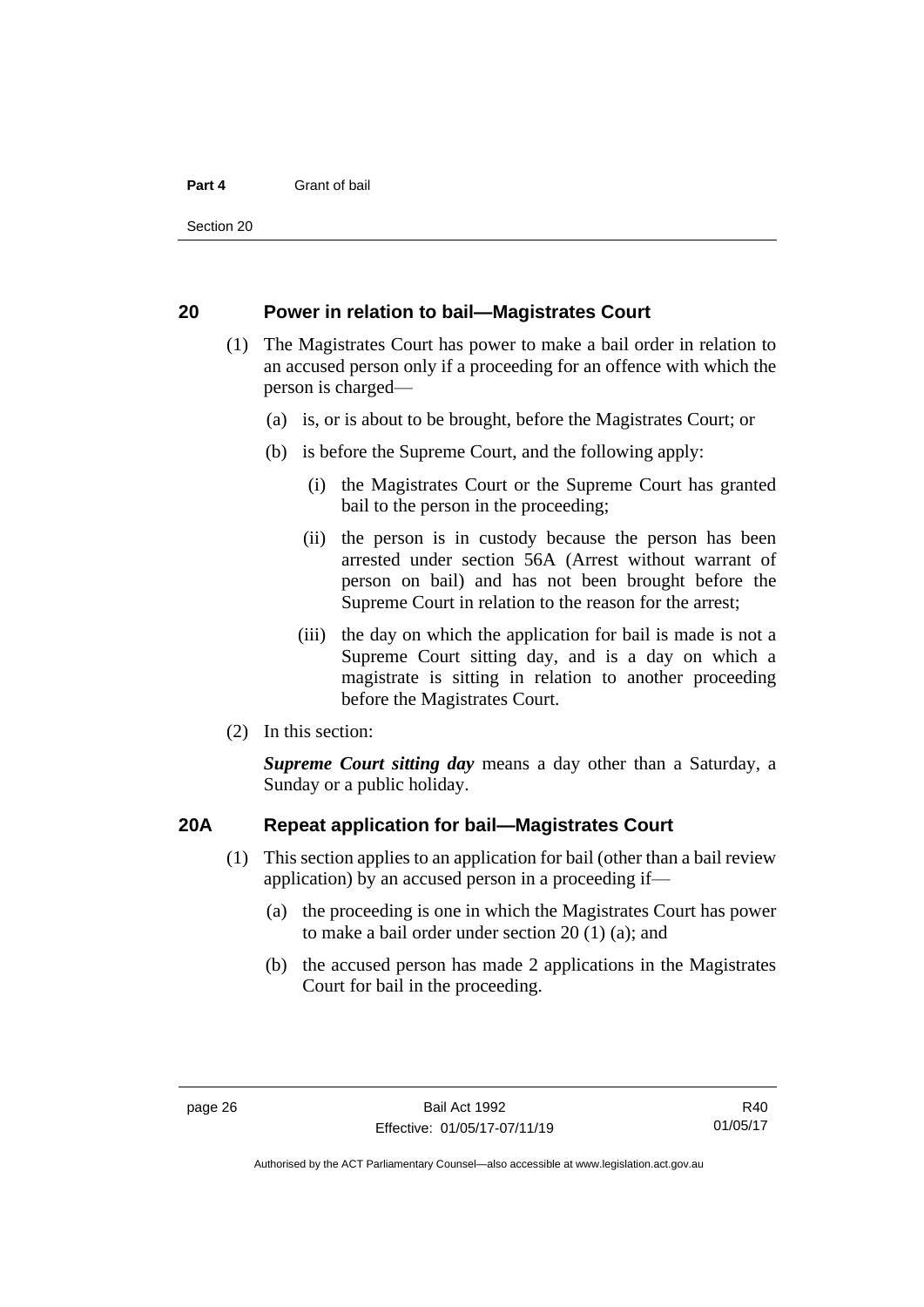- (2) The court may only consider a third or subsequent application for bail by the person in the proceeding if the court is satisfied—
	- (a) that since the last application for bail there has been a change in circumstances relevant to the granting of bail; or
	- (b) that there is fresh evidence or information of relevance to the granting of bail that was unavailable at the last application for bail.

### <span id="page-34-0"></span>**20B Power in relation to bail—Supreme Court**

The Supreme Court has power to make a bail order in relation to an accused person only if —

- (a) a proceeding for an offence with which the person is charged is before the Supreme Court; or
- (b) if the proceeding is not before the Supreme Court—section 43 (Power of Supreme Court to review—decision of authorised officer) or section 43A (Power of Supreme Court to review decision of Magistrates Court or Supreme Court) apply.

### <span id="page-34-1"></span>**20C Repeat application for bail—Supreme Court**

- (1) This section applies to an application for bail (other than a bail review application) by an accused person in a proceeding if—
	- (a) the proceeding is one in which the Supreme Court has power to make a bail order under section 20B (a); and
	- (b) the accused person has—
		- (i) made 2 or more applications for bail in the Magistrates Court when the proceeding was before that court; or
		- (ii) if subparagraph (i) does not apply—made 1 application in the Supreme Court for bail in the proceeding.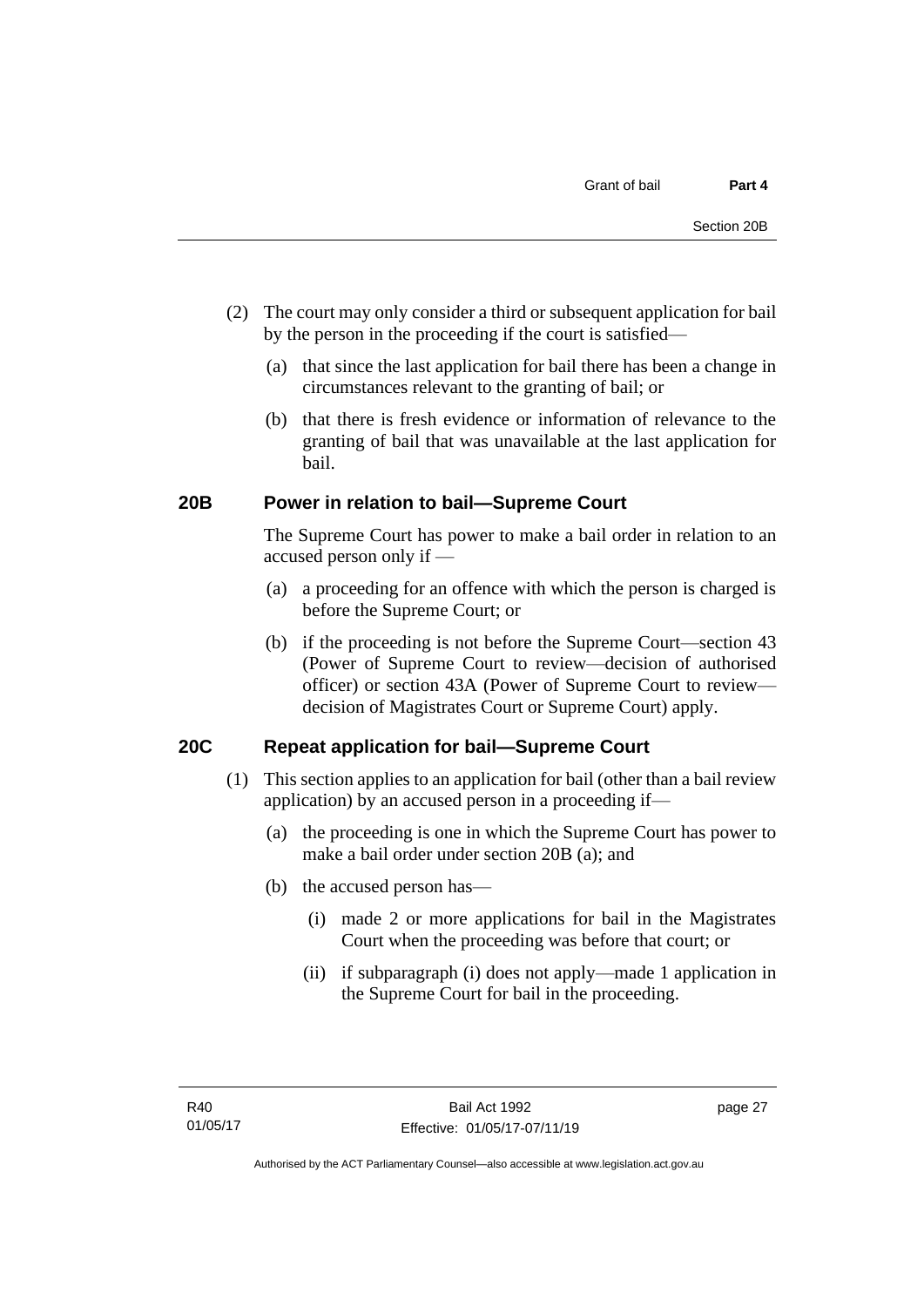#### **Part 4** Grant of bail

#### Section 21

- (2) The court may only consider a further application for bail (other than a bail review application) by the person in the proceeding if the court is satisfied—
	- (a) that since the last application for bail there has been a change in circumstances relevant to the granting of bail; or
	- (b) that there is fresh evidence or information of relevance to the granting of bail that was unavailable at the last application for bail.

#### **Examples**

- 1 An accused person has made only 1 application for bail in the Magistrates Court in a criminal proceeding. The person is committed for trial in the Supreme Court in relation to the proceeding. If the accused makes an application for bail in the Supreme Court in the proceeding, subsection (2) will not apply to the court's consideration of the application because the person did not make 2 or more applications for bail in the Magistrates Court when the proceeding was before that court.
- 2 An accused person has made 3 applications for bail in the Magistrates Court in a criminal proceeding. The person is committed for trial in the Supreme Court in relation to the proceeding. If the accused makes an application for bail in the Supreme Court in the proceeding, subsection (2) will apply to the court's consideration of the application.
- *Note* An example is part of the Act, is not exhaustive and may extend, but does not limit, the meaning of the provision in which it appears (see [Legislation Act,](http://www.legislation.act.gov.au/a/2001-14) s 126 and s 132).

### <span id="page-35-0"></span>**21 Bail in relation to several offences**

If an accused person has been charged with 2 or more offences for which bail may be granted and is being held in custody in relation to those offences—

(a) a court or an authorised officer must, in considering whether to grant bail to the accused person, have regard to all the offences with which the person stands charged; and

Authorised by the ACT Parliamentary Counsel—also accessible at www.legislation.act.gov.au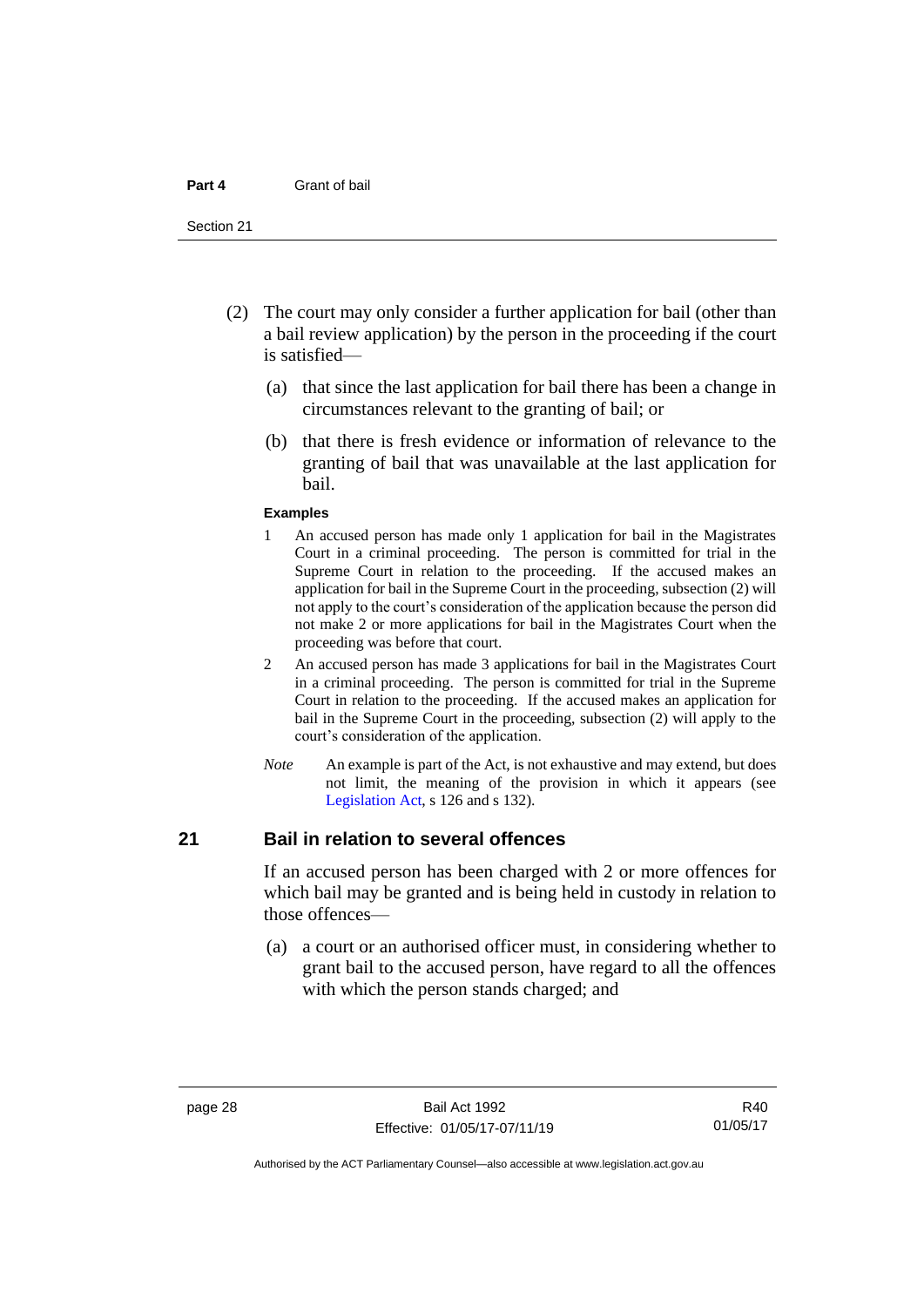- (b) if the court or authorised officer decides that the accused person should be granted bail—
	- (i) the accused person must be granted bail in relation to all the offences with which the person has been charged for which bail may be granted; and
	- (ii) the accused person need give only 1 undertaking to appear in relation to all the offences with which the person has been charged for which bail may be granted; and
	- (iii) if the accused person is granted bail subject to conditions the conditions apply in relation to each offence with which the accused person is charged for which bail may be granted.

# **22 Criteria for granting bail to adults**

- (1) In making a decision about the grant of bail to an adult in relation to an offence, a court or authorised officer must consider—
	- (a) the likelihood of the person appearing in court in relation to the offence; and
	- (b) the likelihood of the person, while released on bail—
		- (i) committing an offence; or
		- (ii) harassing or endangering the safety or welfare of anyone; or
		- (iii) interfering with evidence, intimidating a witness, or otherwise obstructing the course of justice, in relation to the person or anyone else; and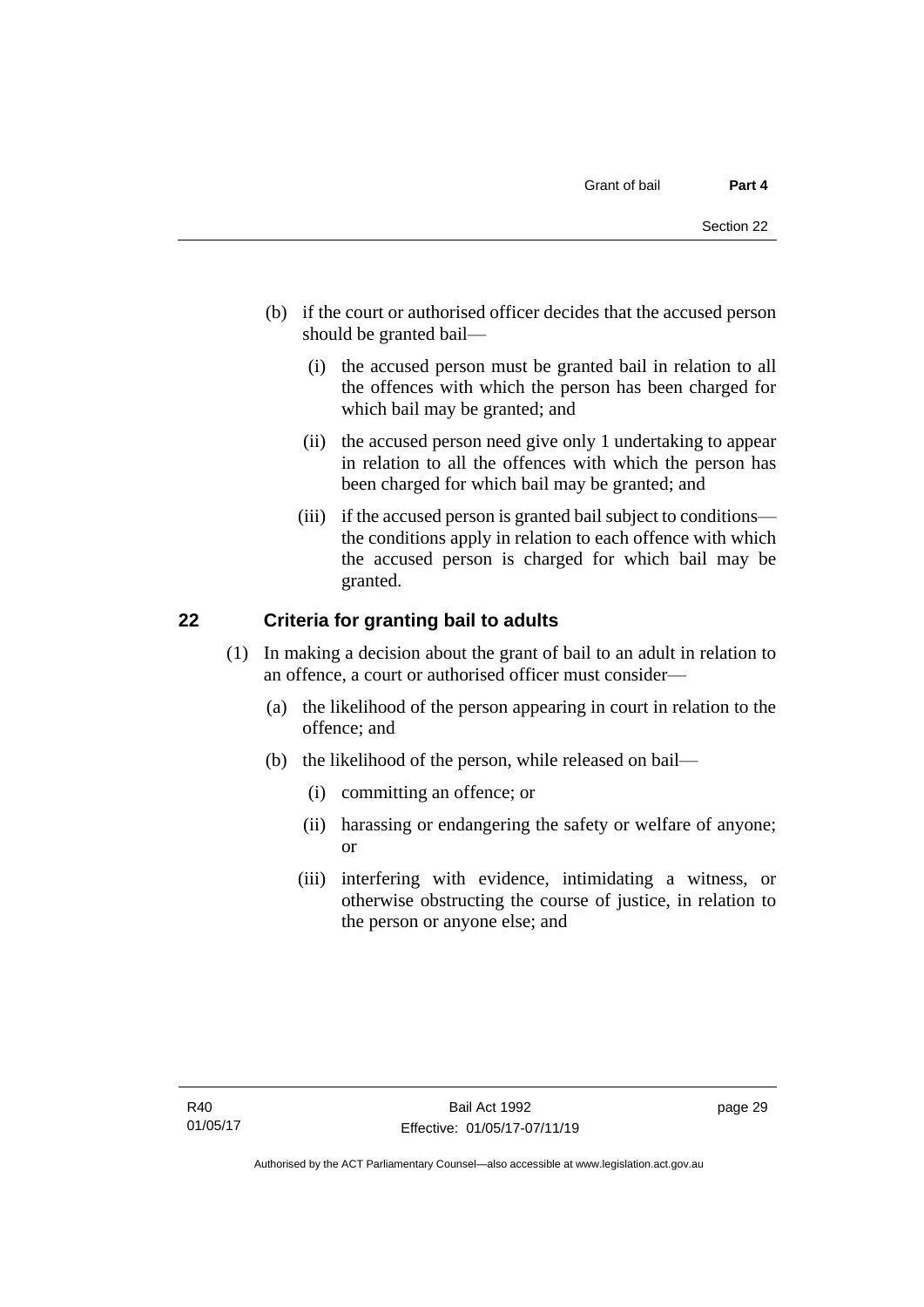(c) the interests of the person.

#### **Examples for par (c)**

- 1 the need of the person for physical protection
- 2 the period that the person may be held in custody if bail is refused and the conditions under which the person would be held
- *Note* An example is part of the Act, is not exhaustive and may extend, but does not limit, the meaning of the provision in which it appears (see [Legislation Act,](http://www.legislation.act.gov.au/a/2001-14) s 126 and s 132).
- (2) Also, if the person is convicted of an indictable offence, or the elements of an indictable offence are proven in relation to the person, but the person has not been sentenced, a court must consider the likelihood of the person being given a sentence of imprisonment.
- (3) In considering the matters mentioned in subsection (1) or (2), the court or authorised officer may have regard to any relevant matter, including—
	- (a) the nature and seriousness of the offence; or
	- (b) the person's character, background and community ties; or
	- (c) the likely effect of a refusal of bail on the person's family or dependants; or
	- (d) any previous grants of bail to the person; or
	- (e) the strength of the evidence against the person.

#### **Example**

In considering under subsection (1) the likelihood of the person appearing in court in relation to the offence, the court or authorised officer may have regard to whether the person failed to comply with a bail condition previously.

(4) The reference in subsection (1) (b) (i) to an *offence* includes a reference to an offence against a law of the Commonwealth, a State or another Territory (including an external territory).

R40 01/05/17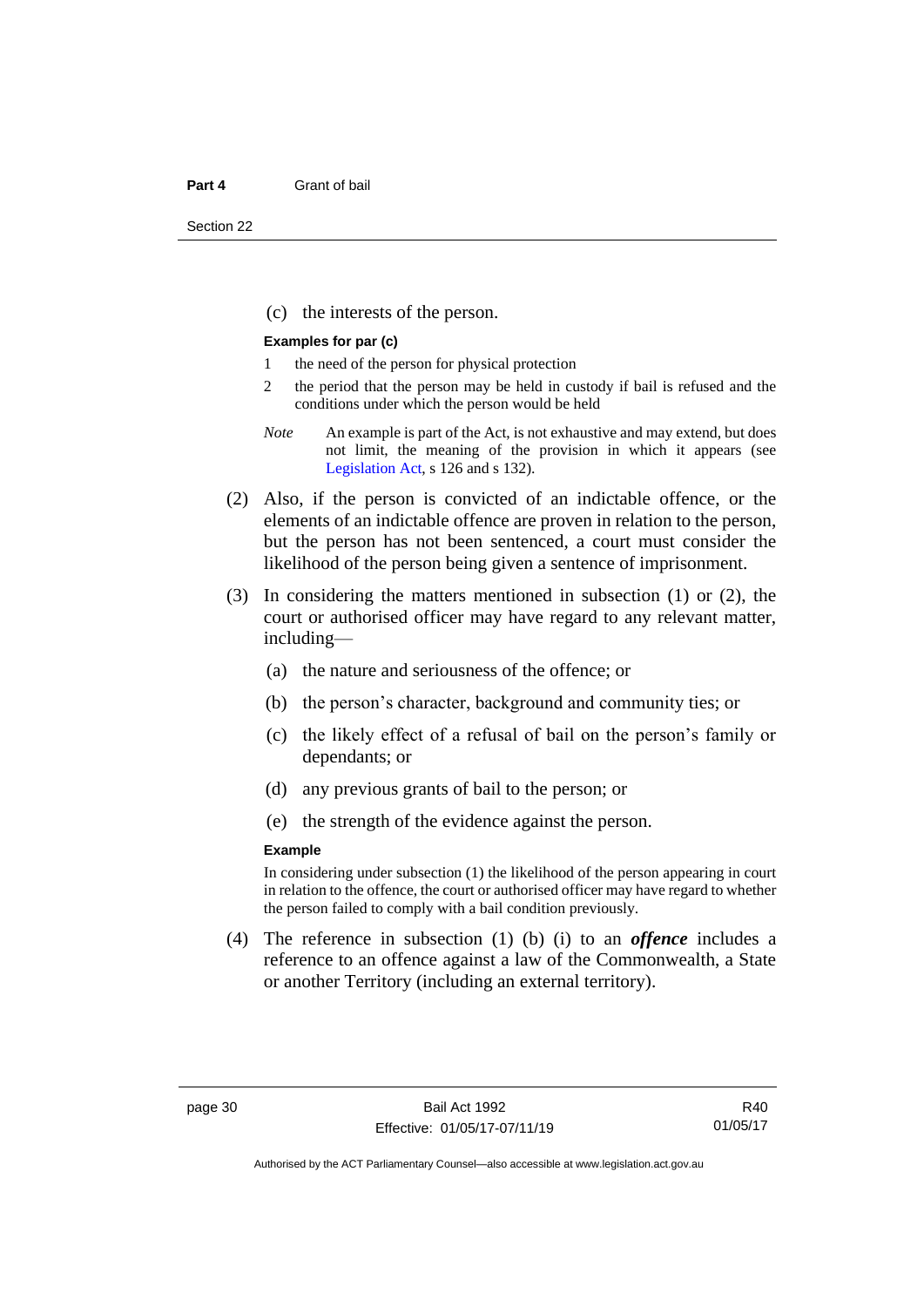# **23 Criteria for granting bail to children**

- (1) In making a decision about the grant of bail to a child in relation to an offence, a court or authorised officer must consider—
	- (a) the matters mentioned in section 22 (1) (a) and (b), (2) and (3); and
	- (b) the principles in the *[Children and Young People Act 2008](http://www.legislation.act.gov.au/a/2008-19)*, section 94 (Youth justice principles); and
	- (c) if the decision is being made by a court and a report has been given to the court under the *[Court Procedures Act 2004](http://www.legislation.act.gov.au/a/2004-59)*, section 74D (Court may order report about young person) in relation to the child—the report.
- (2) In addition, the court or authorised officer must consider, as a primary consideration, the best interests of the child.

#### **23A Victim's concern about need for protection**

- (1) If a court is making a decision about the grant of bail to an accused person—
	- (a) the prosecutor must tell the court about any concern of which the prosecutor is aware expressed by a victim about the need for protection from violence or harassment by the accused person; and
	- (b) the court must receive any submission in relation to the concern and consider it in the context of the matter mentioned in section  $22(1)$  (b).
- (2) If an authorised officer who is making a decision about the grant of bail to an accused person is aware that a victim has expressed concern about the need for protection from violence or harassment by the accused person, the authorised officer must consider that concern in the context of the matters mentioned in section 9F (Family violence offence—bail by authorised officer) and section 22 (1) (b).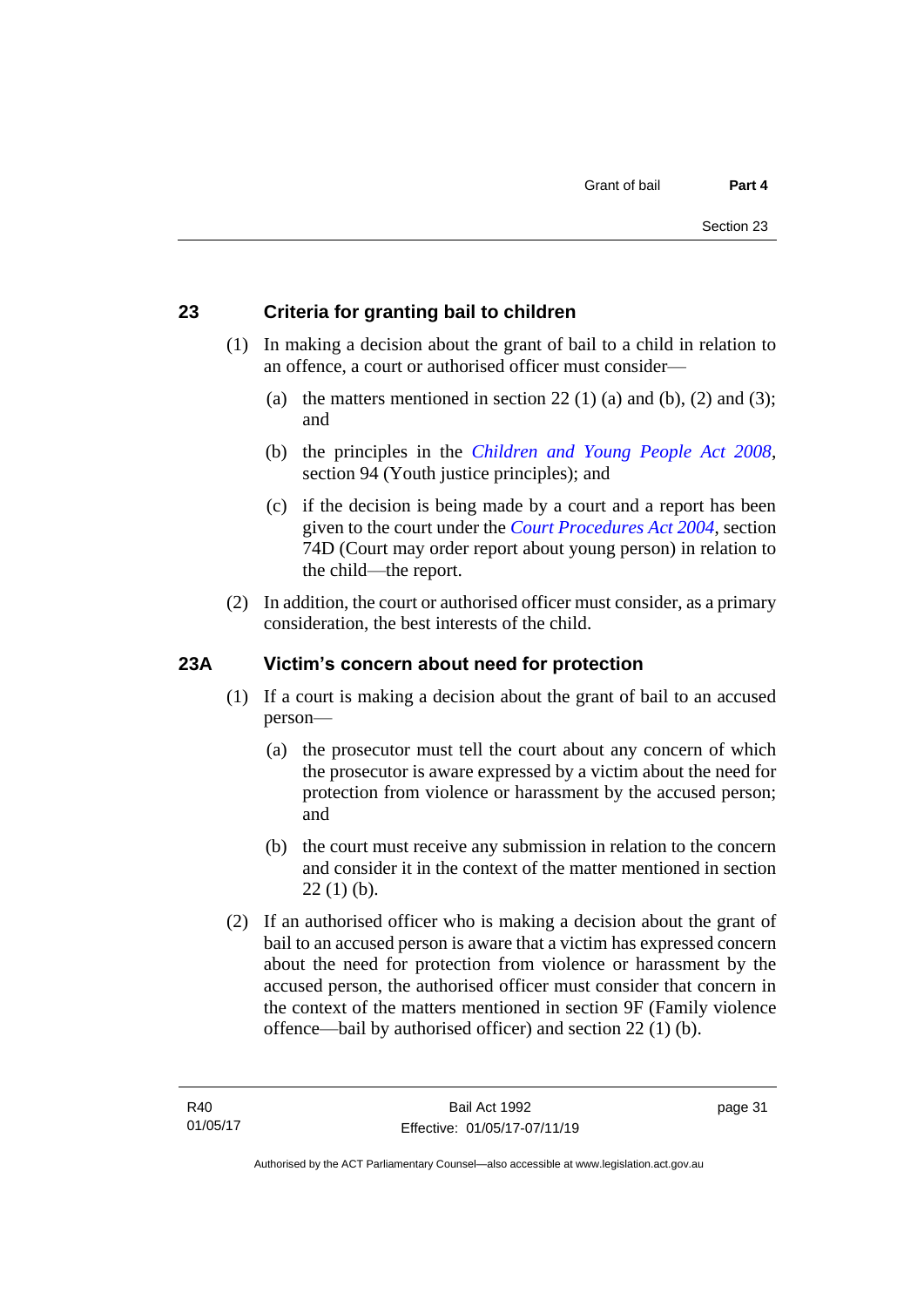# **Part 5 Bail conditions and undertakings to appear**

#### **24 Conditions of bail**

A court or an authorised officer may grant bail without imposing conditions or subject to bail conditions imposed—

- (a) for a court—by order; or
- (b) for an authorised officer—in writing.

#### **25 Conditions on which bail may be granted to adults**

- (1) The following conditions may be imposed on a grant of bail to an adult:
	- (a) conditions about the person's conduct while released on bail;
	- (b) a condition that the person, an acceptable person or each of a number of acceptable people—
		- (i) pays to the Territory a stated amount if the person fails to appear in court in accordance with his or her undertaking; or
		- (ii) gives acceptable security for the payment to the Territory of a stated amount if the person fails to appear in court in accordance with his or her undertaking;

*Note* For acceptable people and acceptable security, see s 32.

- (c) a condition that the person, an acceptable person or each of a number of acceptable people—
	- (i) deposits a stated amount with a court or authorised officer; and
	- (ii) forfeits the amount if the person fails to appear in court in accordance with his or her undertaking.

R40 01/05/17

Authorised by the ACT Parliamentary Counsel—also accessible at www.legislation.act.gov.au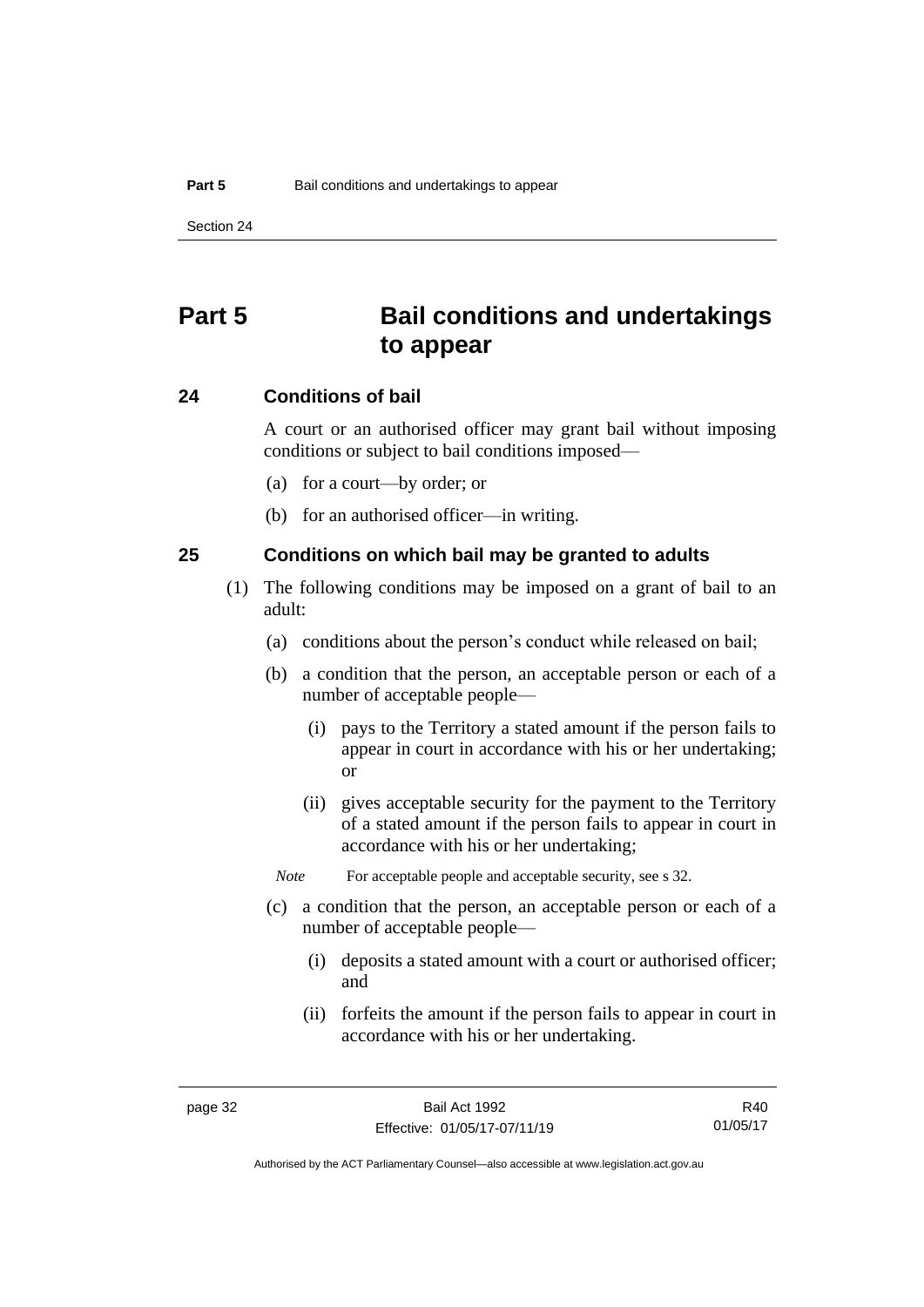- (2) With the consent of a person who makes a deposit or gives security under subsection  $(1)$  (b)  $(ii)$  or  $(c)$ , it may be a condition of bail that the deposit or security continues to apply if bail is continued.
- (3) It must not be a condition of bail that a person gives consent under subsection (2).
- (4) Without limiting subsection (1) (a), the requirements that an accused person may be required to observe relating to his or her conduct while released on bail include—
	- (a) a requirement that the accused person report periodically, or at specified times, at a stated place; and
	- (b) a requirement that the accused person reside at a stated place; and
	- (c) a requirement that the person undergo psychiatric treatment or other medical treatment; and
	- (d) a requirement that the accused person participate in a program of personal development, training or rehabilitation; and
	- (e) a requirement that the person—
		- (i) accept supervision by the director-general; and
		- (ii) comply with any reasonable direction of the director-general; and

#### **Examples of directions**

- 1 a direction to attend a program
- 2 a direction to comply with a mental health assessment or treatment order made by the ACAT
- 3 a direction to attend drug or alcohol counselling
- *Note* An example is part of the Act, is not exhaustive and may extend, but does not limit, the meaning of the provision in which it appears (se[e Legislation Act,](http://www.legislation.act.gov.au/a/2001-14) s 126 and s 132).

page 33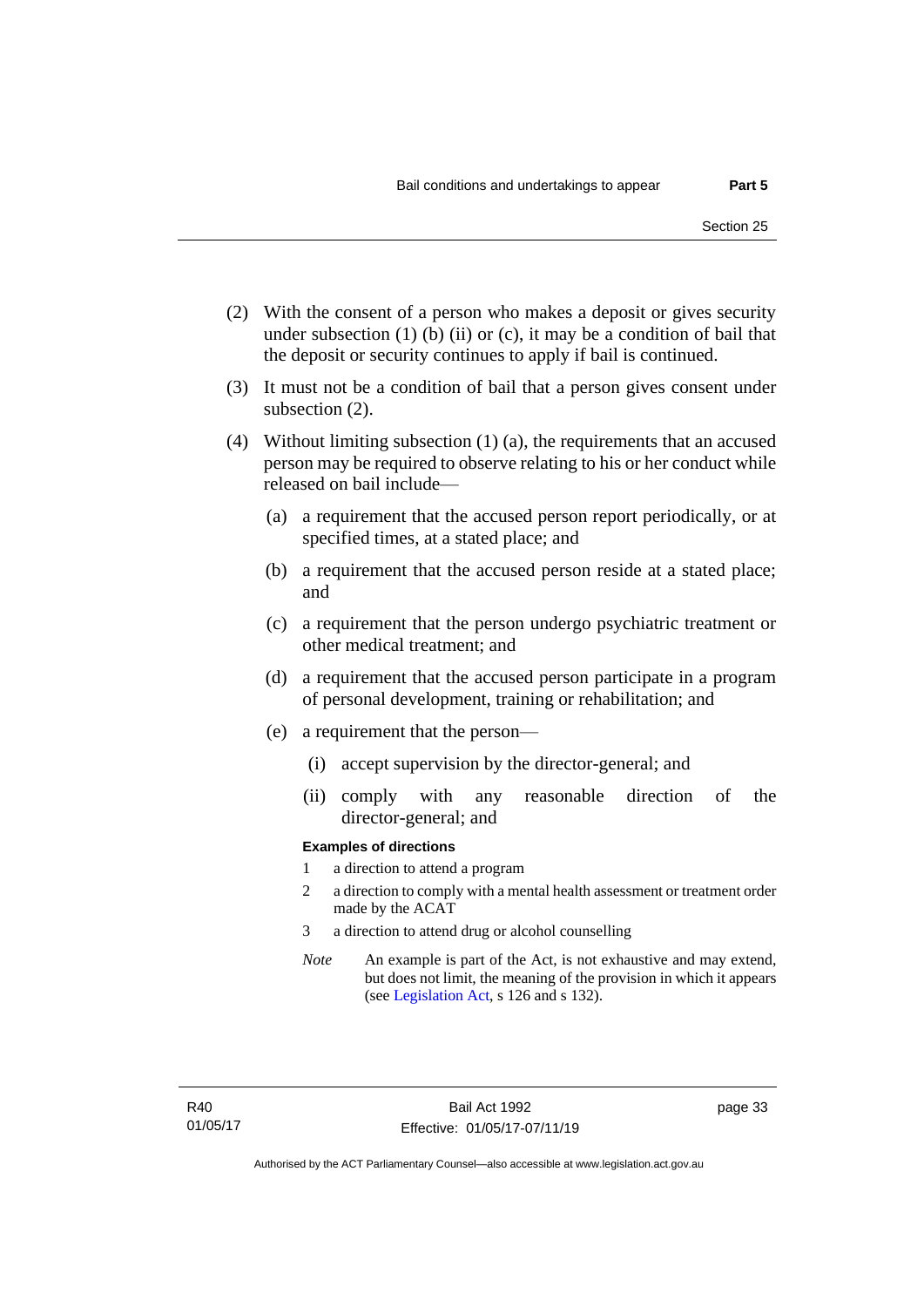- (f) for a person (the *accused person*) charged with a family violence offence—
	- (i) a requirement that the accused person not contact, harass, threaten or intimidate, or cause someone else to contact, harass, threaten or intimidate, a stated person or engage in any other behaviour mentioned in the *[Family Violence Act](http://www.legislation.act.gov.au/a/2016-42)  [2016](http://www.legislation.act.gov.au/a/2016-42)*, section 8 (1), definition of *family violence*, paragraph (a), in relation to the stated person; or
	- (ii) a requirement that the accused person not be on premises where a stated person lives or works; or
	- (iii) a requirement that the accused person not be on or near premises where a stated person is likely to be; or
	- (iv) a requirement that the accused person not be in a stated place; or
	- (v) a requirement that the accused person not be within a stated distance of a stated person; or
	- (vi) if the accused person lives with someone—a requirement that the accused person not enter or remain at the home if the accused person is under the influence of alcohol or another drug.
- (5) A court or an authorised officer must, in considering conditions for the release on bail of an accused person who is an adult, consider the conditions for the release of that person in the sequence in which they appear in subsection (1).

R40 01/05/17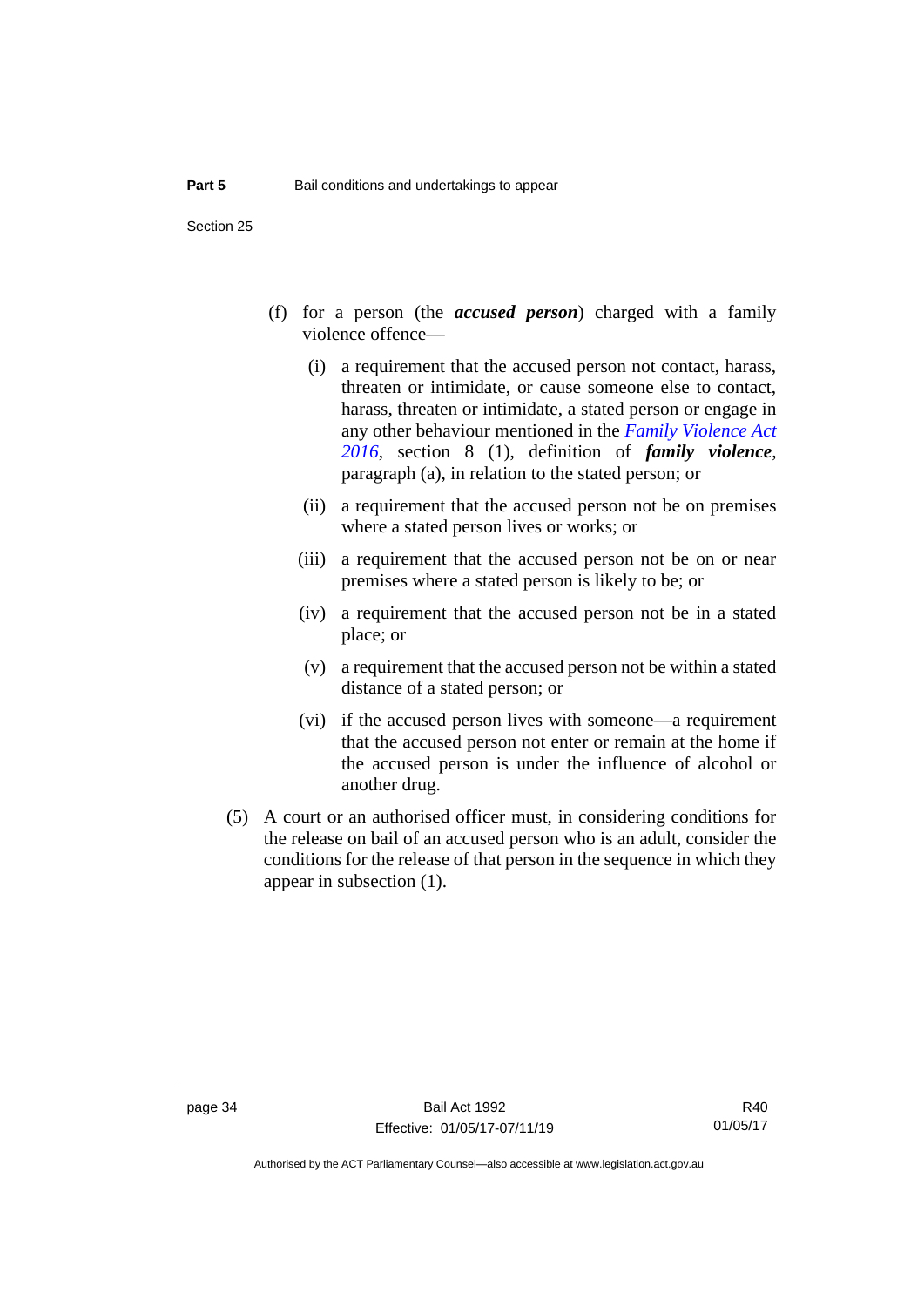- (6) A court or an authorised officer, in granting bail to an accused person who is an adult—
	- (a) must not impose a condition mentioned in subsection (1) unless the court or authorised officer is of the opinion that the imposition of the condition is necessary to secure 1 or more of the following purposes:
		- (i) the attendance of the person before a court from time to time as required in relation to the offence in relation to which bail is being granted;
		- (ii) the protection from harm of the accused person or any other person;
		- (iii) the prevention of the accused person from committing an offence while at liberty on bail;
		- (iv) the prevention of the accused person from interfering with evidence, intimidating witnesses or otherwise obstructing the course of justice whether in relation to himself or herself or anyone else; and
	- (b) must not, except at the request of the accused person, impose a condition, or a combination of conditions, that impose obligations that are more onerous than necessary to secure the purposes referred to in paragraph (a) for which the condition or combination of conditions is imposed.
- (7) A court or an authorised officer, in granting bail to an accused person on a condition referred to in subsection  $(1)$  (b) or  $(c)$  must not require the accused person to give an acceptable security for a stated sum, or to deposit a stated sum with the court or authorised officer, if the court or authorised officer has reasonable grounds for believing that the accused person does not have the means to provide such a security or make the deposit, as the case may be.

page 35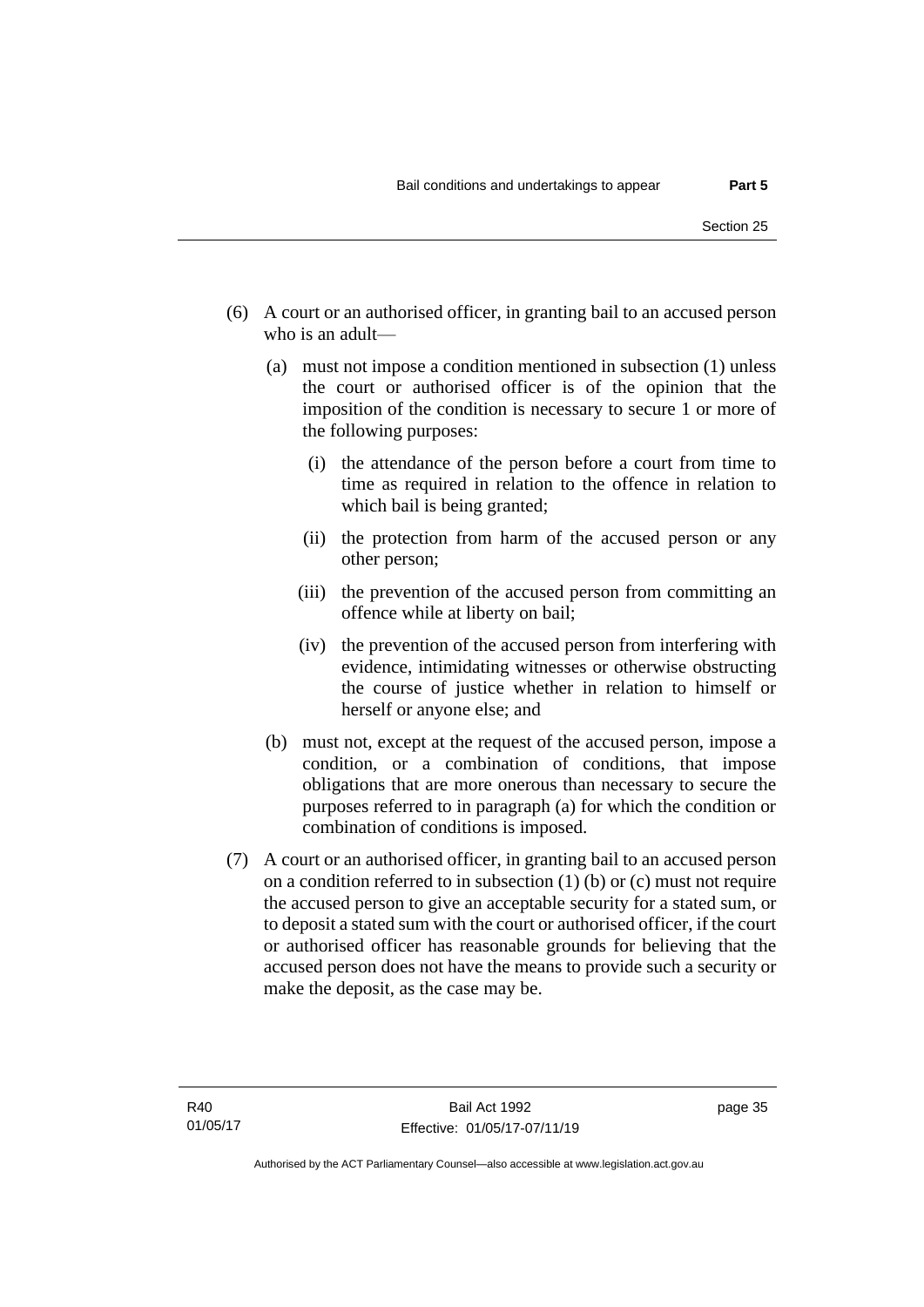Section 25A

- (8) If a court or an authorised officer grants bail to an accused person on a condition mentioned in subsection (1) and the accused person satisfies the court or authorised officer that the person is unable to comply with that condition, the court or authorised officer must—
	- (a) refuse bail; or
	- (b) grant the accused person bail subject to such other condition mentioned in subsection (1) as the authorised officer or the court believes the accused person will be able to comply with and will secure the purposes mentioned in subsection (6) (a).
- (9) In this section:

#### *director-general* means—

- (a) if section 25A applies in relation to the accused person—the responsible director-general decided under that section; or
- (b) in any other case—the director-general responsible for this Act.

*premises* includes—

- (a) any land; and
- (b) any structure, building, vehicle, vessel or place (whether built on or not); and
- (c) any part of such a structure, building, vehicle, vessel or place.

#### **25A Supervision condition when offence committed as young person**

- (1) This section applies if—
	- (a) a condition is imposed on the grant of bail to an accused person under section 25 (4) (e); and
	- (b) the accused person is at least 18 years old but less than 21 years old; and

R40 01/05/17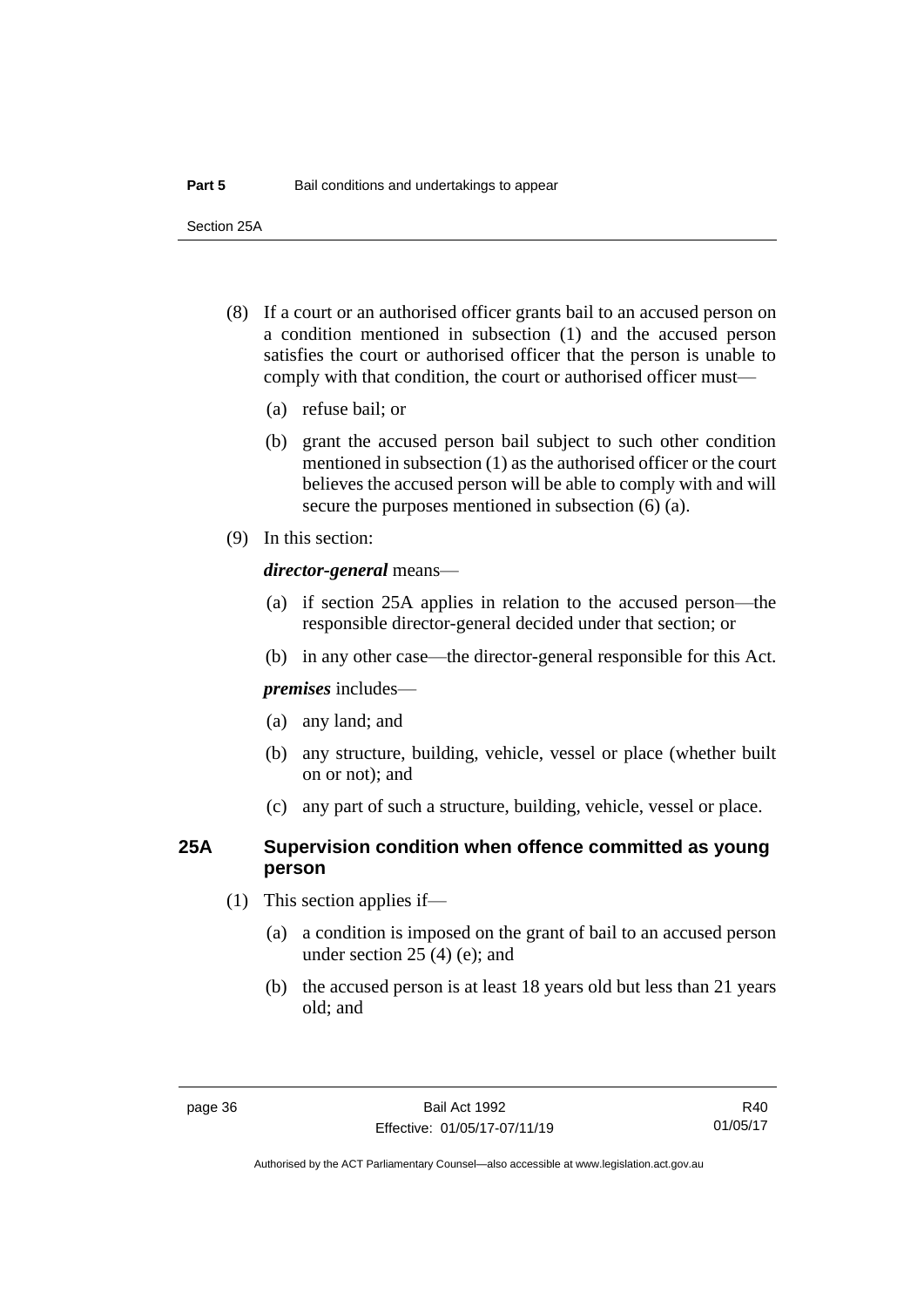- (c) the accused person was under 18 years old when the offence to which the grant of bail relates was committed.
- (2) The director-general responsible for this Act and the director-general responsible for the *[Children and Young People Act 2008](http://www.legislation.act.gov.au/a/2008-19)* must decide which of them is to be the responsible director-general for matters relating to the supervision of the accused person.
- (3) If the responsible director-general for matters relating to the supervision of an accused person is the director-general responsible for the *[Children and Young People Act 2008](http://www.legislation.act.gov.au/a/2008-19)*, the accused person must be supervised as a person under 18 years old.
- (4) If the responsible director-general for matters relating to the supervision of an accused person is the director-general responsible for this Act, the accused person must be supervised as an adult.

#### **26 Conditions on which bail may be granted to children**

- (1) The following conditions may be imposed on the grant of bail to a child—
	- (a) the conditions mentioned in section 25 (1) (other than a requirement mentioned in section 25 (4) (e)); and
	- (b) any other conditions that the court or authorised officer considers appropriate—
		- (i) having regard to the principles in the *[Children and Young](http://www.legislation.act.gov.au/a/2008-19)  [People Act 2008](http://www.legislation.act.gov.au/a/2008-19)*, section 94; and
		- (ii) considering, as a primary consideration, the best interests of the child.
- (2) Without limiting section 25 (1), the requirements that a child may be required to comply with about his or her conduct while released on bail include a requirement that the child—
	- (a) accept supervision by the director-general under the *[Children](http://www.legislation.act.gov.au/a/2008-19)  [and Young People Act 2008](http://www.legislation.act.gov.au/a/2008-19)*; and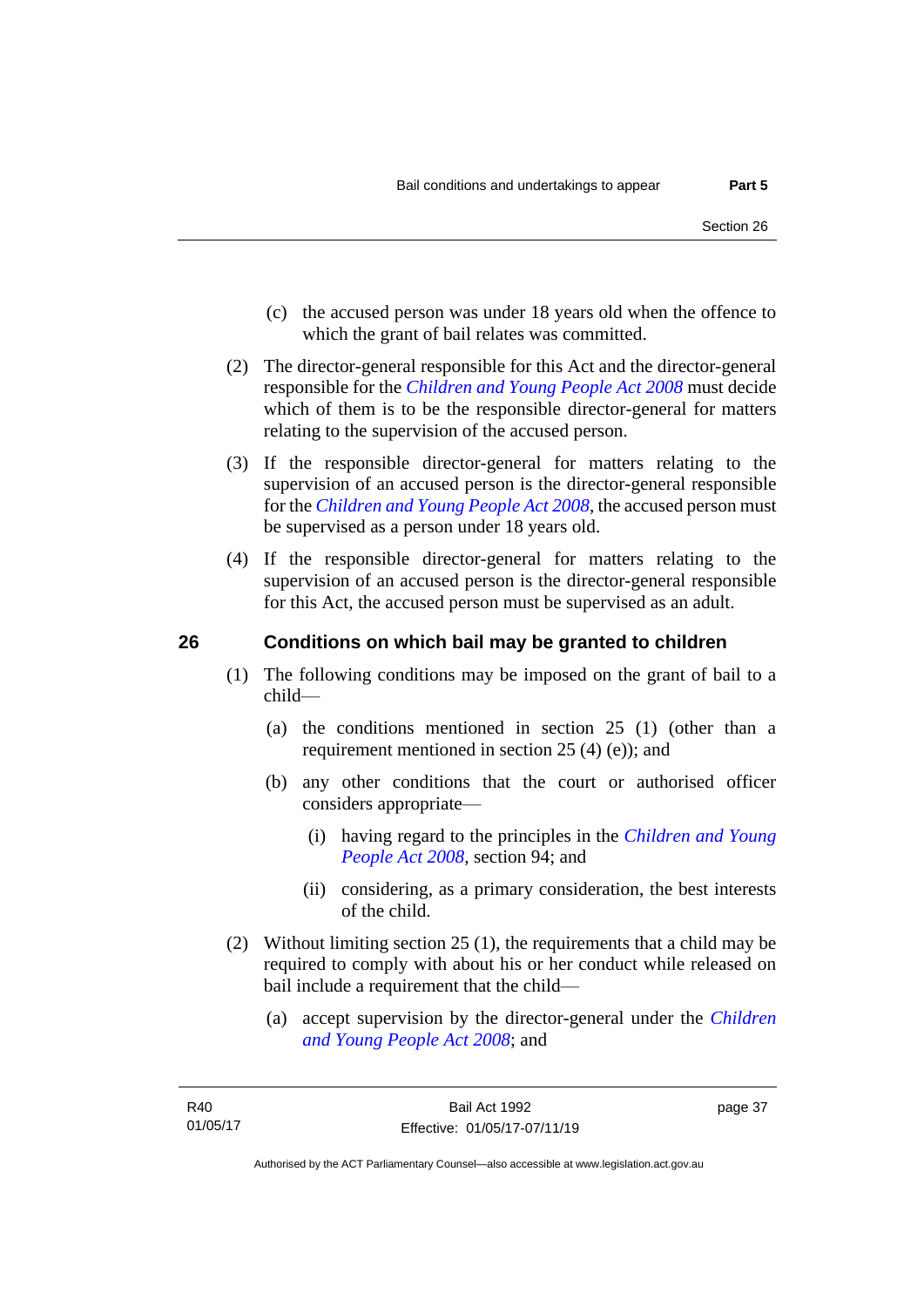Section 26

(b) comply with any reasonable direction of the director-general.

#### **Examples of directions**

- 1 a direction to attend a program
- 2 a direction to comply with a mental health assessment or treatment order made by the ACAT
- 3 a direction to attend drug or alcohol counselling.
- *Note* An example is part of the Act, is not exhaustive and may extend, but does not limit, the meaning of the provision in which it appears (see [Legislation Act,](http://www.legislation.act.gov.au/a/2001-14) s 126 and s 132).
- (3) A court or an authorised officer must, in considering the release on bail of an accused person who is a child, consider the conditions for the release of the person that are mentioned in section 25 (1) in the sequence in which they are mentioned in that subsection.
- (4) A court or an authorised officer, in granting bail to an accused person who is a child—
	- (a) may not impose a condition referred to in section 25 (1) unless the court or the authorised officer is of the opinion that the imposition of the condition is—
		- (i) necessary to secure 1 or more of the purposes mentioned in section 25 (6) (a) (i), (ii), (iii) and (iv) (the *relevant purposes*); or
		- (ii) in accordance with the principles under the *[Children and](http://www.legislation.act.gov.au/a/2008-19)  [Young People Act 2008](http://www.legislation.act.gov.au/a/2008-19)*, section 94 (Youth justice principles); and
	- (b) may not, except at the request of the accused person, impose a condition, or a combination of conditions, that puts a greater obligation on the accused than is—
		- (i) necessary to secure the relevant purposes; or
		- (ii) in accordance with the relevant principles.
- (5) Section 25 (7) applies in relation to a grant of bail under this section.

R40 01/05/17

Authorised by the ACT Parliamentary Counsel—also accessible at www.legislation.act.gov.au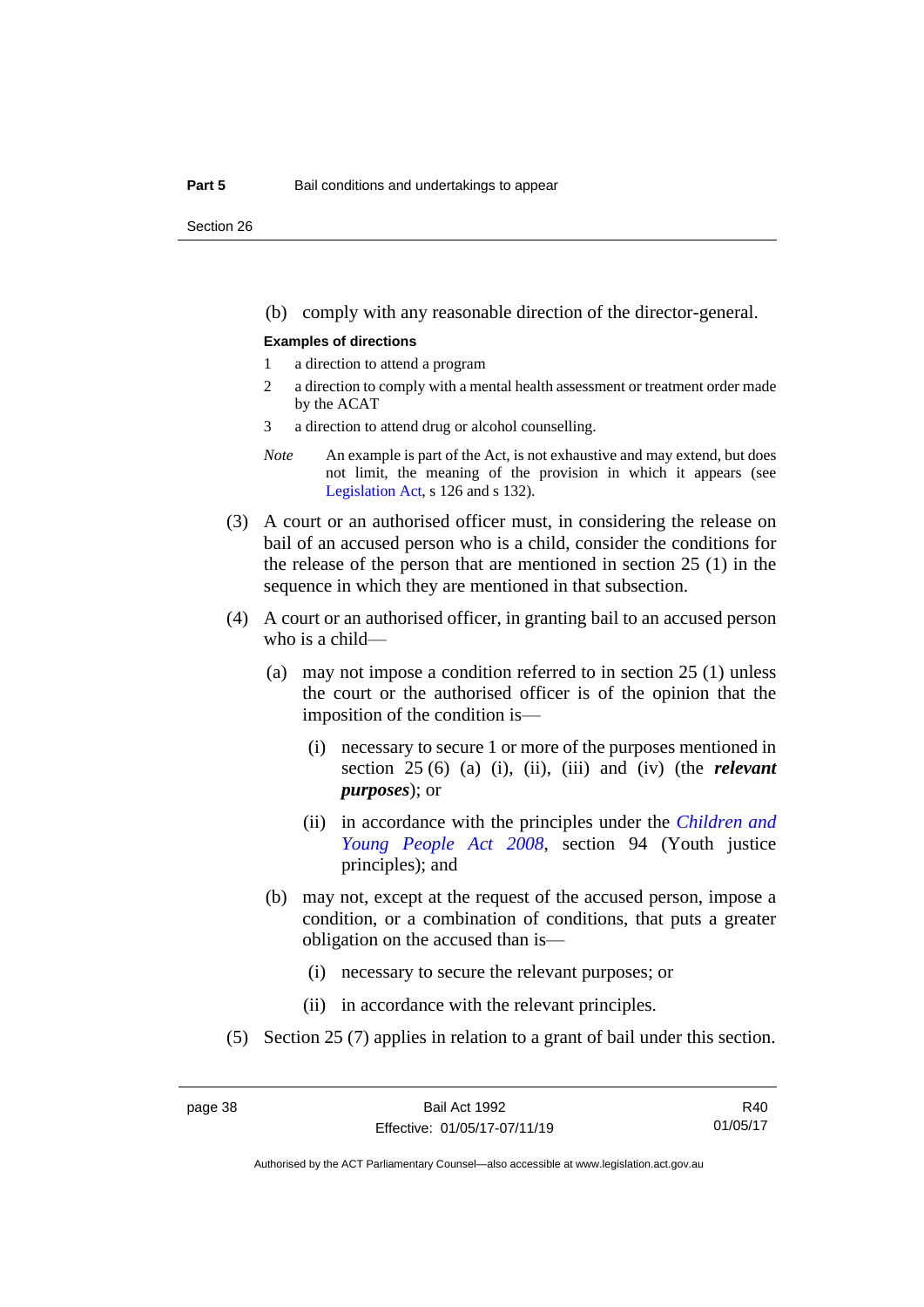- (6) If a court or an authorised officer grants bail to an accused person who is a child on a condition referred to in section 25 (1) and the accused person satisfies the court or authorised officer that the person is unable to comply with that condition, the court or authorised officer must—
	- (a) refuse bail; or
	- (b) grant the accused person bail subject to the other conditions referred to in subsection (1) that the court or authorised officer believes the accused person will be able to comply with and will secure the purposes mentioned in subsection (4) (a) (i) and (ii).

#### **27 Recording of certain bail decisions**

- $(1)$  If—
	- (a) a judge or magistrate hears an application by an accused person for bail, or release from custody without bail; or
	- (b) an authorised officer is required to consider whether to grant bail to an accused person, or to release an accused person from custody without bail;

he or she must record, or cause to be recorded, his or her reasons for the decision.

- (2) If a judge, a magistrate or an authorised officer decides to grant bail to an accused person subject to a condition mentioned in section 25 (1) otherwise than in accordance with a request of an accused person that bail be granted on that condition, or on conditions that include that condition, the judge, magistrate or authorised officer must record, or cause to be recorded, his or her reasons for deciding—
	- (a) that the imposition of a condition mentioned in that subsection was necessary to secure the purposes of whichever of section 25 (6) (a) and section 26 (4) (a) applies to the accused person; and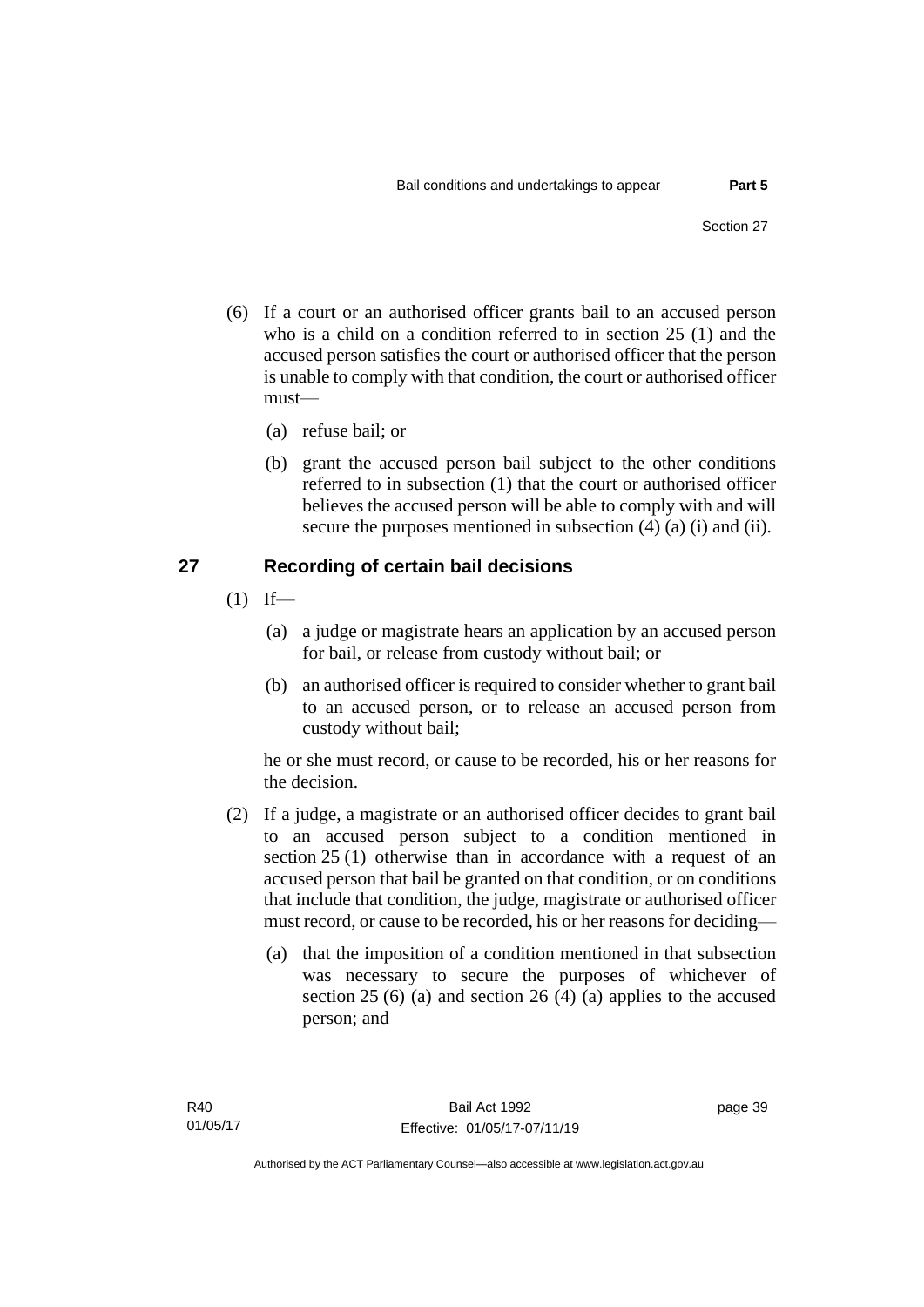Section 28

(b) if the condition is a condition referred to in section 25 (1) (other than a condition mentioned in section 25 (1) (a))—that the imposition of a condition under the earlier paragraph or paragraphs of that subsection would be unlikely to secure the purposes of whichever of section 25 (6) (a) and section 26 (4) (a) applies to the accused person.

#### **28 Undertakings to appear**

- (1) A person may be released on bail only if the person gives a written undertaking—
	- (a) to appear before a stated court at the place, date and time—
		- (i) stated in the undertaking; or
		- (ii) notified to the person by a police officer; and
	- (b) to comply with the bail conditions (if any).
	- *Note* If a form is approved under s 58 for an undertaking, the form must be used.
- (2) For a continuation of bail, the person may undertake to appear at any time when, and at any place where, proceedings in relation to the offence with which the person has been charged may be continued.
- (3) An undertaking may be given in relation to more than 1 offence.
- (4) A court must accept an undertaking given under this section as proof of the matters stated in it if there is no evidence to the contrary.
- (5) Subsection (1) (a) does not apply to a person in relation to a breach of the peace or apprehended breach of the peace if no further appearance is required.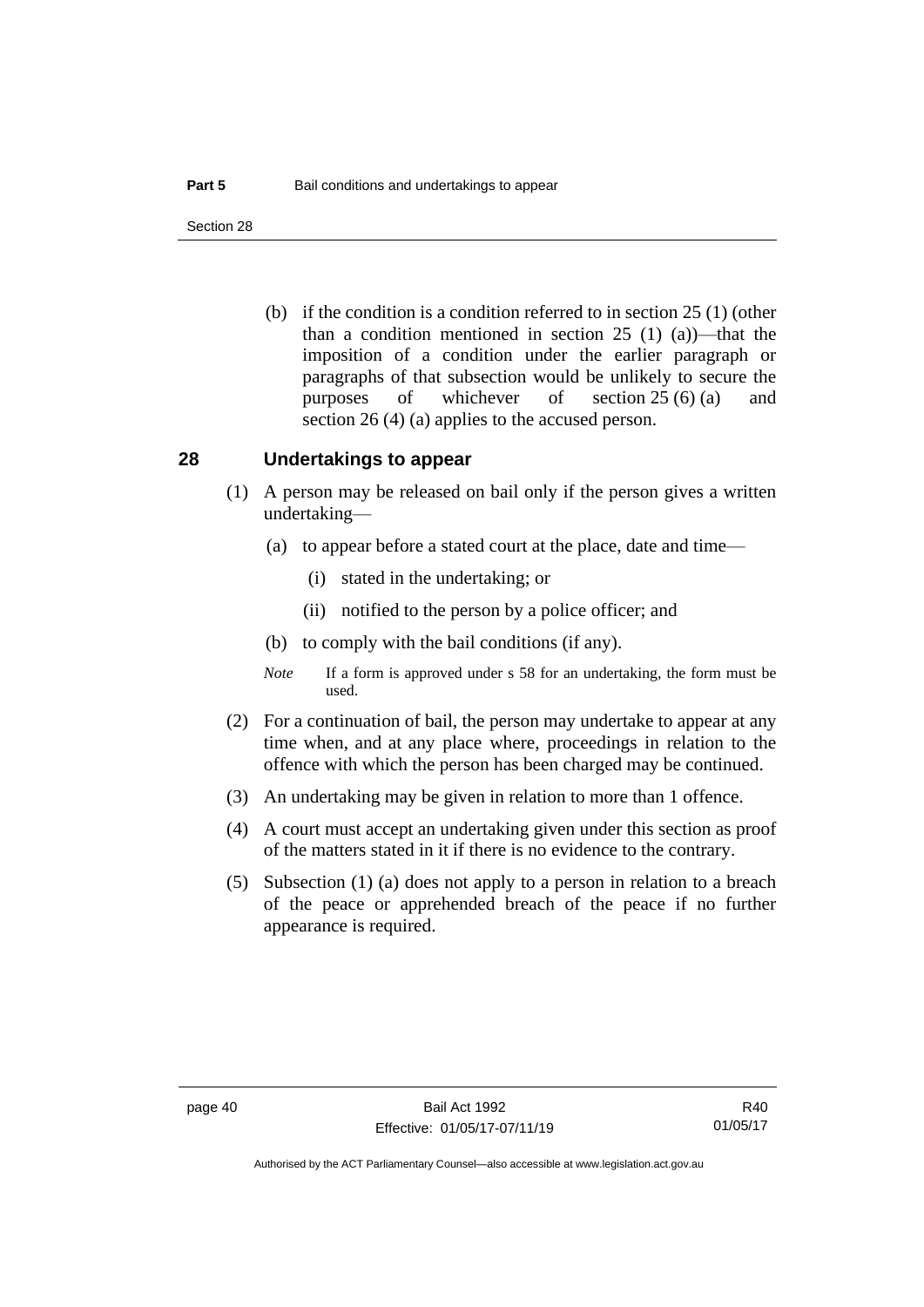#### **30 Accused person may be excused from attendance before court**

- (1) If a person has given an undertaking to appear before a court under section 28 (1), the court may, on application made by or on behalf of that person, by order excuse the person from attendance before the court to answer the charge in relation to which bail has been granted or for any other purpose in relation to the proceedings relating to the charge.
- (2) An order under subsection (1) may be made—
	- (a) whether or not any evidence has been given in the proceedings; and
	- (b) whether or not the applicant for the order is before the court or has attended before the court in relation to the proceedings.
- (3) A court must not make an order under subsection (1) unless it has been informed, by or on behalf of the applicant, that the applicant is represented by a lawyer for the purposes of the proceedings.
- (4) A court may, at any time during proceedings in relation to which an order has been made in relation to a person under subsection (1), direct the informant or the registrar of the court to serve the person in relation to whom the order has been made with a written notice requiring him or her to attend before the court, for the purposes of those proceedings, on a day and at a time and place stated by the court.

*Note 1* For how documents may be served, see th[e Legislation Act,](http://www.legislation.act.gov.au/a/2001-14) pt 19.5.

*Note* 2 If a form is approved under s 58 for a notice, the form must be used.

(5) If a person on whom a notice under subsection (4) has been served does not attend before the court in accordance with the requirements of the notice, the court may issue a warrant for the arrest of the person and for bringing the person before the court at the time and place specified in the warrant.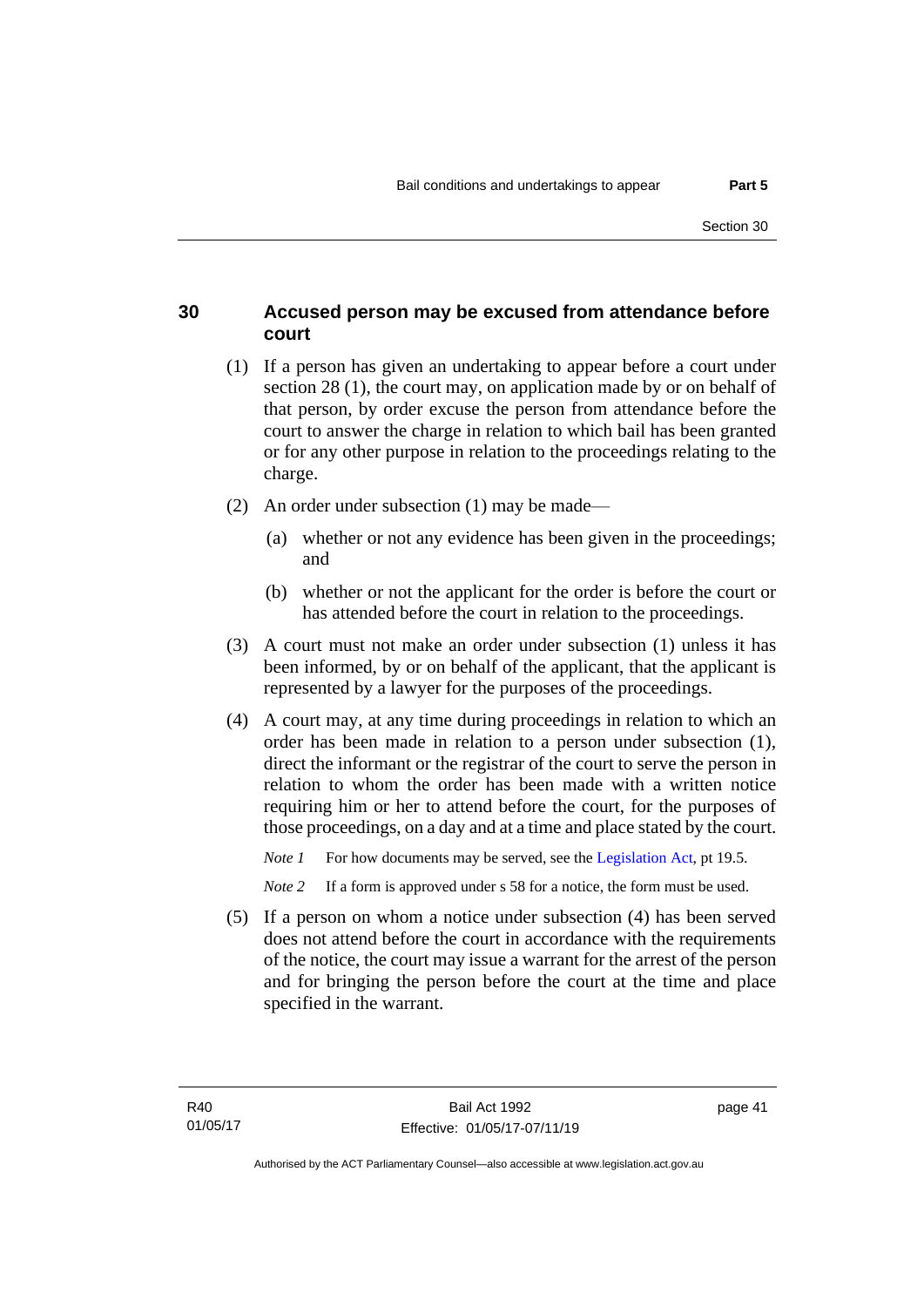#### $(6)$  If—

- (a) a person has been discharged from custody on bail; and
- (b) an order is made under subsection (1) excusing the person from attendance before the court in accordance with his or her undertaking to appear; and
- (c) the person does not appear before the court at the place, date and time required under that undertaking;

the person is not taken to have failed to comply with a condition of his or her bail only because the person did not so attend before the court and bail continues subject to any condition other than a condition requiring the person to attend before the court.

#### **31 Bail requirements**

- (1) An undertaking to appear may be given to—
	- (a) a court; or
	- (b) a registrar or deputy registrar; or
	- (c) an authorised officer; or
	- (d) for an accused person who is at a correctional centre or a NSW correctional centre—the person in charge of the centre.
- (2) An amount may be deposited, or security given, in accordance with a bail condition, to—
	- (a) a court; or
	- (b) registrar or deputy registrar; or
	- (c) an authorised officer.
- (3) In this section:

*deposit* includes a payment by cash or electronic funds transaction. *security* includes security given by way of bond or bank guarantee.

R40 01/05/17

Authorised by the ACT Parliamentary Counsel—also accessible at www.legislation.act.gov.au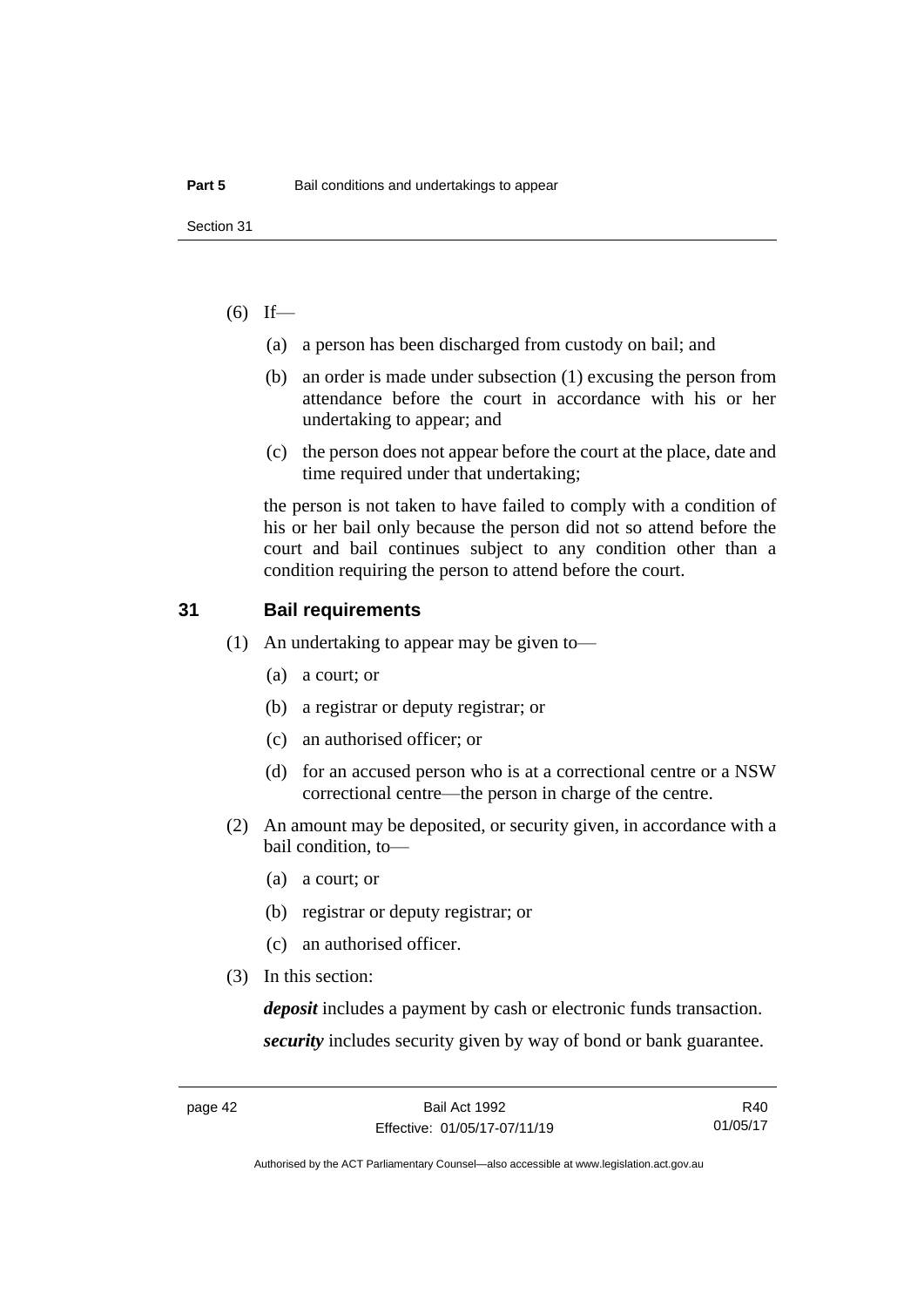#### **32 Acceptable people and security for bail**

- (1) A court or authorised officer imposing a condition on bail may decide—
	- (a) the person, people or class of people who are acceptable people for a condition mentioned in section  $25(1)$  (b) or (c); and
	- (b) the number of people required for the condition; and
	- (c) the security acceptable for a condition mentioned in section 25 (1) (b) (ii).
- (2) If a decision has not been made when the undertaking to appear is given, the court or person to whom the undertaking to appear is given may decide.
- (3) Without limiting subsections (1) and (2), an acceptable person for a condition includes an entity prescribed by regulation for this subsection.

# **33 Continuation of bail and undertakings**

- (1) If an accused person has given an undertaking to appear at a place, date and time at which proceedings in relation to the offence may be continued, whether on any adjournment, postponement or other deferment of the proceedings, or by way of committal, a court may continue the bail already granted in relation to the offence, whether or not the accused person is present in court.
- (2) If bail is continued under subsection (1), the undertaking to appear and the bail conditions continue to apply, except to the extent that the undertaking or condition otherwise provides or the court otherwise orders.
	- *Note* A court continuing bail must give notice of the continuation, bail conditions and place, date and time to which the proceedings are adjourned, postponed or deferred (see s 34 (4)).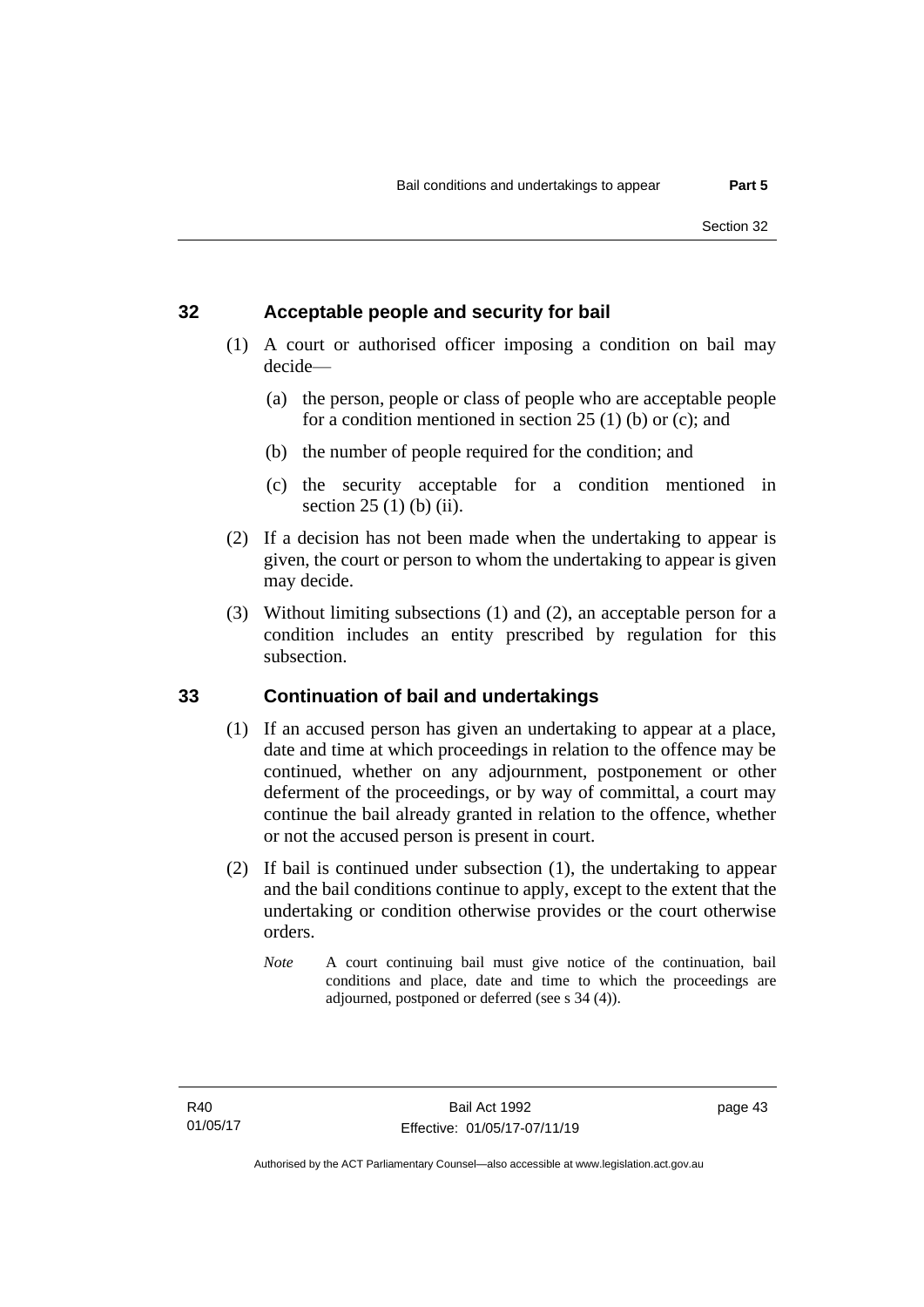Section 33

- (3) If no direction is made by the court in relation to bail, whether or not the accused person appears in accordance with the undertaking—
	- (a) the court is taken to have continued bail; and
	- (b) the undertaking to appear and any bail conditions continue to apply.
- (4) If the hearing of a charge against an accused person is adjourned or postponed, the court may—
	- (a) continue the person's bail; or
	- (b) make another order about bail.
- (5) However, if a deposit has been made, or security given, by a surety in accordance with a bail condition, the court must not continue bail without the surety's consent unless it is a condition of bail that the deposit or security continues to apply if bail is continued.
- (6) If bail is continued—
	- (a) the undertaking to appear is taken to be an undertaking to appear at any time when, and at any place where, proceedings in relation to the offence with which the person has been charged may be continued; and
	- (b) any bail conditions continue to apply.

Authorised by the ACT Parliamentary Counsel—also accessible at www.legislation.act.gov.au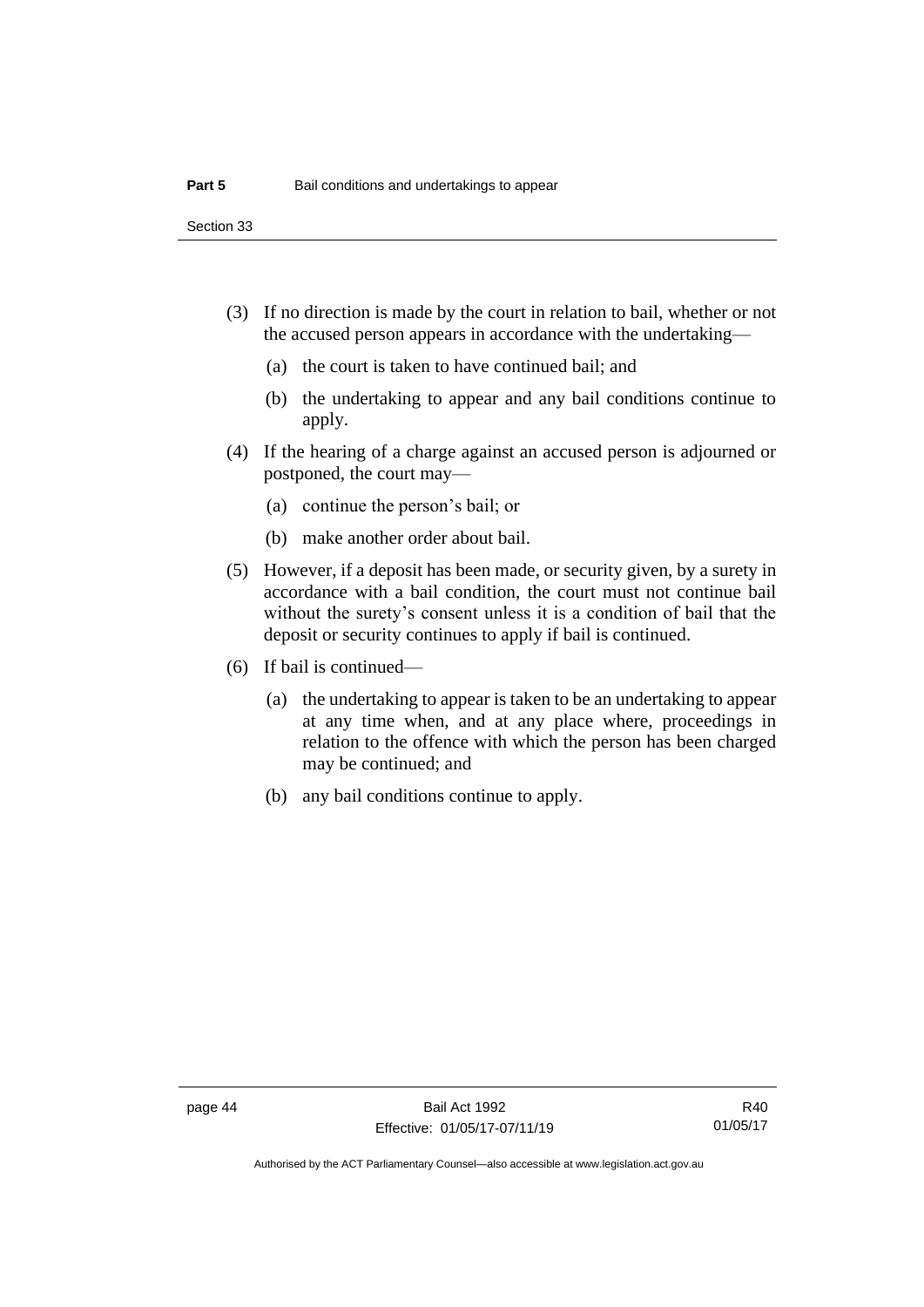(7) If an accused person has been released on bail and the court is satisfied that the accused person is because of illness or accident or other sufficient cause unable to appear personally before the court on the day when the person is required to appear, the court may, in the absence of the accused person, order the person to be further remanded to the place, date and time that the court considers appropriate and may order that the undertaking to appear given by the accused person and any agreement entered into under a condition of the grant of bail be continued so as to require the appearance of the accused person at every place, date and time to which the accused person is remanded or the hearing adjourned, postponed or otherwise deferred.

#### **34 Written notice of conditions of bail**

- (1) A court or authorised officer granting bail to an accused person—
	- (a) must give the accused person a written notice setting out—
		- (i) the person's obligations under the person's bail conditions; and
		- (ii) the consequences of any failure by the person to comply with the conditions; and
	- (b) must be satisfied, before releasing the accused person, that the person will comply with the conditions.
	- *Note* If a form is approved under s 58 for a notice under this section, the form must be used.
- (2) A court or authorised officer granting bail to an accused person with a surety for the accused person's appearance to answer the charges against the person —
	- (a) must give the surety written notice of—
		- (i) the accused person's obligations under the person's bail conditions; and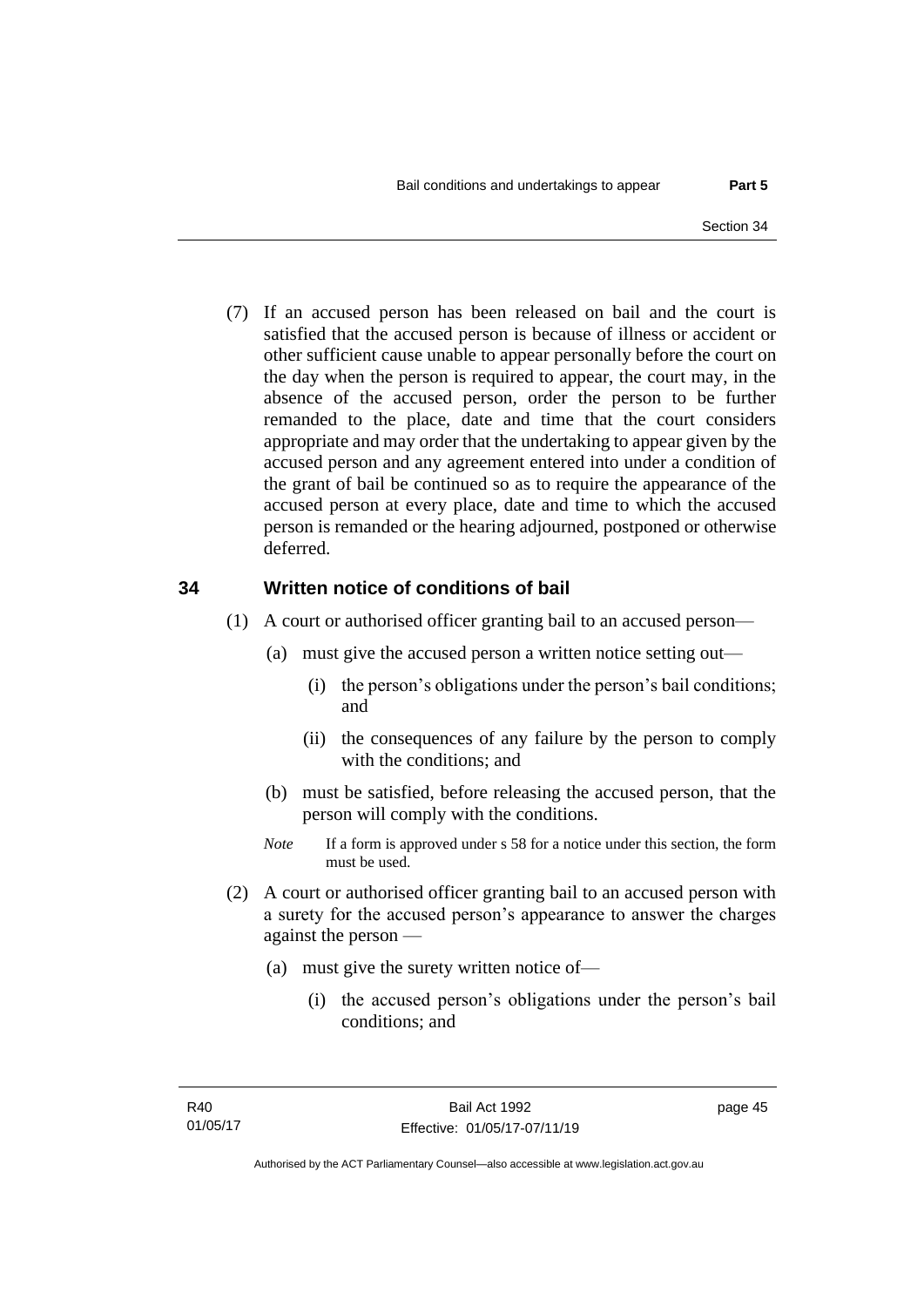Section 34

- (ii) the consequences of any failure by the person to comply with the conditions; and
- (b) must be satisfied, before releasing the accused person, that the surety understands—
	- (i) the nature and extent of the accused person's obligations under the person's bail conditions; and
	- (ii) the consequences of any failure by the person to comply with the conditions.
- (3) If a bail condition is imposed or varied on a review under part 6 of a decision made in relation to bail, the court or authorised officer imposing or varying the condition—
	- (a) must give the accused person a written notice setting out—
		- (i) the person's obligations under the condition; and
		- (ii) the consequences of any failure by the person to comply with the condition; and
	- (b) must be satisfied that the accused person will comply with the condition; and
	- (c) if there is a surety for the appearance of the accused person to answer the charges against the accused person—
		- (i) must give the surety a written notice setting out—
			- (A) the accused person's obligations under the condition; and
			- (B) the consequences of any failure by the person to comply with the condition; and
		- (ii) must be satisfied that the surety understands—
			- (A) the nature and extent of the accused person's obligations under the condition; and

R40 01/05/17

Authorised by the ACT Parliamentary Counsel—also accessible at www.legislation.act.gov.au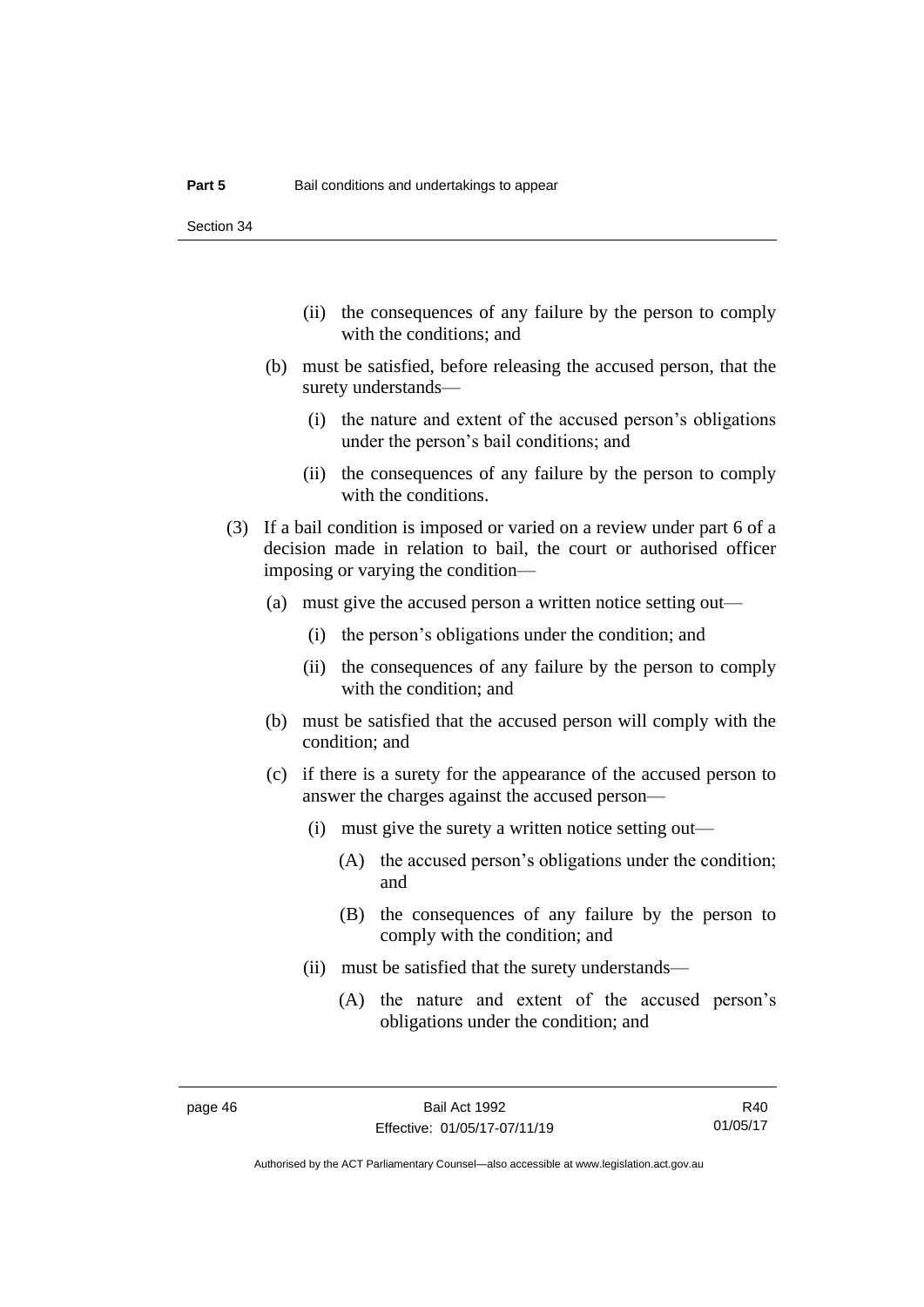- (B) the consequences of any failure by the person to comply with the condition.
- (4) A court continuing bail on an adjournment or a postponement of proceedings must immediately give, or cause to be given, to the accused person a written notice that—
	- (a) states that bail is continued until the hearing is resumed or stated; and
	- (b) states the conditions on which bail is presently allowed; and
	- (c) states the place, date and time to which the proceedings are adjourned or postponed or states that the proceedings are adjourned or postponed to a place, date and time that are from time to time stated in a notice given or sent to the accused person as prescribed by regulation.

#### **36 Discharge of surety**

- (1) A surety may, at any time apply to be discharged from his or her liability under a bail condition—
	- (a) if bail has been granted by a court—
		- (i) to the court that granted bail; or
		- (ii) to the court of appearance; or
	- (b) if bail has been granted by an authorised officer—to the court of appearance.
- (2) However, an application may not be made if the person granted bail has failed to comply with a bail condition or undertaking to appear.
- (3) If the person granted bail is not in custody or before the court when the application is made, the court must—
	- (a) issue a warrant to apprehend the person and bring the person before the court; or
	- (b) issue a summons for the person's appearance before the court.

page 47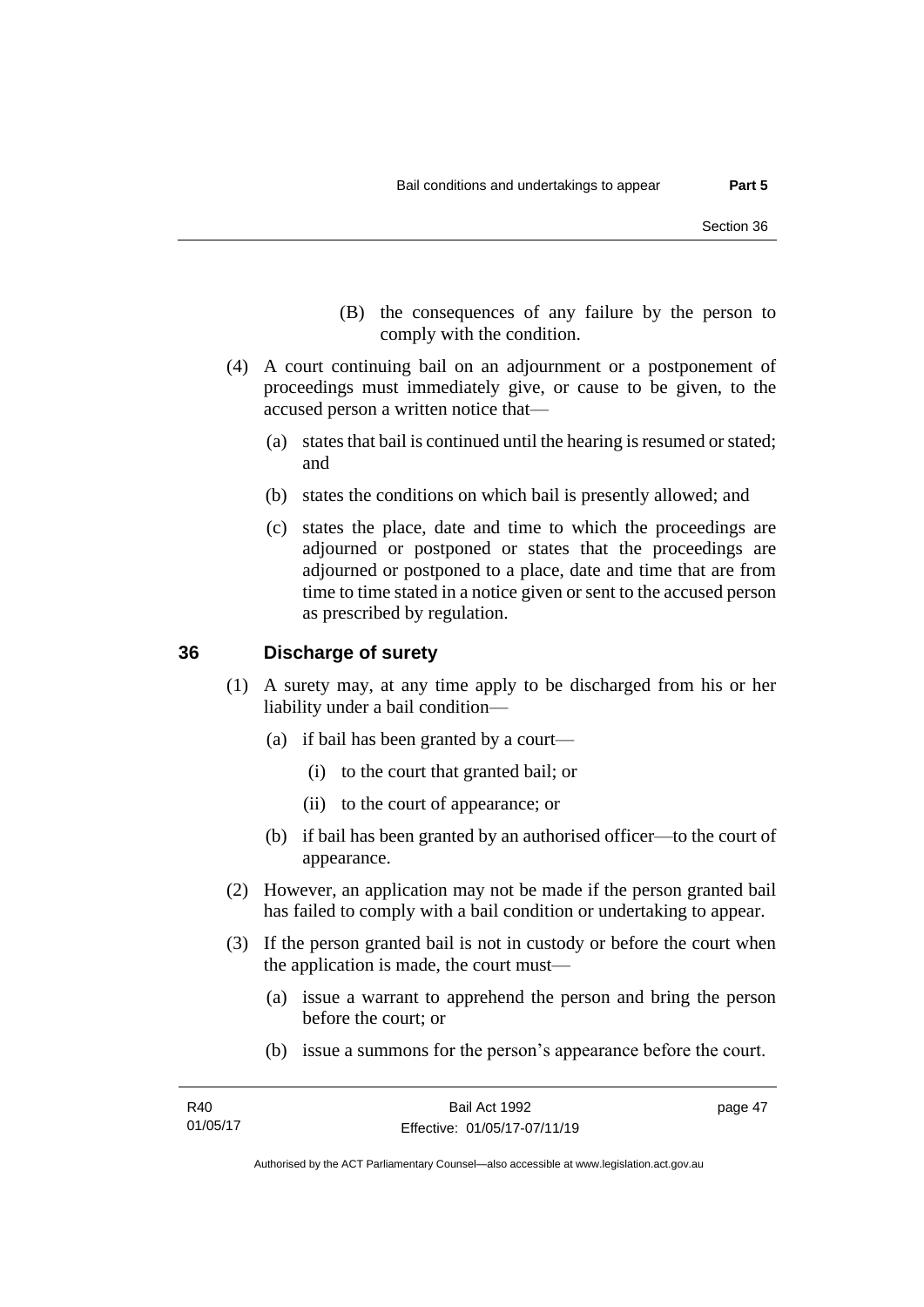Section 37

- (4) On the person's appearance before the court, the court must, unless the court considers it would be unjust to do so—
	- (a) direct that the applicant be discharged from his or her liability; and
	- (b) release the security or deposit.
- (5) If the court discharges the applicant from liability, the court may—
	- (a) impose further bail conditions; and
	- (b) remand the person granted bail into custody until the further conditions are satisfied.
- (6) In this section:

*court of appearance* means the court before which the accused person is required to appear in accordance with his or her undertaking to appear.

#### **37 Payment of amounts to Territory**

- (1) This section applies if—
	- (a) a person granted bail fails to appear in court in accordance with his or her undertaking; and
	- (b) a bail condition mentioned in section 25 (1) (b) or (c) requires the person or someone else (the *person required to pay*) to pay, or forfeit, an amount to the Territory if the person fails to appear.
- (2) If the amount has been deposited in accordance with a condition mentioned in section 25 (1) (c), the amount is forfeited to the Territory.
- (3) If the amount has not been deposited, the court may order the person required to pay to pay the amount to the Territory.

Authorised by the ACT Parliamentary Counsel—also accessible at www.legislation.act.gov.au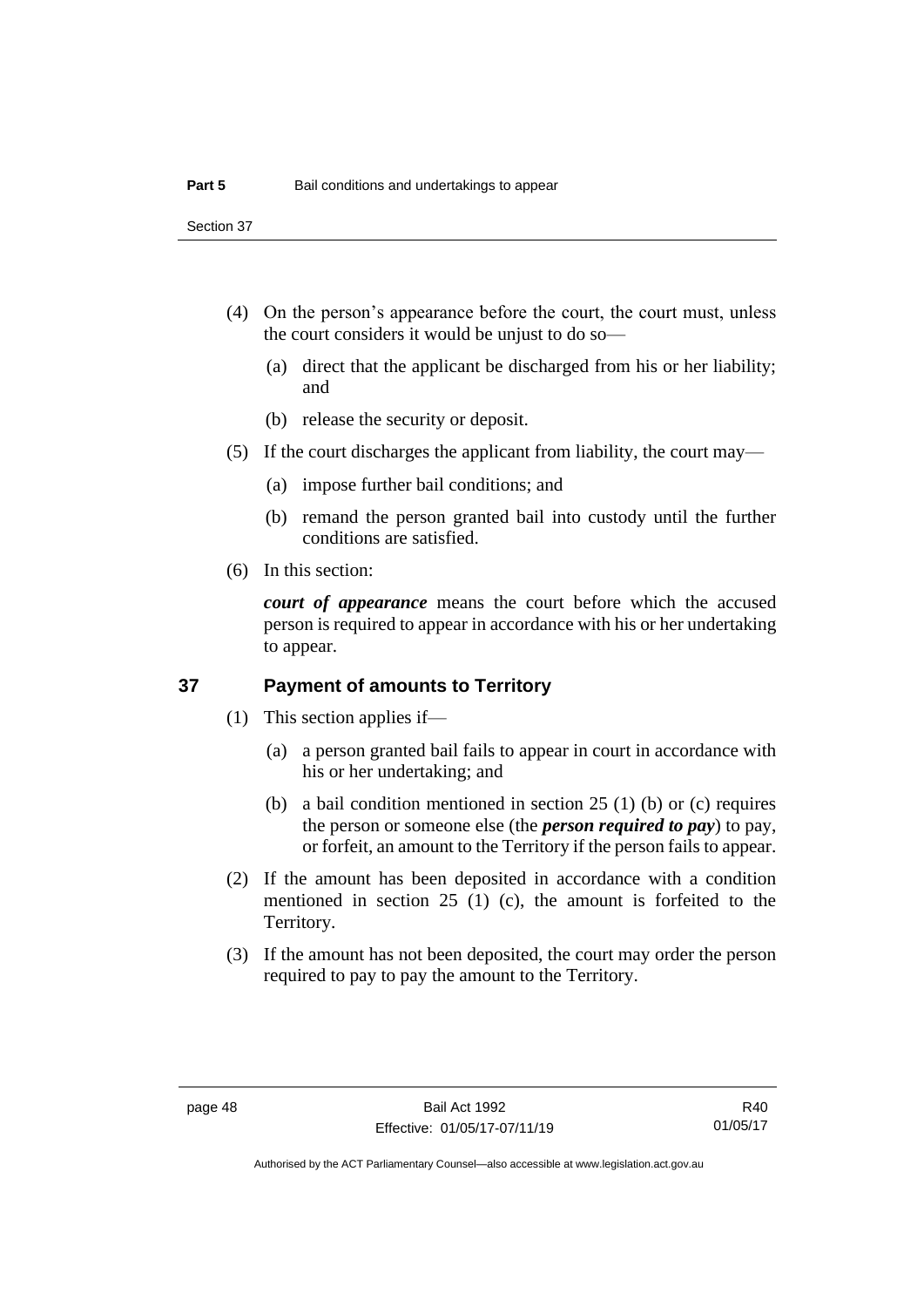(4) Notice of the order must be given to the person required to pay as soon as practicable.

*Note* For how documents may be served, see th[e Legislation Act,](http://www.legislation.act.gov.au/a/2001-14) pt 19.5.

- (5) If, after the end of 28 days after the day the notice is given, the amount has not been paid the amount may be recovered under the *[Crimes](http://www.legislation.act.gov.au/a/2005-59)  [\(Sentence Administration\) Act 2005](http://www.legislation.act.gov.au/a/2005-59)*, chapter 6A (Court imposed fines) as if it were a fine within the meaning of that chapter.
- (6) Subsection (5) applies to an amount even if the amount exceeds \$50 000.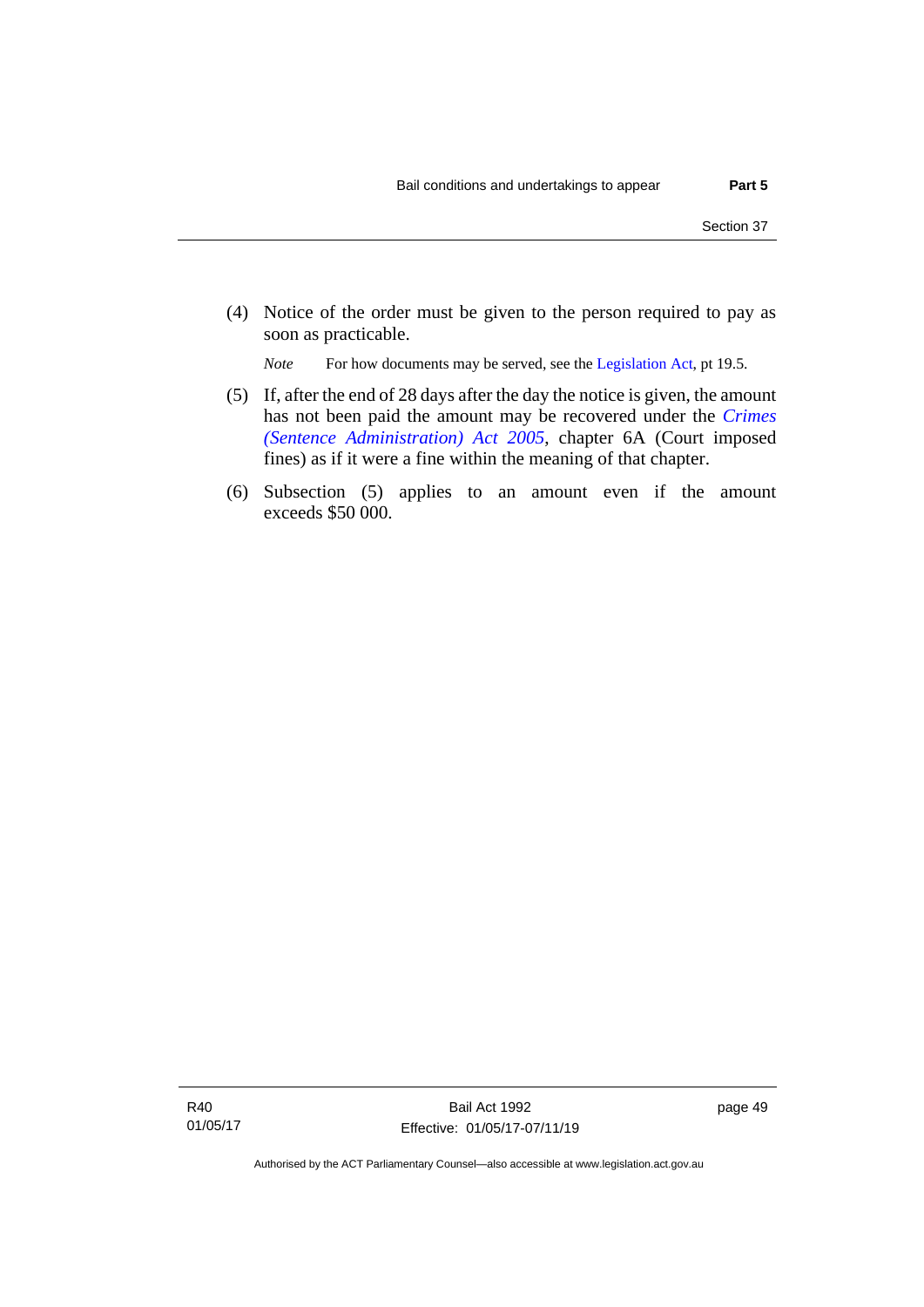# **Part 6 Review of bail decisions**

# **Division 6.1 Review of decisions by authorised officers**

# **38 Review by authorised officers**

- (1) If an authorised officer makes a decision under part 4 in relation to bail for an accused person that is—
	- (a) a decision to refuse to grant bail to the accused person; or
	- (b) a decision to grant bail to the accused person subject to 1 or more bail conditions;

the accused person may request a review of that decision by the authorised officer who made the decision or any other authorised officer.

(2) If an application for a review of a bail decision is made to an authorised officer under subsection (1), the authorised officer must as soon as possible conduct a review of the decision.

# **39 Exercise of power to review**

- (1) The power to review a decision under this division includes a power to confirm or vary a decision or to substitute another decision.
- (2) A decision as varied or substituted must be in conformity with this Act.
- (3) If, on a review of a decision under this division, the authorised officer varies the decision or substitutes another decision, section 27 applies in relation to the decision as varied or substituted as if the decision had been made by the authorised officer under part 4.
- (4) An authorised officer may refuse to entertain a request to review a decision under this division if the authorised officer is satisfied that the request is frivolous or vexatious.

R40 01/05/17

Authorised by the ACT Parliamentary Counsel—also accessible at www.legislation.act.gov.au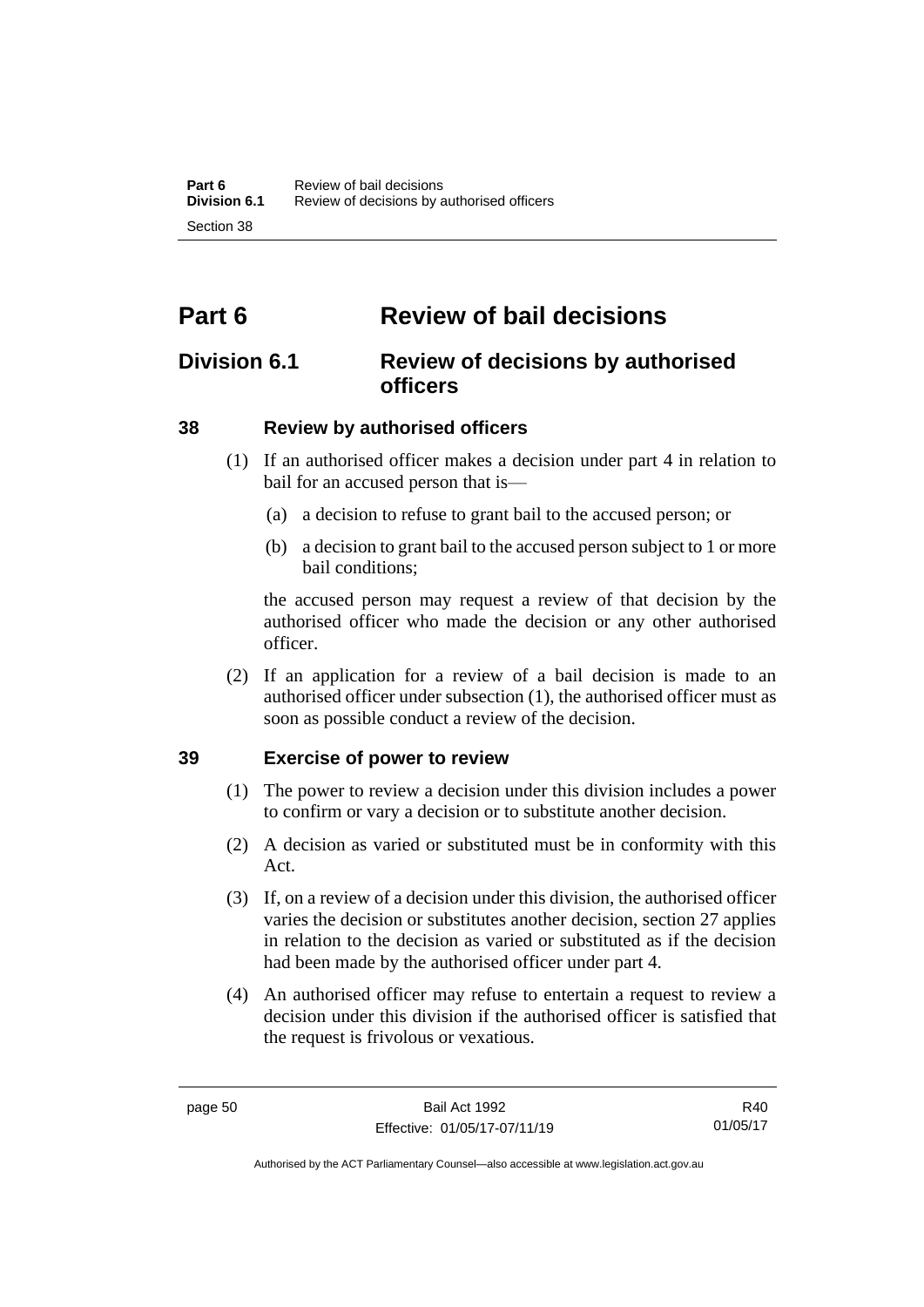- (5) A regulation may—
	- (a) prescribe the way of making a request for the review of a decision under this division; and
	- (b) prescribe procedures for the conduct of a review under this division; and
	- (c) limit the time within which, and the circumstances in which, an accused person may apply for a review of a decision under this division; and
	- (d) limit the number of applications that may be made for the review of a bail decision under this division.

#### **40 Limitation on power of authorised officer to review**

An authorised officer may not, under this division—

- (a) review a decision in circumstances if, had the decision not been made, the authorised officer would be prohibited from making a decision in relation to the grant of bail; or
- (b) review a decision that has been reviewed by a court.

# **Division 6.2 Review of decisions by courts**

# **41 Right of review of bail decisions**

An accused person or the informant may apply under this division for review of any decision by a court or an authorised officer in relation to bail.

# **41A Court may review on its own initiative**

(1) A court that has made a decision in relation to bail may review the decision on its own initiative if the court considers it is in the interests of justice to do so.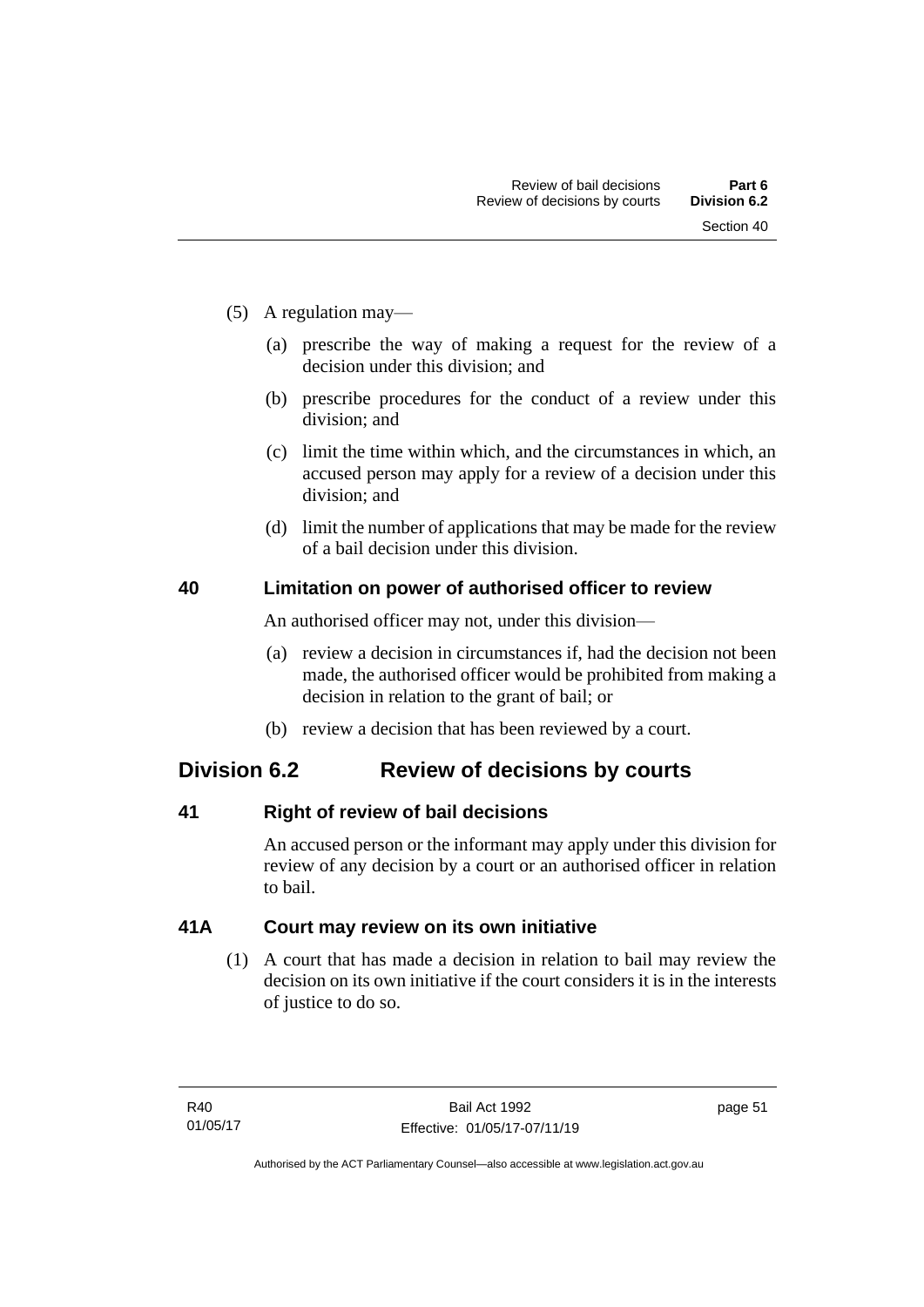(2) The court may issue a warrant for the arrest of the person and for bringing the person before the court at the time and place stated in the warrant.

#### **42 Power of Magistrates Court to review—decision of authorised officer**

- (1) The Magistrates Court may, on application under this division (other than under section 44 (Right of review of bail decisions prosecution)), review any decision of an authorised officer in relation to bail for an accused person, only if—
	- (a) the court has power to make a bail order under section  $20(1)(a)$ (Power in relation to bail—Magistrates Court); and
	- (b) the court is satisfied that the applicant has shown—
		- (i) a change in circumstances relevant to the granting of bail since the authorised officer's decision; or
		- (ii) the availability of fresh evidence or information relevant to the granting of bail to the accused person that was unavailable when the authorised officer made the decision.
- (2) The power of the Magistrates Court to review a decision under this section may be exercised whether or not any power to review the decision under section 38 (Review by authorised officers) has been exercised or been sought to be exercised.

# **42A Power of Magistrates Court to review—decision of Magistrates Court**

The Magistrates Court may, on application under this division (other than under section 44 (Right of review of bail decisions prosecution)), review any decision of the court (however constituted) in relation to bail for an accused person, only if—

(a) the court has power to make a bail order under section  $20(1)(a)$ (Power in relation to bail—Magistrates Court); and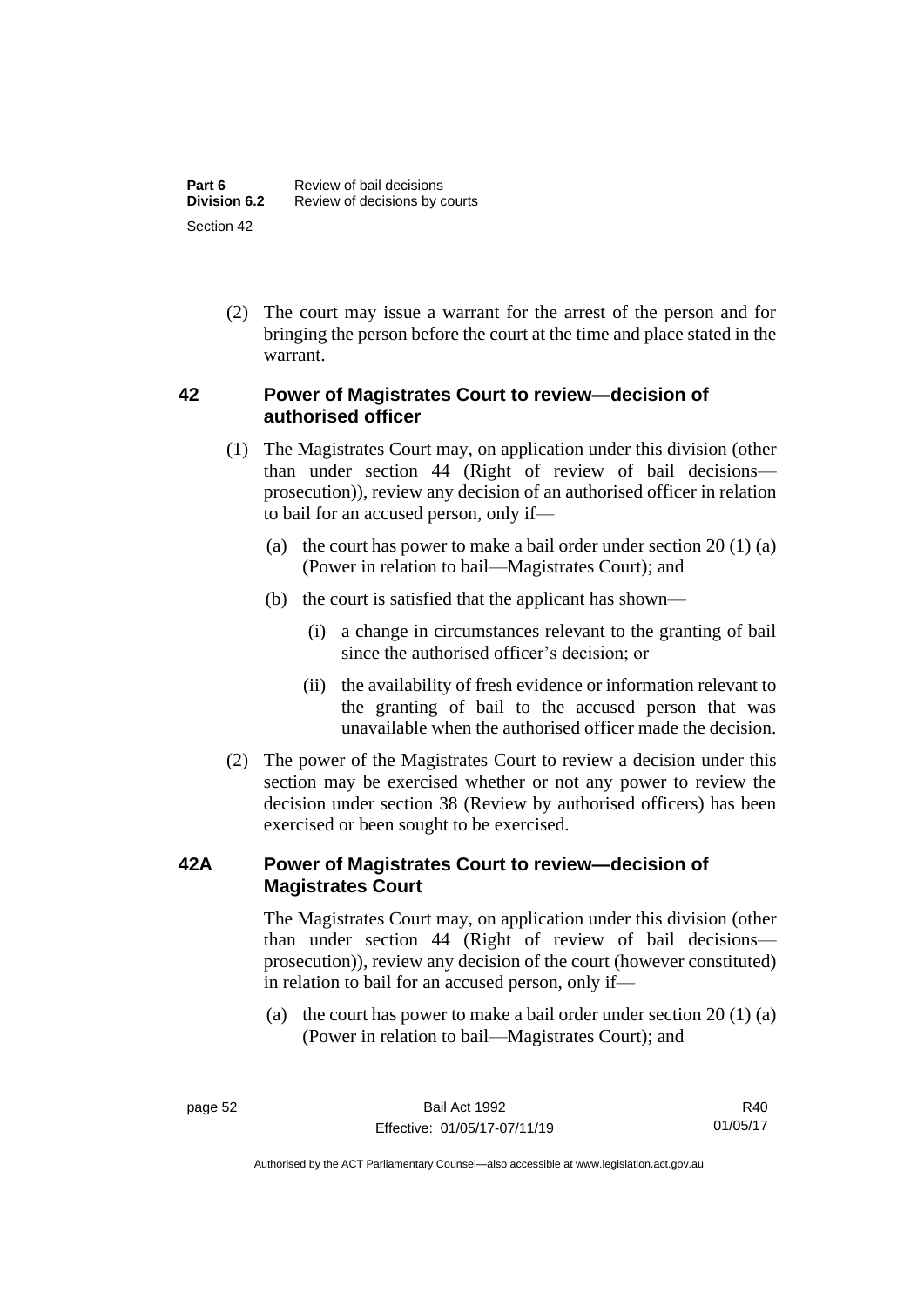- (b) the court is satisfied that the applicant has shown—
	- (i) a change in circumstances relevant to the granting of bail since the court's decision; or
	- (ii) the availability of fresh evidence or information relevant to the granting of bail to the accused person that was unavailable when the court made the decision; and
- (c) for an application made by the accused person—the person has made 2 applications for bail in the Magistrates Court in the proceeding to which the bail relates.

#### **43 Power of Supreme Court to review—decision of authorised officer**

- (1) This section applies if, in relation to a decision of an authorised officer in relation to bail for an accused person, the Magistrates Court—
	- (a) does not have power to hear an application for review of the decision; or
	- (b) has heard an application for review of the decision.
- (2) The Supreme Court may, on application under this division (other than under section 44 (Right of review of bail decisions prosecution)), review the decision of the authorised officer, only if the court is satisfied that the applicant has shown—
	- (a) a change in circumstances relevant to the granting of bail since the authorised officer's decision; or
	- (b) the availability of fresh evidence or information relevant to the granting of bail to the accused person that was unavailable when the authorised officer made the decision.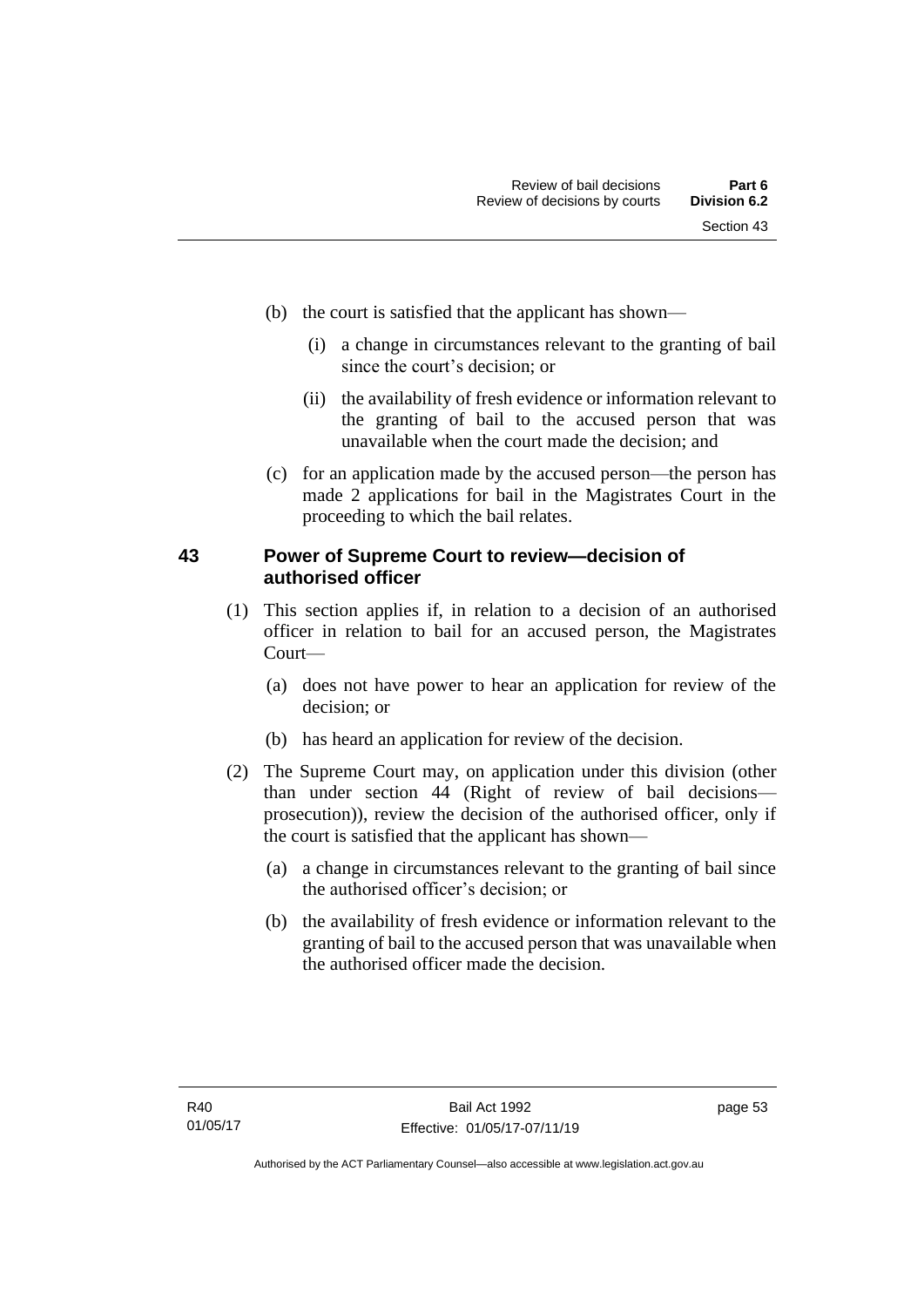(3) The power of the Supreme Court to review a decision under this section may be exercised whether or not any power to review the decision under section 38 (Review by authorised officers) has been exercised or been sought to be exercised.

# **43A Power of Supreme Court to review—decision of Magistrates Court or Supreme Court**

- (1) This section applies if a decision in relation to bail for an accused person has been made by—
	- (a) the Magistrates Court in accordance with section 42A (Power of Magistrates Court to review—decision of Magistrates Court); or
	- (b) the Supreme Court.
- (2) The Supreme Court may, on application under this division (other than under section 44 (Right of review of bail decisions prosecution)), review the decision of the court, only if the court is satisfied that the applicant has shown—
	- (a) a change in circumstances relevant to the granting of bail since the court's decision; or
	- (b) the availability of fresh evidence or information relevant to the granting of bail to the accused person that was unavailable when the court made the decision.

# **44 Right of review of bail decisions—prosecution**

- (1) This section applies to a decision by a court in relation to bail for an accused person charged with a family violence offence or a serious offence.
- (2) The director of public prosecutions may apply to the Supreme Court for review of the decision if the director of public prosecutions considers that exceptional circumstances exist and that it is in the public interest to make the application.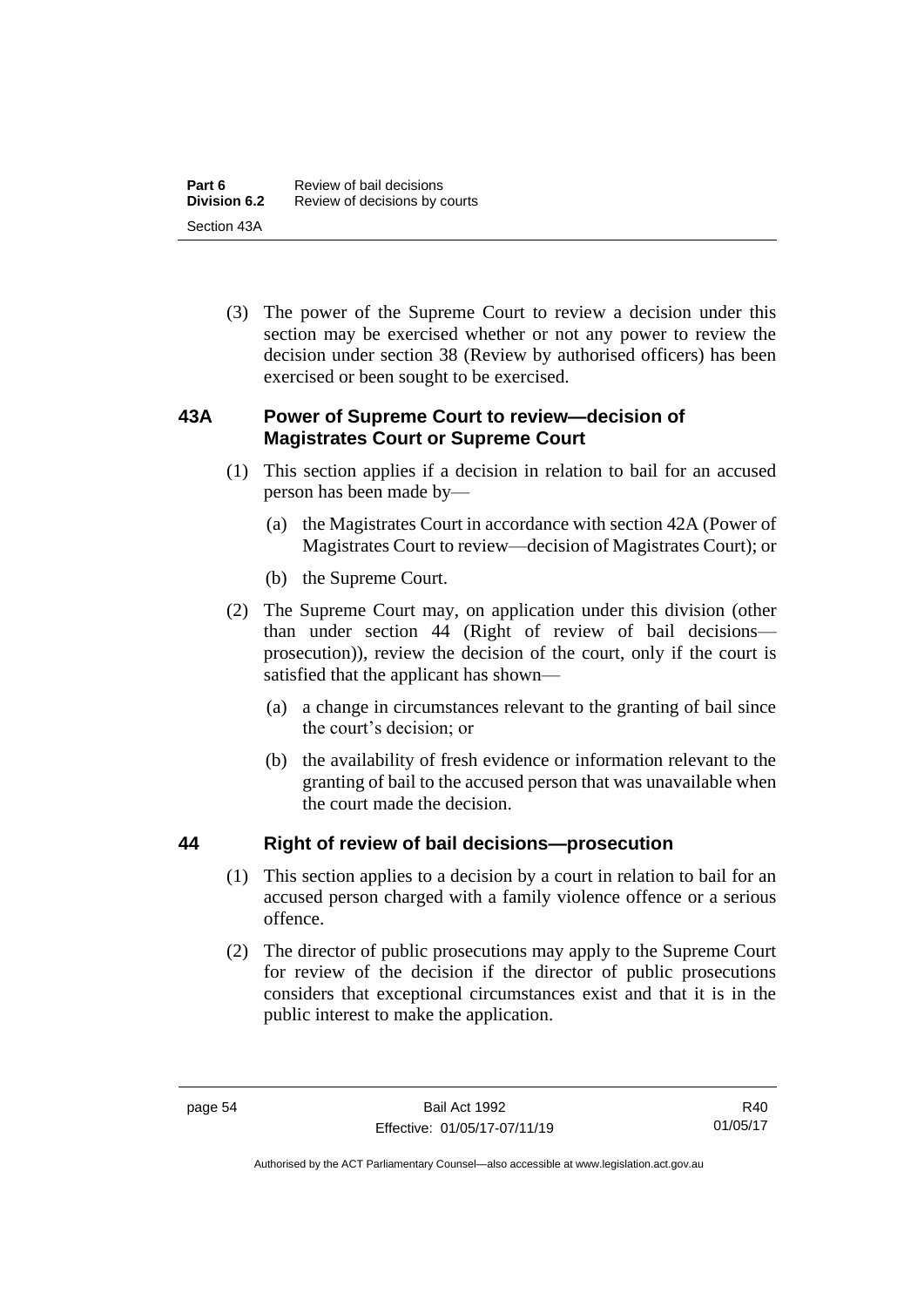Section 44

- (3) An application must be made, and written notice of the application given to the accused person—
	- (a) within 2 hours after the decision is made; or
	- (b) if the decision is made between 4pm on a day and 8am the next day (*day 2*)—by 10am on day 2 (whether or not it is a working day).
- (4) However, an application may only be made if the director of public prosecutions gives the court that made the decision oral notice of the proposed application immediately after the decision is made.
- (5) On giving notice under subsection (4), the operation of the decision is stayed until the first of the following happens:
	- (a) the director of public prosecutions tells the court that made the decision that an application will not be made;
	- (b) 24 hours have passed since notice was given under subsection (4) and the director of public prosecutions has not—
		- (i) made an application; and
		- (ii) given written notice of the application to the accused person;
	- (c) the Supreme Court makes a decision on the application;
	- (d) 48 hours have passed since notice was given under subsection (4) and the Supreme Court has not made a decision on the application.
- (6) In this section:

*family violence offence*—see the *[Family Violence Act 2016](http://www.legislation.act.gov.au/a/2016-42)*, dictionary.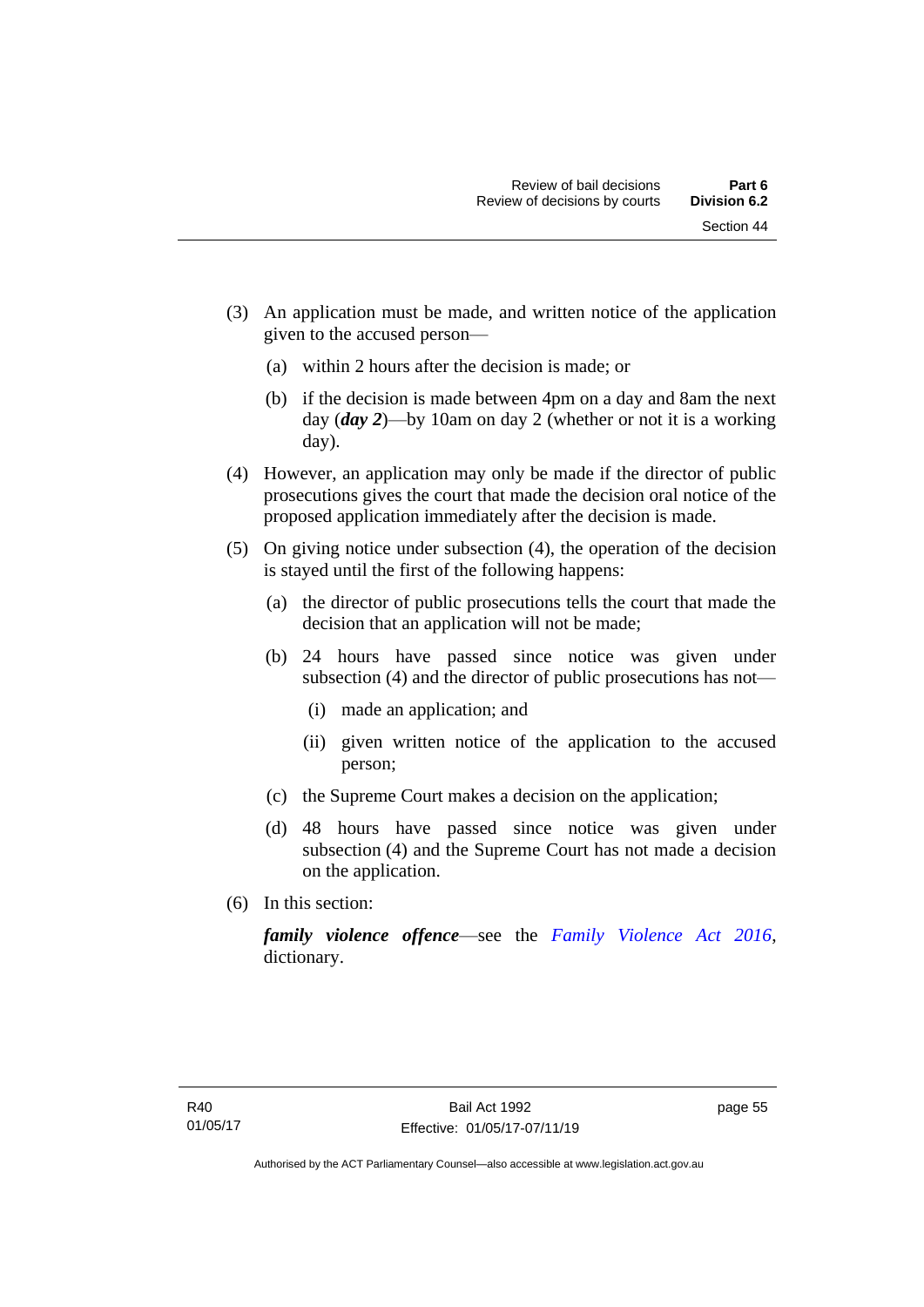#### *serious offence* means—

- (a) an offence that involves causing harm, or threatening to cause harm, to anyone, punishable by imprisonment for more than 10 years; or
- (b) an offence under the [Criminal Code,](http://www.legislation.act.gov.au/a/2002-51) chapter 3 (Theft, fraud, bribery and related offences), punishable by imprisonment for more than 10 years; or
- (c) an offence under the [Criminal Code,](http://www.legislation.act.gov.au/a/2002-51) part 4.1 (Property damage offences), punishable by imprisonment for more than 14 years; or
- (d) an offence under the [Criminal Code,](http://www.legislation.act.gov.au/a/2002-51) chapter 6 (Serious drug offences), punishable by imprisonment for more than 10 years.

#### **44A Review of s 44**

- (1) The Minister must review the operation of section 44 as soon as practicable after the end of its 2nd year of operation.
- (2) The Minister must present a report of the review to the Legislative Assembly within 6 months after the day the review is started.
- (3) This section expires 3 years after the day it commences.

#### **45 Exercise of power to review**

- (1) The power to review a decision under this division includes a power to confirm or vary the decision or to substitute another decision.
- (2) A decision as varied or substituted must be in conformity with this Act.
- (3) The review of a decision must be by way of rehearing and evidence or information in addition to, or in substitution for, the evidence or information given or obtained on the making of the decision may be given or obtained on the review.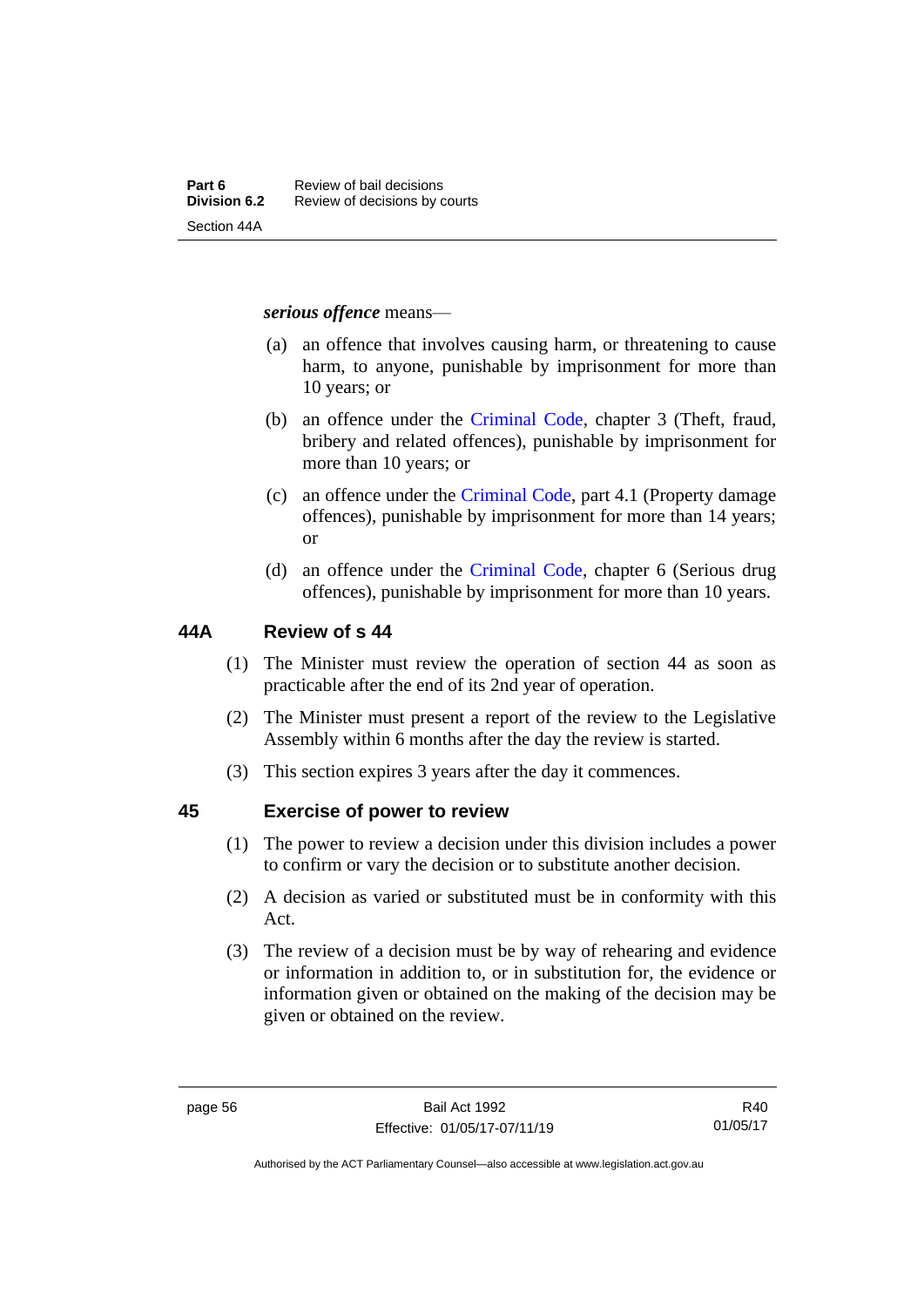- (4) If, on a review of a decision under this division the court varies the decision or substitutes another decision, section 27 applies in relation to the decision as varied or substituted as if that decision had been given by the court in relation to an application for bail.
- (5) If, on a review of a decision under this division, bail for an accused person is revoked, the court may, by warrant, commit the person into custody.
- (6) If, on a review of a decision under this division—
	- (a) bail is granted without any condition being imposed but the accused person has not given an undertaking to appear; or
	- (b) bail is granted subject to a condition;

the court may by warrant commit the person into custody until the person gives the undertaking to appear or satisfies the condition.

- (7) A court may refuse to entertain a request to review a decision under this division if the court is satisfied that the request is frivolous or vexatious.
- (8) A regulation may make provision in relation to—
	- (a) the way of making a request for the review of a decision under this division; and
	- (b) the giving or sending to people of notices relating to the proposed exercise of power to review a decision under this division.

# **46 Review limited to bail conditions**

- (1) If an accused person has remained in custody after being granted bail by a court because any condition of the bail has not been complied with, the decision in relation to bail may be reviewed by the court that granted bail—
	- (a) at the request of the accused person; or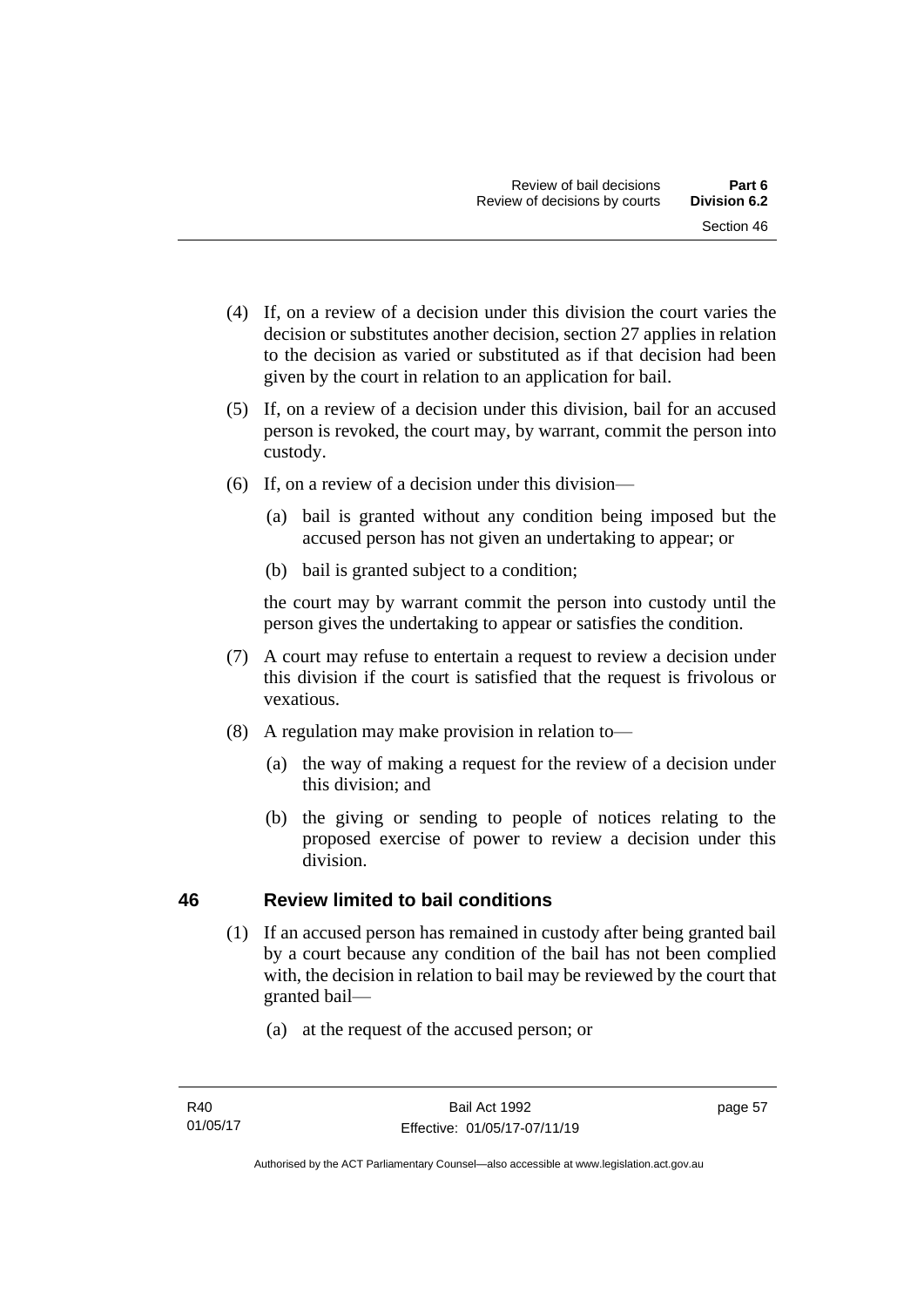- (b) at the request of a police officer; or
- (c) on the court's own initiative.
- (2) A review under this section of a decision in relation to bail is limited to a review of the conditions on which bail has been granted.
- (3) A review requested under this section by a police officer must not be conducted unless the court is satisfied that the request was made—
	- (a) for the purpose of benefiting the accused person; and
	- (b) with the consent of the accused person.
- (4) On a review of a bail decision under this section, a court may—
	- (a) confirm the decision about the conditions of bail; or
	- (b) vary the decision by removing or imposing bail conditions; or
	- (c) grant bail without imposing any bail condition.
- (5) Notwithstanding section 43, section 43A or section 44, the Supreme Court is empowered to conduct a review of a bail decision under this section only in relation to bail granted by the Supreme Court (however constituted).

Authorised by the ACT Parliamentary Counsel—also accessible at www.legislation.act.gov.au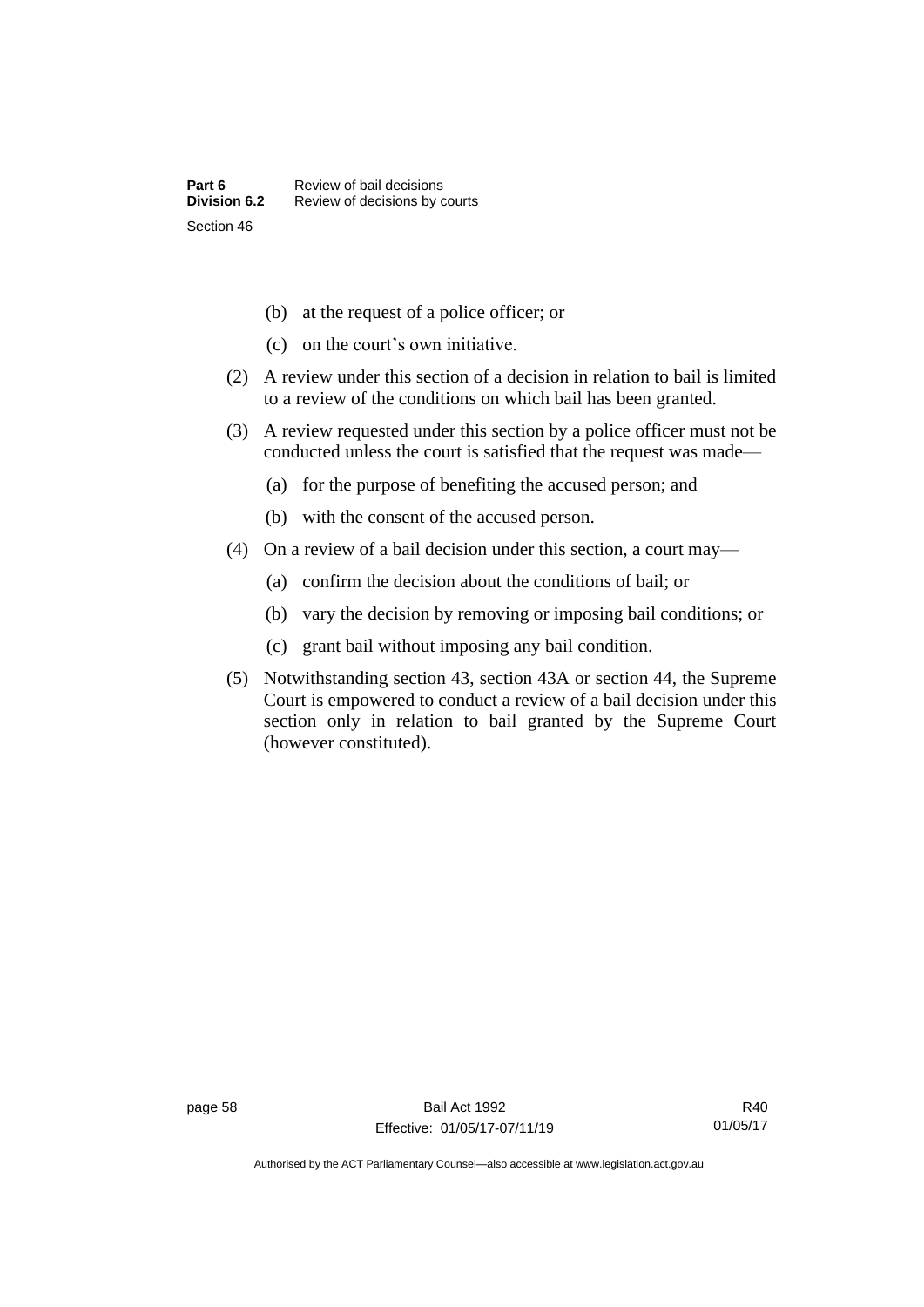# **Part 7 Miscellaneous**

#### **47 Giving information relating to bail**

(1) If a person is charged by a police officer with an offence and the person charged is being held in custody in relation to the offence, the police officer must, as soon as is reasonably practicable after the person is charged, give to the person, by written notice, information relating to his or her entitlement to, or eligibility for, bail and to his or her entitlement to the review of decisions under this Act.

(2) If an accused person is being held in custody in relation to an offence at the time of his or her first appearance in court in relation to that offence, the court must, during that appearance, or as soon as is reasonably practicable, give to the person, by written notice, information relating to his or her entitlement to, or eligibility for, bail.

# **47A Notice to victim of bail decisions**

- (1) This section applies if—
	- (a) a court or authorised officer makes a decision about a grant of bail, or reviews a bail decision, in relation to a person; and
	- (b) the informant is aware that a victim has expressed concern about the need for protection from violence or harassment by the person.
- (2) The informant must tell a police officer assigned to liaise with victims of crime (a *victim liaison officer*) that the victim has expressed the concern.
- (3) If a victim liaison officer is told about a victim's concern, the victim liaison officer must take all reasonable steps to tell the victim (or, if the victim is a child, a person who has parental responsibility for the child) about the bail decision as soon as practicable.

page 59

*Note* If a form is approved under s 58 for a notice under this section, the form must be used.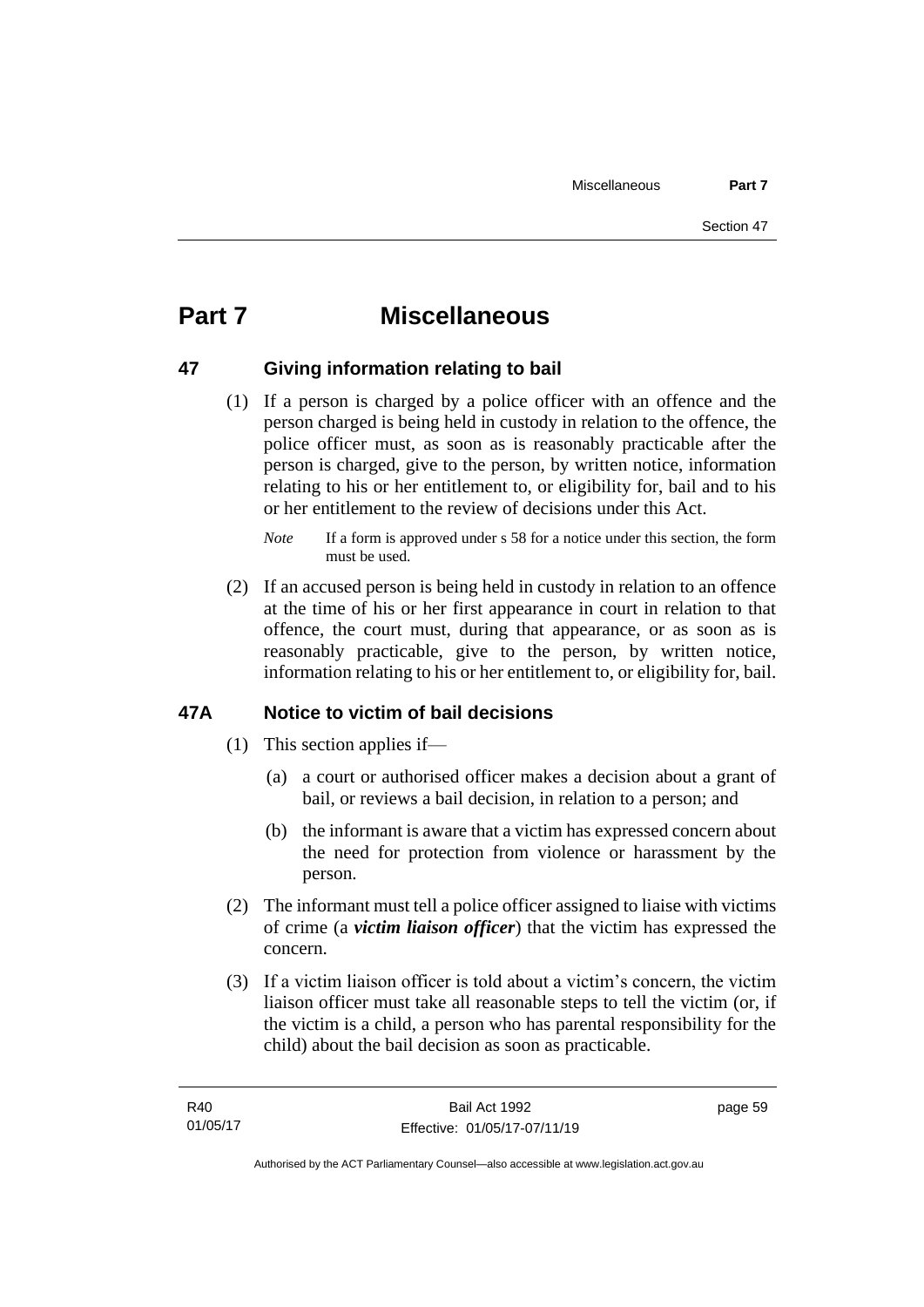#### **Part 7** Miscellaneous

#### **48 Notification to court that bail condition not satisfied**

- (1) This section applies to a person who has been granted bail by a court but who has remained in custody since bail was granted because a condition of the bail has not been complied with.
- (2) The person in charge of the correctional centre or other place where the person is in custody must give the court written notice that the person remains in custody because of the failure to comply with a bail condition.

*Note* If a form is approved under s 58 for a notice, the form must be used.

- (3) The notice must be given to the court not later than 7 days after the day the person is received into custody.
- (4) To remove any doubt, the court to which a notice is given under subsection (2) may, on its own initiative, conduct a review under section 46 of the condition on which bail was granted.
- (5) A notice under this section is required to be given only once in relation to any particular grant of bail.
- (6) A regulation may prescribe information that is to be given to a court with a notice under this section.

#### **49 Failure to answer bail**

- (1) A person commits an offence if the person—
	- (a) gives an undertaking to appear before a court; and
	- (b) fails to carry out the undertaking.

Maximum penalty: 200 penalty units, imprisonment for 2 years or both.

- (2) The court may issue a warrant to arrest the person and to bring the person before the court.
- (3) Subsection (1) does not apply if the person has a reasonable excuse for failing to carry out the undertaking.

R40 01/05/17

Authorised by the ACT Parliamentary Counsel—also accessible at www.legislation.act.gov.au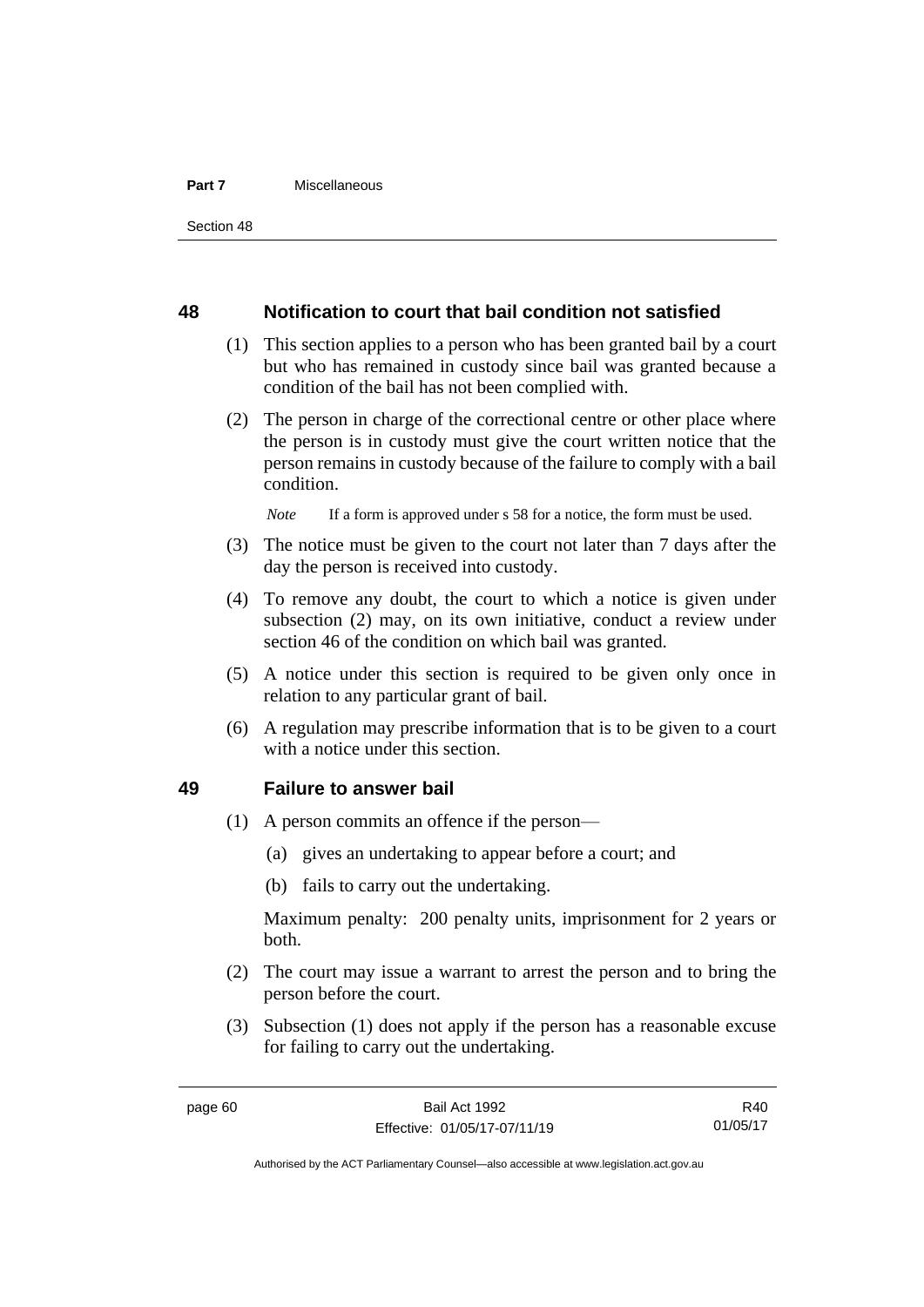#### **51 Indemnification of sureties**

(1) A person commits an offence if the person indemnifies, or agrees to indemnify, anyone else against a liability the other person incurs or may incur as surety for an accused person.

Maximum penalty: 200 penalty units, imprisonment for 2 years or both.

(2) A person commits an offence if the person is indemnified, or agrees to be indemnified, by someone else against a liability the person incurs or may incur as surety for an accused person.

Maximum penalty: 200 penalty units, imprisonment for 2 years or both.

- (3) For this section, it does not matter whether—
	- (a) the agreement is for compensation in money or anything else; or
	- (b) the agreement is made before or after the person indemnified, or agreed to be indemnified, becomes a surety; or
	- (c) the person indemnified, or agreed to be indemnified, becomes a surety.

#### **52 Contravention of Act by police officers**

- (1) If a police officer contravenes a provision of this Act that is applicable to him or her as a police officer or as an authorised officer, the contravention is not punishable as an offence unless a penalty is expressly provided by this Act in relation to the contravention.
- (2) Subsection (1) does not apply to prevent a contravention of a provision of this Act by a police officer from—
	- (a) being dealt with under the—
		- (i) *[Australian Federal Police Act 1979](http://www.comlaw.gov.au/Series/C2004A02068)* (Cwlth), part 5; or
		- (ii) *[Law Enforcement Integrity Commissioner Act 2006](http://www.comlaw.gov.au/Series/C2006A00085)* (Cwlth); or

page 61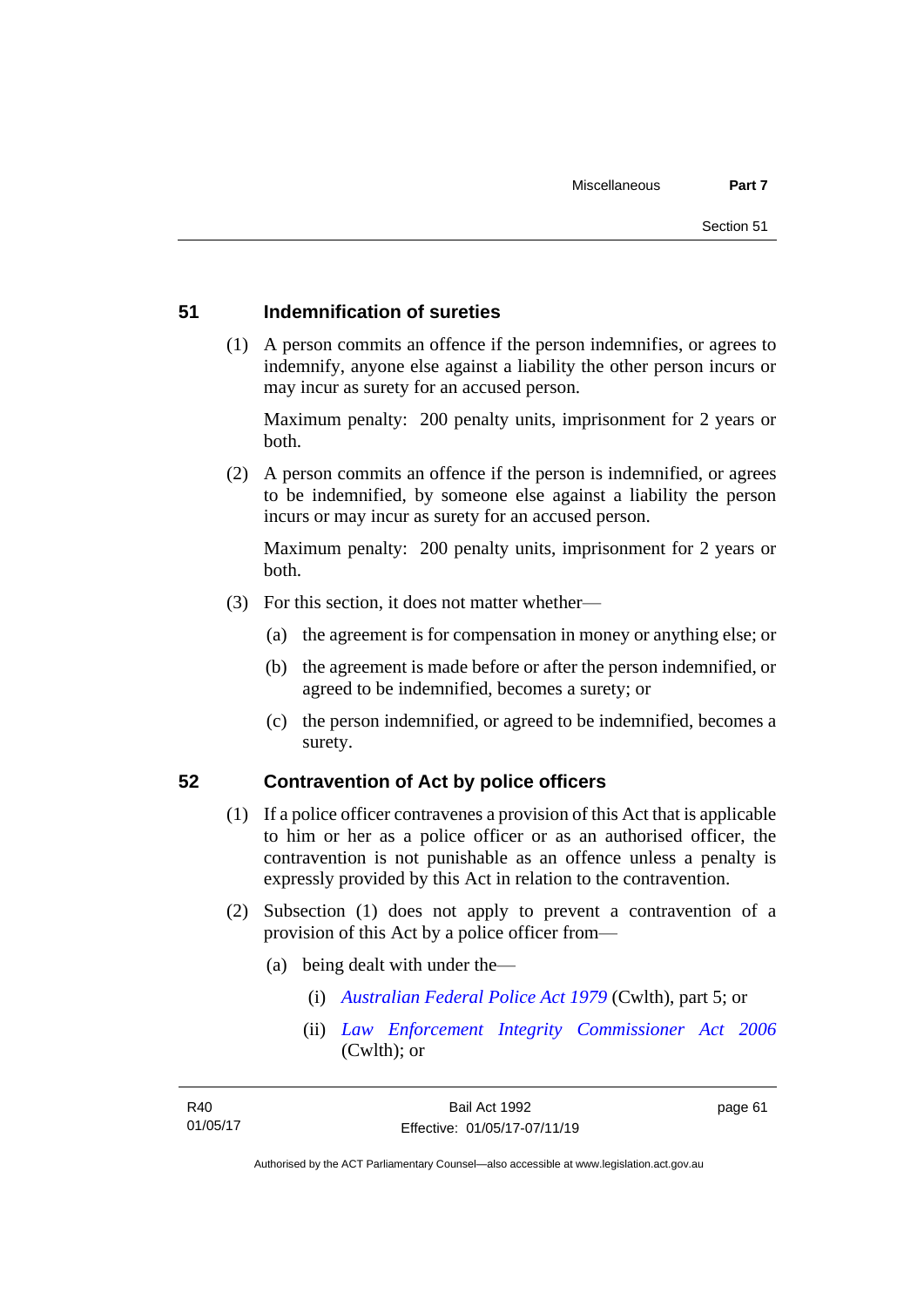#### **Part 7** Miscellaneous

#### (iii) *[Ombudsman Act 1976](http://www.comlaw.gov.au/Series/C2004A01611)* (Cwlth); or

(b) constituting grounds for the institution of civil proceedings.

#### **55 Civil standard of proof to apply for certain purposes**

If a court or an authorised officer, in making a decision in relation to bail (other than a decision in proceedings for an offence committed in relation to bail), is to be, or may be, satisfied as to any matter, it is sufficient if the court or authorised officer is satisfied on the balance of probabilities.

#### **56 No right of surety to arrest**

A surety for an accused person does not have the right to arrest the accused person because the surety is a surety for the accused person.

#### **56A Arrest without warrant of person on bail**

- (1) This section applies if a person has been granted bail in the ACT, a State or another Territory.
- (2) A police officer may arrest the person without warrant if the officer believes on reasonable grounds that the person—
	- (a) has failed to comply with a bail condition; or
	- (b) will not comply with a bail condition.
- (3) The police officer must bring the person before a court as soon as practicable.
- (4) The court may—
	- (a) for a person granted bail in the ACT—exercise the same powers in relation to bail as it has in relation to any other accused person in custody; or
	- (b) for a person granted bail in a State or another Territory—
		- (i) release the person unconditionally; or

R40 01/05/17

Authorised by the ACT Parliamentary Counsel—also accessible at www.legislation.act.gov.au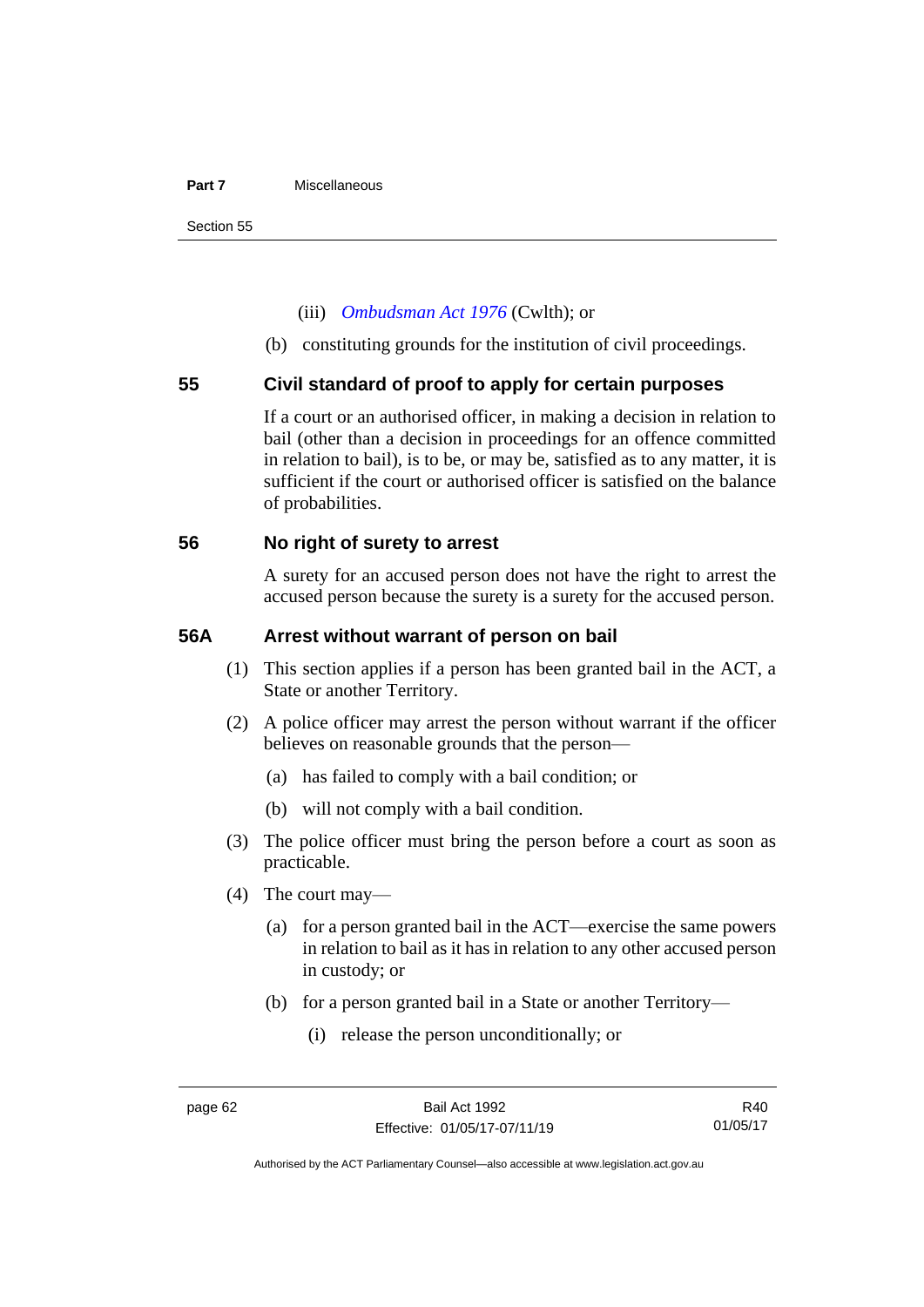- (ii) grant the person bail subject to the conditions that the court considers appropriate; or
- (iii) remand the person in custody for a reasonable time while a warrant for the person's arrest is obtained from the State or other Territory.
- (5) A release mentioned in subsection (4) (b) (i) does not affect the grant of bail in the State or other Territory.

#### **56B Arrest for breach of condition by person outside ACT**

- (1) This section applies if a police officer reasonably believes that—
	- (a) a person who has been granted bail in the ACT has failed to comply with a bail condition; and
	- (b) the person is in a State or another Territory.
- (2) An issuing officer may, on the information of a police officer—
	- (a) issue a warrant to arrest the person in the State or other Territory and bring the person before a court; or
	- (b) issue a summons for the person's appearance before a court.
- (3) In this section

*issuing officer*, for a warrant, means—

- (a) a judge, the registrar or a deputy registrar of the Supreme Court; or
- (b) a magistrate; or
- (c) if authorised by the Chief Magistrate to issue a warrant—the registrar or deputy registrar of the Magistrates Court.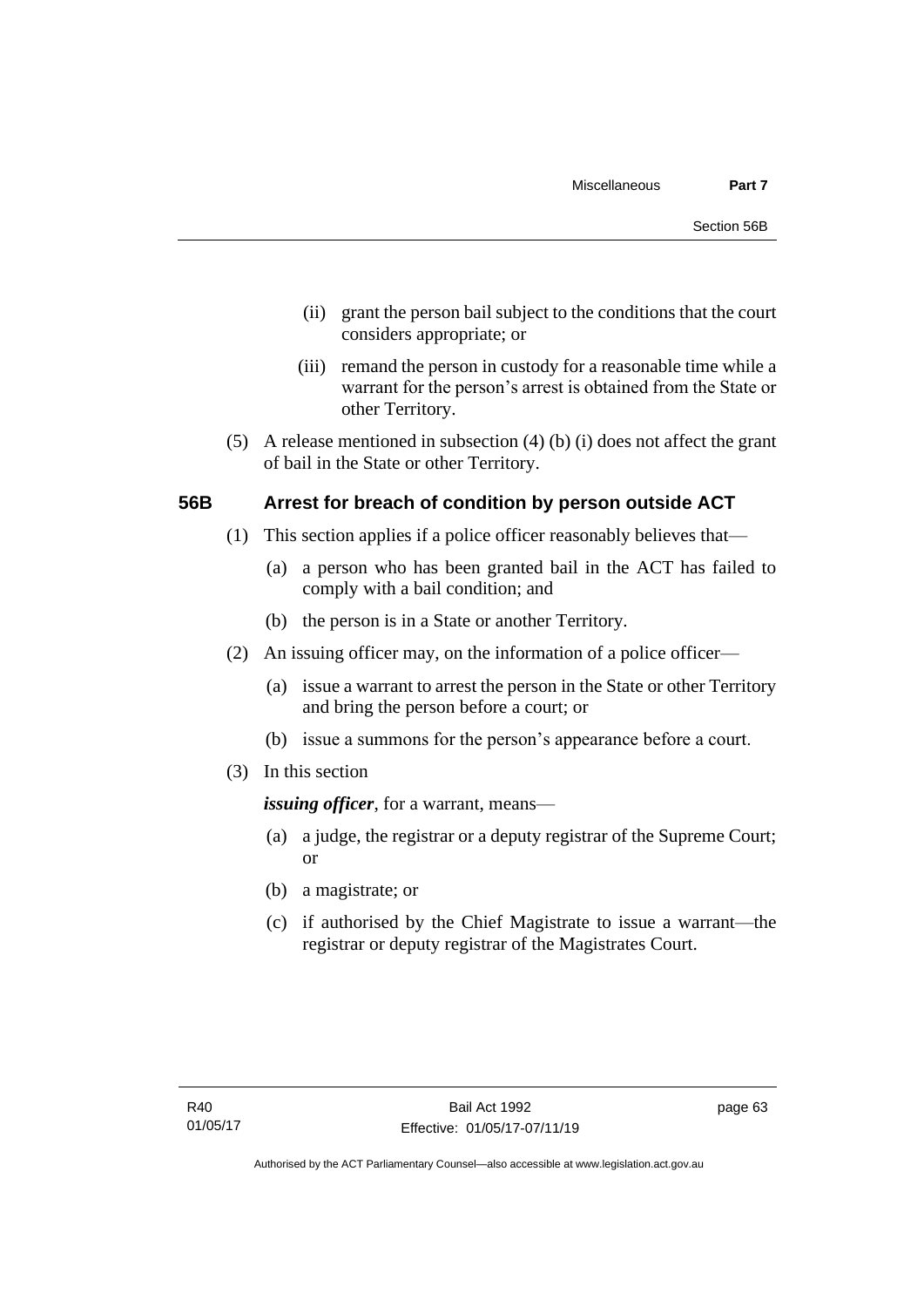#### **Part 7** Miscellaneous

#### **57 Act to prevail**

- (1) Except if otherwise expressly provided by this Act, this Act applies in relation to the grant of bail to accused people to the exclusion of any other law in force immediately before the commencement of this Act so far as any other such law makes provision for or in relation to bail for accused people.
- (2) This Act does not affect the *[Bill of Rights 1688](http://www.legislation.act.gov.au/a/db_1792/default.asp)* 1 Will and Mary sess 2 c 2.

#### **57AA Abolition of inherent power of bail**

Any inherent power of the Supreme Court to grant bail is abolished.

#### **58 Approved forms**

- (1) The Minister may approve forms for this Act.
- (2) If the Minister approves a form for a particular purpose, the approved form must be used for that purpose.
- (3) A form approved for section 28 (1), 30 (4), 34, 47 or 48 (2) is a disallowable instrument.
	- *Note* A disallowable instrument must be notified, and presented to the Legislative Assembly, under the [Legislation Act.](http://www.legislation.act.gov.au/a/2001-14)
- (4) Any other approved form is a notifiable instrument.

*Note* A notifiable instrument must be notified under the [Legislation Act.](http://www.legislation.act.gov.au/a/2001-14)

(5) If there is no approved form for an instrument under this Act, the instrument must be in a form acceptable to the registrar.

#### **59 Regulation-making power**

- (1) The Executive may make regulations for this Act.
	- *Note* A regulation must be notified, and presented to the Legislative Assembly, under the [Legislation Act.](http://www.legislation.act.gov.au/a/2001-14)

Authorised by the ACT Parliamentary Counsel—also accessible at www.legislation.act.gov.au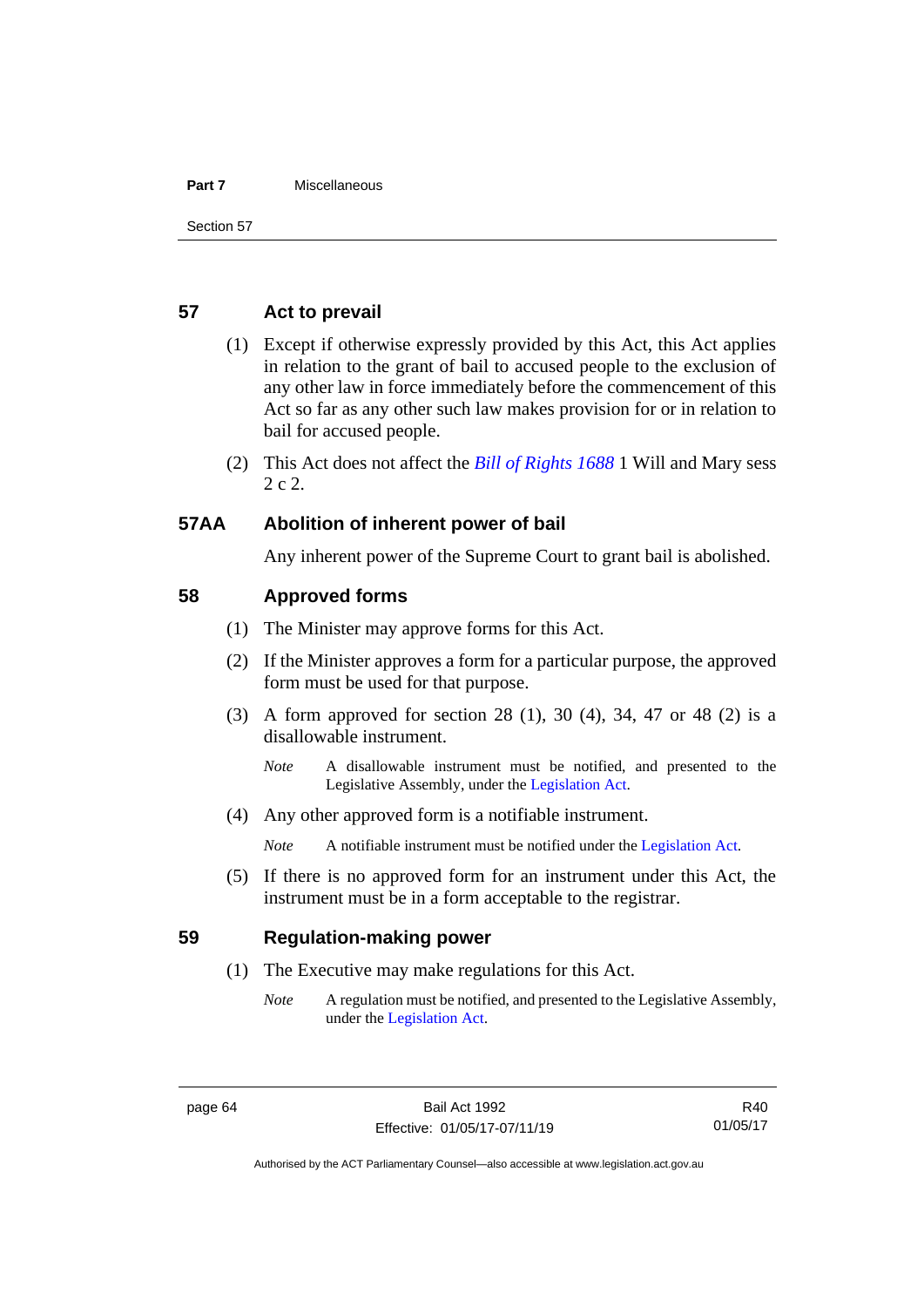(2) Without limiting subsection (1), a regulation may make provision in relation to the management (including the investment) of an amount deposited in accordance with a condition mentioned in section 25 (1) (c).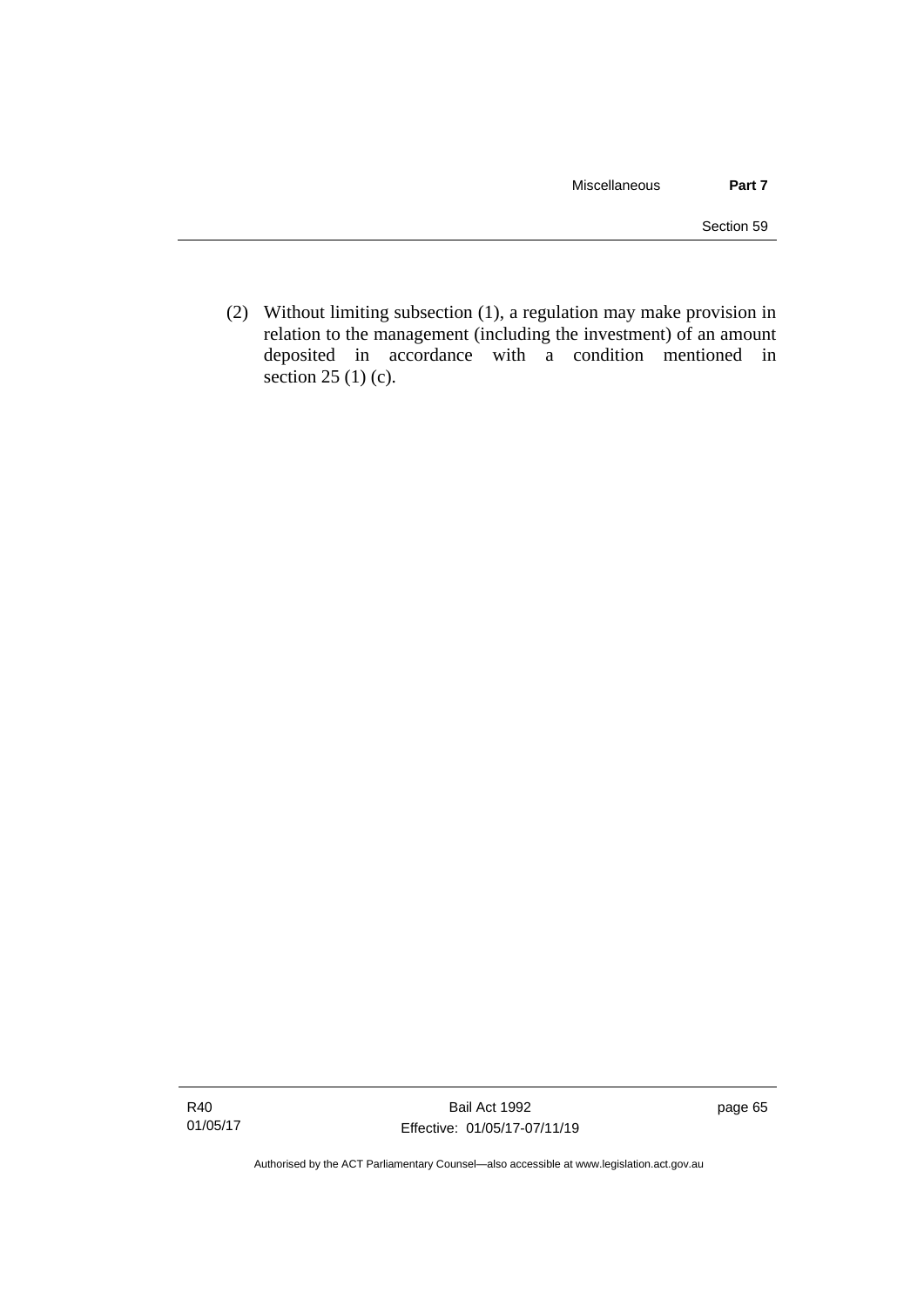# **Schedule 1 Offences to which presumption of bail does not apply**

(see s 9B (a))

# **Part 1.1 Offences against Crimes Act 1900**

| column 1<br>item | column 2<br>provision | column 3<br>description of offence                         |
|------------------|-----------------------|------------------------------------------------------------|
|                  | 15                    | manslaughter                                               |
| 2                | 19                    | intentionally inflicting grievous bodily harm              |
| 3                | 49C                   | industrial manslaughter (employer offence)                 |
| $\overline{A}$   | 49D                   | industrial manslaughter (senior officer offence)           |
| 5                | 51                    | sexual assault in the first degree                         |
| 6                | 52                    | sexual assault in the second degree                        |
|                  | 54                    | sexual intercourse without consent                         |
| 8                | 55(1)                 | sexual intercourse with young person under<br>10 years old |

page 66 Bail Act 1992 Effective: 01/05/17-07/11/19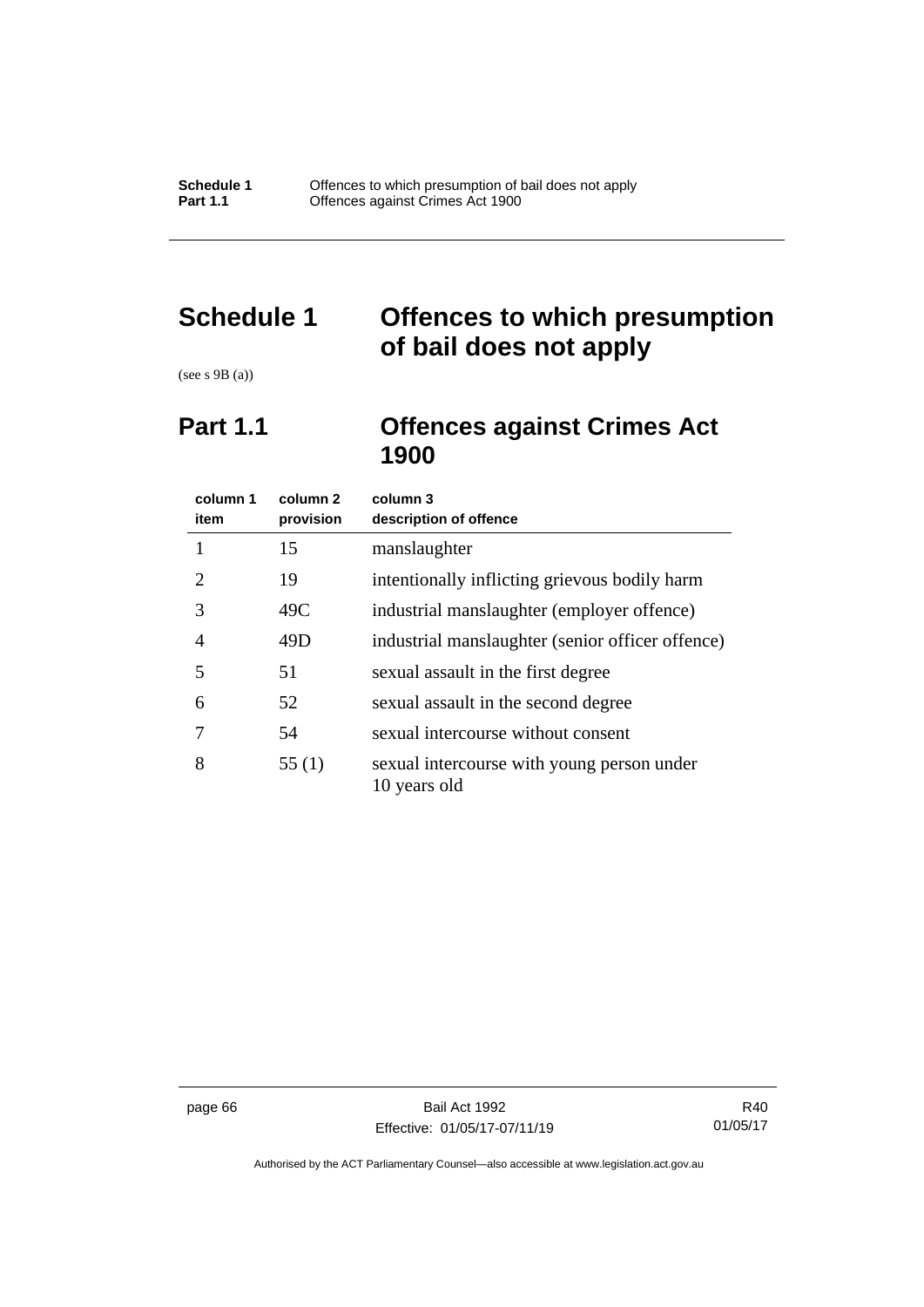# **Part 1.2 Offences against Criminal Code**

| column 1<br>item | column <sub>2</sub><br>provision | column 3<br>description of offence                                                                       |
|------------------|----------------------------------|----------------------------------------------------------------------------------------------------------|
| 1                | 310                              | aggravated robbery                                                                                       |
| $\overline{2}$   | 312                              | aggravated burglary                                                                                      |
| 3                | 603(3)                           | trafficking in commercial quantity of<br>controlled drug                                                 |
| 4                | 603(5)                           | trafficking in trafficable quantity of cannabis                                                          |
| 5                | 603(7)                           | trafficking in controlled drug other than<br>cannabis                                                    |
| 6                | 607(3)                           | manufacturing commercial quantity of<br>controlled drug for selling                                      |
| 7                | 607(5)                           | manufacturing controlled drug for selling                                                                |
| 8                | 610(1)                           | selling large commercial quantity of controlled<br>precursor for manufacture of controlled drug          |
| 9                | 610(3)                           | selling commercial quantity of controlled<br>precursor for manufacture of controlled drug                |
| 10               | 611(1)                           | manufacturing large commercial quantity of<br>controlled precursor for manufacture of<br>controlled drug |
| 11               | 611(3)                           | manufacturing large commercial quantity of<br>controlled precursor for selling                           |
| 12               | 611(5)                           | manufacturing commercial quantity of<br>controlled precursor for manufacture of<br>controlled drug       |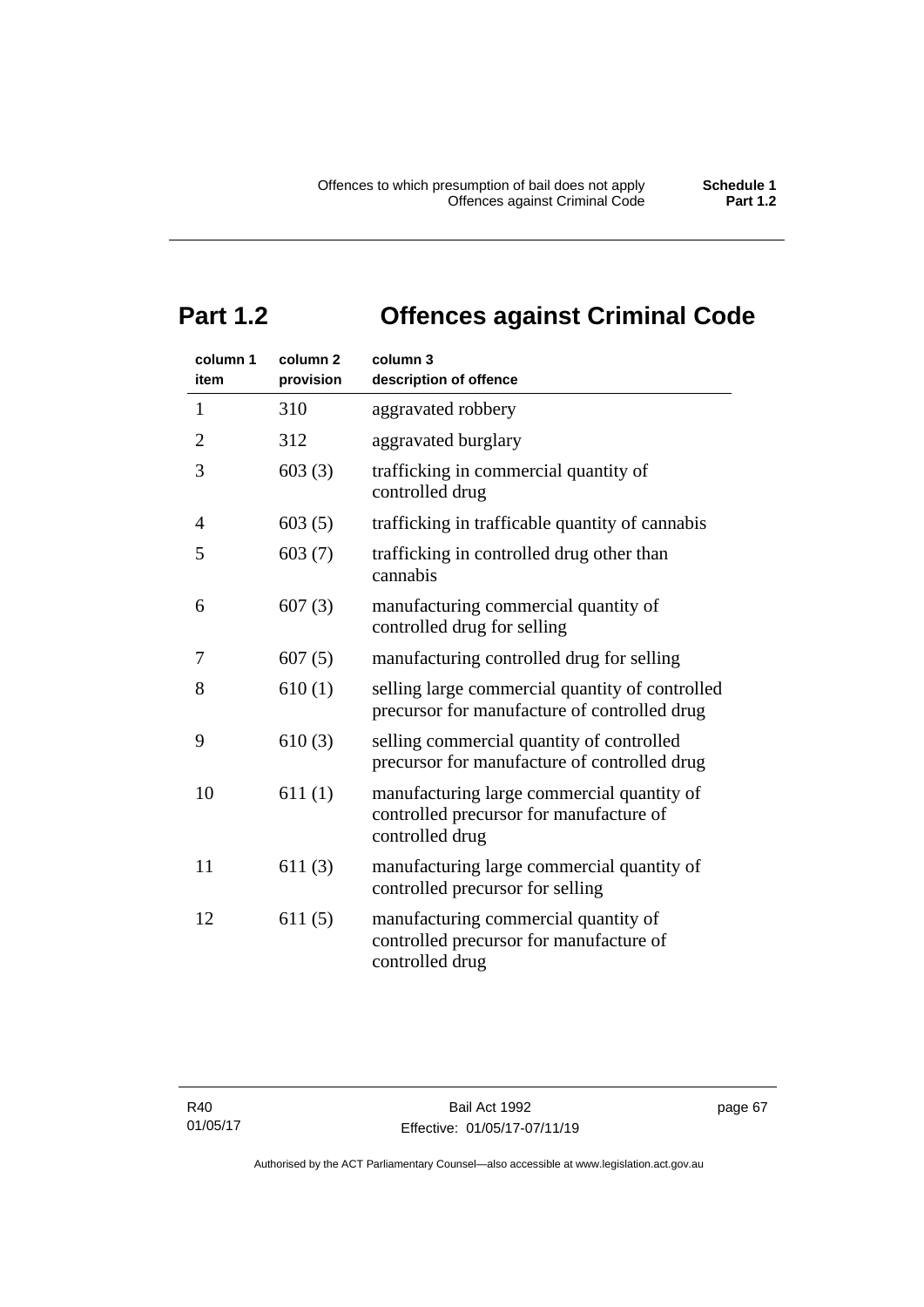| column 1<br>item | column <sub>2</sub><br>provision | column 3<br>description of offence                                       |
|------------------|----------------------------------|--------------------------------------------------------------------------|
| 13               | 611(7)                           | manufacturing commercial quantity of<br>controlled precursor for selling |
| 14               | 612(1)                           | possessing large commercial quantity of<br>controlled precursor          |
| 15               | 612(3)                           | possessing commercial quantity of controlled<br>precursor                |
| 16               | 616(3)                           | cultivating commercial quantity of controlled<br>plant                   |
| 17               | 619(3)                           | selling commercial quantity of controlled plant                          |
| 18               | 622(3)                           | supplying etc controlled drug to child for<br>selling                    |
| 19               | 624(4)                           | procuring child to traffic in controlled drug                            |
| 20               | 625(1)                           | supplying etc controlled drug (other than<br>cannabis) to child          |
| 21               | 639                              | concealing etc property derived from drug<br>offence                     |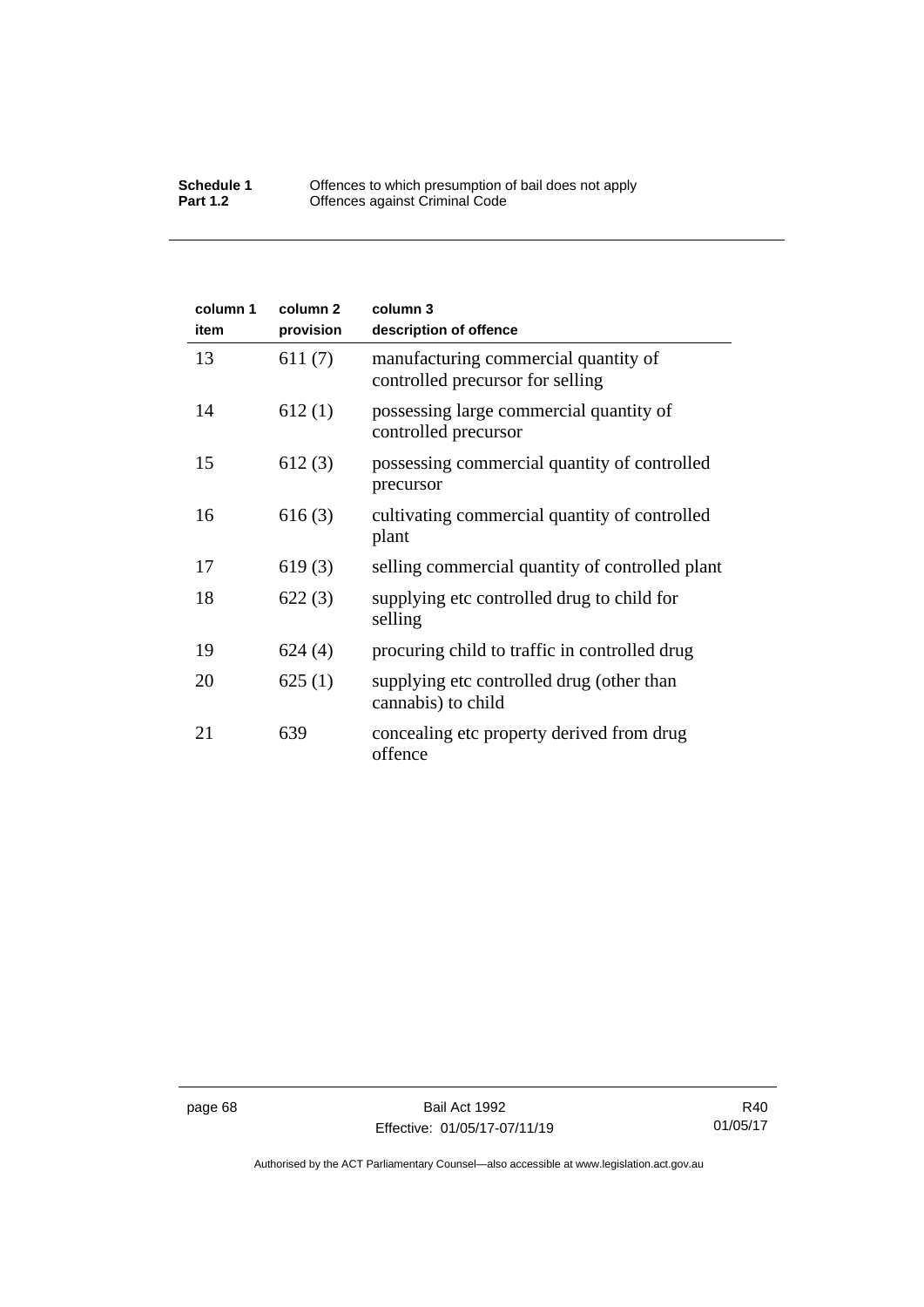# **Part 1.3 Offence against Drugs of Dependence Act 1989**

| column 1 | column 2  | column 3                                                          |
|----------|-----------|-------------------------------------------------------------------|
| item     | provision | description of offence                                            |
|          | 164       | sale, supply etc of drug of dependence or<br>prohibited substance |

R40 01/05/17 page 69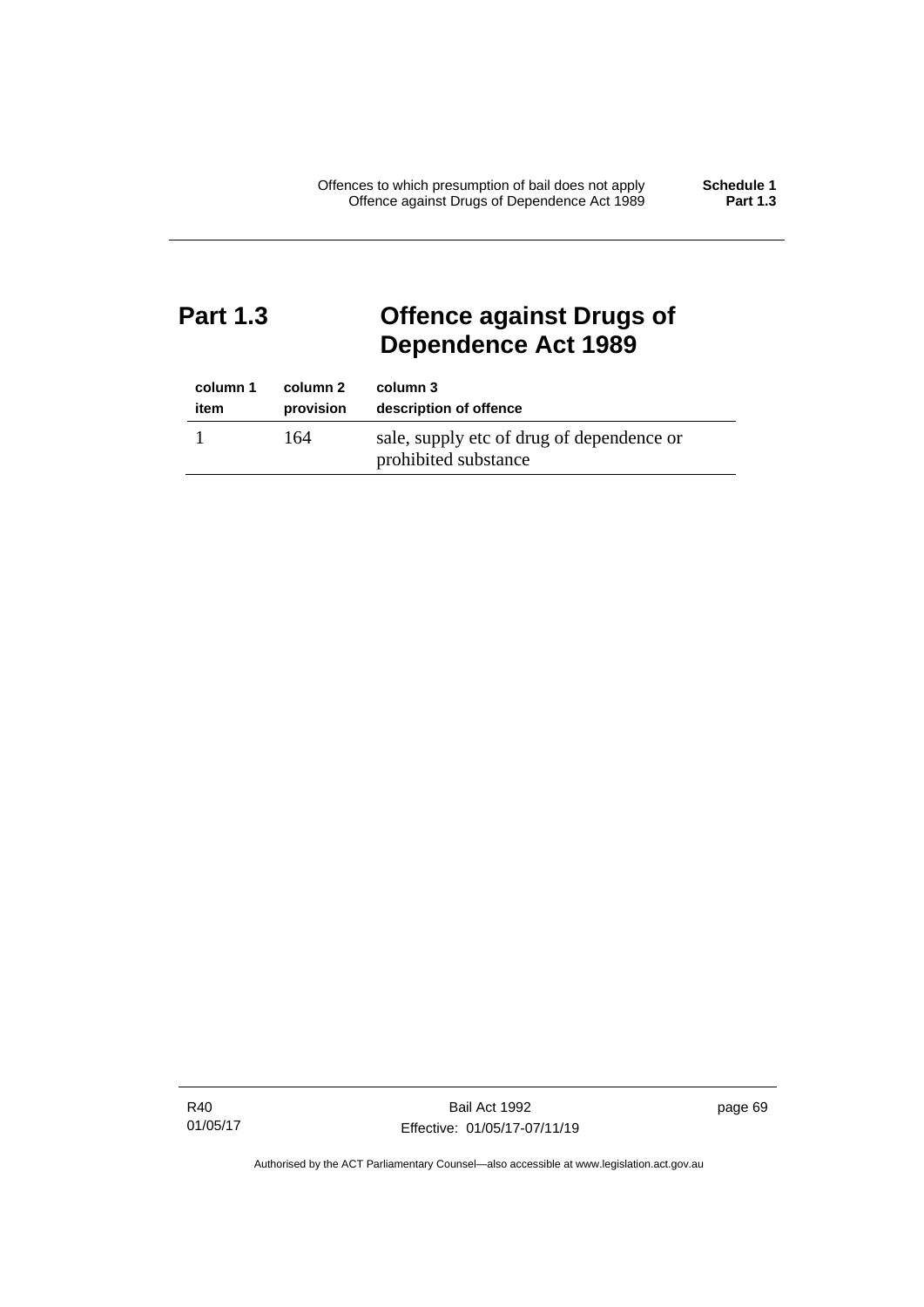# **Part 1.4 Offences against Medicines, Poisons and Therapeutic Goods Act 2008**

| column 1<br>item | column 2<br>provision | column 3<br>description of offence                            |
|------------------|-----------------------|---------------------------------------------------------------|
|                  | 26                    | supply of controlled medicine or prohibited<br>substance      |
|                  | 33                    | manufacture of controlled medicine or<br>prohibited substance |

page 70 Bail Act 1992 Effective: 01/05/17-07/11/19

R40 01/05/17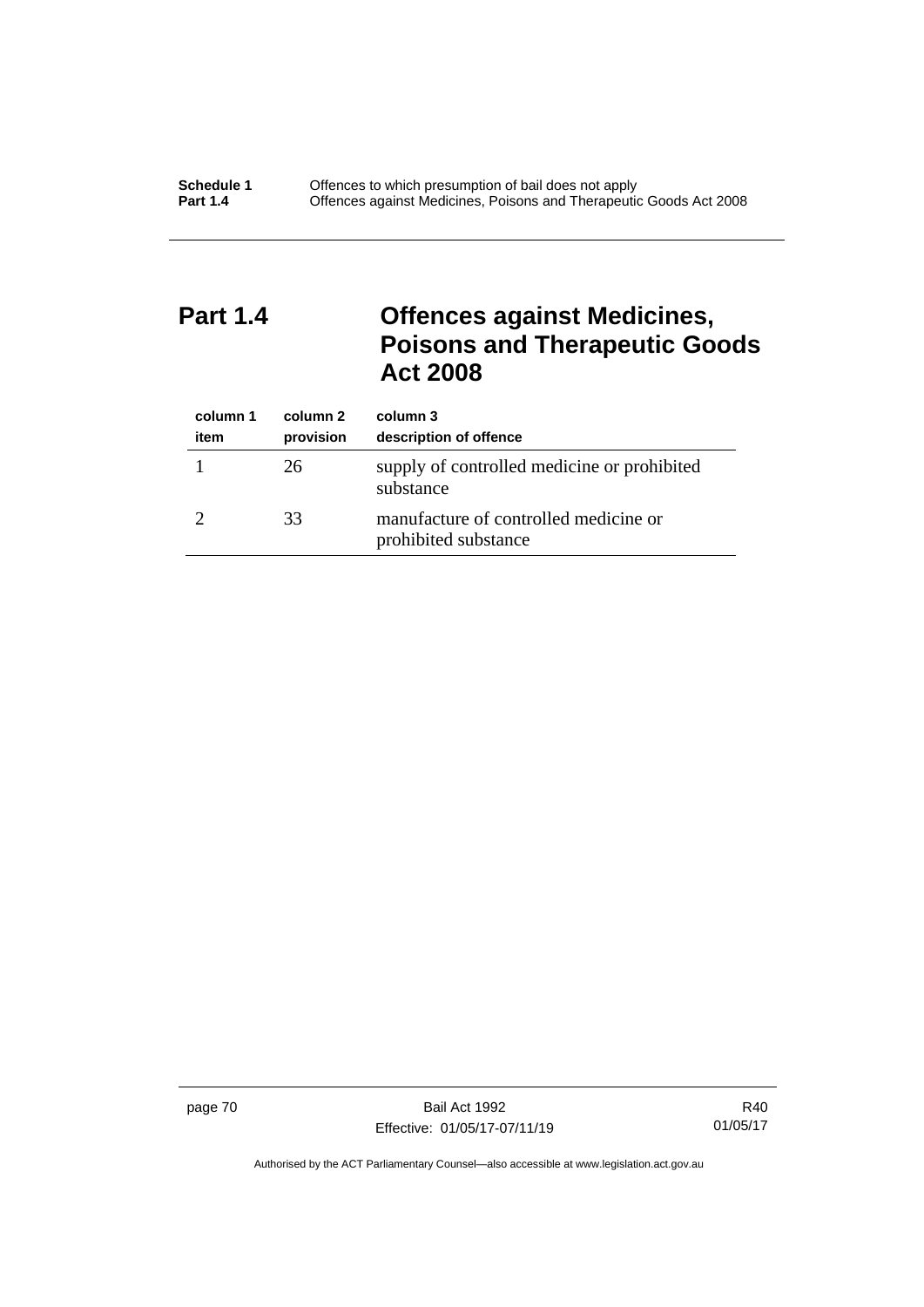# **Part 1.5 Offences against Customs Act 1901 (Cwlth)**

| column 1<br>item | column 2<br>provision | column 3<br>description of offence                               |
|------------------|-----------------------|------------------------------------------------------------------|
|                  | 231(1)                | assembly for unlawful purposes                                   |
|                  | 233AC                 | master allowing use of ship for smuggling etc.<br>narcotic goods |

R40 01/05/17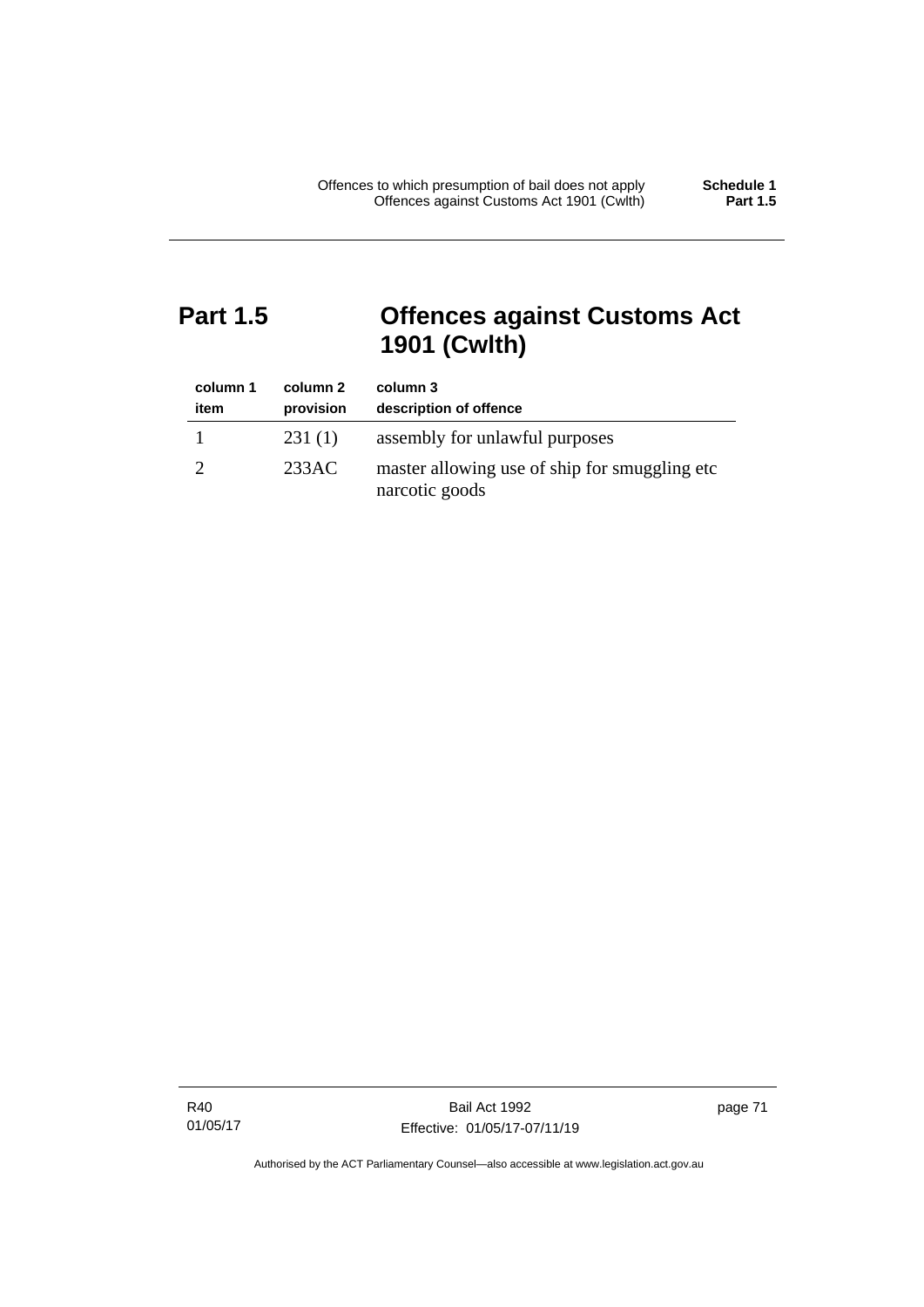# **Part 1.6 Offences against Criminal Code (Cwlth)**

| column 1<br>item | column <sub>2</sub><br>provision | column 3<br>description of offence                                                                                                                    |
|------------------|----------------------------------|-------------------------------------------------------------------------------------------------------------------------------------------------------|
| 1                | 307.1                            | importing and exporting commercial quantities of<br>border controlled drugs or border controlled plants                                               |
| 2                | 307.2                            | importing and exporting marketable quantities of<br>border controlled drugs or border controlled plants                                               |
| 3                | 307.3                            | importing and exporting border controlled drugs or<br>border controlled plants                                                                        |
| $\overline{4}$   | 307.5                            | possessing commercial quantities of unlawfully<br>imported border controlled drugs or border controlled<br>plants                                     |
| 5                | 307.6                            | possessing marketable quantities of unlawfully<br>imported border controlled drugs or border controlled<br>plants                                     |
| 6                | 307.8                            | possessing commercial quantities of border controlled<br>drugs or border controlled plants reasonably suspected<br>of having been unlawfully imported |
| 7                | 307.9                            | possessing marketable quantities of border controlled<br>drugs or border controlled plants reasonably suspected<br>of having been unlawfully imported |
| 8                | 307.11                           | importing and exporting commercial quantities of<br>border controlled precursors                                                                      |
| 9                | 307.12                           | importing and exporting marketable quantities of<br>border controlled precursors                                                                      |
| 10               | 307.13                           | importing and exporting border controlled precursors                                                                                                  |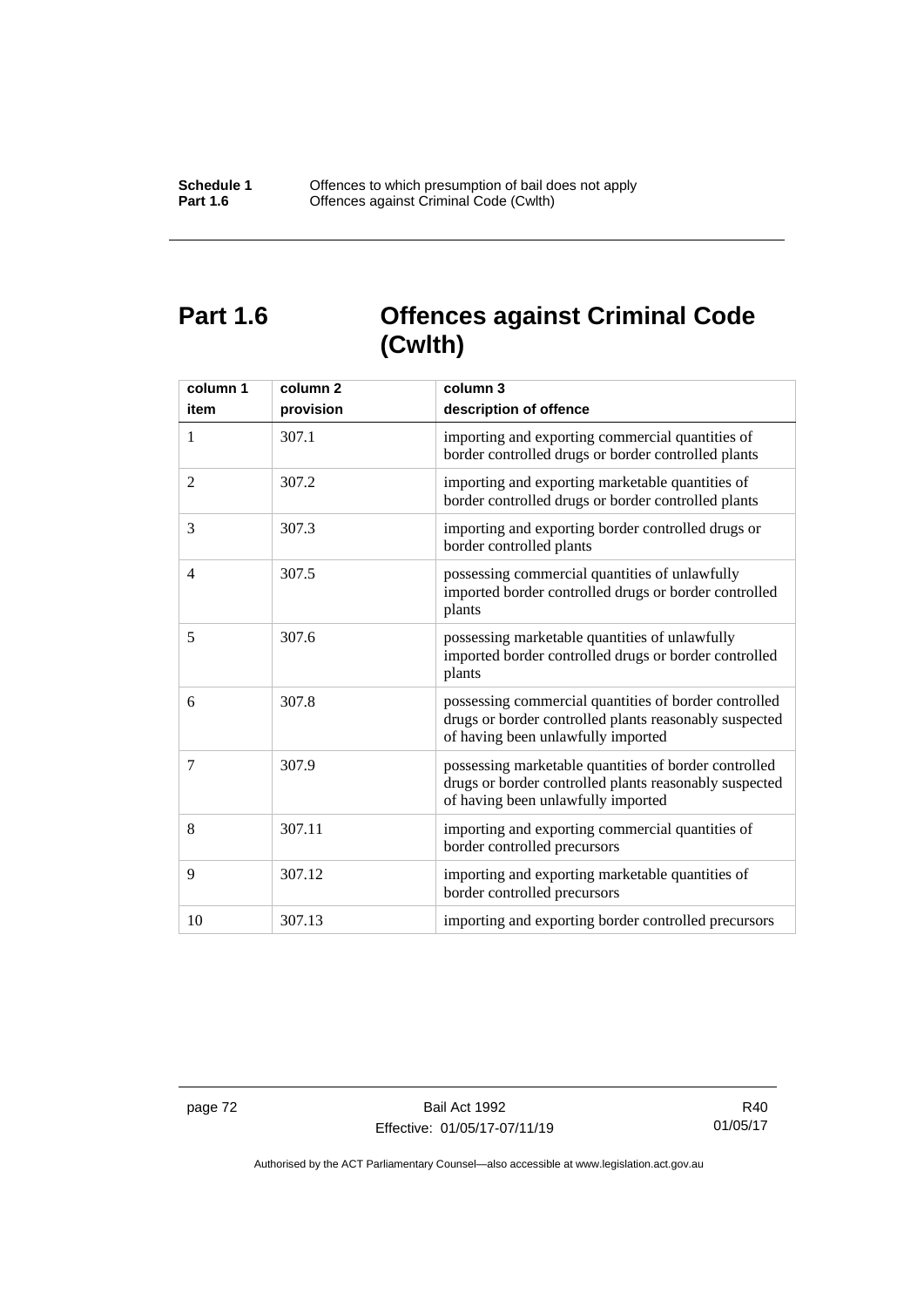# **Dictionary**

(see s 3)

*Note 1* The [Legislation Act](http://www.legislation.act.gov.au/a/2001-14) contains definitions and other provisions relevant to this Act.

*Note 2* For example, the [Legislation Act,](http://www.legislation.act.gov.au/a/2001-14) dict, pt 1, defines the following terms:

- ACAT
- Act (see s 7)
- adult
- child
- Chief Magistrate
- chief police officer
- correctional centre
- director-general (see s 163)
- domestic partner (see s 169 (1))
- found guilty
- indictable offence (see s 190 (1))
- judge
- magistrate
- Magistrates Court
- penalty unit (see s 133)
- police officer
- **State**
- Supreme Court
- the Territory.

# *accused person* includes—

- (a) a person charged with, convicted of, or found guilty of, an offence; and
- (b) a person mentioned in section  $8(1)(c)$ , (d) or (e); and
- (c) a person whose conviction for an offence is stayed; and
- (d) a person subject to an order under the *[Crimes \(Sentencing\)](http://www.legislation.act.gov.au/a/2005-58)  Act [2005](http://www.legislation.act.gov.au/a/2005-58)*, section 17 (Non-conviction orders—general); and

| R40      | Bail Act 1992                | page 73 |
|----------|------------------------------|---------|
| 01/05/17 | Effective: 01/05/17-07/11/19 |         |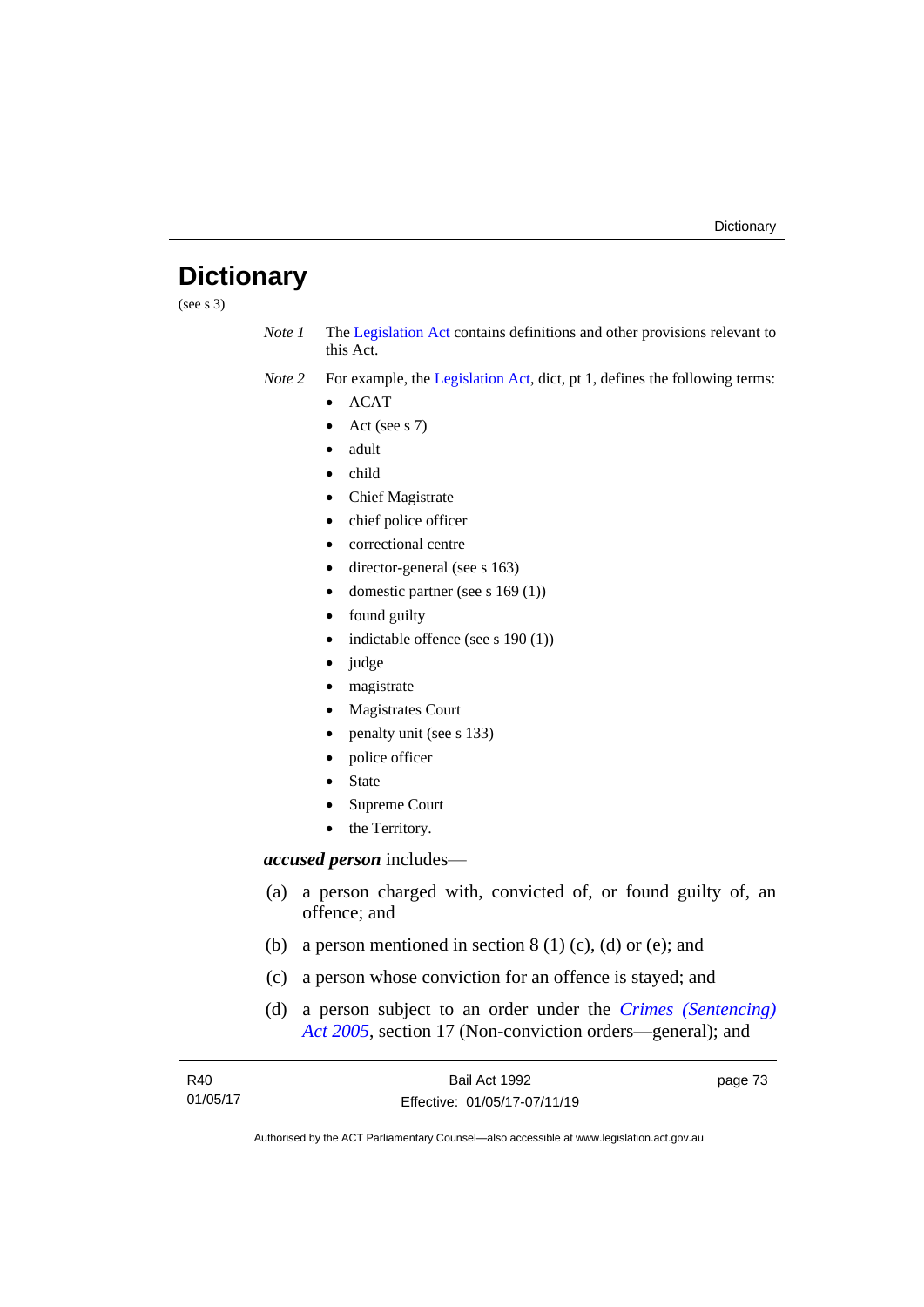- (e) a person in relation to whom an appeal relating to an offence is pending; and
- (f) a person in relation to whom a new trial has been ordered to be held for an offence.

*appeal* includes an application for leave to appeal and an appeal proceeding.

*applicable bail criteria*, for a decision about bail, means criteria under any of the following provisions applying to the decision:

- (a) section 9D (Bail for serious offence committed while charge for another is pending or outstanding);
- (b) section 9F (Family violence offence—bail by authorised officer);
- (c) section 22 (Criteria for granting bail to adults);
- (d) section 23 (Criteria for granting bail to children).

*authorised officer* means—

- (a) the chief police officer; or
- (b) a police officer exercising the functions of a superintendent or sergeant; or
- (c) another police officer authorised in writing by the chief police officer.

*bail* means an authorisation granted to a person under this Act to be at liberty.

*bail condition* means a condition on which bail is granted.

*bail order*, for part 4 (Grant of bail)—see section 19 (1).

*bail review application*, for part 4 (Grant of bail)—see section 12A.

*child*, of a person, includes a child—

(a) who normally or regularly lives with the person; or

R40 01/05/17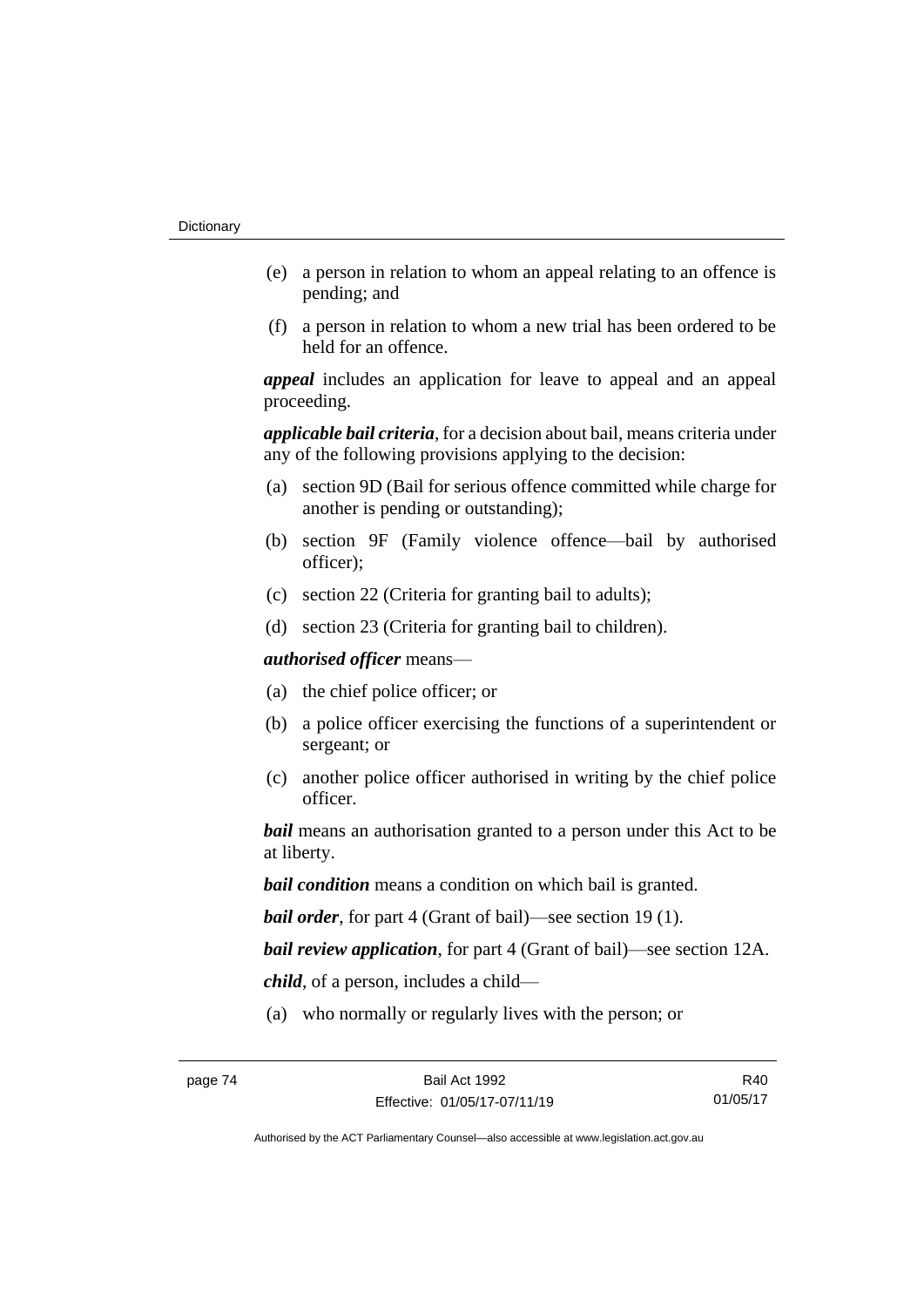(b) of whom the person is a guardian.

*court* means the Supreme Court or Magistrates Court.

*family violence offence*—see the *[Family Violence Act 2016](http://www.legislation.act.gov.au/a/2016-42)*, dictionary.

*grant*, in relation to bail (other than in section 22 (Criteria for granting bail to adults) or section 23 (Criteria for granting bail to children)), includes continue.

*offence* includes—

- (a) an alleged offence; and
- (b) except for section  $8(1)(a)$  and section  $9(1)$ 
	- (i) a breach of the peace or an apprehended breach of the peace; and
	- (ii) a breach of an obligation mentioned in section 8A (Entitlement to bail—breach of sentence obligations).

*parental responsibility*—a person has *parental responsibility* for a child or young person if the person has parental responsibility for the child or young person under the *[Children and Young People](http://www.legislation.act.gov.au/a/2008-19)  Act [2008](http://www.legislation.act.gov.au/a/2008-19)*.

*Note* Parental responsibility is dealt with in the *[Children and Young People Act](http://www.legislation.act.gov.au/a/2008-19)  [2008](http://www.legislation.act.gov.au/a/2008-19)*, div 1.3.2.

*surety*, in relation to an accused person, means a person other than the accused person who is subject to a liability under a bail condition mentioned in section 25 (1).

*undertaking to appear* means an undertaking given under section 28 (1).

*victim* in relation to an accused person, means—

- (a) a person (the *primary victim*) who suffers harm—
	- (i) in the course of, or because of, the commission of an offence of which the accused person is accused; or

| R40      | Bail Act 1992                | page 75 |
|----------|------------------------------|---------|
| 01/05/17 | Effective: 01/05/17-07/11/19 |         |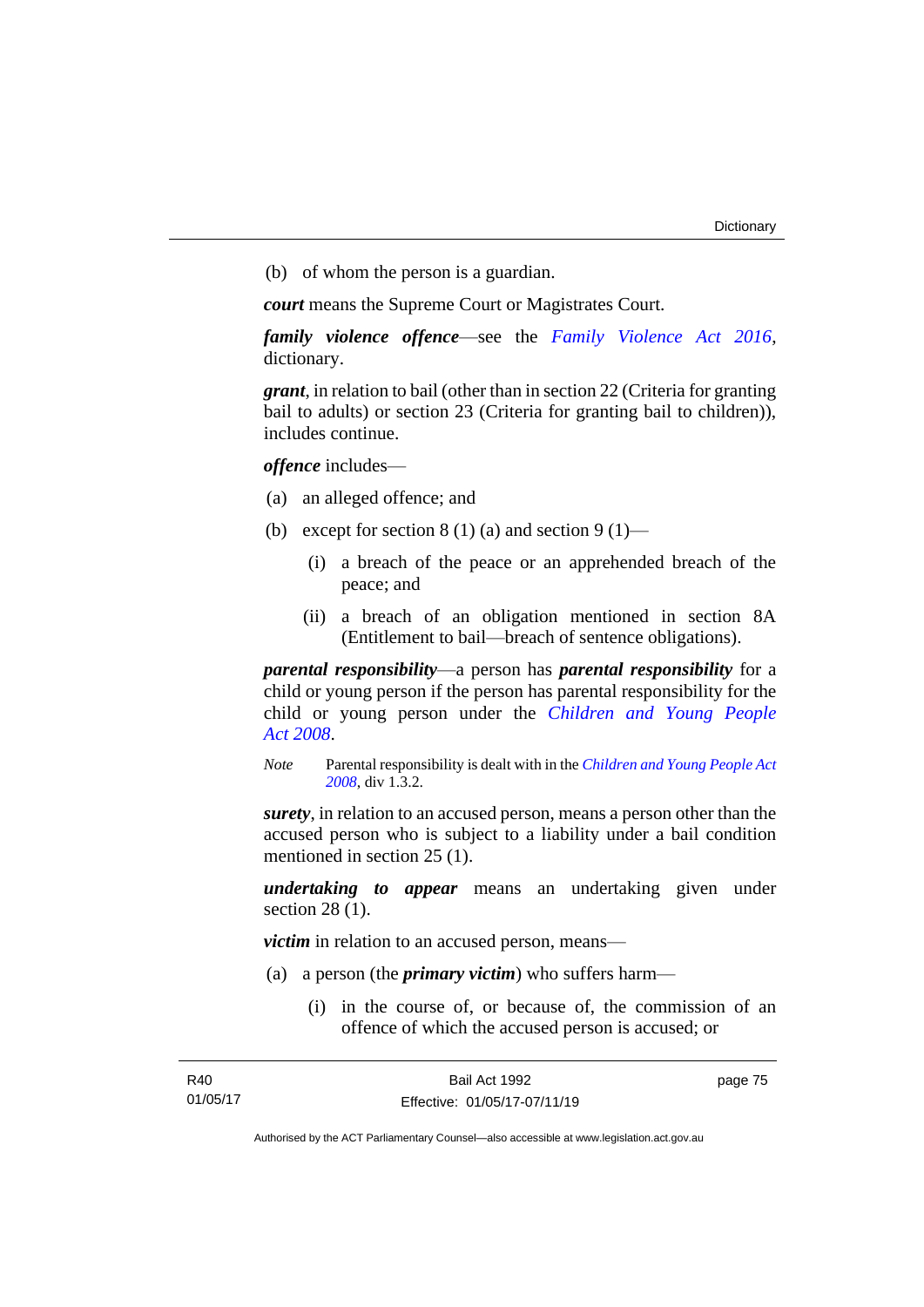**Dictionary** 

- (ii) in the course of assisting a police officer in the exercise of the officer's power to arrest the accused person or to take action to prevent the commission of an offence of which the accused person is accused; or
- (b) if a primary victim dies because of the commission of an offence of which the accused person is accused—anyone who was financially or psychologically dependent on the primary victim immediately before his or her death.

page 76 Bail Act 1992 Effective: 01/05/17-07/11/19

R40 01/05/17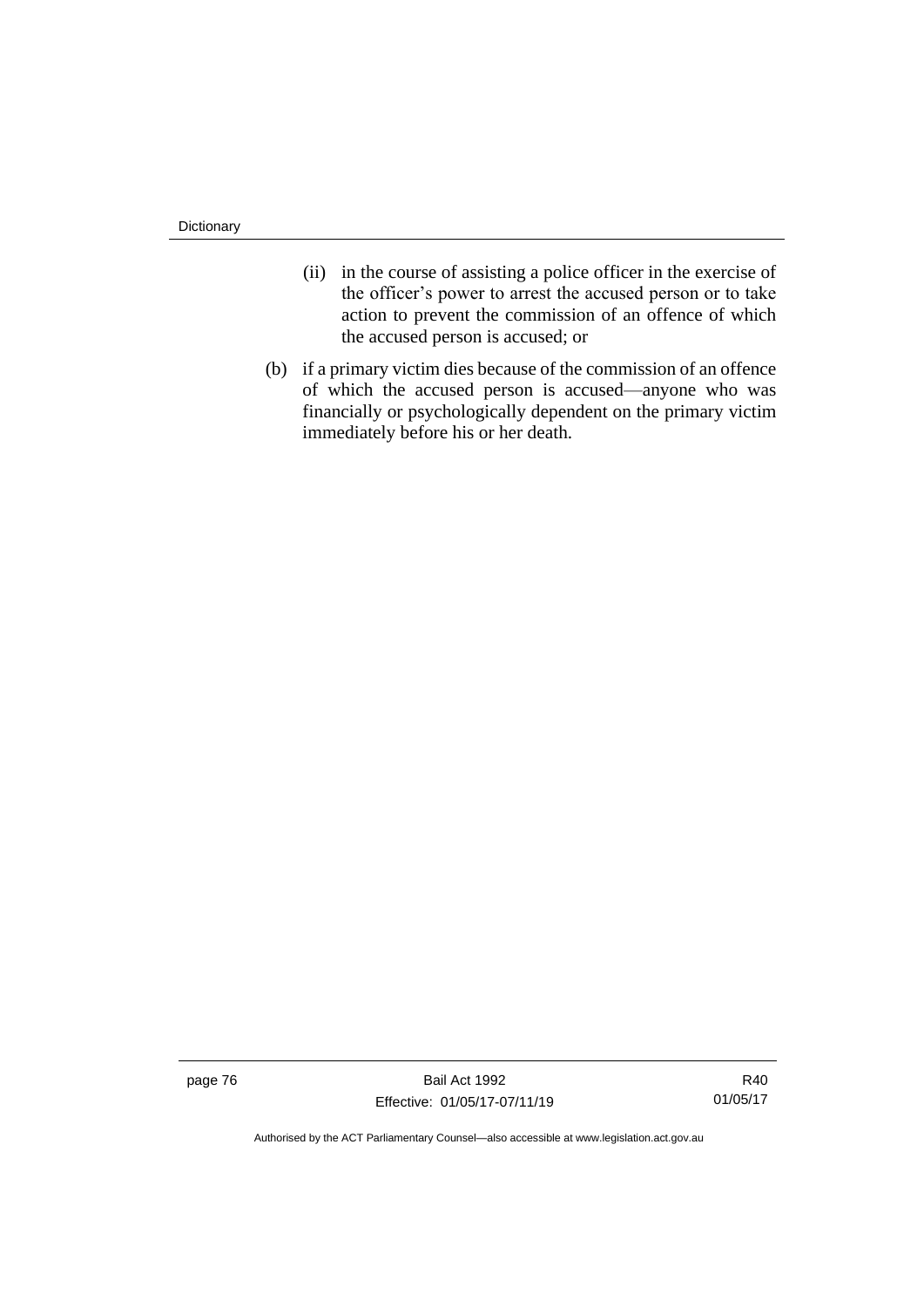# **Endnotes**

# **1 About the endnotes**

Amending and modifying laws are annotated in the legislation history and the amendment history. Current modifications are not included in the republished law but are set out in the endnotes.

Not all editorial amendments made under the *[Legislation Act 2001](http://www.legislation.act.gov.au/a/2001-14)*, part 11.3 are annotated in the amendment history. Full details of any amendments can be obtained from the Parliamentary Counsel's Office.

Uncommenced amending laws are not included in the republished law. The details of these laws are underlined in the legislation history. Uncommenced expiries are underlined in the legislation history and amendment history.

If all the provisions of the law have been renumbered, a table of renumbered provisions gives details of previous and current numbering.

The endnotes also include a table of earlier republications.

| $A = Act$                                    | $NI =$ Notifiable instrument              |
|----------------------------------------------|-------------------------------------------|
| $AF =$ Approved form                         | $o = order$                               |
| $am = amended$                               | $om = omitted/report$                     |
| $amdt = amendment$                           | $ord = ordinance$                         |
| $AR = Assembly resolution$                   | $orig = original$                         |
| $ch = chapter$                               | par = paragraph/subparagraph              |
| $CN =$ Commencement notice                   | $pres = present$                          |
| $def = definition$                           | $prev = previous$                         |
| $DI = Disallowable instrument$               | $(\text{prev}) = \text{previously}$       |
| $dict = dictionary$                          | $pt = part$                               |
| disallowed = disallowed by the Legislative   | $r = rule/subrule$                        |
| Assembly                                     | $reloc = relocated$                       |
| $div =$ division                             | $remum = renumbered$                      |
| $exp = expires/expired$                      | $R[X]$ = Republication No                 |
| $Gaz = gazette$                              | $RI = reissue$                            |
| $hdg =$ heading                              | $s = section/subsection$                  |
| $IA = Interpretation Act 1967$               | $sch = schedule$                          |
| ins = inserted/added                         | $sdiv = subdivision$                      |
| $LA =$ Legislation Act 2001                  | $SL = Subordinate$ law                    |
| $LR =$ legislation register                  | $sub =$ substituted                       |
| $LRA =$ Legislation (Republication) Act 1996 | underlining = whole or part not commenced |
| $mod = modified/modification$                | or to be expired                          |
|                                              |                                           |

### **2 Abbreviation key**

R40 01/05/17

Bail Act 1992 Effective: 01/05/17-07/11/19 page 77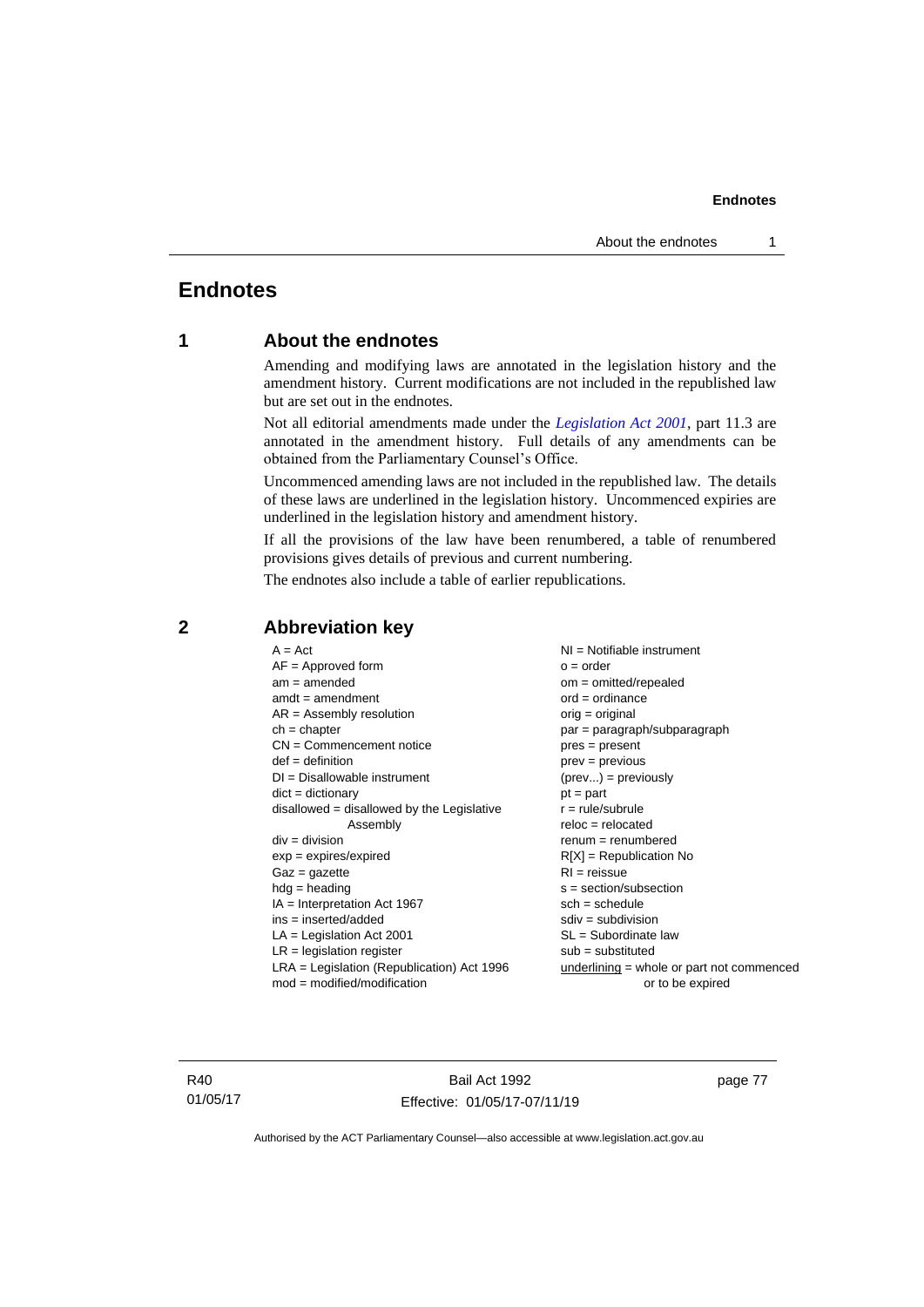3 Legislation history

# **3 Legislation history**

#### **Bail Act 1992 A1992-8**

notified 28 May 1992 [\(Gaz 1992 No S59\)](http://www.legislation.act.gov.au/gaz/1992-S59/default.asp) s 1, s 2 commenced 28 May 1992 (s 2 (1)) remainder commenced 28 November 1992 (s 2(3))

as amended by

#### **[Bail \(Amendment\) Act 1992](http://www.legislation.act.gov.au/a/1992-75) A1992-75**

notified 18 December 1992 [\(Gaz 1992 No S233\)](http://www.legislation.act.gov.au/gaz/1992-S233/default.asp) commenced 18 December 1992 (s 2)

#### **[Bail \(Amendment\) Act 1994](http://www.legislation.act.gov.au/a/1994-73) A1994-73**

notified 1 November 1994 [\(Gaz 1994 No S229\)](http://www.legislation.act.gov.au/gaz/1994-S229/default.asp) ss 1-3 commenced 1 November 1994 (s 2 (1)) remainder commenced 1 May 1995 (s 2 (3))

#### **[Crimes \(Amendment\) Act \(No 2\) 1994](http://www.legislation.act.gov.au/a/1994-75) A1994-75 sch 3**

notified 23 November 1994 [\(Gaz 1994 No S247\)](http://www.legislation.act.gov.au/gaz/1994-S247/default.asp) ss 1-3 commenced 23 November 1994 (s 2 (1)) sch 3 commenced 1 December 1994 [\(Gaz 1994 No](http://www.legislation.act.gov.au/gaz/1994-S270/default.asp) S270)

# **[Statute Law Revision \(Penalties\) Act 1994](http://www.legislation.act.gov.au/a/1994-81) A1994-81 sch**

notified 29 November 1994 [\(Gaz 1994 No S253\)](http://www.legislation.act.gov.au/gaz/1994-S253/default.asp) s 1, s 2 commenced 29 November 1994 (s 2 (1)) sch commenced 29 November 1994 [\(Gaz 1994 No S269\)](http://www.legislation.act.gov.au/gaz/1994-S269/default.asp)

#### **[Acts Revision \(Victims of Crime\) Act 1994](http://www.legislation.act.gov.au/a/1994-84) A1994-84 pt 2**

notified 15 December 1994 [\(Gaz 1994 No S280\)](http://www.legislation.act.gov.au/gaz/1994-S280/default.asp) s 1, s 2 commenced 15 December 1994 (s 2 (1)) pt 2 commenced 15 June 1995 (s 2 (3))

#### **[Remand Centres \(Amendment\) Act \(No 2\) 1996](http://www.legislation.act.gov.au/a/1996-81) A1996-81 s 7**

notified 20 December 1996 [\(Gaz 1996 No S328\)](http://www.legislation.act.gov.au/gaz/1996-S328/default.asp) ss 1-3 commenced 20 December 1996 (s 2 (1)) s 7 commenced 1 January 1997 (s 2 (2) and [Gaz 1996 No](http://www.legislation.act.gov.au/gaz/1996-S353/default.asp) S353)

# **[Bail \(Amendment\) Act 1997](http://www.legislation.act.gov.au/a/1997-22) A1997-22**

notified 29 May 1997 [\(Gaz 1997 No S136\)](http://www.legislation.act.gov.au/gaz/1997-S136/default.asp) ss 1-3 commenced 29 May 1997 (s 2 (1)) remainder commenced 30 May 1997 (s 2 (2) and [Gaz 1997 No S149\)](http://www.legislation.act.gov.au/gaz/1997-S149/default.asp)

R40 01/05/17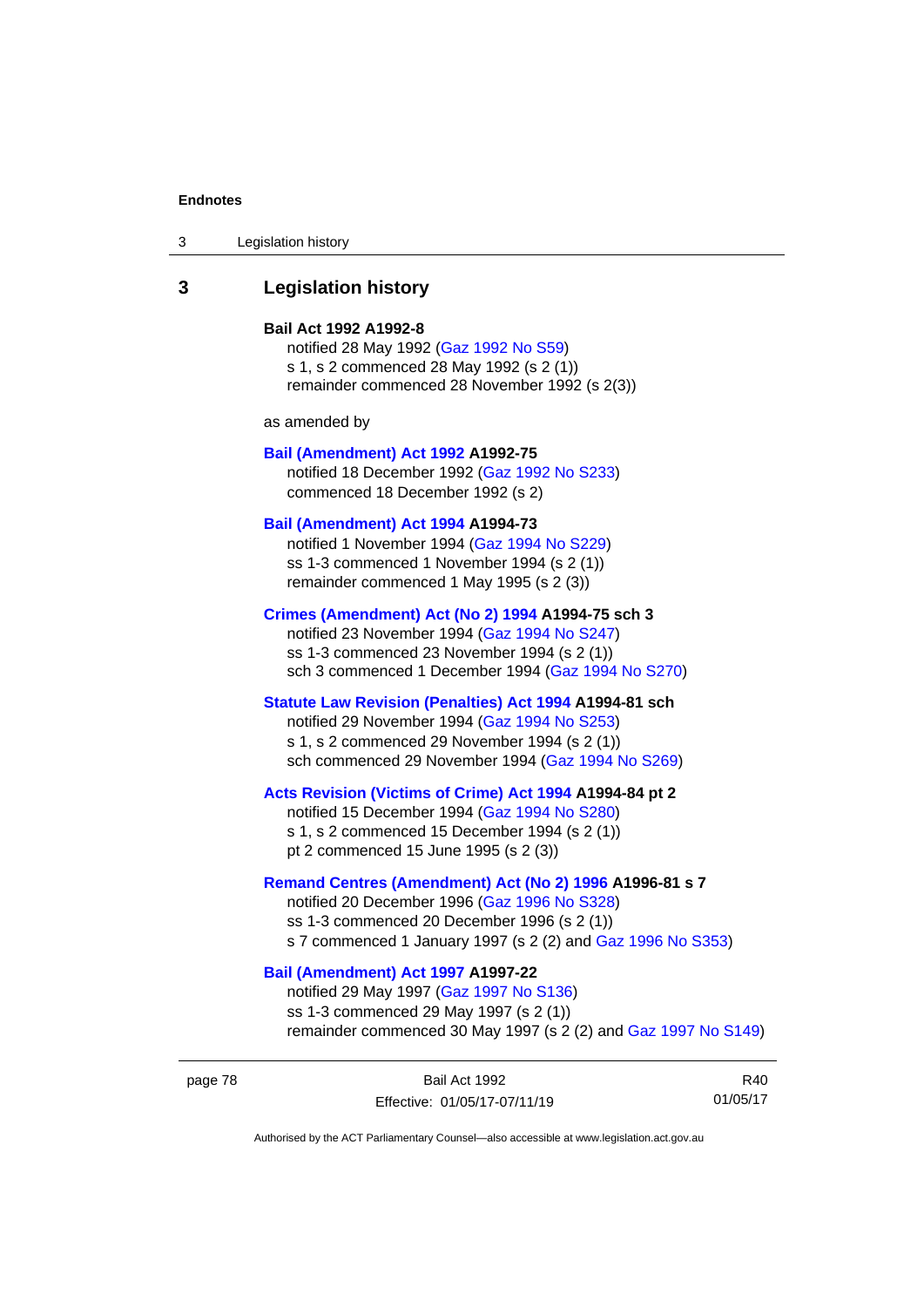Legislation history 3

### **[Legal Practitioners \(Consequential Amendments\) Act 1997](http://www.legislation.act.gov.au/a/1997-96) A1997-96 sch 1**

notified 1 December 1997 [\(Gaz 1997 No S380\)](http://www.legislation.act.gov.au/gaz/1997-S380/default.asp) s 1, s 2 commenced 1 December 1997 (s 2 (1)) sch 1 commenced 1 June 1998 (s 2 (2))

# **[Bail \(Amendment\) Act 1998](http://www.legislation.act.gov.au/a/1998-39) A1998-39**

notified 14 October 1998 [\(Gaz 1998 No 41\)](http://www.legislation.act.gov.au/gaz/1998-41/default.asp) ss 1-3 commenced 14 October 1998 (s 2 (1)) remainder commenced 19 October 1998 [\(Gaz 1998 No 41\)](http://www.legislation.act.gov.au/gaz/1998-41/default.asp)

#### **[Children and Young People \(Consequential Amendments\) Act 1999](http://www.legislation.act.gov.au/a/1999-64) A1999-64 sch 2**

notified 10 November 1999 [\(Gaz 1999 No 45\)](http://www.legislation.act.gov.au/gaz/1999-45/default.asp) s 1, s 2 commenced 10 November 1999 (s 2 (1)) remainder commenced 10 May 2000 (s 2 (2))

#### **[Road Transport Legislation Amendment Act 1999](http://www.legislation.act.gov.au/a/1999-79) A1999-79**

notified 1 March 2000 [\(Gaz 1999 No S65\)](http://www.legislation.act.gov.au/gaz/1999-S65/default.asp) commenced 1 March 2000 (s 2 and [Gaz 2000 No S5\)](http://www.legislation.act.gov.au/gaz/2000-S5/default.asp)

### **[Bail Amendment Act 2001](http://www.legislation.act.gov.au/a/2001-25) A2001-25 pt 2**

notified 24 May 2001 [\(Gaz 2001 No 21\)](http://www.legislation.act.gov.au/gaz/2001-21/default.asp) commenced 24 May 2001 (s 2)

# **[Legislation \(Consequential Amendments\) Act 2001](http://www.legislation.act.gov.au/a/2001-44) A2001-44 pt 30**

notified 26 July 2001 [\(Gaz 2001 No 30\)](http://www.legislation.act.gov.au/gaz/2001-30/default.asp) s 1, s 2 commenced 26 July 2001 (IA s 10B) pt 30 commenced 12 September 2001 (s 2 and see [Gaz 2001 No S65\)](http://www.legislation.act.gov.au/gaz/2001-S65/default.asp)

#### **[Supreme Court Amendment Act 2001 \(No 2\)](http://www.legislation.act.gov.au/a/2001-54) A2001-54 sch 2 pt 2.2**

notified 15 August 2001 [\(Gaz 2001 No S57\)](http://www.legislation.act.gov.au/gaz/2001-S57/default.asp) commenced 15 August 2001 (s 2 (1))

### **[Bail Amendment Act 2001 \(No 2\)](http://www.legislation.act.gov.au/a/2001-60) A2001-60**

notified 10 September 2001 [\(Gaz 2001 No S66\)](http://www.legislation.act.gov.au/gaz/2001-S66/default.asp) s 1, s 2 commenced 10 September 2001 (IA s 10B) remainder commenced 24 September 2001 (s 2)

R40 01/05/17

Bail Act 1992 Effective: 01/05/17-07/11/19 page 79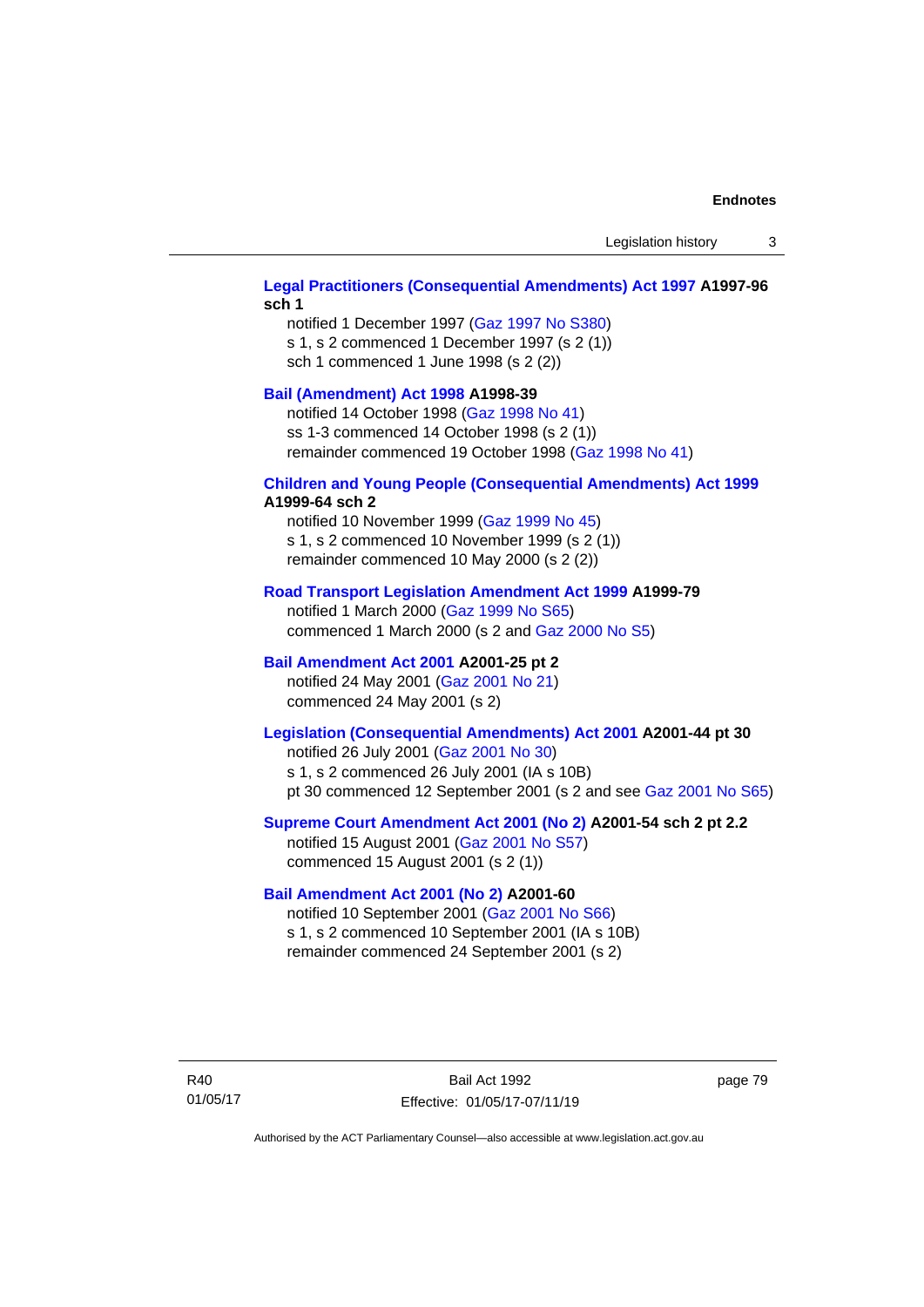3 Legislation history

### **[Protection Orders \(Consequential Amendments\) Act 2001](http://www.legislation.act.gov.au/a/2001-90) A2001-90 sch 1 pt 1**

notified LR 27 September 2001 s 1, s 2 commenced 27 September 2001 (LA s 75) sch 1 pt 1 commenced 27 March 2002 (s 2 and see the Protection [Orders Act 2001,](http://www.legislation.act.gov.au/a/2001-89) s 3 and LA s 79)

#### **[Legislation Amendment Act 2002](http://www.legislation.act.gov.au/a/2002-11) A2002-11 amdt 2.5, amdt 2.6**

notified LR 27 May 2002 s 1, s 2 commenced 27 May 2002 (LA s 75) amdt 2.5, amdt 2.6 commenced 28 May 2002 (s 2 (2))

#### **[Criminal Code 2002](http://www.legislation.act.gov.au/a/2002-51) A2002-51 pt 1.1**

notified LR 20 December 2002 s 1, s 2 commenced 20 December 2002 (LA s 75) pt 1.1 commenced 1 January 2003 (s 2 (1))

#### **[Legislation \(Gay, Lesbian and Transgender\) Amendment Act 2003](http://www.legislation.act.gov.au/a/2003-14)**

#### **A2003-14 sch 1 pt 1.2**

notified LR 27 March 2003 s 1, s 2 commenced 27 March 2003 (LA s 75) sch 1 pt 1.1 commenced 28 March 2003 (s 2)

### **[Bail Amendment Act 2004](http://www.legislation.act.gov.au/a/2004-14) A2004-14**

notified LR 26 March 2004 s 1, s 2 commenced 26 March 2004 (LA s 75 (1)) s 44 commenced 26 June 2004 (s 2 (2) (a)) remainder commenced 26 June 2004 (s 2 (1))

### **[Criminal Code \(Theft, Fraud, Bribery and Related Offences\)](http://www.legislation.act.gov.au/a/2004-15)  [Amendment Act 2004](http://www.legislation.act.gov.au/a/2004-15) A2004-15 sch 3 pt 3.1**

notified LR 26 March 2004 s 1, s 2 commenced 26 March 2004 (LA s 75 (1)) sch 3 pt 3.1 commenced 26 June 2004 (s 2 (2) and see Bail [Amendment Act 2004](http://www.legislation.act.gov.au/a/2004-14) A2004-14 s 2)

#### **[Criminal Code \(Serious Drug Offences\) Amendment Act 2004](http://www.legislation.act.gov.au/a/2004-56) A2004-56 sch 1 pt 1.1**

notified LR 6 September 2004 s 1, s 2 commenced 6 September 2004 (LA s 75 (1)) sch 1 pt 1.1 commenced 6 March 2005 (s 2 and LA s 79)

page 80 Bail Act 1992 Effective: 01/05/17-07/11/19

R40 01/05/17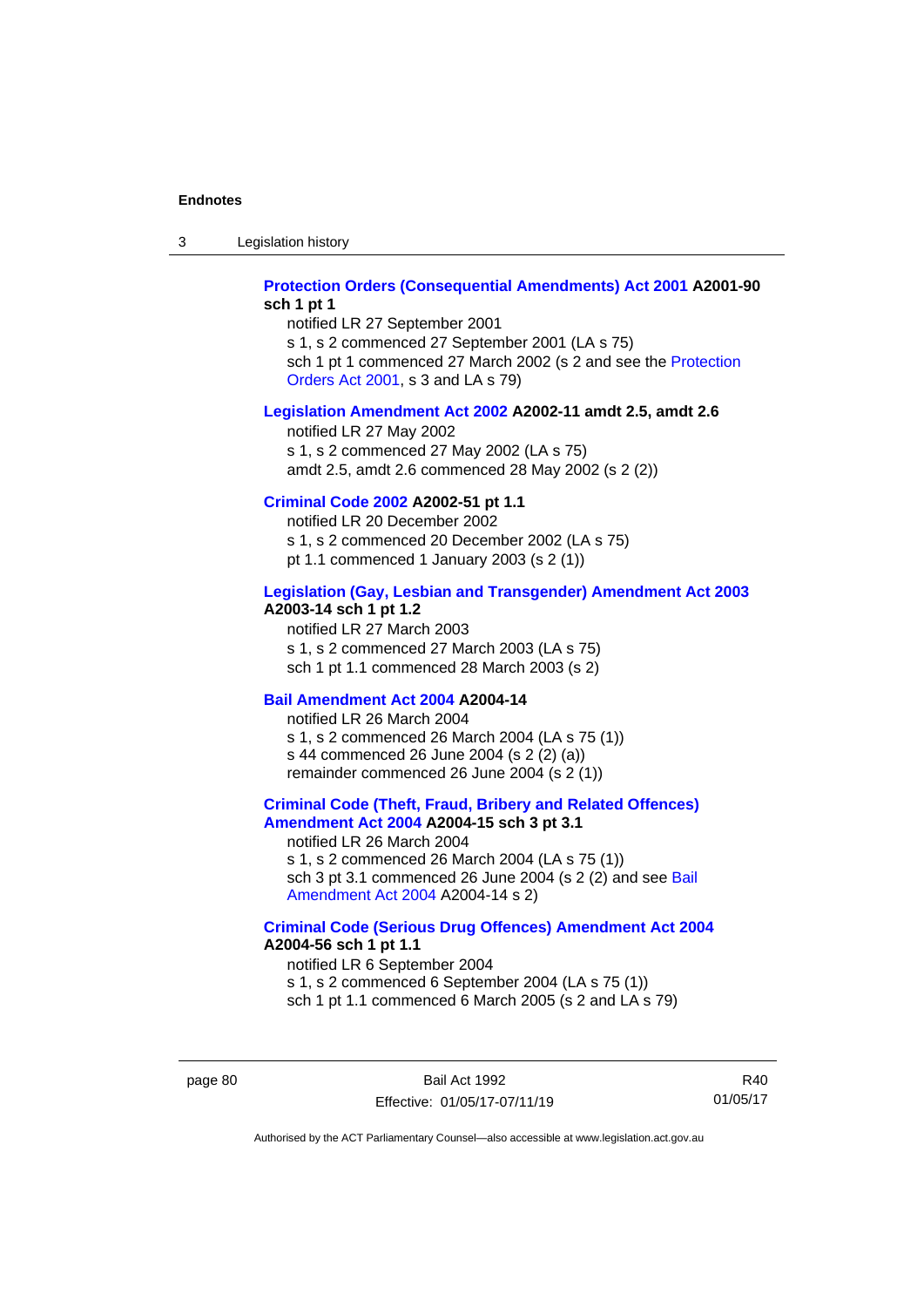### **[Court Procedures \(Consequential Amendments\) Act 2004](http://www.legislation.act.gov.au/a/2004-60) A2004-60 sch 1 pt 1.5**

notified LR 2 September 2004

s 1, s 2 commenced 2 September 2004 (LA s 75 (1)) sch 1 pt 1.5 commenced 10 January 2005 (s 2 and see Court [Procedures Act](http://www.legislation.act.gov.au/a/2004-59) 2004 A2004-59, s 2 an[d CN2004-29\)](http://www.legislation.act.gov.au/cn/2004-29/default.asp)

#### **[Justice and Community Safety Legislation Amendment Act 2005](http://www.legislation.act.gov.au/a/2005-5) A2005-5 pt 3**

notified LR 23 February 2005 s 1, s 2 commenced 23 February 2005 (LA s 75 (1)) pt 3 commenced 24 February 2005 (s 2 (2))

#### **[Domestic Violence and Protection Orders Amendment Act 2005](http://www.legislation.act.gov.au/a/2005-13) A2005-13 sch 1 pt 1.1**

notified LR 24 March 2005 s 1, s 2 commenced 24 March 2005 (LA s 75 (1)) sch 1 pt 1.1 commenced 25 March 2005 (s 2)

#### **[Statute Law Amendment Act 2005](http://www.legislation.act.gov.au/a/2005-20) A2005-20 sch 3 pt 3.4**

notified LR 12 May 2005 s 1, s 2 taken to have commenced 8 March 2005 (LA s 75 (2)) sch 3 pt 3.4 commenced 2 June 2005 (s 2 (1))

# **[Criminal Code Harmonisation Act 2005](http://www.legislation.act.gov.au/a/2005-54) A2005-54 sch 1 pt 1.7**

notified LR 27 October 2005 s 1, s 2 commenced 27 October 2005 (LA s 75 (1)) sch 1 pt 1.7 commenced 24 November 2005 (s 2)

# **[Sentencing Legislation Amendment Act 2006](http://www.legislation.act.gov.au/a/2006-23) A2006-23 sch 1 pt 1.2**

notified LR 18 May 2006 s 1, s 2 commenced 18 May 2006 (LA s 75 (1)) sch 1 pt 1.2 commenced 2 June 2006 (s 2 (1) and see Crimes [\(Sentence Administration\) Act 2005](http://www.legislation.act.gov.au/a/2005-59) A2005-59 s 2, [Crimes](http://www.legislation.act.gov.au/a/2005-58)  [\(Sentencing\) Act 2005](http://www.legislation.act.gov.au/a/2005-58) A2005-58, s 2 and LA s 79)

#### **[Justice and Community Safety Legislation Amendment Act 2006](http://www.legislation.act.gov.au/a/2006-40) A2006-40 sch 2 pt 2.6**

notified LR 28 September 2006

s 1, s 2 commenced 28 September 2006 (LA s 75 (1)) sch 2 pt 2.6 commenced 29 September 2006 (s 2 (1))

R40 01/05/17 page 81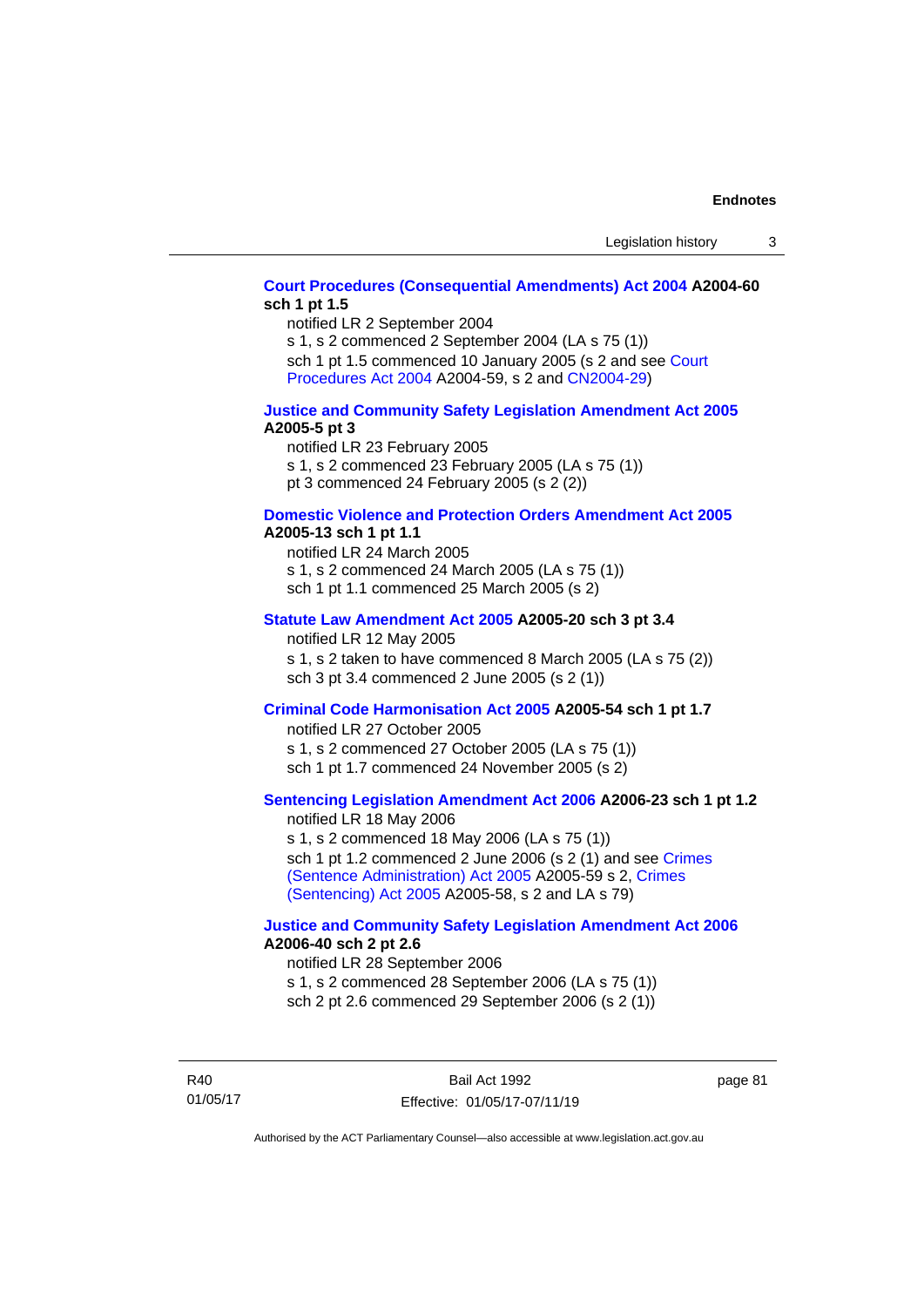| -3 | Legislation history |  |
|----|---------------------|--|
|    |                     |  |

#### **[Justice and Community Safety Legislation Amendment Act 2008](http://www.legislation.act.gov.au/a/2008-7) A2008-7 sch 1 pt 1.3**

notified LR 16 April 2008

s 1, s 2 commenced 16 April 2008 (LA s 75 (1))

sch 1 pt 1.3 commenced 7 May 2008 (s 2)

#### **[Children and Young People \(Consequential Amendments\) Act 2008](http://www.legislation.act.gov.au/a/2008-20) A2008-20 sch 2 pt 2.1, sch 3 pt 3.2, sch 4 pt 4.1**

notified LR 17 July 2008

s 1, s 2 commenced 17 July 2008 (LA s 75 (1))

s 3 commenced 18 July 2008 (s 2 (1))

sch 2 pt 2.1 commenced 9 September 2008 (s 2 (3) and see Children [and Young People Act 2008](http://www.legislation.act.gov.au/a/2008-19) A2008-19, s 2 and [CN2008-13\)](http://www.legislation.act.gov.au/cn/2008-13/default.asp) sch 3 pt 3.2 commenced 27 October 2008 (s 2 (4) and see [Children](http://www.legislation.act.gov.au/a/2008-19)  [and Young People Act 2008](http://www.legislation.act.gov.au/a/2008-19) A2008-19, s 2 and [CN2008-13\)](http://www.legislation.act.gov.au/cn/2008-13/default.asp) sch 4 pt 4.1 commenced 27 February 2009 (s 2 (5) and see [Children](http://www.legislation.act.gov.au/a/2008-19)  [and Young People Act 2008](http://www.legislation.act.gov.au/a/2008-19) A2008-19, s 2 and [CN2008-17 \(](http://www.legislation.act.gov.au/cn/2008-17/default.asp)and see [CN2008-13\)](http://www.legislation.act.gov.au/cn/2008-13/default.asp))

#### **[Medicines, Poisons and Therapeutic Goods Act](http://www.legislation.act.gov.au/a/2008-26) 2008 A2008-26 sch 2 pt 2.2**

notified LR 14 August 2008 s 1, s 2 commenced 14 August 2008 (LA s 75 (1)) sch 2 pt 2.2 commenced 14 February 2009 (s 2 and LA s 79)

# **[ACT Civil and Administrative Tribunal Legislation Amendment](http://www.legislation.act.gov.au/a/2008-36)**

**Act [2008](http://www.legislation.act.gov.au/a/2008-36) A2008-36 sch 1 pt 1.6**

notified LR 4 September 2008 s 1, s 2 commenced 4 September 2008 (LA s 75 (1)) sch 1 pt 1.6 commenced 2 February 2009 (s 2 (1) and see ACT Civil

[and Administrative Tribunal Act 2008](http://www.legislation.act.gov.au/a/2008-35) A2008-35, s 2 (1) an[d CN2009-2\)](http://www.legislation.act.gov.au/cn/2009-2/default.asp)

### **[Domestic Violence and Protection Orders Act 2008](http://www.legislation.act.gov.au/a/2008-46) A2008-46 sch 3 pt 3.1**

notified LR 10 September 2008

s 1, s 2 commenced 10 September 2008 (LA s 75 (1))

sch 3 pt 3.1 commenced 30 March 2009 (s 2)

R40 01/05/17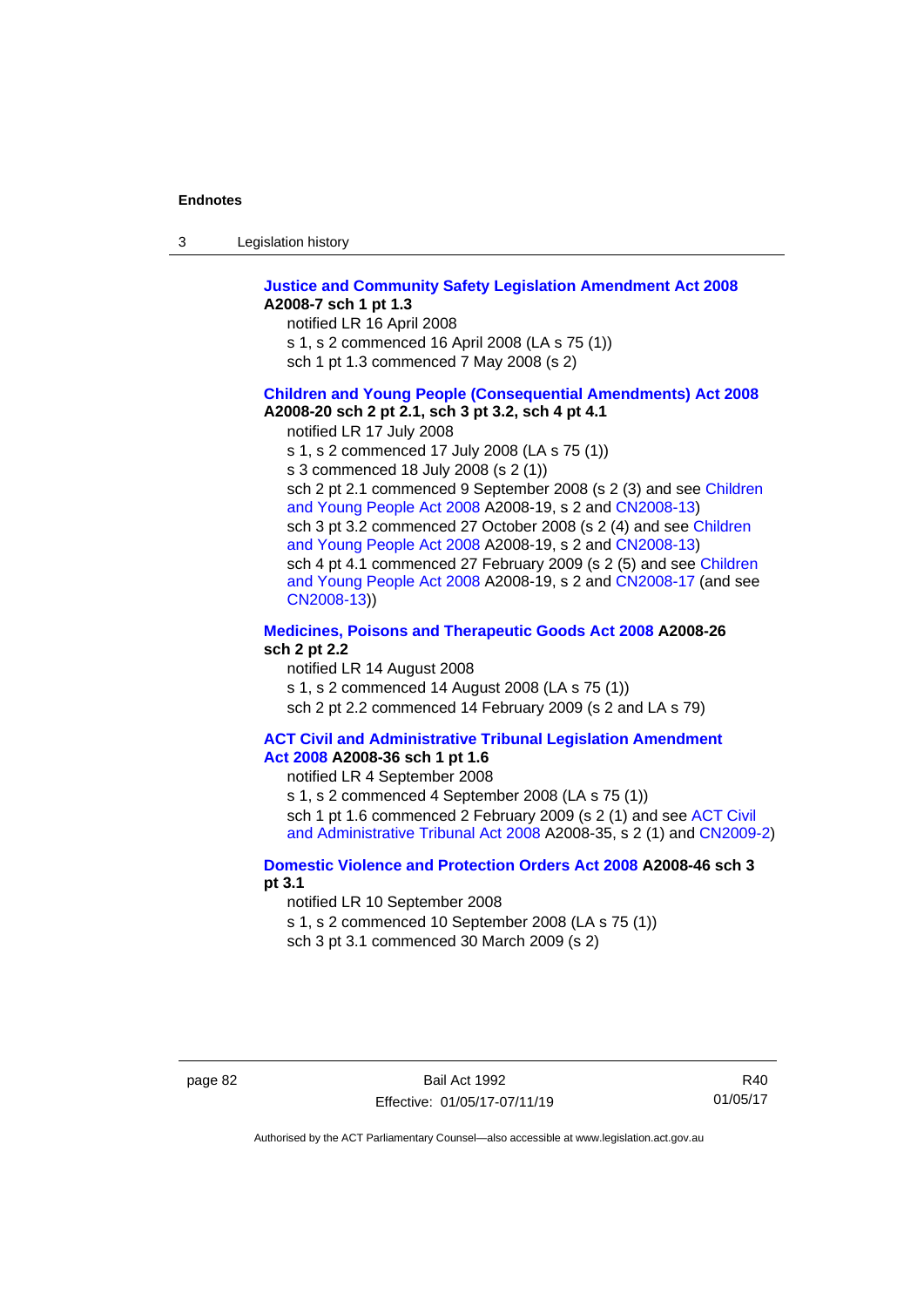# **[Justice and Community Safety Legislation Amendment](http://www.legislation.act.gov.au/a/2009-7)  Act [2009](http://www.legislation.act.gov.au/a/2009-7) A2009-7 sch 1 pt 1.1**

notified LR 5 March 2009

s 1, s 2 commenced 5 March 2009 (LA s 75 (1)) sch 1 pt 1.1 commenced 30 March 2009 (s 2 (2) and see [Domestic](http://www.legislation.act.gov.au/a/2008-46)  [Violence and Protection Orders Act 2008](http://www.legislation.act.gov.au/a/2008-46) A2008-46 s 2)

#### **[Crimes Legislation Amendment Act 2009](http://www.legislation.act.gov.au/a/2009-24) A2009-24 sch 1 pt 1.1**

notified LR 3 September 2009 s 1, s 2 commenced 3 September 2009 (LA s 75 (1))

sch 1 pt 1.1 commenced 4 September 2009 (s 2)

# **[Crimes \(Sentence Administration\) Amendment Act 2010](http://www.legislation.act.gov.au/a/2010-21) A2010-21**

**sch 1 pt 1.1**

notified LR 30 June 2010 s 1, s 2 commenced 30 June 2010 (LA s 75 (1)) sch 1 pt 1.1 commenced 1 July 2010 (s 2)

#### **[Bail Amendment Act 2011](http://www.legislation.act.gov.au/a/2011-2) A2011-2**

notified LR 22 February 2011 s 1, s 2 commenced 22 February 2011 (LA s 75 (1)) remainder commenced 16 May 2011 (s 2 and [CN2011-6\)](http://www.legislation.act.gov.au/cn/2011-6/default.asp)

#### **[Statute Law Amendment Act 2011](http://www.legislation.act.gov.au/a/2011-3) A2011-3 sch 3 pt 3.3**

notified LR 22 February 2011 s 1, s 2 commenced 22 February 2011 (LA s 75 (1)) sch 3 pt 3.3 commenced 1 March 2011 (s 2)

#### **[Courts Legislation Amendment Act 2011](http://www.legislation.act.gov.au/a/2011-13) A2011-13 sch 1 pt 1.1**

notified LR 11 May 2011 s 1, s 2 commenced 11 May 2011 (LA s 75 (1)) sch 1 pt 1.1 commenced 25 July 2011 (s 2 and [CN2011-8\)](http://www.legislation.act.gov.au/cn/2011-8/default.asp)

#### **[Administrative \(One ACT Public Service Miscellaneous Amendments\)](http://www.legislation.act.gov.au/a/2011-22)  Act [2011](http://www.legislation.act.gov.au/a/2011-22) A2011-22 sch 1 pt 1.16**

notified LR 30 June 2011 s 1, s 2 commenced 30 June 2011 (LA s 75 (1)) sch 1 pt 1.16 commenced 1 July 2011 (s 2 (1))

page 83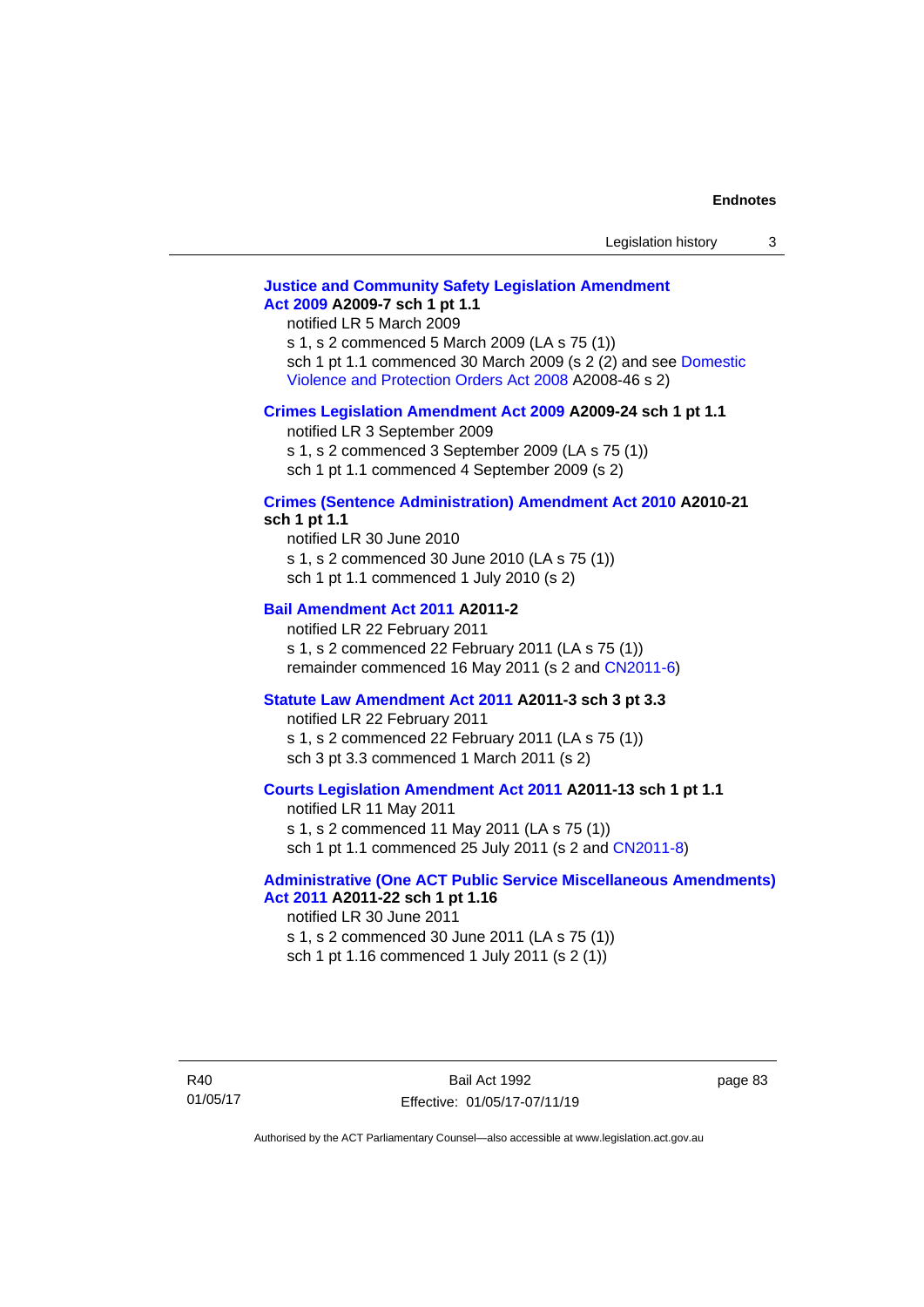| Legislation history<br>-3 |  |
|---------------------------|--|
|---------------------------|--|

# **[Crimes Legislation Amendment Act 2013 \(No 2\)](http://www.legislation.act.gov.au/a/2013-50) A2013-50 pt 2**

notified LR 9 December 2013

s 1, s 2 commenced 9 December 2013 (LA s 75) pt 2 commenced 10 December 2013 (s 2 (2))

#### **[Crimes Legislation Amendment Act 2015 \(No 2\)](http://www.legislation.act.gov.au/a/2015-36) A2015-36 pt 2**

notified LR 1 October 2015

s 1, s 2 commenced 1 October 2015 (LA s 75)

pt 2 commenced 2 October 2015 (s 2)

### **[Mental Health Act 2015](http://www.legislation.act.gov.au/a/2015-38) A2015-38 sch 2 pt 2.4 div 2.4.1**

notified LR 7 October 2015 s 1, s 2 commenced 7 October 2015 (LA s 75 (1)) sch 2 pt 2.4 div 2.4.1 commenced 1 March 2016 (s 2 (1) and see [Mental Health \(Treatment and Care\) Amendment Act 2014](http://www.legislation.act.gov.au/a/2014-51/default.asp) A2014-51, s 2 (as am by [A2015-38](http://www.legislation.act.gov.au/a/2015-38) amdt 2.54))

# **[Crimes \(Sentencing and Restorative Justice\) Amendment Act 2016](http://www.legislation.act.gov.au/a/2016-4/default.asp) A2016-4 sch 1 pt 1.2**

notified LR 24 February 2016 s 1, s 2 commenced 24 February 2016 (LA s 75 (1)) sch 1 pt 1.2 commenced 2 March 2016 (s 2 (1))

#### **[Protection of Rights \(Services\) Legislation Amendment Act 2016](http://www.legislation.act.gov.au/a/2016-13)  [\(No](http://www.legislation.act.gov.au/a/2016-13) 2) A2016-13 sch 1 pt 1.4**

notified LR 16 March 2016

s 1, s 2 commenced 16 March 2016 (LA s 75 (1)) sch 1 pt 1.4 commenced 1 April 2016 (s 2 and see Protection of Rights [\(Services\) Legislation Amendment Act 2016](http://www.legislation.act.gov.au/a/2016-1/default.asp) A2016-1 s 2)

# **[Family Violence Act 2016](http://www.legislation.act.gov.au/a/2016-42/default.asp) A2016-42 sch 2 pt 2.1, sch 3 pt 3.1 (as am by [A2017-10](http://www.legislation.act.gov.au/a/2017-10/default.asp) s 7)**

notified LR 18 August 2016 s 1, s 2 commenced 18 August 2016 (LA s 75 (1)) sch 2 pt 2.1, sch 3 pt 3.1 commenced 1 May 2017 (s 2 (2) as am by [A2017-10](http://www.legislation.act.gov.au/a/2017-10/default.asp) s 7)

R40 01/05/17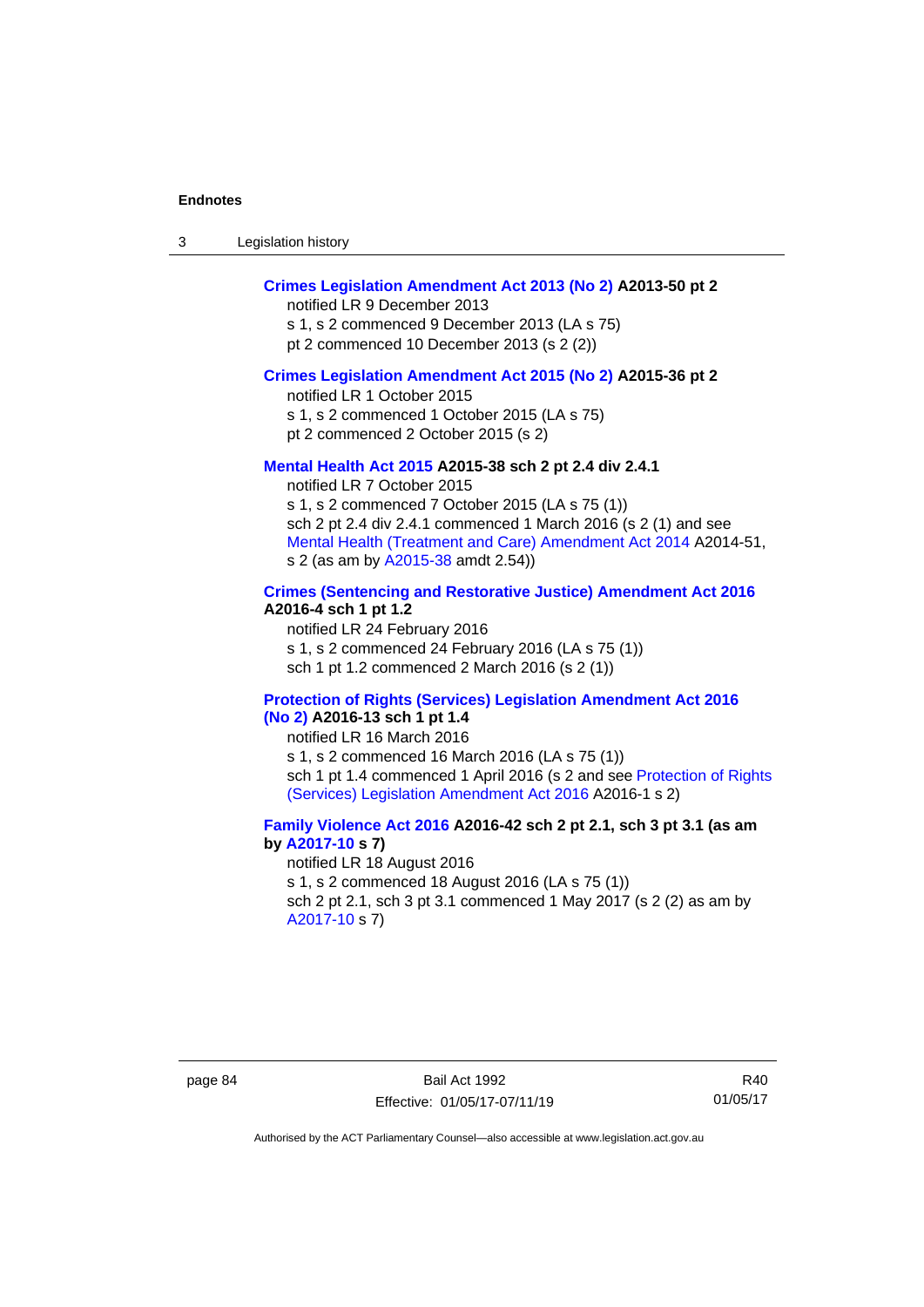# **[Crimes \(Serious and Organised Crime\) Legislation Amendment](http://www.legislation.act.gov.au/a/2016-48/default.asp)  Act [2016](http://www.legislation.act.gov.au/a/2016-48/default.asp) A2016-48 pt 2**

notified LR 23 August 2016

s 1, s 2 commenced 23 August 2016 (LA s 75 (1))

s 8, s 9 commenced 1 May 2017 (s 2 (3))

pt 2 remainder commenced 1 May 2017 (s 2 (2))

#### **[Family and Personal Violence Legislation Amendment Act 2017](http://www.legislation.act.gov.au/a/2017-10/default.asp) A2017-10 s 7**

notified LR 6 April 2017

s 1, s 2 commenced 6 April 2017 (LA s 75 (1))

s 7 commenced 30 April 2017 (s 2 (1))

*Note* This Act only amends the Family Violence Act 2016 [A2016-42.](http://www.legislation.act.gov.au/a/2016-42/default.asp)

R40 01/05/17

Bail Act 1992 Effective: 01/05/17-07/11/19 page 85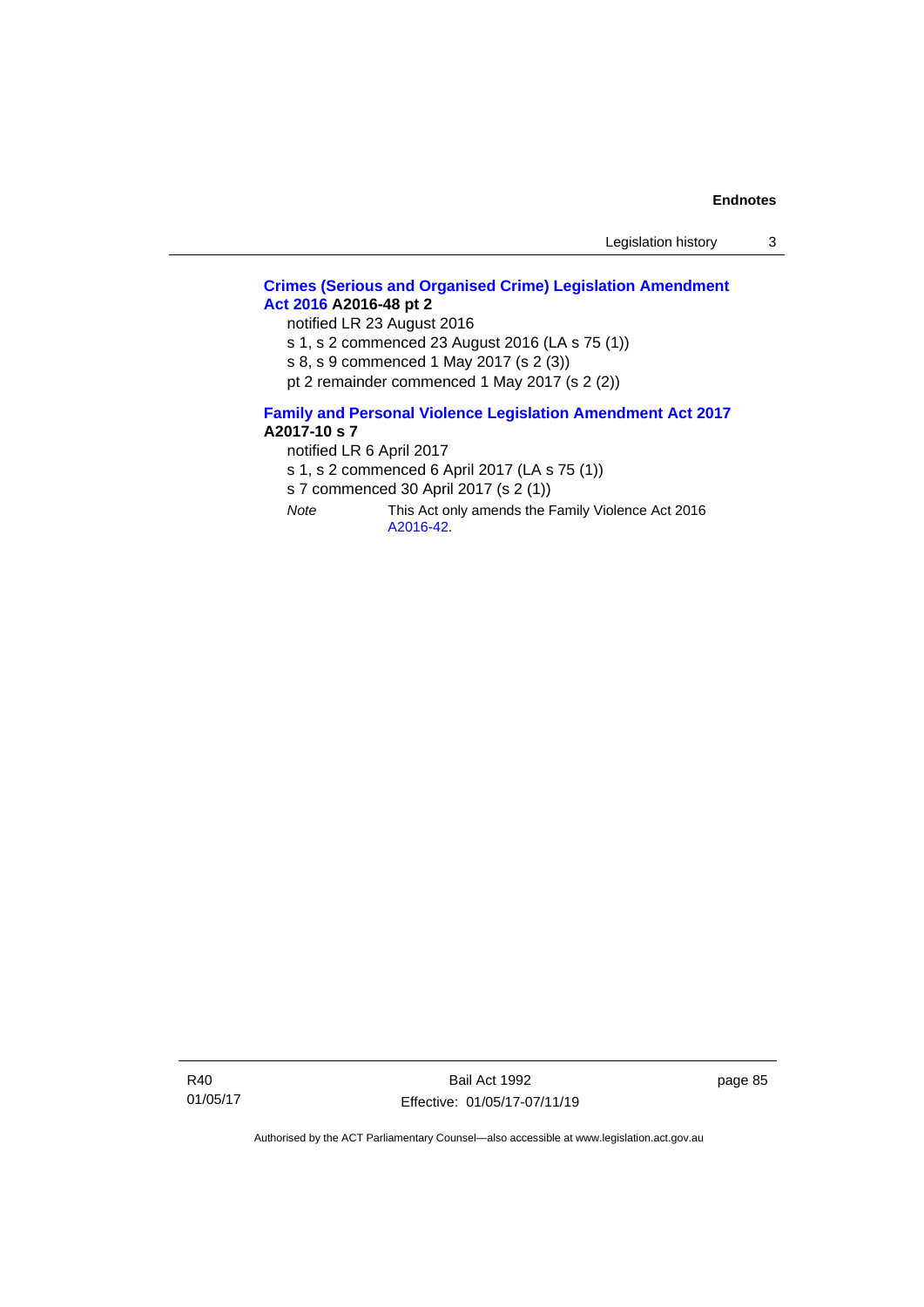| Amendment history<br>4 |  |
|------------------------|--|
|------------------------|--|

# **4 Amendment history**

| <b>Name of Act</b><br>s 1 | sub A2004-14 amdt 1.1                                               |
|---------------------------|---------------------------------------------------------------------|
| <b>Dictionary</b>         |                                                                     |
| s 2                       | om A2001-44 amdt 1.316                                              |
|                           | ins A2004-14 amdt 1.1                                               |
|                           | am A2005-13 amdt 1.1; A2006-23 amdt 1.4; A2015-38<br>amdt 2.56      |
| <b>Notes</b>              |                                                                     |
| s 3                       | (prev s 3) am A1994-73 s 4; s (2) pars renum R6 LA;<br>A2004-14 s 4 |
|                           | def <i>appeal</i> om A2004-14 amdt 1.1                              |
|                           | def <b>applicable bail criteria</b> ins A2001-25 s 4                |
|                           | am A2001-60 s 4                                                     |
|                           | om A2004-14 amdt 1.1                                                |
|                           | def authorised officer sub A2001-25 s 5                             |
|                           | om A2004-14 amdt 1.1                                                |
|                           | def bail om A2004-14 amdt 1.1                                       |
|                           | def bail condition om A2004-14 amdt 1.1                             |
|                           | def bail undertaking om A1994-73 s 4<br>def child sub A1997-22 s 4  |
|                           | om A2004-14 amdt 1.1                                                |
|                           | def <i>clerk</i> om A2004-14 amdt 1.1                               |
|                           | def <i>court</i> om A2004-14 amdt 1.1                               |
|                           | def <i>Crimes Act</i> om R3 LRA                                     |
|                           | def de facto spouse ins A1997-22 s 4                                |
|                           | om A2003-14 amdt 1.4                                                |
|                           | def domestic violence offence sub A1997-22 s 4; A1998-39            |
|                           | s 4                                                                 |
|                           | am A1999-79 sch 3                                                   |
|                           | sub A2001-90 amdt 1.1                                               |
|                           | par (e) exp 27 March 2002 (see s 60)                                |
|                           | am A2002-11 amdt 2.5; pars renum R7 LA (see A2002-11                |
|                           | amdt 2.6); A2002-51 amdt 1.1<br>om A2004-14 amdt 1.1                |
|                           | def <i>harm</i> ins A1994-84 s 4                                    |
|                           | om A2004-14 amdt 1.1                                                |
|                           | def <i>household member</i> ins A1997-22 s 4                        |
|                           | om A2001-90 amdt 1.2                                                |
|                           | def judge om A2004-14 amdt 1.1                                      |
|                           | def offence sub A1994-73 s 4                                        |
|                           | om A2004-14 amdt 1.1                                                |
|                           | def outstanding ins A2001-60 s 5                                    |
|                           | om A2004-14 amdt 1.1                                                |
|                           |                                                                     |

page 86 Bail Act 1992 Effective: 01/05/17-07/11/19

R40 01/05/17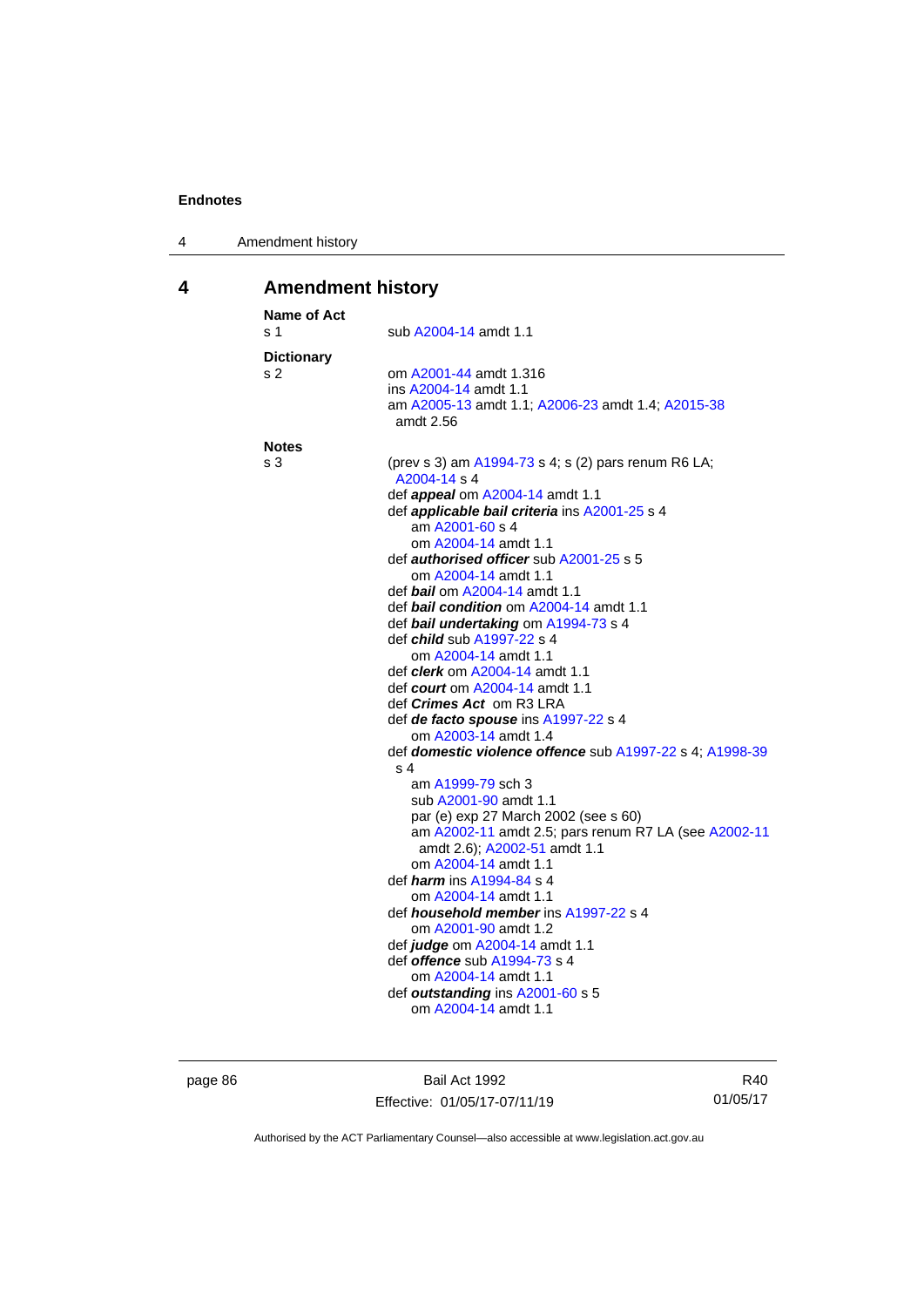```
def pending ins A2001-60 s 5
                    om A2004-14 amdt 1.1
                 def relative ins A1997-22 s 4
                    sub A2001-90 amdt 1.3
                    am A2003-14 amdt 1.5
                    om A2004-14 amdt 1.1
                 def relevant person ins A2001-90 amdt 1.4
                    am A2003-14 amdt 1.6, amdt 1.7
                    om A2004-14 amdt 1.1
                 def remand centre om A2004-14 amdt 1.1
                 def serious offence ins A2001-25 s 6
                    sub A2001-60 s 6
                    om A2004-14 amdt 1.1
                 def spouse ins A1997-22 s 4 (b)
                    om A2003-14 amdt 1.8
                 def undertaking to appear om A2004-14 amdt 1.1
                 def victim ins A1994-84 s 4
                    om A2004-14 amdt 1.1
                 pres s 3 sub A2004-14 amdt 1.1
Offences against Act—application of Criminal Code etc
s 3A  A2005-54 amdt 1.44
Act applies to children
s 4 am R3 LRA
                 sub A2004-14 amdt 1.2
Availability of bail
                  A2004-14 s 5
When bail may be granted and rights following
div 2.1 hdg ins A2004-14 s 5When may bail be granted?
 A2001-25 s 7
                sub A2004-14 s 5
Rights following grant of bail
s 6 sub A2004-14 s 5
Presumption for bail
 A2004-14 s 5
Div 2.2 subject to div 2.3 and div 2.4
s 7 am A1992-75 s 4; A1994-73 s 5; A1997-22 s 5; A1998-39 s 5; 
                 A2001-90 amdt 1.5
                 sub A2004-14 s 5
```
R40 01/05/17

Bail Act 1992 Effective: 01/05/17-07/11/19 page 87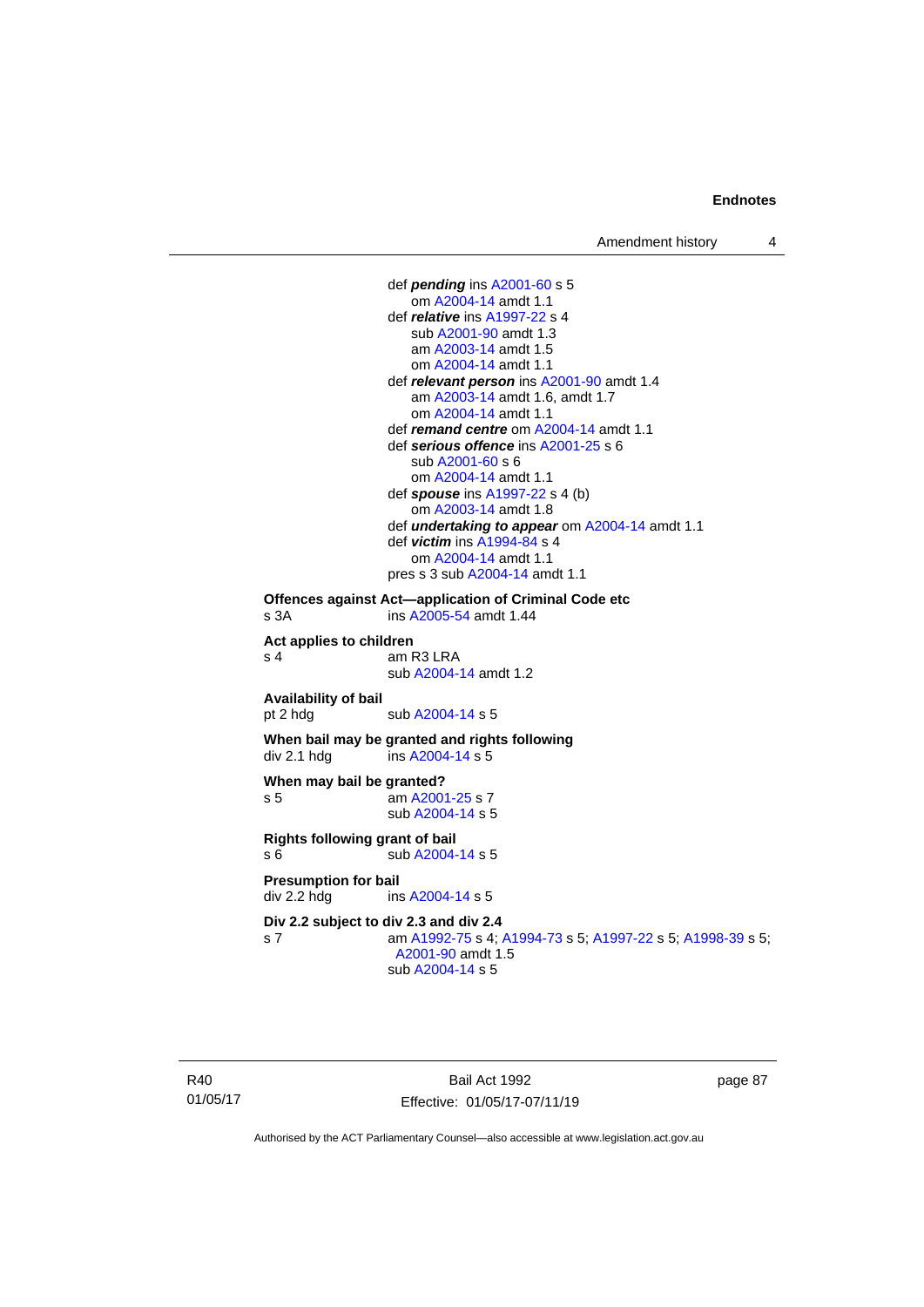4 Amendment history

# **Bail following arrest for breach of peace** s 7A ins [A1994-73](http://www.legislation.act.gov.au/a/1994-73) s 6 sub [A2001-90](http://www.legislation.act.gov.au/a/2001-90) amdt 1.6 om [A2004-14](http://www.legislation.act.gov.au/a/2004-14) s 5 **Entitlement to bail—certain minor offences etc** s 8 sub [A1994-73](http://www.legislation.act.gov.au/a/1994-73) s 6 am [A1997-22](http://www.legislation.act.gov.au/a/1997-22) s 6[; A2001-25](http://www.legislation.act.gov.au/a/2001-25) s 8, s 9; [A2001-60](http://www.legislation.act.gov.au/a/2001-60) s 7 sub [A2001-90](http://www.legislation.act.gov.au/a/2001-90) amdt 1.6[; A2004-14](http://www.legislation.act.gov.au/a/2004-14) s 5 am [A2006-40](http://www.legislation.act.gov.au/a/2006-40) amdt 2.59 **Entitlement to bail—breach of sentence obligations** s 8A ins [A1997-22](http://www.legislation.act.gov.au/a/1997-22) s 7 am [A1998-39](http://www.legislation.act.gov.au/a/1998-39) s 6[; A2001-25](http://www.legislation.act.gov.au/a/2001-25) s 1 sub [A2001-90](http://www.legislation.act.gov.au/a/2001-90) amdt 1.6[; A2004-14](http://www.legislation.act.gov.au/a/2004-14) s 5; [A2006-23](http://www.legislation.act.gov.au/a/2006-23) amdt 1.5 (3)-(5) exp 2 June 2009 (s 8A (5) (LA s 88 declaration applies)); [A2016-4](http://www.legislation.act.gov.au/a/2016-4/default.asp) amdts 1.4-1.6 **Entitlement to bail—custody relating to sentence administration board hearings** ins [A2006-23](http://www.legislation.act.gov.au/a/2006-23) amdt 1.5 **Limitations on entitlement to bail** s 9 hdg sub [A2001-25](http://www.legislation.act.gov.au/a/2001-25) s 11 s 9 sub [A2001-54](http://www.legislation.act.gov.au/a/2001-54) amdt 2.2[; A2004-14](http://www.legislation.act.gov.au/a/2004-14) s 5 **Entitlement to bail—offences other than minor offences**<br>s 9A hdg sub A2001-60 s 8 sub [A2001-60](http://www.legislation.act.gov.au/a/2001-60) s 8 s 9A ins [A2001-25](http://www.legislation.act.gov.au/a/2001-25) s 12 am [A2001-60](http://www.legislation.act.gov.au/a/2001-60) s 9, s 10 (7), (8) exp 24 September 2003 (s 9A (8)) sub [A2004-14](http://www.legislation.act.gov.au/a/2004-14) s 5 **No presumption for bail** div 2.3 hdg ins [A2004-14](http://www.legislation.act.gov.au/a/2004-14) s 5 **Div 2.2 not to apply to certain offences** s 9B ins [A2004-14](http://www.legislation.act.gov.au/a/2004-14) s 5 am [A2005-13](http://www.legislation.act.gov.au/a/2005-13) amdt 1.2[; A2008-46](http://www.legislation.act.gov.au/a/2008-46) amdt 3.1; [A2016-42](http://www.legislation.act.gov.au/a/2016-42/default.asp) amdt 3.1 **Presumption against bail** div 2.4 hdg ins [A2004-14](http://www.legislation.act.gov.au/a/2004-14) s 5 **Bail for murder and certain serious drug offences**<br>s 9C hdg sub A2004-56 amdt 1.1 s 9C hdg sub [A2004-56](http://www.legislation.act.gov.au/a/2004-56) amdt 1.1<br>s 9C ins A2004-14 s 5  $ins A2004-14 s 5$  $ins A2004-14 s 5$  $ins A2004-14 s 5$ am [A2004-56](http://www.legislation.act.gov.au/a/2004-56) amdt 1.2

page 88 Bail Act 1992 Effective: 01/05/17-07/11/19

R40 01/05/17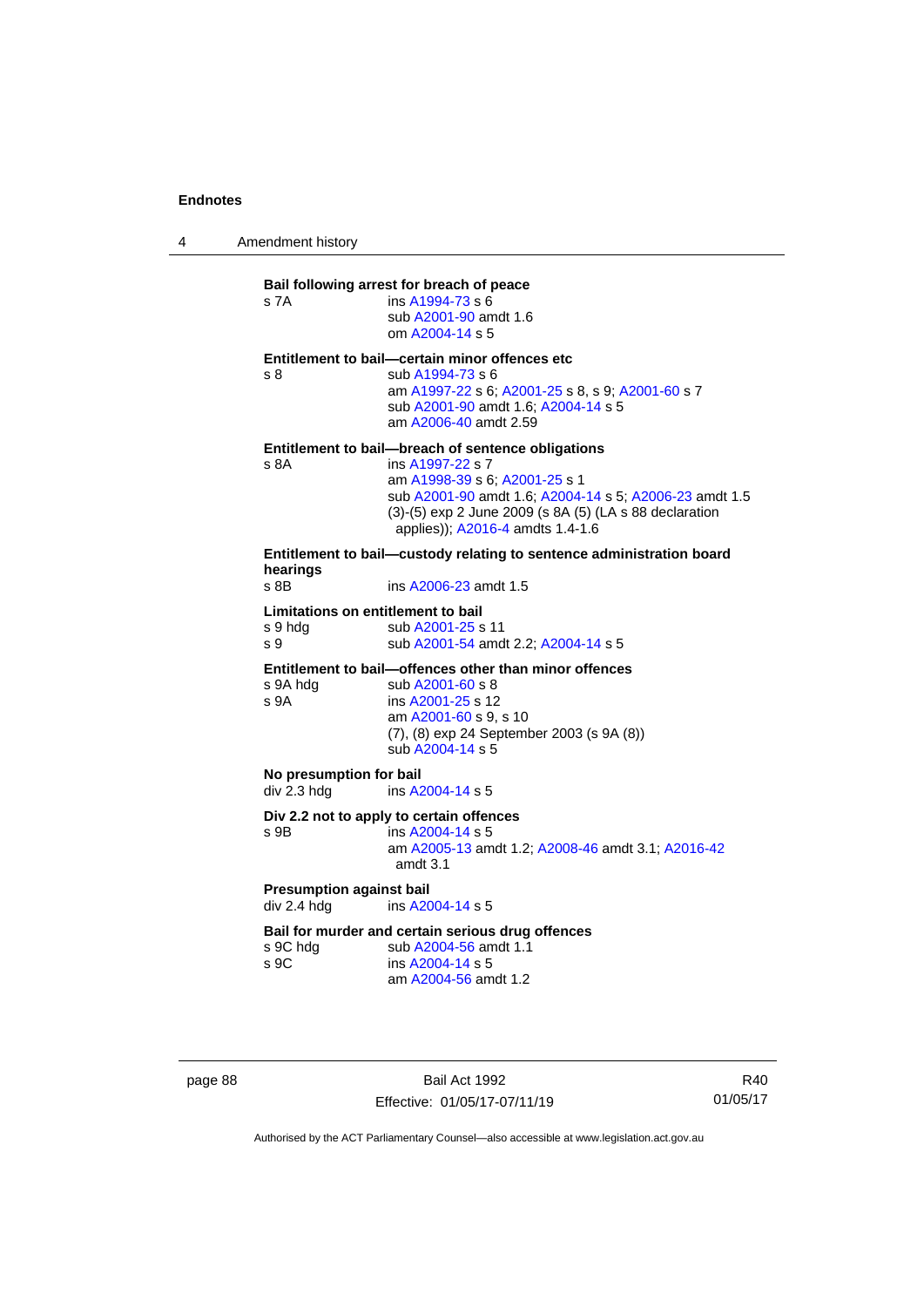**Bail for serious offence committed while charge for another pending or outstanding** s 9D ins [A2004-14](http://www.legislation.act.gov.au/a/2004-14) s 5 am [A2004-15](http://www.legislation.act.gov.au/a/2004-15) amdt 3.1[; A2006-23](http://www.legislation.act.gov.au/a/2006-23) amdt 1.6; [A2008-20](http://www.legislation.act.gov.au/a/2008-20) amdt 4.1; [A2011-13](http://www.legislation.act.gov.au/a/2011-13) amdt 1.1[; A2016-42](http://www.legislation.act.gov.au/a/2016-42/default.asp) amdt 3.2, amdt 3.3 **Bail for person sentenced to imprisonment** s 9E ins [A2004-14](http://www.legislation.act.gov.au/a/2004-14) s 5 **Family violence offence—bail by authorised officer**<br>s 9F hdg sub A2016-42 amdt 3.4 sub [A2016-42](http://www.legislation.act.gov.au/a/2016-42/default.asp) amdt 3.4 s 9F ins [A2004-14](http://www.legislation.act.gov.au/a/2004-14) s 5 am [A2005-13](http://www.legislation.act.gov.au/a/2005-13) amdt 1.3[; A2008-46](http://www.legislation.act.gov.au/a/2008-46) amdt 3.2; [A2009-7](http://www.legislation.act.gov.au/a/2009-7) amdt 1.1; [A2016-42](http://www.legislation.act.gov.au/a/2016-42/default.asp) amdt 3.5, amdt 3.6 **Special or exceptional circumstances** s 9G ins [A2004-14](http://www.legislation.act.gov.au/a/2004-14) s 5 am [A2004-15](http://www.legislation.act.gov.au/a/2004-15) amdt 3.2 **Dispensing with bail** s 10 am [A1994-73](http://www.legislation.act.gov.au/a/1994-73) s 7[; A2001-25](http://www.legislation.act.gov.au/a/2001-25) s 13; [A2001-60](http://www.legislation.act.gov.au/a/2001-60) s 11[; A2004-14](http://www.legislation.act.gov.au/a/2004-14) s 6 **Meaning of** *bail order* **and** *bail review application***—pt 4** s 12A ins [A2011-2](http://www.legislation.act.gov.au/a/2011-2) s 4 **When is a proceeding** *before the Supreme Court***?—pt 4** s 12B ins [A2011-2](http://www.legislation.act.gov.au/a/2011-2) s 4 **Applications for bail—repeat application provisions** ins [A2011-2](http://www.legislation.act.gov.au/a/2011-2) s 4 exp 16 May 2014 (s 12C (2)) **Deciding bail after charge laid** s 13 am [A1994-73](http://www.legislation.act.gov.au/a/1994-73) s 8[; A1997-22](http://www.legislation.act.gov.au/a/1997-22) s 8; [A2001-25](http://www.legislation.act.gov.au/a/2001-25) s 14[; A2005-20](http://www.legislation.act.gov.au/a/2005-20) amdt 3.14; [A2011-3](http://www.legislation.act.gov.au/a/2011-3) amdts 3.25-3.34 **Grant of bail by authorised officers** s 14 am [A2004-14](http://www.legislation.act.gov.au/a/2004-14) s 7[; A2016-42](http://www.legislation.act.gov.au/a/2016-42/default.asp) amdt 3.7 **Deciding of questions of bail by authorised officers** s 15 am [A1997-22](http://www.legislation.act.gov.au/a/1997-22) s 9[; A2001-25](http://www.legislation.act.gov.au/a/2001-25) s 15; [A2004-14](http://www.legislation.act.gov.au/a/2004-14) s 8[; A2011-3](http://www.legislation.act.gov.au/a/2011-3) amdt 3.35 **Notification of decision of authorised officer** s 16 am [A1994-73](http://www.legislation.act.gov.au/a/1994-73) s 9[; A1997-22](http://www.legislation.act.gov.au/a/1997-22) s 10; [A2001-90](http://www.legislation.act.gov.au/a/2001-90) amdt 1.7; ss renum R6 LA (see also [A2001-90](http://www.legislation.act.gov.au/a/2001-90) amdt 1.8)[; A2005-13](http://www.legislation.act.gov.au/a/2005-13) amdt 1.4; [A2011-3](http://www.legislation.act.gov.au/a/2011-3) amdts 3.35-3.37[; A2016-42](http://www.legislation.act.gov.au/a/2016-42/default.asp) amdt 2.1, amdt 3.8 **Charged people in custody to be brought before court** s 17 am [A2011-3](http://www.legislation.act.gov.au/a/2011-3) amdt 3.38

R40 01/05/17

Bail Act 1992 Effective: 01/05/17-07/11/19 page 89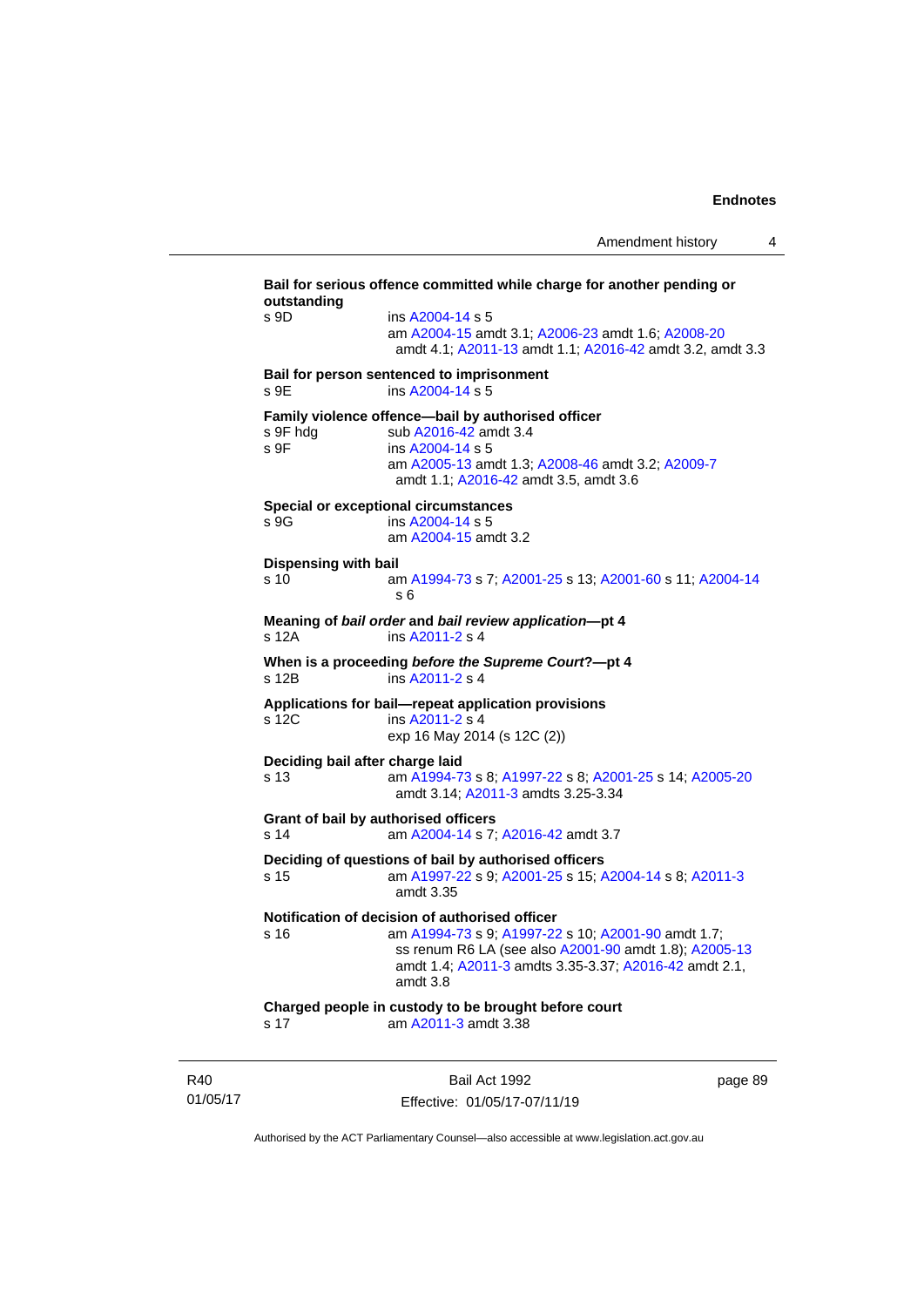4 Amendment history

```
Facilities to be provided to accused people
s 18 am A2011-3 amdt 3.39
Court bail—general
s 19 am A1997-22 sch 2; am A1997-96 sch 1; A2004-14 s 9; 
                 A2011-3 amdt 3.40
                 sub A2011-2 s 5
Power in relation to bail—Magistrates Court
s 20 sub A2004-14 s 10; A2011-2 s 5
Repeat application for bail—Magistrates Court
s 20A ins A2011-2 s 5
Power in relation to bail—Supreme Court
s 20B ins A2011-2 s 5
Repeat application for bail—Supreme Court
s 20C ins A2011-2 s 5
Bail in relation to several offences
s 21 am A1997-22 s 11 and sch 2; A2011-3 amdt 3.41, amdt 3.42
Criteria for granting bail to adults
s 22 am A1994-84 s 5; A1997-22 s 11
                 sub A2004-14 s 11
Criteria for granting bail to children
s 23 am A1997-22 s 12; A1999-64 sch 2
                 sub A2004-14 s 11
                 am A2008-20 amdt 2.1, amdt 4.2
Victim's concern about need for protection<br>s 23A ins A1994-84 s 6
                  A1994-84 s 6am A1997-22 s 13
                 sub A2004-14 s 11
                am A2016-42 amdt 3.9
Bail conditions and undertakings to appear
 A1994-73 s 10
Conditions on which bail may be granted to adults
s 25 am A1994-73 s 11; am A1994-84 s 7; A2001-44 amdt 1.317; 
                  A2001-90 amdt 1.9; ss renum R6 LA; A2004-14 s 12, s 13, 
                  s 15, s 16; pars renum R11 LA (see A2004-14 s 14); ss 
                  renum R11 LA (see A2004-14 s 17); A2006-23 amdt 1.7; 
                  A2008-36 amdt 1.58; A2009-24 amdt 1.1; A2011-3
```
page 90 Bail Act 1992 Effective: 01/05/17-07/11/19

amdt 3.10, amdt 3.11

R40 01/05/17

Authorised by the ACT Parliamentary Counsel—also accessible at www.legislation.act.gov.au

amdt 3.43; [A2011-22](http://www.legislation.act.gov.au/a/2011-22) amdt 1.58, amdt 1.61[; A2016-42](http://www.legislation.act.gov.au/a/2016-42/default.asp)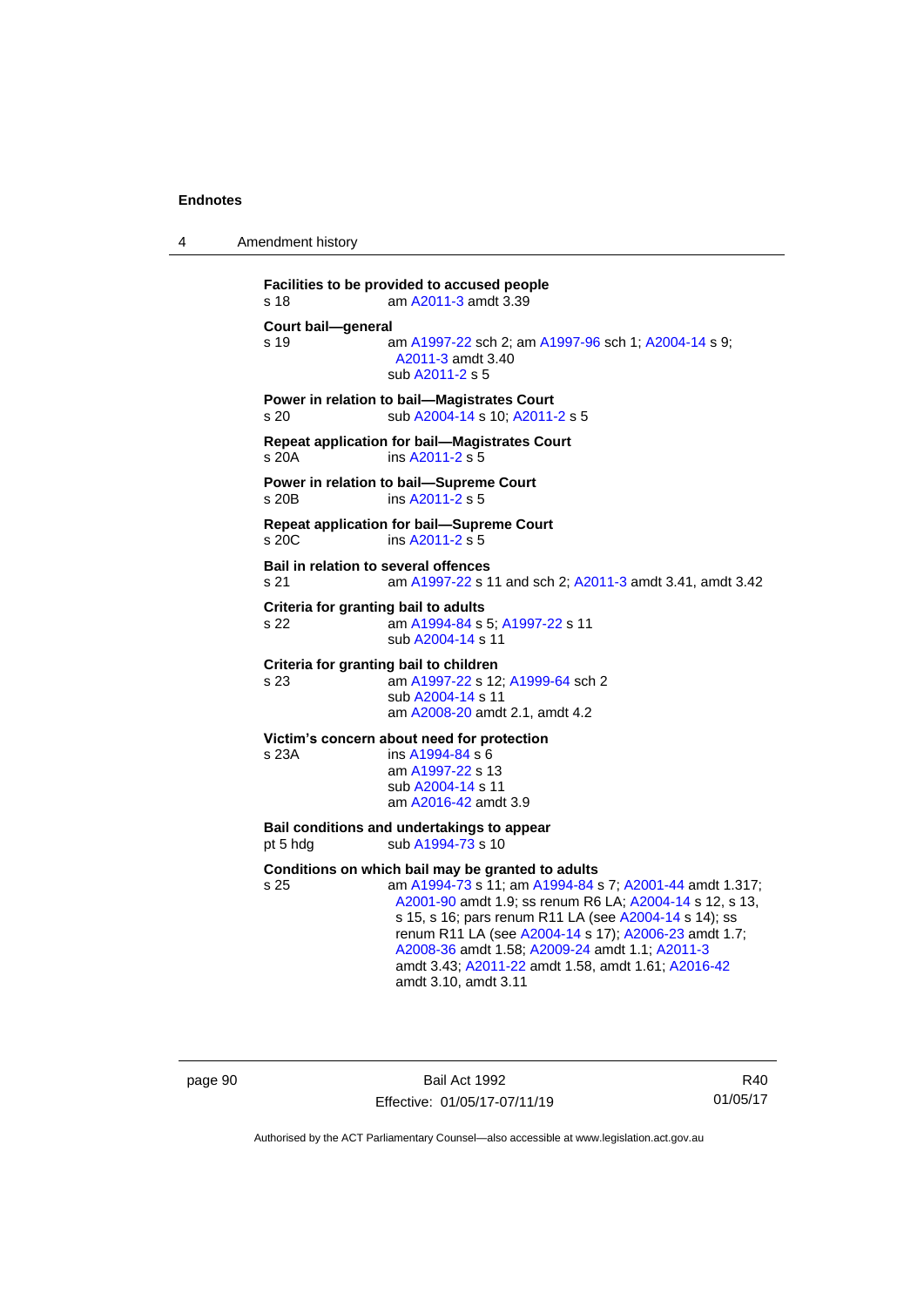|                                                                            | Amendment history                                                                                                                                                                                                                             | 4 |  |  |
|----------------------------------------------------------------------------|-----------------------------------------------------------------------------------------------------------------------------------------------------------------------------------------------------------------------------------------------|---|--|--|
| s 25A                                                                      | Supervision condition when offence committed as young person<br>ins A2008-20 amdt 4.3<br>am A2009-24 amdt 1.2; A2011-22 amdt 1.61                                                                                                             |   |  |  |
| s <sub>26</sub>                                                            | Conditions on which bail may be granted to children<br>am A1999-64 sch 2; A2004-14 s 18, s 19; ss renum R11 LA<br>(see A2004-14 s 20); A2008-20 amdt 2.2, amdt 2.3,<br>amdt 4.4; A2008-36 amdt 1.58; A2011-3 amdt 3.43;<br>A2011-22 amdt 1.61 |   |  |  |
| s 27                                                                       | Recording of certain bail decisions<br>am A1997-22 sch 2; A2011-3 amdt 3.43                                                                                                                                                                   |   |  |  |
| Notice to victim of bail decisions<br>s 27A                                | ins A1994-84 s 8<br>om A2004-14 s 21                                                                                                                                                                                                          |   |  |  |
| Undertakings to appear<br>s 28                                             | am A2001-44 amdt 1.318<br>sub A2004-14 s 22                                                                                                                                                                                                   |   |  |  |
| Undertakings in respect of more than 1 offence<br>om A1994-73 s 12<br>s 29 |                                                                                                                                                                                                                                               |   |  |  |
| s 30                                                                       | Accused person may be excused from attendance before court<br>am A1997-96 sch 1; A2001-44 amdt 1.319; A2004-14 amdt<br>1.3, amdt 1.4; ss renum R11 LA (see A2004-14 amdt 1.5);<br>A2011-3 amdt 3.43, amdt 3.44                                |   |  |  |
| <b>Bail requirements</b><br>s 31                                           | am A1994-73 s 13<br>sub A2004-14 s 23<br>am A2006-23 amdt 1.8; A2008-7 amdt 1.21                                                                                                                                                              |   |  |  |

**Acceptable people and security for bail** am [A1994-73](http://www.legislation.act.gov.au/a/1994-73) s 14; ss renum R6 LA sub [A2004-14](http://www.legislation.act.gov.au/a/2004-14) s 23

**Continuation of bail and undertakings** s 33 am [A1994-73](http://www.legislation.act.gov.au/a/1994-73) s 15[; A1997-22](http://www.legislation.act.gov.au/a/1997-22) sch 2; ss renum R6 LA; [A2004-14](http://www.legislation.act.gov.au/a/2004-14) s 24, s 25

**Written notice of conditions of bail** s 34 am [A1997-22](http://www.legislation.act.gov.au/a/1997-22) sch 2; [A2001-44](http://www.legislation.act.gov.au/a/2001-44) amdt 1.320[; A2011-3](http://www.legislation.act.gov.au/a/2011-3) amdt 3.45, amdt 3.46

**Warning to person making acknowledgment**

s 35 om [A2004-14](http://www.legislation.act.gov.au/a/2004-14) s 26

**Discharge of surety**

s 36 am [A1994-73](http://www.legislation.act.gov.au/a/1994-73) s 16 sub [A2004-14](http://www.legislation.act.gov.au/a/2004-14) s 27

R40 01/05/17

Bail Act 1992 Effective: 01/05/17-07/11/19 page 91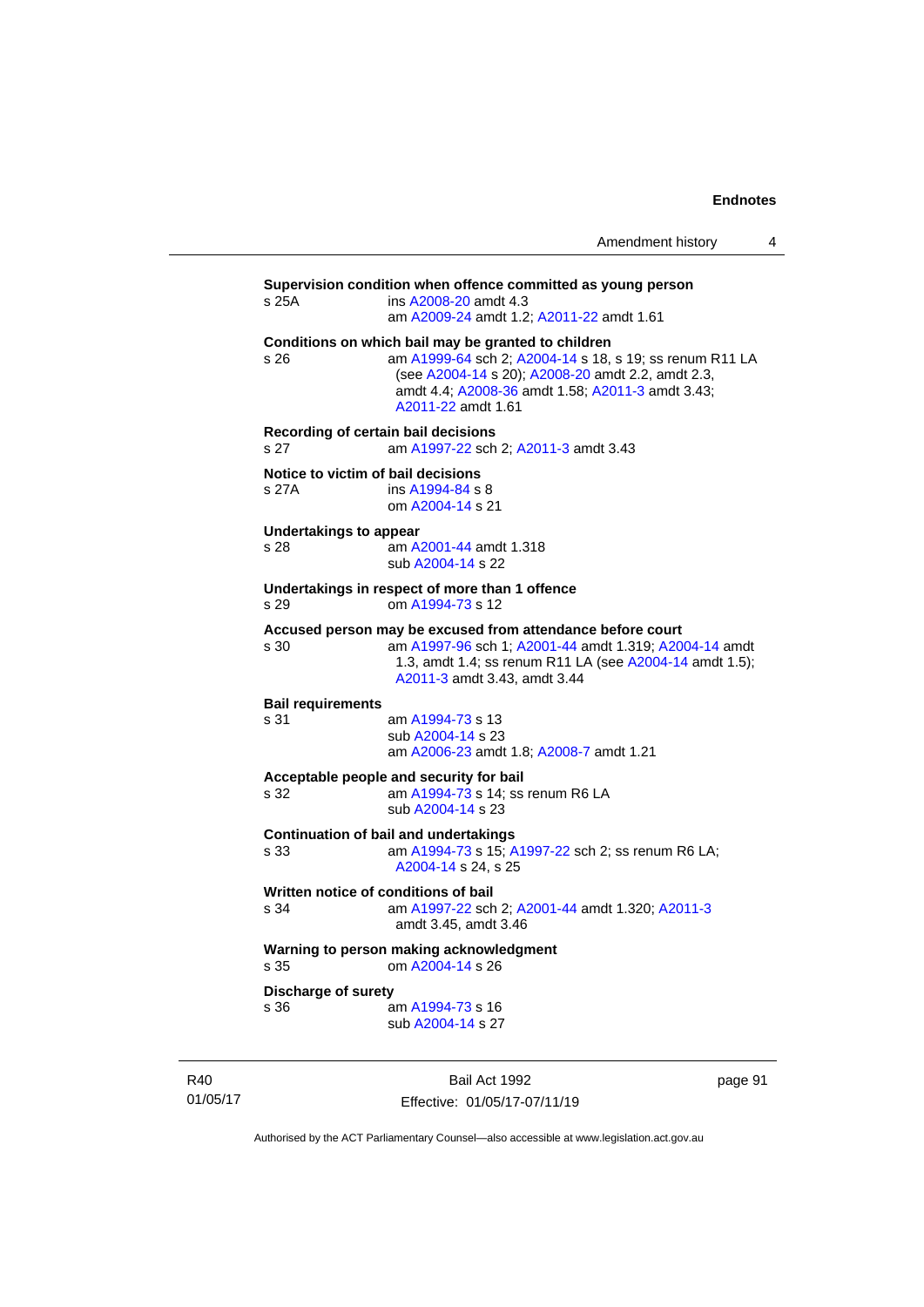```
4 Amendment history
           Payment of amounts to Territory
            A2004-14 s 28
                           am A2004-60 amdt 1.16; A2010-21 amdt 1.1, amdt 1.2
           Review of decisions by authorised officers
           div 6.1 hdg (prev pt 6 div 1 hdg) renum R4
           Review by authorised officers
           s 38 am A1997-22 sch 2; A2011-3 amdt 3.47
           Review of decisions by courts
           div 6.2 hdg (prev pt 6 div 2 hdg) renum R4 LA
           Court may review on its own initiative
           s 41A  A2004-14 s 29
           Power of Magistrates Court to review—decision of authorised officer
           s 42 sub A2004-14 s 30; A2005-5 s 6; A2011-2 s 6
                            am A2016-48 s 5
           Power of Magistrates Court to review—decision of Magistrates Court
           s 42A ins A2011-2 s 6
                           am A2016-48 s 5
           Power of Supreme Court to review—decision of authorised officer
           s 43 am A2004-14 s 31, s 32; ss renum R11 LA; A2005-5 s 8 (and 
                            see s 7)
                            sub A2011-2 s 6
                           am A2016-48 s 5
           Power of Supreme Court to review—decision of Magistrates Court or 
           Supreme Court<br>s 43A
                             A2011-2 s 6
                           am A2016-48 s 5
           Right of review of bail decisions—prosecution
           s 44 om A2004-14 s 33
                            ins A2016-48 s 6
                            am A2016-48 s 8, s 9
           Review of s 44
                             A2016-48 s 7
                           exp 1 May 2020 (s 44A (3))
           Exercise of power to review
           s 45 am A2011-3 amdt 3.47
           Miscellaneous
           div 6.3 hdg orig pt 6 div 3 hdg ins A1994-84 s 9(prev pt 6 div 3 hdg) renum R4 LA
                            om A2004-14 s 34
```
page 92 Bail Act 1992 Effective: 01/05/17-07/11/19

R40 01/05/17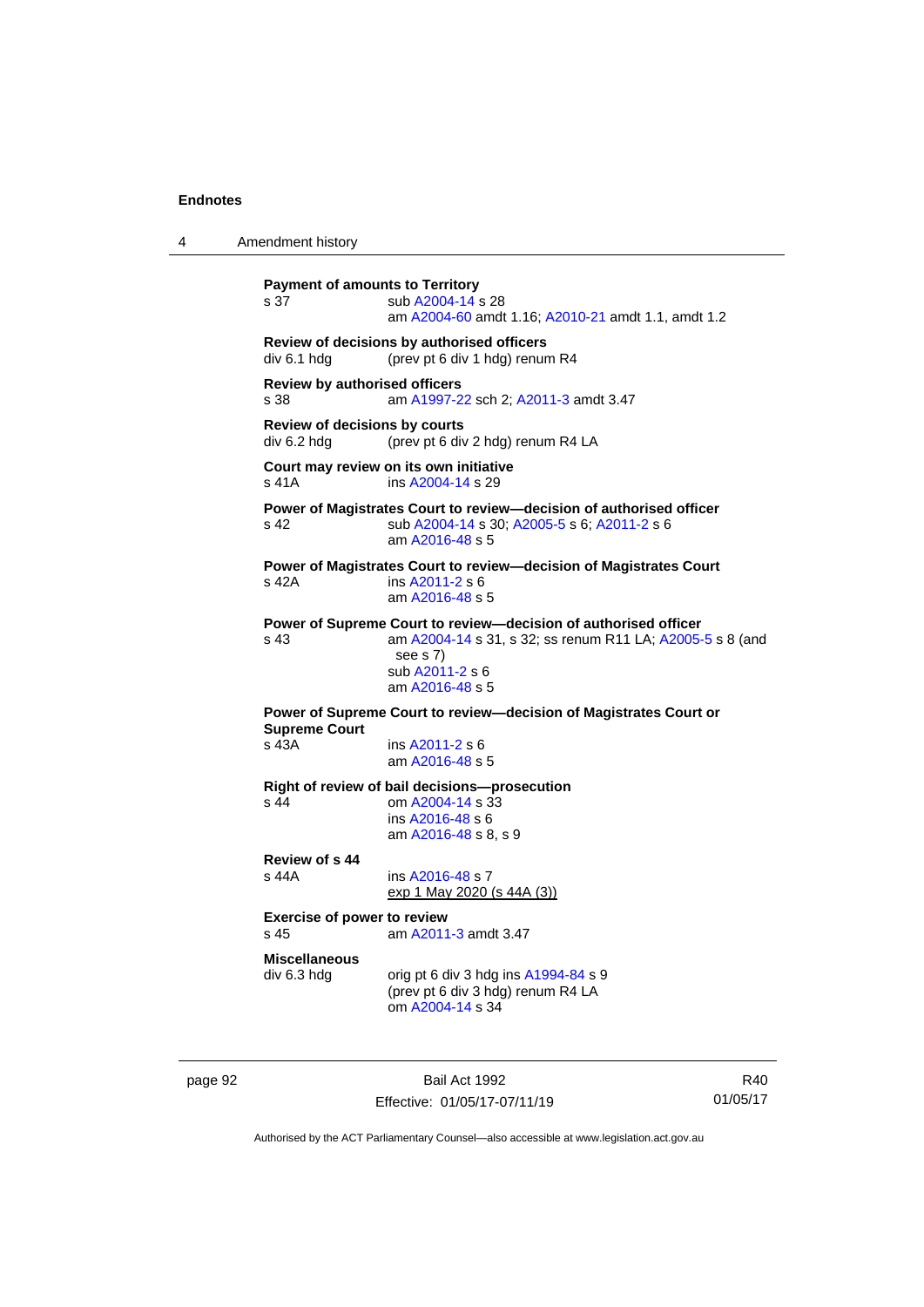Amendment history 4

**Review limited to bail conditions**<br>s 46 am A2011-3 am am [A2011-3](http://www.legislation.act.gov.au/a/2011-3) amdt 3.47[; A2011-2](http://www.legislation.act.gov.au/a/2011-2) s 7; [A2016-48](http://www.legislation.act.gov.au/a/2016-48/default.asp) s 10 **Notice to victim of bail decisions** s 46A ins [A1994-84](http://www.legislation.act.gov.au/a/1994-84) s 9 om [A2004-14](http://www.legislation.act.gov.au/a/2004-14) s 34 **Giving information relating to bail** s 47 am [A1994-73](http://www.legislation.act.gov.au/a/1994-73) s 17[; A2001-44](http://www.legislation.act.gov.au/a/2001-44) amdt 1.321; [A2011-3](http://www.legislation.act.gov.au/a/2011-3) amdt 3.47 **Notice to victim of bail decisions** s 47A **ins [A2004-14](http://www.legislation.act.gov.au/a/2004-14) s 35; ss renum R11 LA** am [A2005-13](http://www.legislation.act.gov.au/a/2005-13) amdt 1.5 **Notification to court that bail condition not satisfied** s 48 am [A1994-73](http://www.legislation.act.gov.au/a/1994-73) s 18[; A2001-44](http://www.legislation.act.gov.au/a/2001-44) amdt 1.322; [A2006-23](http://www.legislation.act.gov.au/a/2006-23) amdt 1.9 **Failure to answer bail** s 49 am [A1994-73](http://www.legislation.act.gov.au/a/1994-73) s 19[; A1994-81](http://www.legislation.act.gov.au/a/1994-81) sch sub [A2001-25](http://www.legislation.act.gov.au/a/2001-25) s 16[; A2005-54](http://www.legislation.act.gov.au/a/2005-54) amdt 1.45 **False statements in acknowledgments** s 50 am [A1994-81](http://www.legislation.act.gov.au/a/1994-81) sch om [A2004-14](http://www.legislation.act.gov.au/a/2004-14) s 36 **Indemnification of sureties** s 51 am [A1994-81](http://www.legislation.act.gov.au/a/1994-81) sch sub [A2005-54](http://www.legislation.act.gov.au/a/2005-54) amdt 1.46 **Contravention of Act by police officers** s 52 am [A2013-50](http://www.legislation.act.gov.au/a/2013-50) s 4 **Apprehension of person admitted to bail**<br>s 53 com A1994-75 sch 3 om [A1994-75](http://www.legislation.act.gov.au/a/1994-75) sch 3 **Power of court where person apprehended** s 54 om [A1994-75](http://www.legislation.act.gov.au/a/1994-75) sch 3 **No right of surety to arrest** s 56 am [A1994-73](http://www.legislation.act.gov.au/a/1994-73) s 20 sub [A2004-14](http://www.legislation.act.gov.au/a/2004-14) s 37 **Arrest without warrant of person on bail** s 56A ins [A2004-14](http://www.legislation.act.gov.au/a/2004-14) s 28 **Arrest for breach of condition by person outside ACT** s 56B ins [A2004-14](http://www.legislation.act.gov.au/a/2004-14) s 28 **Act to prevail** s 57 **am [A2004-14](http://www.legislation.act.gov.au/a/2004-14) amdt 1.6, amdt 1.7 Abolition of inherent power of bail** s 57AA ins [A1996-81](http://www.legislation.act.gov.au/a/1996-81) s 7

R40 01/05/17

Bail Act 1992 Effective: 01/05/17-07/11/19 page 93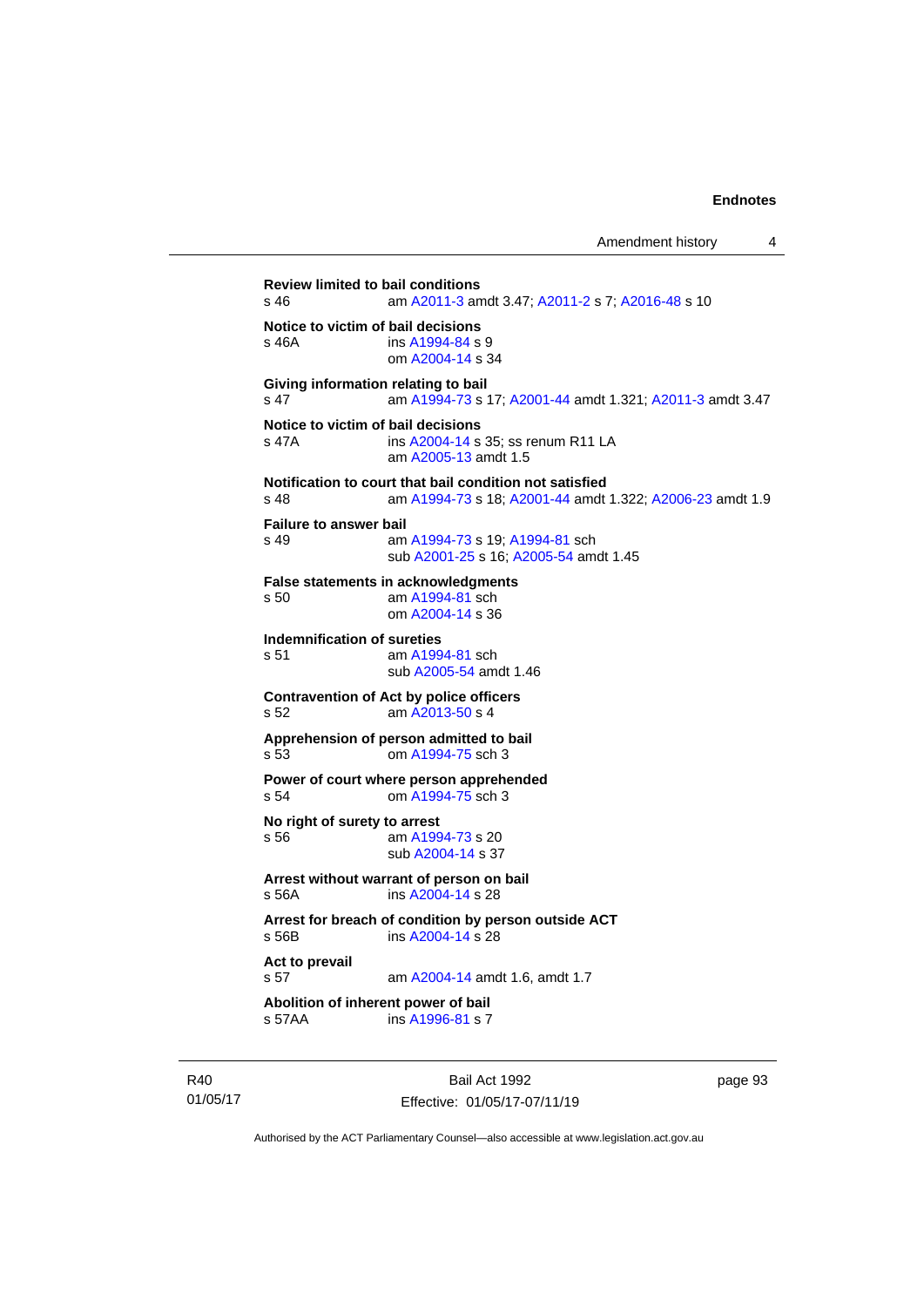4 Amendment history **Form of certain instruments** s 57A ins [A1994-73](http://www.legislation.act.gov.au/a/1994-73) s 21 om [A2001-44](http://www.legislation.act.gov.au/a/2001-44) amdt 1.323 **Approved forms** sub [A2001-44](http://www.legislation.act.gov.au/a/2001-44) amdt 1.323 am [A2004-14](http://www.legislation.act.gov.au/a/2004-14) s 39[; A2011-3](http://www.legislation.act.gov.au/a/2011-3) amdt 3.48 **Regulation-making power** s 59 **orig s 59** renum as s 60 **pres s 59** ins [A2001-44](http://www.legislation.act.gov.au/a/2001-44) amdt 1.323 am [A2004-14](http://www.legislation.act.gov.au/a/2004-14) s 40, s 41 **Transitional** pt 8 hdg ins [A1999-79](http://www.legislation.act.gov.au/a/1999-79) sch 3 om R6 LA **Expiry—Motor Traffic Act reference** s 60 (prev s 39) ins [A1999-79](http://www.legislation.act.gov.au/a/1999-79) sch 3 sub [A2001-90](http://www.legislation.act.gov.au/a/2001-90) amdt 1.10 as s 59 renum as s 60 R5 LA exp 27 March 2002 (see s 60) **Domestic violence offences against the** *Crimes Act 1900* sch 1 ins [A1997-22](http://www.legislation.act.gov.au/a/1997-22) s 14 am [A1998-39](http://www.legislation.act.gov.au/a/1998-39) s 7 sub [A2001-90](http://www.legislation.act.gov.au/a/2001-90) amdt 1.11 am [A2002-51](http://www.legislation.act.gov.au/a/2002-51) amdt 1.2 sub [A2004-14](http://www.legislation.act.gov.au/a/2004-14) s 43 am [A2004-14](http://www.legislation.act.gov.au/a/2004-14) s 44[; A2004-15](http://www.legislation.act.gov.au/a/2004-15) amdt 3.3, amdt 3.4; pts renum R11 LA (see [A2004-15](http://www.legislation.act.gov.au/a/2004-15) amdt 3.5); items renum R11 LA; [A2004-56](http://www.legislation.act.gov.au/a/2004-56) amdt 1.3, amdt 1.4; items renum R14 LA; [A2008-26](http://www.legislation.act.gov.au/a/2008-26) amdt 2.2; pts renum [A2008-26](http://www.legislation.act.gov.au/a/2008-26) amdt 2.3[; A2015-36](http://www.legislation.act.gov.au/a/2015-36) s 4, s 5 **Dictionary** dict ins [A2004-14](http://www.legislation.act.gov.au/a/2004-14) amdt 1.8 am [A2006-23](http://www.legislation.act.gov.au/a/2006-23) amdts 1.10-1.12[; A2008-36](http://www.legislation.act.gov.au/a/2008-36) amdt 1.59, amdt 1.60; [A2011-22](http://www.legislation.act.gov.au/a/2011-22) amdt 1.59, amdt 1.60; [A2016-13](http://www.legislation.act.gov.au/a/2016-13) amdt 1.7 def *accused person* ins [A2004-14](http://www.legislation.act.gov.au/a/2004-14) s 42 am [A2006-23](http://www.legislation.act.gov.au/a/2006-23) amdt 1.13 def *appeal* ins [A2004-14](http://www.legislation.act.gov.au/a/2004-14) amdt 1.8 def *applicable bail criteria* ins [A2004-14](http://www.legislation.act.gov.au/a/2004-14) amdt 1.8 am [A2016-42](http://www.legislation.act.gov.au/a/2016-42/default.asp) amdt 3.12

page 94 Bail Act 1992 Effective: 01/05/17-07/11/19

R40 01/05/17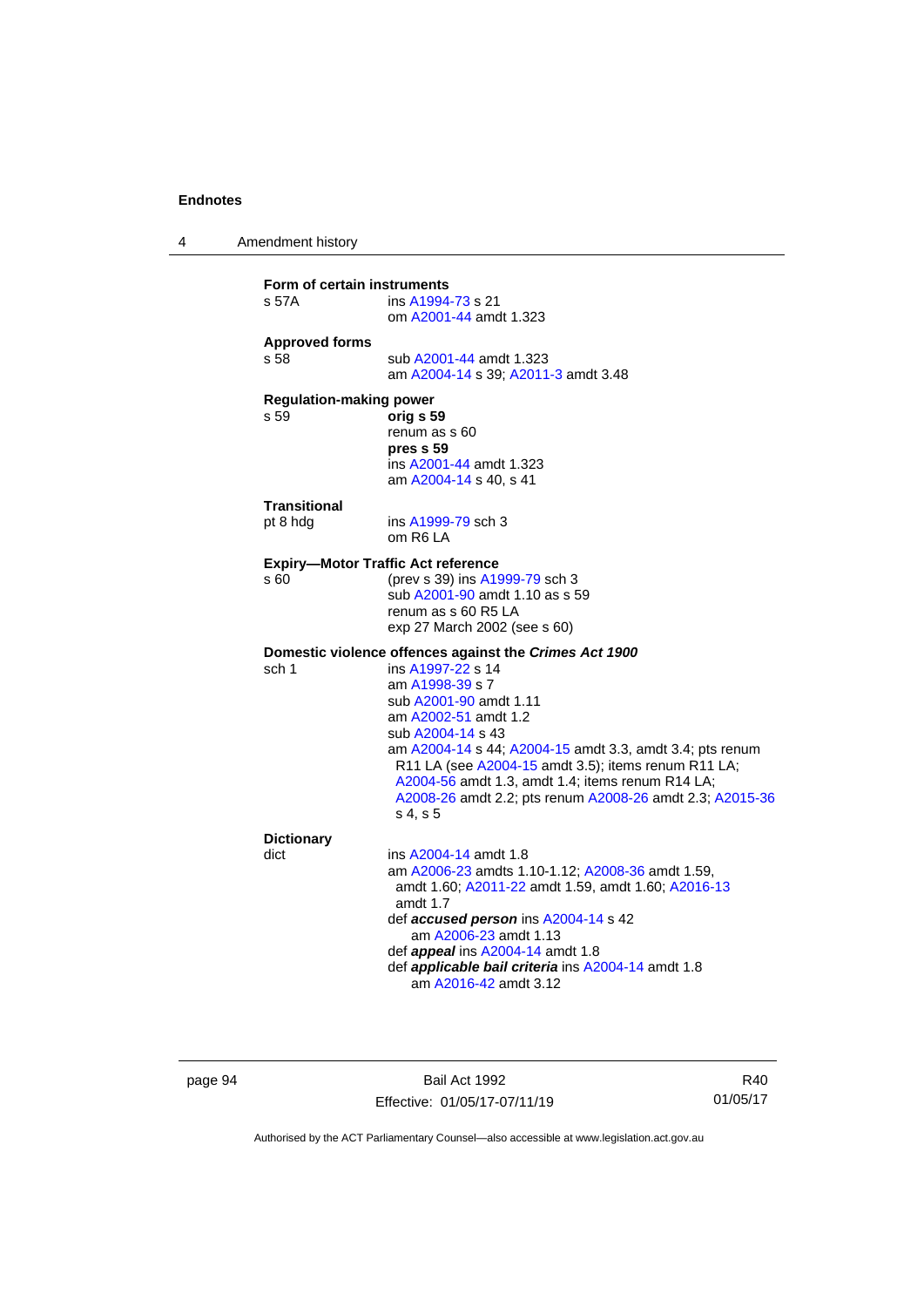def *authorised officer* in[s A2004-14](http://www.legislation.act.gov.au/a/2004-14) amdt 1.8 def *bail* ins [A2004-14](http://www.legislation.act.gov.au/a/2004-14) amdt 1.8 def *bail condition* ins [A2004-14](http://www.legislation.act.gov.au/a/2004-14) amdt 1.8 def *bail order* in[s A2011-2](http://www.legislation.act.gov.au/a/2011-2) s 8 def *bail review application* in[s A2011-2](http://www.legislation.act.gov.au/a/2011-2) s 8 def *child* in[s A2004-14](http://www.legislation.act.gov.au/a/2004-14) amdt 1.8 def *court* ins [A2004-14](http://www.legislation.act.gov.au/a/2004-14) amdt 1.8 def *domestic violence offence* ins [A2004-14](http://www.legislation.act.gov.au/a/2004-14) amdt 1.8 sub [A2005-13](http://www.legislation.act.gov.au/a/2005-13) amdt 1.6 am [A2008-46](http://www.legislation.act.gov.au/a/2008-46) amdt 3.3 om [A2016-42](http://www.legislation.act.gov.au/a/2016-42/default.asp) amdt 3.13 def *family violence offence* in[s A2016-42](http://www.legislation.act.gov.au/a/2016-42/default.asp) amdt 3.14 def *grant* ins [A2004-14](http://www.legislation.act.gov.au/a/2004-14) amdt 1.8 def *offence* ins [A2004-14](http://www.legislation.act.gov.au/a/2004-14) amdt 1.8 am [A2006-23](http://www.legislation.act.gov.au/a/2006-23) amdt 1.14 def *parental responsibility* in[s A2005-13](http://www.legislation.act.gov.au/a/2005-13) amdt 1.7 sub [A2006-23](http://www.legislation.act.gov.au/a/2006-23) amdt 1.15[; A2008-20](http://www.legislation.act.gov.au/a/2008-20) amdt 3.3 def *relevant person* in[s A2004-14](http://www.legislation.act.gov.au/a/2004-14) amdt 1.8 om [A2005-13](http://www.legislation.act.gov.au/a/2005-13) amdt 1.8 def *surety* in[s A2004-14](http://www.legislation.act.gov.au/a/2004-14) amdt 1.8 def *undertaking to appear* ins [A2004-14](http://www.legislation.act.gov.au/a/2004-14) amdt 1.8 def *victim* ins [A2004-14](http://www.legislation.act.gov.au/a/2004-14) amdt 1.8

R40 01/05/17

Bail Act 1992 Effective: 01/05/17-07/11/19 page 95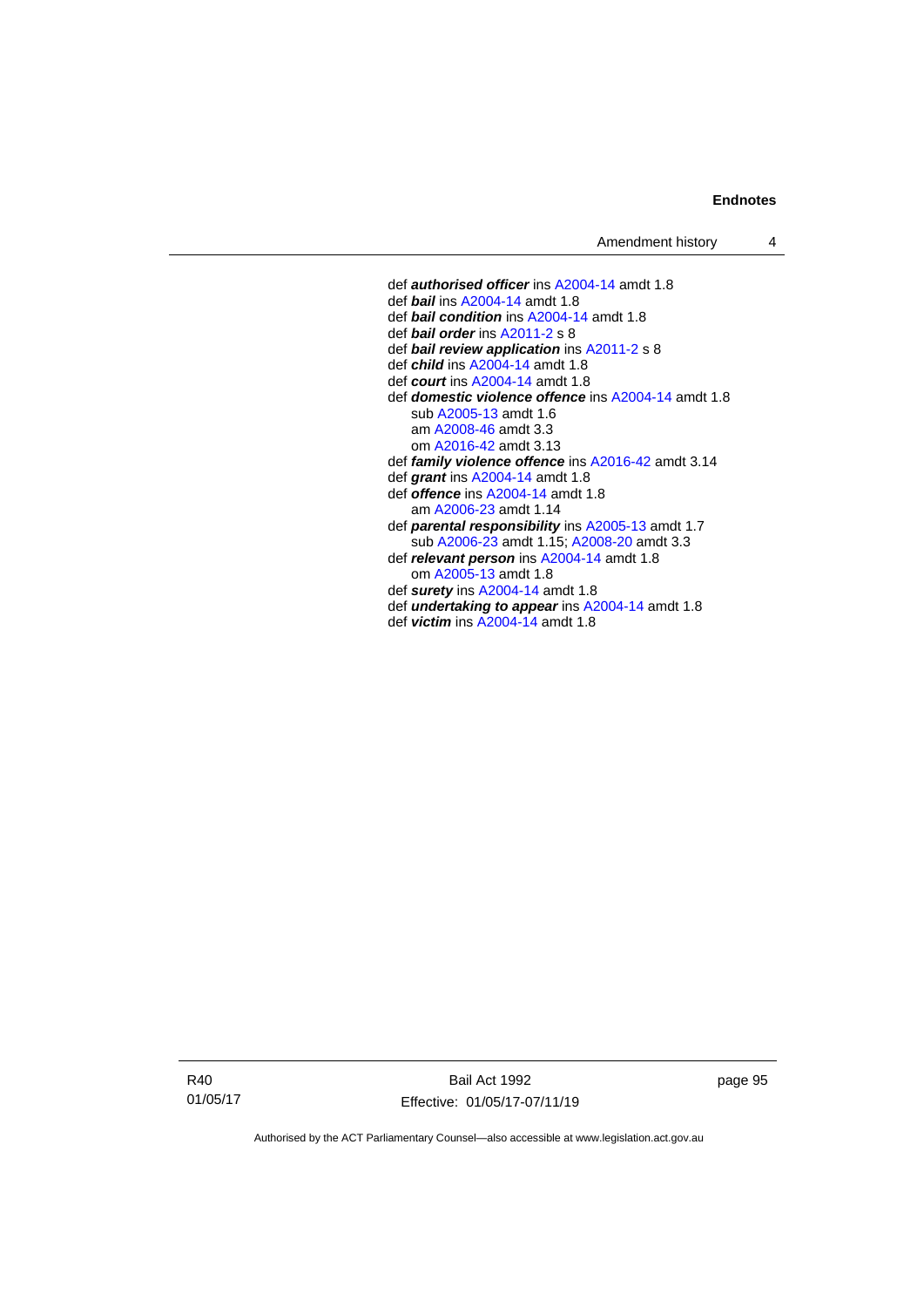5 Earlier republications

# **5 Earlier republications**

Some earlier republications were not numbered. The number in column 1 refers to the publication order.

Since 12 September 2001 every authorised republication has been published in electronic pdf format on the ACT legislation register. A selection of authorised republications have also been published in printed format. These republications are marked with an asterisk (\*) in column 1. Electronic and printed versions of an authorised republication are identical.

| <b>Republication No</b> | <b>Amendments to</b> | <b>Republication date</b> |
|-------------------------|----------------------|---------------------------|
| 1                       | A1994-84             | 29 February 1996          |
| $\overline{2}$          | A1996-81             | 1 January 1997            |
| 3                       | A1998-39             | 31 January 1999           |
| 4                       | A2001-54             | 12 September 2001         |
| 5                       | A2001-90             | 12 October 2001           |
| 6                       | A2001-90             | 27 March 2002             |
| $7^*$                   | A2002-11             | 28 May 2002               |
| 8                       | A2002-51             | 1 January 2003            |
| 9                       | A2003-14             | 28 March 2003             |
| 10                      | A2003-14             | 25 September 2003         |
| 11                      | A2004-15             | 26 June 2004              |
| 12                      | A2004-60             | 10 January 2005           |
| 13                      | A2005-5              | 24 February 2005          |
| 14                      | A2005-5              | 6 March 2005              |
| 15                      | A2005-13             | 25 March 2005             |
| $16*$                   | A2005-20             | 2 June 2005               |
| 17                      | A2005-54             | 24 November 2005          |
| 18                      | A2006-23             | 2 June 2006               |
| 19                      | A2006-40             | 29 September 2006         |
| 20                      | A2008-7              | 7 May 2008                |
| 21                      | A2008-36             | 9 September 2008          |
| 22                      | A2008-46             | 27 October 2008           |
|                         |                      |                           |

page 96 Bail Act 1992 Effective: 01/05/17-07/11/19

R40 01/05/17